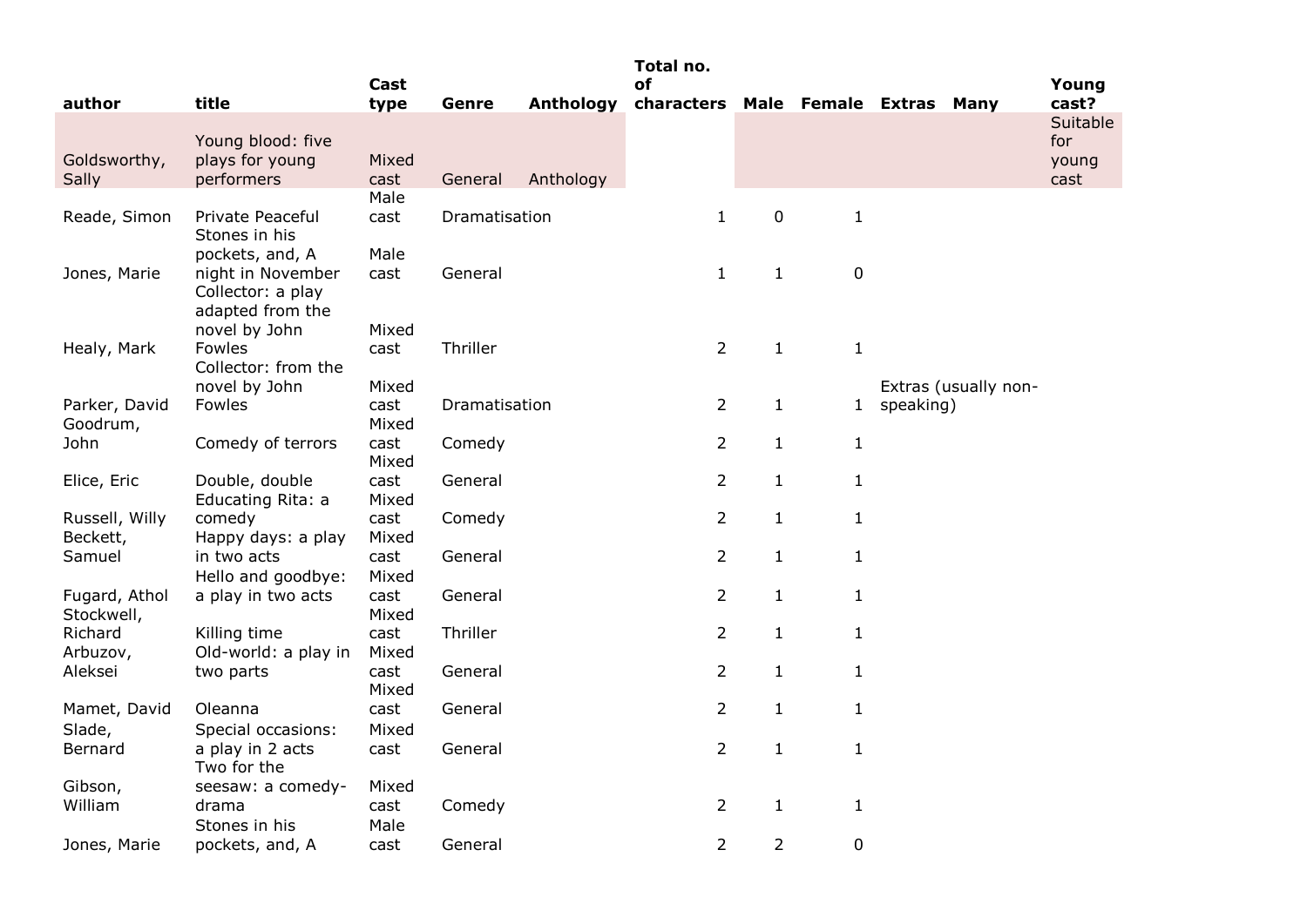## night in November

|                    | Woman in black:             |               |            |                |                |                |
|--------------------|-----------------------------|---------------|------------|----------------|----------------|----------------|
| Mallatratt,        | adapted from                | Male          |            |                |                |                |
| Stephen            | Susan Hill's story          | cast          | Thriller   | $\overline{2}$ | $\overline{2}$ | $\mathbf 0$    |
| Pielmeier,         |                             | Female        |            | 3              | $\mathbf 0$    | 3              |
| John               | Agnes of God<br>Maids, and, | cast          | Historical |                |                |                |
|                    | Deathwatch:two              |               |            |                |                |                |
|                    | plays, with an              |               |            |                |                |                |
|                    | introduction by             |               |            |                |                |                |
|                    | Jean-Paul Sartre /          |               |            |                |                |                |
|                    | translated from the         |               |            |                |                |                |
|                    | French by Bernard           | Female        |            |                |                |                |
| Genet, Jean        | Frechtman                   | cast          | General    | 3              | $\mathbf 0$    | 3              |
| Wright,            |                             | Female        |            |                |                |                |
| Nicholas           | Mrs Klein                   | cast          | Historical | 3              | $\mathbf 0$    | 3              |
| Ayckbourn,         |                             | Mixed         |            |                |                |                |
| Alan               | Callisto 5                  | cast<br>Mixed | General    | 3              | $\mathbf{1}$   | $\overline{2}$ |
| Harris,<br>Richard | Maintenance man             | cast          | General    | 3              | $\mathbf{1}$   | $\overline{2}$ |
|                    |                             | Mixed         |            |                |                |                |
| O'Brien, Edna      | Virginia                    | cast          | Historical | 3              | $\mathbf{1}$   | $\overline{2}$ |
|                    | Best of friends:            |               |            |                |                |                |
|                    | adapted from the            |               |            |                |                |                |
|                    | letters and writings        |               |            |                |                |                |
|                    | of Dame Laurentia           |               |            |                |                |                |
|                    | McLachlan, Sir              |               |            |                |                |                |
|                    | <b>Sydney Cockerell</b>     |               |            |                |                |                |
| Whitemore,         | and George                  | Mixed         |            |                |                |                |
| Hugh               | <b>Bernard Shaw</b>         | cast          | Historical | 3              | $\overline{2}$ | $\mathbf{1}$   |
| Tristram,          | Bolt from the blue:         | Mixed         |            | 3              | $\overline{2}$ | $\mathbf{1}$   |
| David<br>Harris,   | a comedy                    | cast<br>Mixed | Comedy     |                |                |                |
| Richard            | Business of murder          | cast          | Thriller   | 3              | $\overline{2}$ | $\mathbf{1}$   |
|                    |                             | Mixed         |            |                |                |                |
| Frayn, Michael     | Copenhagen                  | cast          | General    | 3              | $\overline{2}$ | $\mathbf{1}$   |
|                    | Dangerous                   | Mixed         |            |                |                |                |
| Crisp, N. J.       | obsession                   | cast          | General    | 3              | $\overline{2}$ | $\mathbf{1}$   |
| Home, William      | Kingfisher: a               | Mixed         |            |                |                |                |
| Douglas            | comedy in two acts          | cast          | Comedy     | 3              | $\overline{2}$ | $\mathbf{1}$   |
| Mamet, David       | Speed-the-plow              | Mixed         | General    | 3              | $\overline{2}$ | $\mathbf{1}$   |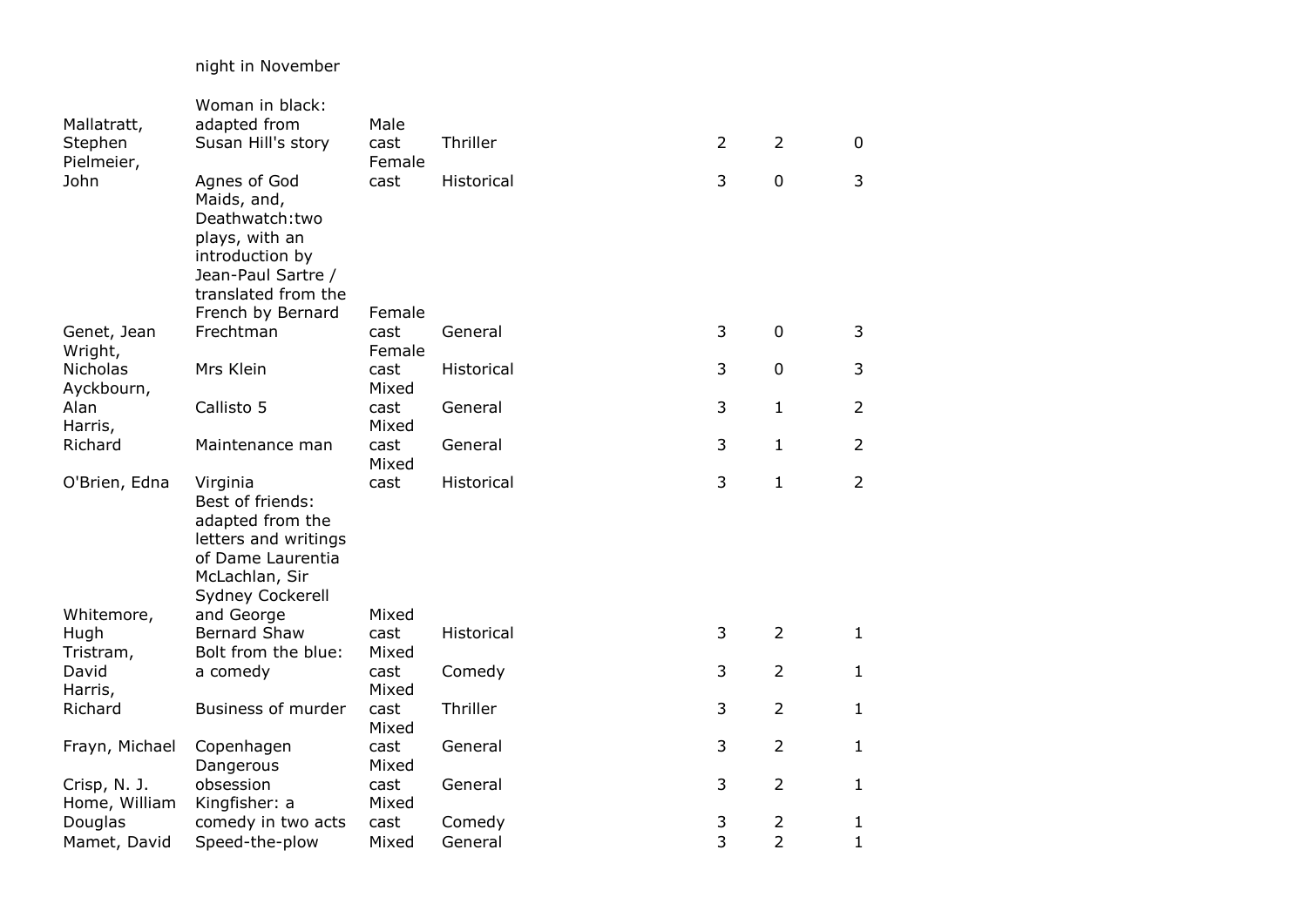|                |                                           | cast   |          |   |                |                |                      |
|----------------|-------------------------------------------|--------|----------|---|----------------|----------------|----------------------|
| Arbuzov,       |                                           | Mixed  |          |   |                |                |                      |
| Aleksei        | The promise                               | cast   | General  | 3 | $\overline{2}$ | $\mathbf{1}$   |                      |
|                |                                           | Male   |          |   |                |                |                      |
| Reza, Yasmina  | Art                                       | cast   | General  | 3 | 3              | $\mathbf 0$    |                      |
|                | Caretaker: a play in                      | Male   |          |   |                |                |                      |
| Pinter, Harold | three acts                                | cast   | General  | 3 | 3              | $\mathbf 0$    |                      |
|                | Bouncers, and,                            | Female |          |   |                |                |                      |
| Godber, John   | Shakers                                   | cast   | Comedy   | 4 | $\pmb{0}$      | $\overline{4}$ |                      |
|                | Dusa, Fish, Stas                          | Female |          |   |                |                |                      |
| Gems, Pam      | and Vi: a play                            | cast   | General  | 4 | $\pmb{0}$      | $\overline{4}$ |                      |
| Keatley,       | My mother said I                          | Female |          |   |                |                |                      |
| Charlotte      | never should                              | cast   | General  | 4 | $\pmb{0}$      | $\overline{4}$ |                      |
|                | Plays of the year,                        |        |          |   |                |                |                      |
|                | vol.31, 1965-66:                          | Female |          |   |                |                |                      |
| Trewin, J. C.  | The killing                               | cast   | Comedy   | 4 | $\pmb{0}$      | $\overline{4}$ |                      |
|                |                                           | Female |          |   |                |                |                      |
| Godber, John   | Shakers re-stirred<br>Last of the red hot | cast   | Comedy   | 4 | $\pmb{0}$      | $\overline{4}$ |                      |
|                |                                           |        |          |   |                |                |                      |
|                | lovers: a comedy in<br>three acts         | Mixed  |          |   |                | 3              |                      |
| Simon, Neil    | Alarms and                                | cast   | Comedy   | 4 | $\mathbf{1}$   |                |                      |
|                | excursions: more                          |        |          |   |                |                |                      |
|                | plays than one (for                       |        |          |   |                |                |                      |
|                | the same four                             | Mixed  |          |   |                |                |                      |
| Frayn, Michael | actors)                                   | cast   | Comedy   | 4 | $\overline{2}$ | $\overline{2}$ |                      |
|                | Audience with                             | Mixed  |          |   |                |                | Extras (usually non- |
| Leach, Roger   | murder: a thriller                        | cast   | Thriller | 4 | $\overline{2}$ |                | 2 speaking)          |
|                | Benefactors: a play                       | Mixed  |          |   |                |                |                      |
| Frayn, Michael | in two acts                               | cast   | General  | 4 | $\overline{2}$ | $\overline{2}$ |                      |
| Saunders,      |                                           | Mixed  |          |   |                |                |                      |
| James          | <b>Bodies</b>                             | cast   | General  | 4 | $\overline{2}$ | $\overline{2}$ |                      |
|                | Brimstone and                             | Mixed  |          |   |                |                |                      |
| Potter, Dennis | treacle                                   | cast   | General  | 4 | $\overline{2}$ | $\overline{2}$ |                      |
| Gershe,        | Butterflies are free:                     | Mixed  |          |   |                |                |                      |
| Leonard        | a comedy                                  | cast   | Comedy   | 4 | $\overline{2}$ | $\overline{2}$ |                      |
|                | Chapter two: a                            | Mixed  |          |   |                |                |                      |
| Simon, Neil    | comedy in two acts                        | cast   | Comedy   | 4 | $\overline{2}$ | $\overline{2}$ |                      |
| Marber,        |                                           | Mixed  |          |   |                |                |                      |
| Patrick        | Closer                                    | cast   | General  | 4 | $\overline{2}$ | $\overline{2}$ |                      |
| Harris,        |                                           | Mixed  |          |   |                |                | Extras (usually non- |
| Richard        | Dead guilty                               | cast   | General  | 4 | $\overline{2}$ | $2^{\circ}$    | speaking)            |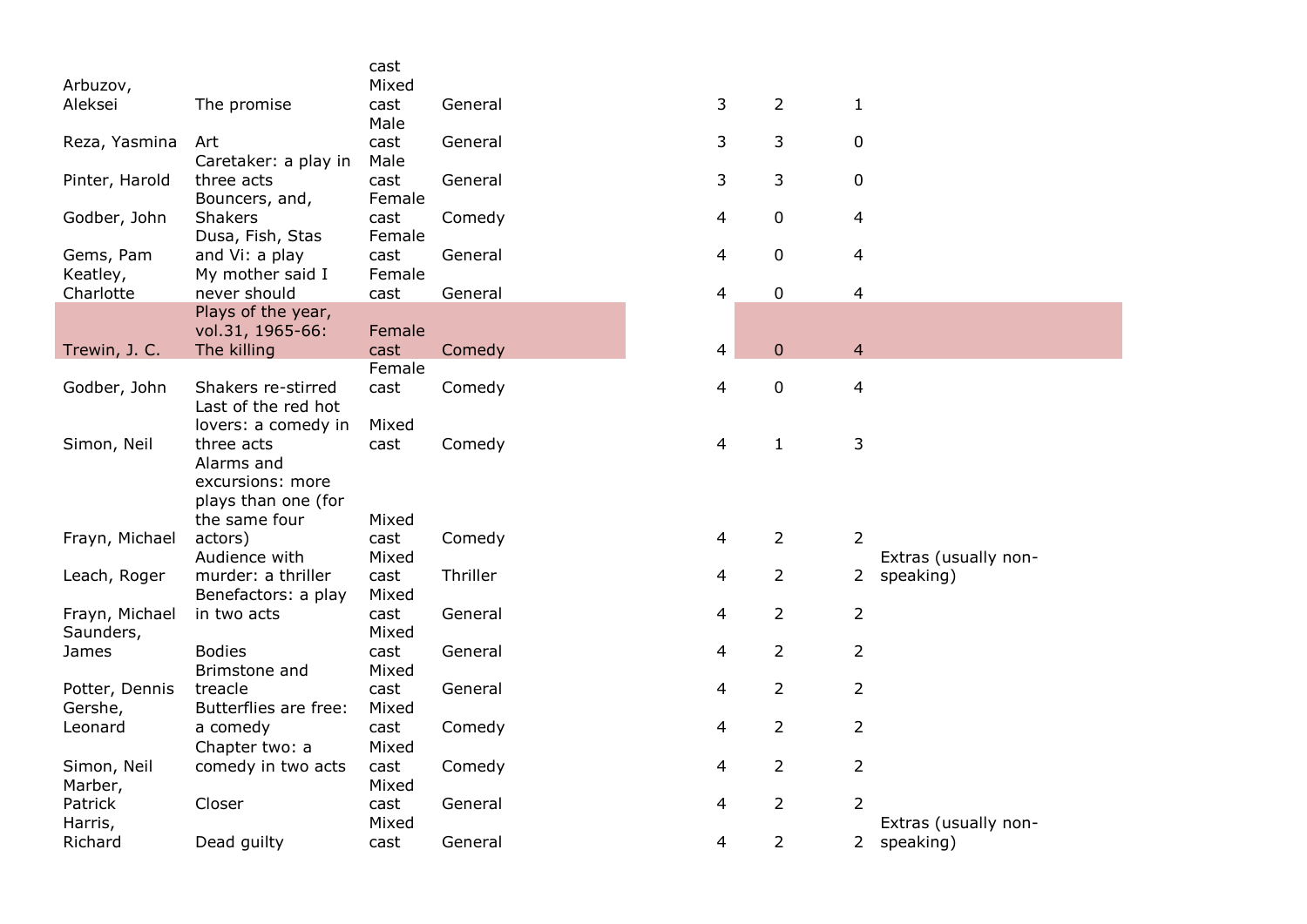| Clemens,           | Devil at midnight: a                 | Mixed         |                 |   |                |                |                      |
|--------------------|--------------------------------------|---------------|-----------------|---|----------------|----------------|----------------------|
| <b>Brian</b>       | thriller                             | cast          | Thriller        | 4 | $\overline{2}$ | $\overline{2}$ |                      |
|                    |                                      | Mixed         |                 |   |                |                |                      |
| Gray, Simon        | Dog days                             | cast          | Comedy          | 4 | $\overline{2}$ | 2              |                      |
| Williams,          | Double death: a                      | Mixed         |                 |   |                |                | Extras (usually non- |
| Simon              | thriller                             | cast          | Thriller        | 4 | $\overline{2}$ | $2^{\circ}$    | speaking)            |
| Watkinson,         |                                      | Mixed         |                 |   |                |                |                      |
| Douglas            | Dragon's tail                        | cast          | General         | 4 | $\overline{2}$ | $\overline{2}$ |                      |
|                    |                                      | Mixed         |                 |   |                |                |                      |
| Vickery, Frank     | Easy terms                           | cast          | Comedy          | 4 | $\overline{2}$ | $\overline{2}$ |                      |
|                    |                                      | Mixed         |                 |   |                |                |                      |
| Chappell, Eric     | Father's day                         | cast          | Comedy          | 4 | $\overline{2}$ | $\overline{2}$ |                      |
| Williams,          |                                      | Mixed         |                 |   |                |                |                      |
| Hugh               | Flip side: a comedy                  | cast          | Comedy          | 4 | $\overline{2}$ | $\overline{2}$ |                      |
| Williams,          |                                      | Mixed         |                 |   |                |                |                      |
| Tennessee          | Glass menagerie                      | cast          | General         | 4 | $\overline{2}$ | $\overline{2}$ |                      |
|                    | Hard times: Charles                  |               |                 |   |                |                |                      |
| Jeffreys,          | Dickens' Hard                        | Mixed         |                 |   |                |                |                      |
| Stephen            | <b>Times</b>                         | cast          | Dramatisation   | 4 | $\overline{2}$ | $\overline{2}$ |                      |
|                    | Huis clos and other                  |               |                 |   |                |                |                      |
|                    | plays: The                           |               |                 |   |                |                |                      |
|                    | respectable                          |               |                 |   |                |                |                      |
| Sartre, Jean-      | prostitute, Lucifer                  | Mixed         |                 |   |                |                |                      |
| Paul               | and the Lord                         | cast          | General         | 4 | $\overline{2}$ | $\overline{2}$ |                      |
|                    | I'll be back before                  | Mixed         |                 |   |                |                |                      |
|                    |                                      | cast          | Thriller        |   | $\overline{2}$ | $\overline{2}$ |                      |
| Colley, Peter      | midnight: a thriller<br>In the bleak | Mixed         |                 | 4 |                |                |                      |
| Way, Charles       | midwinter: a play                    | cast          | Religious theme | 4 | $\overline{2}$ | $\overline{2}$ |                      |
|                    | In two minds: a                      | Mixed         |                 |   |                |                |                      |
| Harris,<br>Richard | thriller                             | cast          | Thriller        | 4 | $\overline{2}$ | $\overline{2}$ |                      |
|                    |                                      |               |                 |   |                |                |                      |
| Mcilwraith, Bill   | Last gamble                          | Mixed<br>cast | Thriller        | 4 | $\overline{2}$ | $\overline{2}$ |                      |
|                    |                                      |               |                 |   |                |                |                      |
| Dinner,<br>William |                                      | Mixed         | Thriller        |   |                |                |                      |
|                    | Late Edwina Black                    | cast          |                 | 4 | 2              | $\overline{2}$ |                      |
| Plowman,           |                                      | Mixed         |                 |   |                |                |                      |
| Gillian            | Me and my friend                     | cast          | General         | 4 | $\overline{2}$ | $\overline{2}$ |                      |
| Cox,               |                                      | Mixed         |                 |   |                |                |                      |
| Constance          | Murder game                          | cast          | Thriller        | 4 | $\overline{2}$ | $\overline{2}$ |                      |
|                    |                                      | Mixed         |                 |   |                |                |                      |
| Russell, Willy     | One for the road                     | cast          | Comedy          | 4 | $\overline{2}$ | $\overline{2}$ |                      |
|                    |                                      | Mixed         |                 |   |                |                |                      |
| Mavor, Ronald      | Private matter                       | cast          | General         | 4 | $\overline{2}$ | $\overline{2}$ |                      |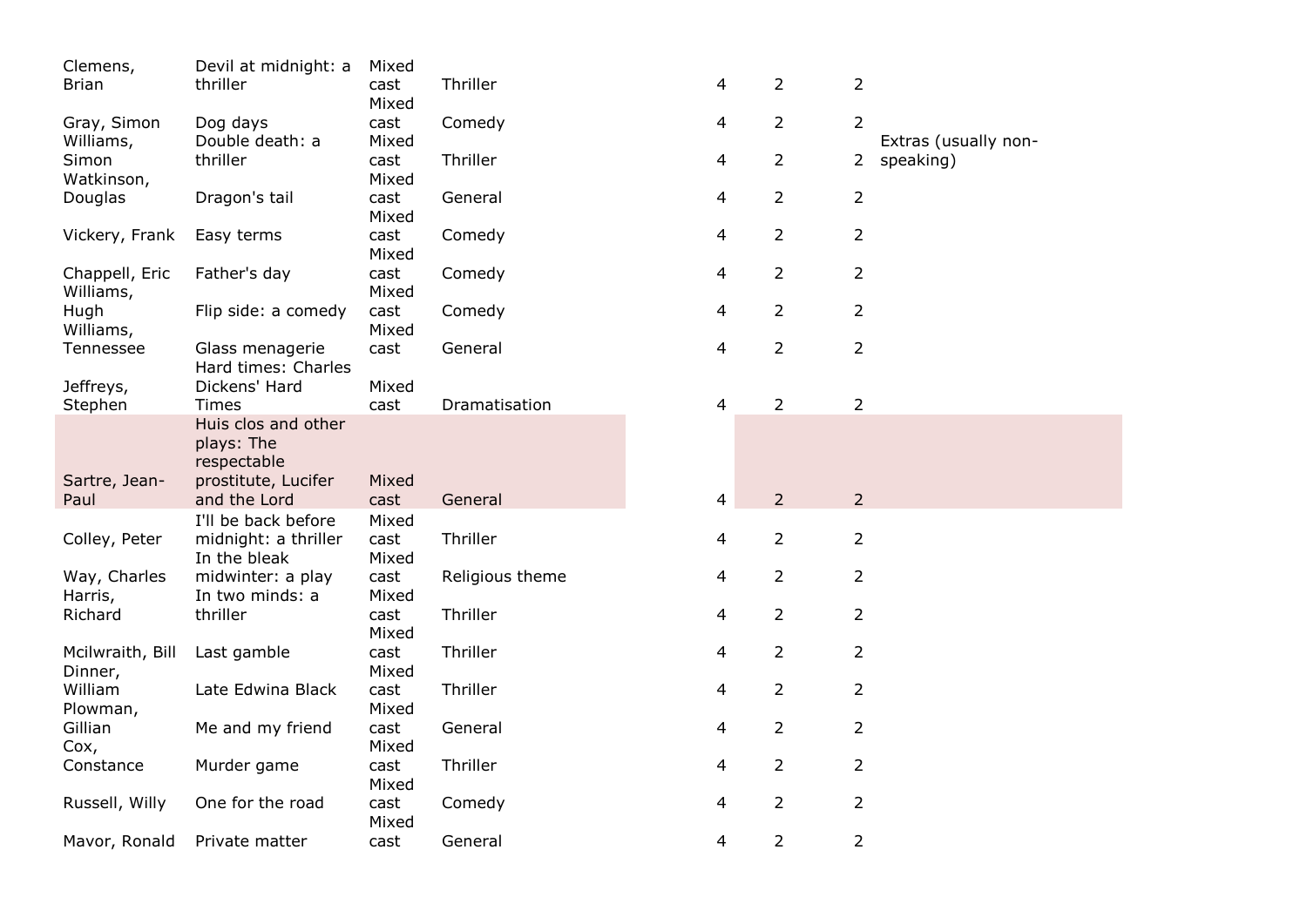|                    | Relatively                    |               |               |                |                |                |
|--------------------|-------------------------------|---------------|---------------|----------------|----------------|----------------|
| Ayckbourn,         | speaking: a                   | Mixed         |               |                |                |                |
| Alan               | comedy                        | cast          | Comedy        | $\overline{4}$ | 2              | $\overline{2}$ |
| Waterhouse,        |                               | Mixed         |               |                |                |                |
| Keith              | Say who you are               | cast          | Comedy        | $\overline{4}$ | $\overline{2}$ | $\overline{2}$ |
|                    | Song at twilight: a           |               |               |                |                |                |
|                    | comedy in two acts,           |               |               |                |                |                |
| Coward, Noel       | from Suite in three<br>keys   | Mixed<br>cast | Comedy        | $\overline{4}$ | $\overline{2}$ | $\overline{2}$ |
| Ayckbourn,         | Things we do for              | Mixed         |               |                |                |                |
| Alan               | love                          | cast          | Comedy        | $\overline{4}$ | $\overline{2}$ | $\overline{2}$ |
|                    | We found love and             |               |               |                |                |                |
|                    | an exquisite set of           |               |               |                |                |                |
|                    | porcelain figurines           |               |               |                |                |                |
| McGillivray,       | aboard the SS                 | Mixed         |               |                |                |                |
| David              | Farndale Avenue               | cast          | Comedy        | $\overline{4}$ | $\overline{2}$ | $\overline{2}$ |
|                    | Who's afraid of               | Mixed         |               |                |                |                |
| Albee, Edward      | Virginia Woolf?               | cast          | General       | 4              | $\overline{2}$ | $\overline{2}$ |
|                    |                               | Mixed         |               |                |                |                |
| Gray, Simon        | Wise child                    | cast          | General       | 4              | $\overline{2}$ | $\overline{2}$ |
|                    |                               | Mixed         |               |                |                |                |
| Pinter, Harold     | Betrayal                      | cast          | General       | $\overline{4}$ | 3              | $\mathbf{1}$   |
| Holloway,          | Darkness falls: a             | Mixed         | Thriller      |                | 3              | $\mathbf{1}$   |
| Jonathan           | double bill<br>Golden Pathway | cast<br>Mixed |               | 4              |                |                |
| Harding, John      | Annual                        | cast          | General       | $\overline{4}$ | 3              | $\mathbf{1}$   |
|                    | Hollow crown:an               |               |               |                |                |                |
|                    | entertainment by              |               |               |                |                |                |
|                    | and about the kings           |               |               |                |                |                |
| Barton, John,      | and queens of                 | Mixed         |               |                |                |                |
| compiler           | England                       | cast          | Historical    | $\overline{4}$ | 3              | $\mathbf{1}$   |
| Rattigan,          |                               | Mixed         |               |                |                |                |
| Terence            | In praise of love             | cast          | General       | 4              | 3              | $\mathbf{1}$   |
|                    |                               | Mixed         |               |                |                |                |
| Jellicoe, Ann      | Knack: a comedy               | cast          | Comedy        | $\overline{4}$ | 3              | $\mathbf{1}$   |
| Chapman,           |                               | Mixed         |               |                |                |                |
| Robin              | One of us                     | cast          | General       | $\overline{4}$ | 3              | $\mathbf{1}$   |
| Briggs,<br>Raymond | When the wind<br>blows        | Mixed<br>cast | Dramatisation | $\overline{4}$ | 3              | $\mathbf{1}$   |
|                    | Bouncers, and,                | Male          |               |                |                |                |
| Godber, John       | Shakers: plays                | cast          | Comedy        | 4              | 4              | $\mathbf 0$    |
|                    | No man's land: a              | Male          |               |                |                |                |
| Pinter, Harold     | play                          | cast          | General       | 4              | 4              | $\pmb{0}$      |
|                    |                               |               |               |                |                |                |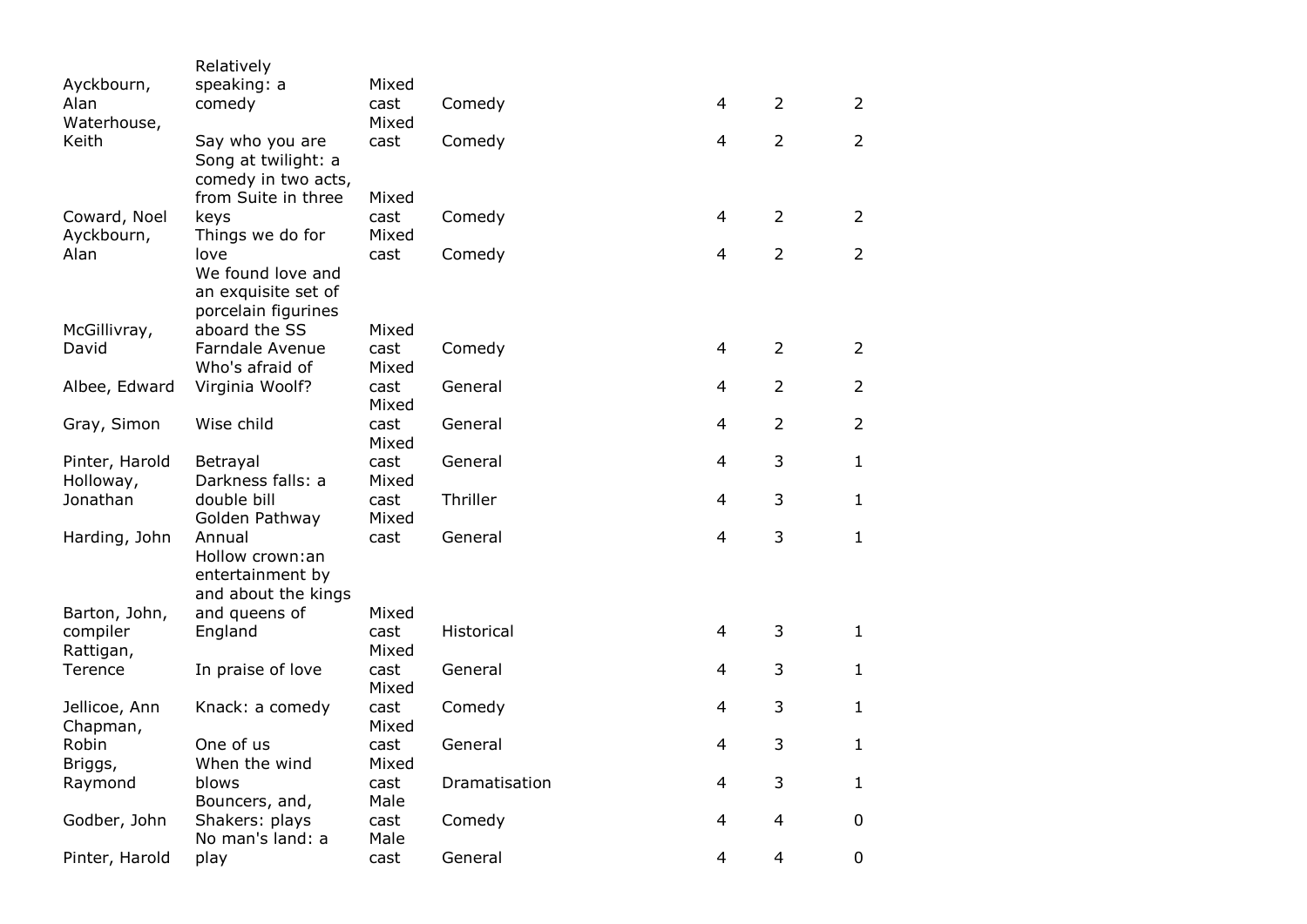| Bermange,                    | No quarter, and,                                                                         | Male           |                 |                |                |                |
|------------------------------|------------------------------------------------------------------------------------------|----------------|-----------------|----------------|----------------|----------------|
| Barry                        | The interview                                                                            | cast           | General         | 4              | $\overline{4}$ | $\mathbf 0$    |
| Fry,                         |                                                                                          | Male           |                 |                |                |                |
| Christopher                  | Sleep of prisoners<br>Curtain up!: a<br>comedy based on<br>the author's                  | cast           | Religious theme | $\overline{4}$ | $\overline{4}$ | $\overline{0}$ |
|                              | 'Respecting your                                                                         | Female         |                 |                |                |                |
| Quilter, Peter               | piers'                                                                                   | cast           | Comedy          | 5              | $\mathbf 0$    | 5              |
| De Angelis,                  | Playhouse                                                                                | Female         |                 |                |                |                |
| April                        | creatures: a play<br>Voices: a play for                                                  | cast<br>Female | General         | 5              | $\mathbf 0$    | 5              |
| Griffin, Susan               | women                                                                                    | cast<br>Mixed  | General         | 5              | $\mathbf 0$    | 5              |
| Menchell, Ivan               | Cemetery club                                                                            | cast           | General         | 5              | $\mathbf{1}$   | 4              |
| Pertwee,                     | Do not disturb: a                                                                        | Mixed          |                 |                |                |                |
| Michael<br>Saunders,         | comedy                                                                                   | cast<br>Mixed  | Comedy          | 5              | $\mathbf{1}$   | 4              |
| James                        | Fall                                                                                     | cast           | General         | 5              | $\mathbf{1}$   | $\overline{4}$ |
|                              | <b>Farndale Avenue</b><br><b>Housing Estate</b><br>Townswomen's<br><b>Guild Dramatic</b> |                |                 |                |                |                |
| McGillivray,                 | Society murder                                                                           | Mixed          |                 |                |                |                |
| David                        | mystery<br>Farndale<br>AvenueA                                                           | cast           | Comedy Thriller | 5              | $\mathbf 1$    | 4              |
| McGillivray,                 | Christmas carol: a                                                                       | Mixed          |                 |                |                |                |
| David                        | comedy                                                                                   | cast<br>Mixed  | Christmas       | 5              | $\mathbf{1}$   | 4              |
| Chappell, Eric               | Summer end<br>Abigail's party: a                                                         | cast<br>Mixed  | General         | 5              | $\mathbf{1}$   | 4              |
| Leigh, Mike<br>Durang,       | play in two acts<br>Baby with the                                                        | cast<br>Mixed  | General         | 5              | $\overline{2}$ | 3              |
| Christopher<br>Burton, Brian | bathwater<br>Being of sound                                                              | cast<br>Mixed  | Comedy          | 5              | $\overline{2}$ | 3              |
| j.                           | mind<br>Crime on Goat                                                                    | cast<br>Mixed  | Thriller        | 5              | $\overline{2}$ | 3              |
| Betti, Ugo                   | island                                                                                   | cast           | Thriller        | 5              | $\overline{2}$ | 3              |
| Bell, Mary<br>Hayley         | Duet for two hands:<br>a play in two acts                                                | Mixed<br>cast  | General         | 5              | $\overline{2}$ | 3              |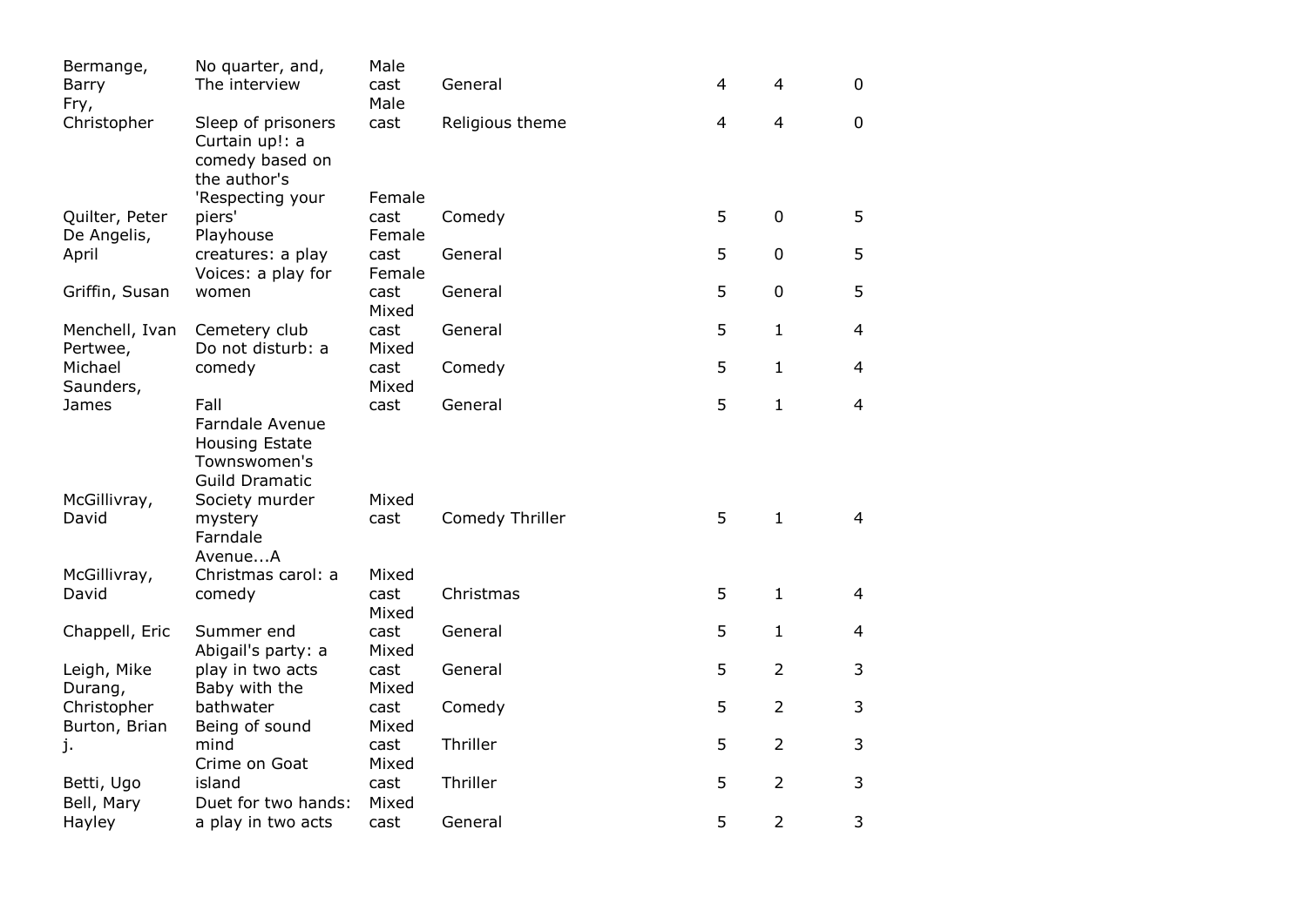|                | Gaslight: a                       |       |          |   |                |                |                      |
|----------------|-----------------------------------|-------|----------|---|----------------|----------------|----------------------|
| Hamilton,      | Victorian thriller in             | Mixed |          |   |                |                |                      |
| Patrick        | three acts                        | cast  | Thriller | 5 | $\overline{2}$ | 3              |                      |
| Harris,        |                                   | Mixed |          |   |                |                | Extras (usually non- |
| Richard        | Going straight<br>Happy birthday, | cast  | General  | 5 | $\overline{2}$ | 3              | speaking)            |
|                |                                   |       |          |   |                |                |                      |
| Camoletti,     | adapted &<br>translated by        | Mixed |          |   |                |                |                      |
| Marc           | <b>Beverley Cross</b>             | cast  | Comedy   | 5 | $\overline{2}$ | 3              |                      |
|                |                                   | Mixed |          |   |                |                |                      |
| Weldon, Fay    | I love my love                    | cast  | General  | 5 | $\overline{2}$ | 3              |                      |
| Ayckbourn,     | Just between                      | Mixed |          |   |                |                |                      |
| Alan           | ourselves                         | cast  | General  | 5 | $\overline{2}$ | 3              |                      |
|                |                                   | Mixed |          |   |                |                |                      |
| Miller, Arthur | Last Yankee                       | cast  | General  | 5 | $\overline{2}$ | 3              |                      |
|                | Lettice and lovage:               | Mixed |          |   |                |                | Extras (usually non- |
| Shaffer, Peter | a comedy                          | cast  | Comedy   | 5 | $\overline{2}$ | 3              | speaking)            |
| Benfield,      | Look who's                        | Mixed |          |   |                |                |                      |
| Derek          | talking!: a comedy                | cast  | Comedy   | 5 | $\overline{2}$ | 3              |                      |
| Hawdon,        |                                   | Mixed |          |   |                |                |                      |
| Robin          | Mating game                       | cast  | Comedy   | 5 | $\overline{2}$ | 3              |                      |
|                |                                   | Mixed |          |   |                |                |                      |
| Cooper, Giles  | Out of the crocodile              | cast  | General  | 5 | $\overline{2}$ | 3              |                      |
|                | Private lives: an                 | Mixed |          |   |                |                |                      |
| Coward, Noel   | intimate comedy                   | cast  | Comedy   | 5 | $\overline{2}$ | 3              |                      |
| Benfield,      | Second time                       | Mixed |          |   |                |                |                      |
| Derek          | around: a comedy                  | cast  | Comedy   | 5 | $\overline{2}$ | 3              |                      |
|                |                                   | Mixed |          |   |                |                |                      |
| Bond, Edward   | Summer                            | cast  | General  | 5 | $\overline{2}$ | 3              |                      |
| Benfield,      |                                   | Mixed |          |   |                |                |                      |
| Derek          | Touch and go                      | cast  | Comedy   | 5 | $\overline{2}$ | 3              |                      |
| Waterhouse,    | Who's who?: a                     | Mixed |          |   |                |                |                      |
| Keith          | comedy                            | cast  | Comedy   | 5 | $\overline{2}$ | 3              |                      |
|                | After you with the                | Mixed |          |   |                |                |                      |
| Travers, Ben   | milk                              | cast  | Comedy   | 5 | 3              | $\overline{2}$ |                      |
| Harwood,       |                                   | Mixed |          |   |                |                |                      |
| Ronald         | Another time                      | cast  | General  | 5 | 3              | $\overline{2}$ |                      |
|                |                                   | Mixed |          |   |                |                |                      |
| Miller, Arthur | Archbishop's ceiling              | cast  | General  | 5 | 3              | $\overline{2}$ |                      |
|                | Bell, book and                    |       |          |   |                |                |                      |
| Van Druten,    | candle: a comedy                  | Mixed |          |   |                |                |                      |
| John           | in three acts                     | cast  | Comedy   | 5 | 3              | $\overline{2}$ |                      |
| Pertwee,       | Bit between the                   | Mixed | Comedy   | 5 | 3              | $\overline{2}$ |                      |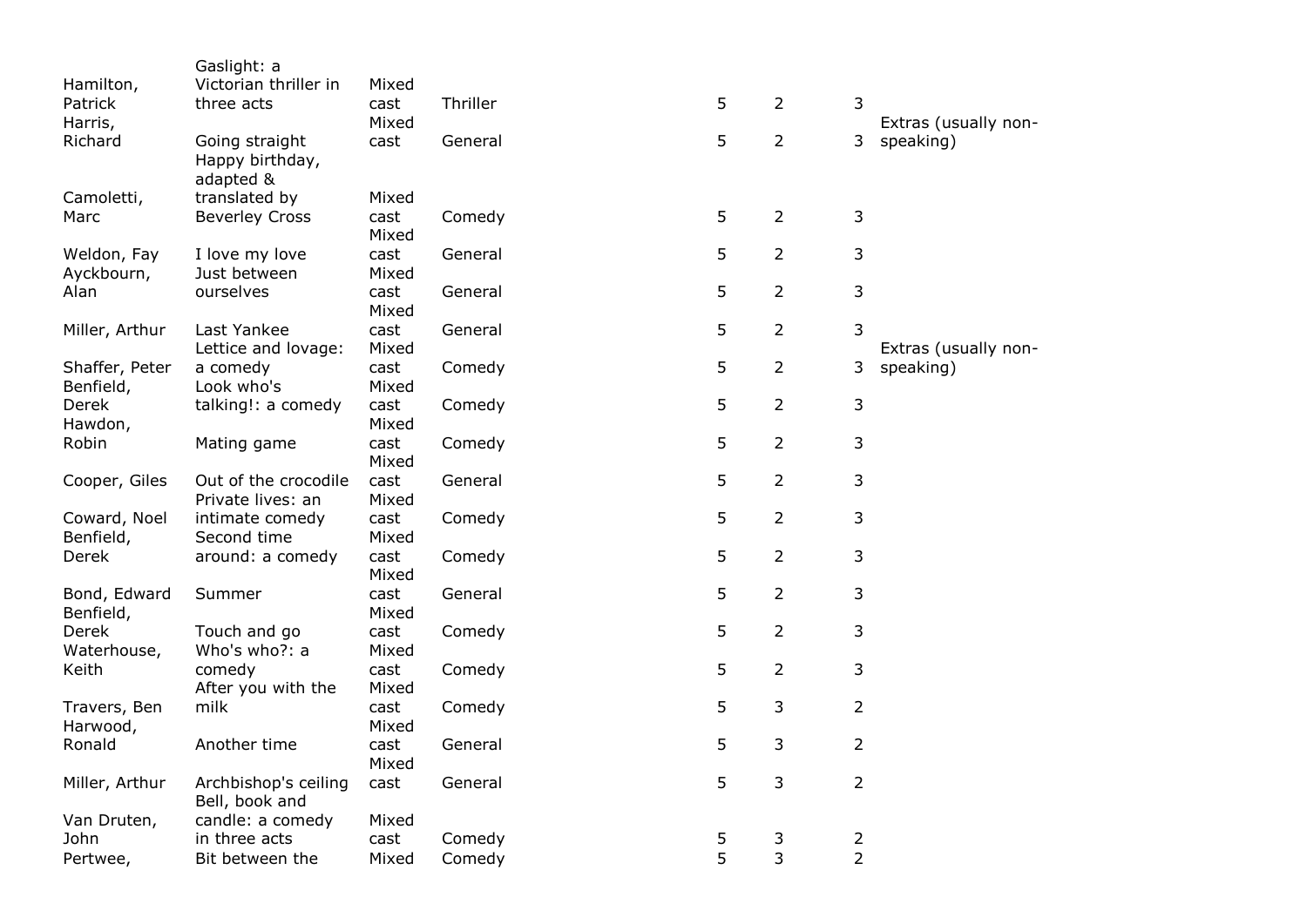| Michael                     | teeth                                                                     | cast                   |          |    |   |                |                      |              |
|-----------------------------|---------------------------------------------------------------------------|------------------------|----------|----|---|----------------|----------------------|--------------|
|                             | Can you hear me at                                                        | Mixed                  |          |    |   |                |                      |              |
| Clark, Brian                | the back?                                                                 | cast<br>Mixed          | General  | 5  | 3 | $\overline{2}$ |                      |              |
| Levin, Ira                  | Deathtrap: a thriller                                                     | cast<br>Mixed          | Thriller | 5  | 3 | $\overline{2}$ |                      |              |
| Vickery, Frank              | Erogenous zones<br>Feedem fighters: a                                     | cast<br>Mixed          | General  | 5  | 3 | $\overline{2}$ | Extras (usually non- |              |
| Mode, Dorian                | comedy<br>Good doctor: a new<br>comedy with music,<br>based on stories by | cast<br>Mixed          | Comedy   | 5  | 3 | $2^{\circ}$    | speaking)            |              |
| Simon, Neil                 | Anton Chekhov                                                             | cast<br>Mixed          | Comedy   | 5  | 3 | $\overline{2}$ |                      |              |
| O'Reilly, Kaite             | Henhouse<br>Home: a play in                                               | cast<br>Mixed          | General  | 5  | 3 | $\overline{2}$ |                      |              |
| Storey, David<br>Benfield,  | two acts<br>In for the kill: a                                            | cast<br>Mixed          | General  | 5  | 3 | $\overline{2}$ |                      |              |
| Derek                       | thriller<br><b>Inspector Drake</b>                                        | cast                   | Thriller | 5  | 3 | $\overline{2}$ |                      |              |
| Tristram,<br>David          | and the perfekt<br>crime: a comedy<br>Long day's journey                  | Mixed<br>cast          | Comedy   | 5  | 3 | $\overline{2}$ |                      |              |
| O'Neill,<br>Eugene          | into night: a<br>tragedy                                                  | Mixed<br>cast<br>Mixed | Tragedy  | 5  | 3 | $\overline{2}$ |                      |              |
| Osborne, John<br>Lovegrove, | Look back in anger<br>Miss Adams will be                                  | cast<br>Mixed          | General  | 5  | 3 | $\overline{2}$ |                      |              |
| Arthur<br>Greenwood,        | waiting<br>Murder by the                                                  | cast<br>Mixed          | General  | 5  | 3 | $\overline{2}$ |                      |              |
| Duncan<br>Williams,         | book: a thriller<br>Nobody's perfect: a                                   | cast<br>Mixed          | Thriller | 5  | 3 | $\overline{2}$ |                      |              |
| Simon                       | comedy                                                                    | cast                   | Comedy   | 5  | 3 | $\overline{2}$ |                      | Suitable     |
|                             |                                                                           | Mixed                  |          |    |   |                | Extras (usually      | for<br>young |
| Russell, Willy              | Our day out                                                               | cast<br>Mixed          | General  | 5  | 3 | $\overline{2}$ | non-speaking)        | cast         |
| Nichols, Peter<br>Williams, | Piece of my mind<br>Plaintiff in a pretty                                 | cast<br>Mixed          | General  | 5. | 3 | $\overline{2}$ |                      |              |
| Hugh<br>Clemens,            | hat                                                                       | cast<br>Mixed          | Comedy   | 5  | 3 | $\overline{2}$ |                      |              |
| <b>Brian</b>                | Sting in the tale                                                         | cast                   | General  | 5  | 3 | $\overline{2}$ |                      |              |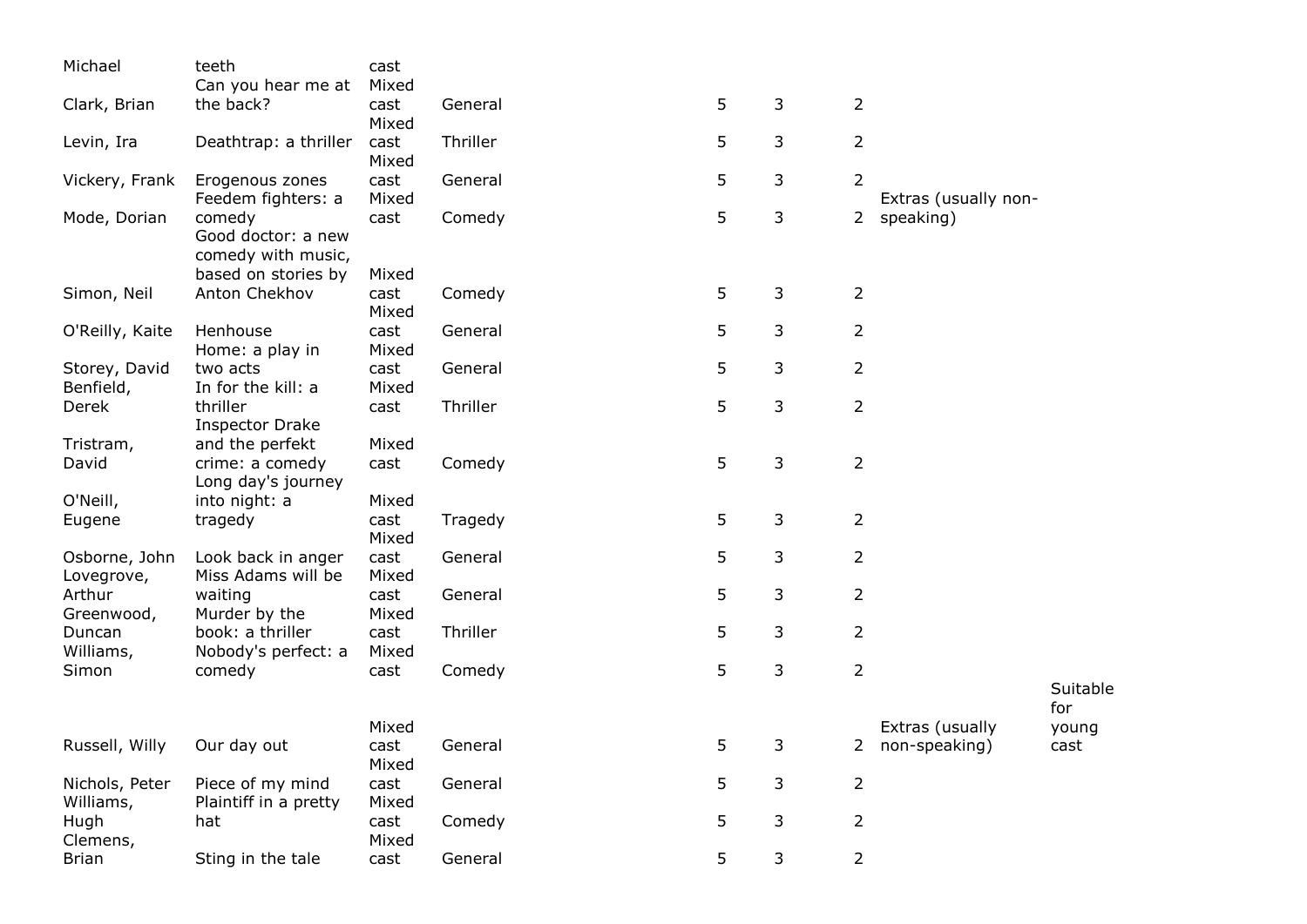| Clemens,                      | Strictly murder: a        | Mixed         |                 |   |                |                |
|-------------------------------|---------------------------|---------------|-----------------|---|----------------|----------------|
| <b>Brian</b>                  | thriller                  | cast          | Thriller        | 5 | 3              | $\overline{2}$ |
| Delaney,                      |                           | Mixed         |                 |   |                |                |
| Shelagh                       | Taste of honey            | cast          | General         | 5 | 3              | $\overline{2}$ |
| Ayckbourn,                    | Time and time             | Mixed         |                 |   |                |                |
| Alan                          | again: a comedy           | cast          | Comedy          | 5 | 3              | $\overline{2}$ |
|                               | Two dozen red             |               |                 |   |                |                |
|                               | roses: a play             |               |                 |   |                |                |
|                               | adapted from the          |               |                 |   |                |                |
| Horne,                        | Italian of Aldo de        | Mixed         |                 |   |                |                |
| Kenneth                       | Benedetti.                | cast          | Comedy          | 5 | 3              | $\overline{2}$ |
|                               |                           | Mixed         |                 |   |                |                |
| Hare, David                   | Vertical hour             | cast          | General         | 5 | 3              | $\overline{2}$ |
| Black, Ian                    | We must kill Toni         | Mixed         |                 | 5 | 3              | $\overline{2}$ |
| stuart                        |                           | cast<br>Mixed | Comedy          |   |                |                |
| Frayn, Michael                | Clouds                    | cast          | General         | 5 | $\overline{4}$ | $\mathbf{1}$   |
| Knott,                        | Dial M for murder:        | Mixed         |                 |   |                |                |
| Frederick                     | a play in three acts      | cast          | Thriller        | 5 | $\overline{4}$ | $\mathbf{1}$   |
|                               | Little Malcolm and        |               |                 |   |                |                |
| Halliwell,                    | his struggle against      | Mixed         |                 |   |                |                |
| David                         | the eunuchs               | cast          | Comedy          | 5 | 4              | $\mathbf{1}$   |
| Saunders,                     | Next time I'll sing       | Mixed         |                 |   |                |                |
| James                         | to you                    | cast          | General         | 5 | $\overline{4}$ | $\mathbf{1}$   |
|                               | En attendant              |               |                 |   |                |                |
| Beckett,                      | Godot: piece en           | Male          |                 |   |                |                |
| Samuel                        | deux actes                | cast          | French text     | 5 | 5              | 0              |
| Shaffer,                      |                           | Male          |                 |   |                |                |
| Anthony                       | Sleuth                    | cast          | Comedy Thriller | 5 | 5              | $\pmb{0}$      |
|                               | <b>Waiting for Godot:</b> |               |                 |   |                |                |
| Beckett,                      | a tragicomedy in          | Male          |                 |   |                |                |
| Samuel                        | two acts                  | cast          | Tragedy         | 5 | 5              | $\pmb{0}$      |
| Harling,                      | Steel magnolias: a        | Female        |                 |   |                |                |
| Robert                        | play                      | cast          | General         | 6 | $\mathbf 0$    | 6              |
|                               |                           | Mixed         |                 | 6 | $\overline{2}$ | $\overline{4}$ |
| Vickery, Frank<br>Stephenson, | All's fair                | cast<br>Mixed | General         |   |                |                |
| Shelagh                       | Ancient lights            | cast          | General         | 6 | $\overline{2}$ | $\overline{4}$ |
|                               | Aspern papers: a          |               |                 |   |                |                |
|                               | comedy of letters         |               |                 |   |                |                |
| Redgrave,                     | adapted from the          | Mixed         |                 |   |                |                |
| Michael                       | story by Henry            | cast          | Dramatisation   | 6 | $\overline{2}$ | $\overline{4}$ |
|                               |                           |               |                 |   |                |                |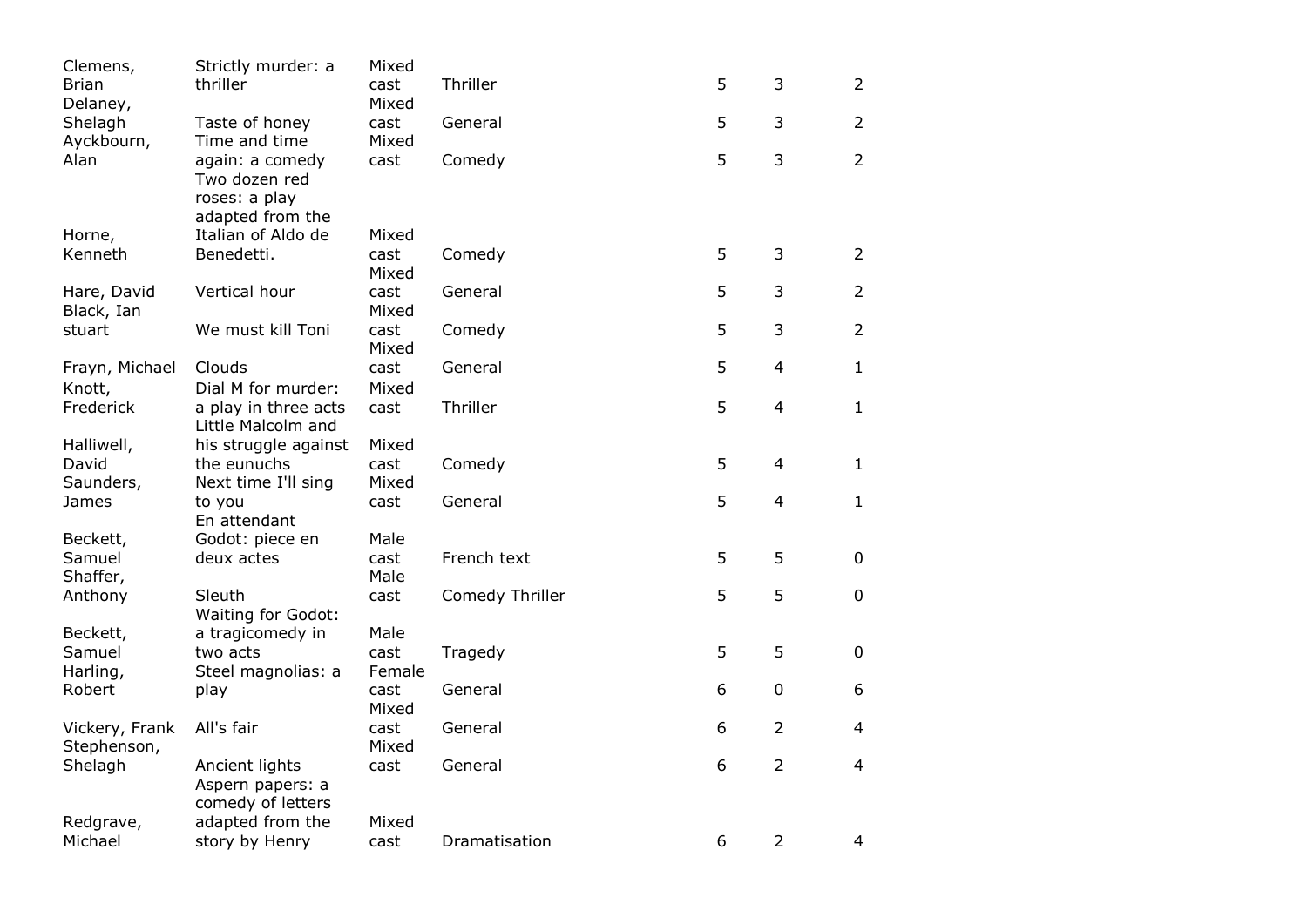## James

|                             | Birthday honours: a               | Mixed         |                 |   |                |                |                      |
|-----------------------------|-----------------------------------|---------------|-----------------|---|----------------|----------------|----------------------|
| Jones, Paul                 | light comedy                      | cast          | Comedy          | 6 | $\overline{2}$ | 4              |                      |
| Camoletti,                  | Boeing-boeing: a                  | Mixed         |                 |   |                |                |                      |
| Marc                        | comedy in two acts                | cast          | Comedy          | 6 | $\overline{2}$ | $\overline{4}$ |                      |
|                             | Day after the fair:               |               |                 |   |                |                |                      |
|                             | based on On the                   |               |                 |   |                |                |                      |
|                             | western circuit, by               | Mixed         |                 |   |                |                |                      |
| Harvey, Frank               | Thomas Hardy                      | cast          | Dramatisation   | 6 | $\overline{2}$ | $\overline{4}$ |                      |
|                             | Day in the death of               | Mixed         |                 |   |                |                |                      |
| Nichols, Peter              | Joe Egg: a play                   | cast          | General         | 6 | $\overline{2}$ | $\overline{4}$ |                      |
|                             | Delicate balance:                 |               |                 |   |                |                |                      |
|                             | the Pulitzer prize                | Mixed         |                 |   |                |                |                      |
| Albee, Edward               | play 1967                         | cast          | General         | 6 | $\overline{2}$ | $\overline{4}$ |                      |
|                             | Elementary, my                    | Mixed         |                 |   |                |                |                      |
| King, Philip                | dear                              | cast          | Comedy          | 6 | $\overline{2}$ | 4              |                      |
| Reid,                       | Flowers of sulphur:               | Mixed         |                 |   |                |                |                      |
| Georgina                    | a comedy                          | cast          | Comedy          | 6 | $\overline{2}$ | $\overline{4}$ |                      |
|                             |                                   | Mixed         |                 |   |                |                |                      |
| Chappell, Eric<br>Williams, | Haywire: a comedy                 | cast<br>Mixed | Comedy          | 6 | 2              | $\overline{4}$ |                      |
| Hugh                        | His, hers and<br>theirs: a comedy | cast          | Comedy          | 6 | $\overline{2}$ | 4              |                      |
| Batson,                     | House on the cliff:               | Mixed         |                 |   |                |                |                      |
| George                      | a mystery                         | cast          | Comedy Thriller | 6 | $\overline{2}$ | $\overline{4}$ |                      |
|                             | Innocents: based                  |               |                 |   |                |                |                      |
|                             | on The turn of the                |               |                 |   |                |                |                      |
| Archibald,                  | screw, by Henry                   | Mixed         |                 |   |                |                |                      |
| William                     | James                             | cast          | Dramatisation   | 6 | $\overline{2}$ | 4              |                      |
|                             | Lovers: part 1,                   |               |                 |   |                |                |                      |
|                             | Winners; part 2,                  | Mixed         |                 |   |                |                |                      |
| Friel, Brian                | Losers                            | cast          | General         | 6 | $\overline{2}$ | 4              |                      |
|                             | Memory of water,                  |               |                 |   |                |                |                      |
| Stephenson,                 | and, Five kinds of                | Mixed         |                 |   |                |                |                      |
| Shelagh                     | silence                           | cast          | Comedy          | 6 | $\overline{2}$ | 4              |                      |
| Taylor,                     | No dinner for                     | Mixed         |                 |   |                |                |                      |
| Edward                      | sinners: a comedy                 | cast          | Comedy          | 6 | $\overline{2}$ | $\overline{4}$ |                      |
| Benfield,                   | Over my dead                      | Mixed         |                 |   |                |                |                      |
| Derek                       | body: a comedy                    | cast          | Comedy          | 6 | $\overline{2}$ | 4              |                      |
|                             |                                   | Mixed         |                 |   |                |                | Extras (usually non- |
| Nichols, Peter              | Passion play                      | cast          | General         | 6 | $\overline{2}$ | 4              | speaking)            |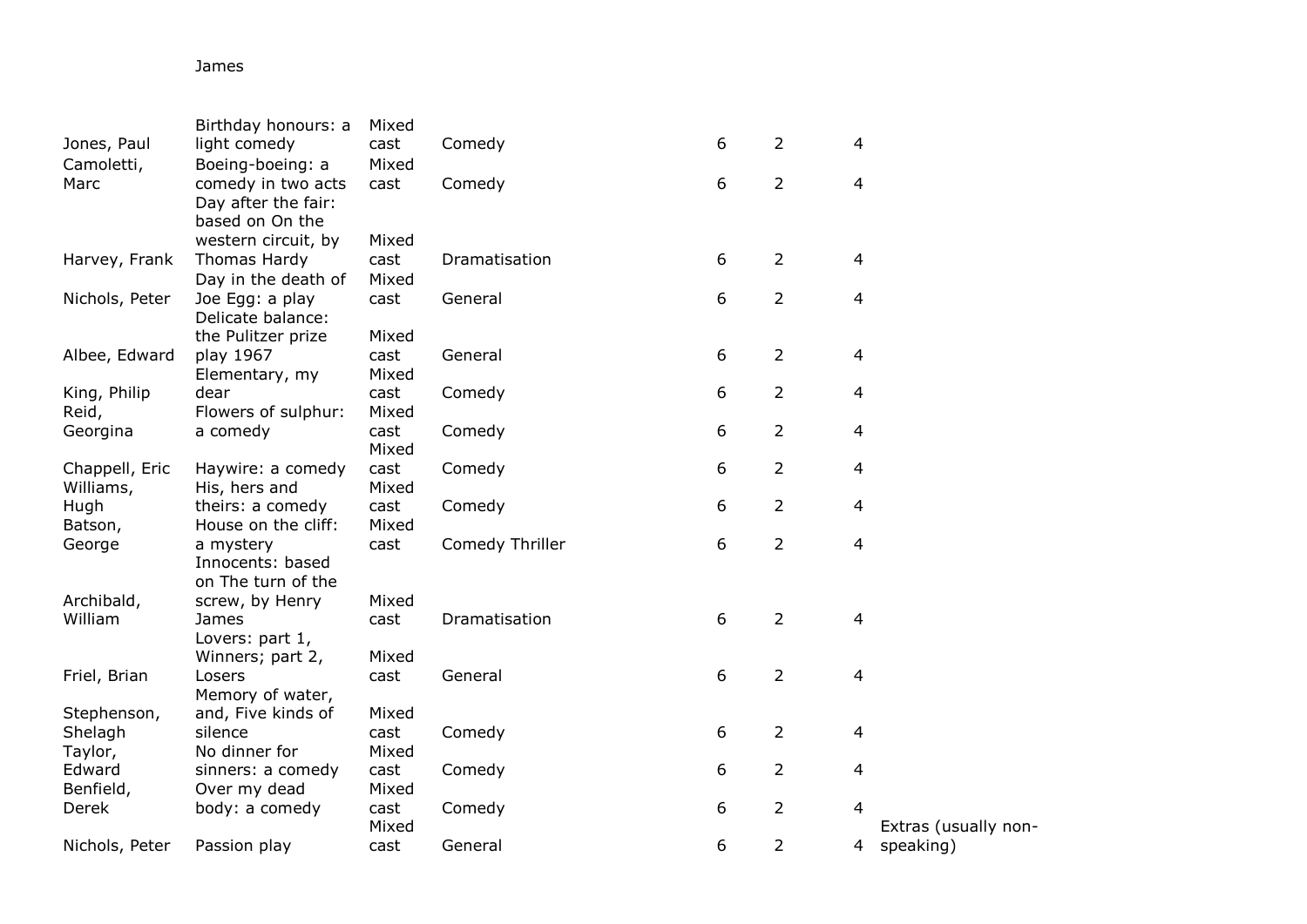|                | Prisoner of Second  | Mixed |                 |   |                |                |                      |
|----------------|---------------------|-------|-----------------|---|----------------|----------------|----------------------|
| Simon, Neil    | Avenue: a comedy    | cast  | Comedy          | 6 | $\overline{2}$ | $\overline{4}$ |                      |
|                | Proscenophobia      |       |                 |   |                |                |                      |
| Manktelow,     | (Stage fright): a   | Mixed |                 |   |                |                |                      |
| <b>Bettine</b> | thriller            | cast  | Thriller        | 6 | $\overline{2}$ | 4              |                      |
|                | Romantic comedy:    |       |                 |   |                |                |                      |
| Slade,         | a comedy in three   | Mixed |                 |   |                |                |                      |
| Bernard        | acts                | cast  | Comedy          | 6 | $\overline{2}$ | 4              |                      |
|                |                     | Mixed |                 |   |                |                |                      |
| Hare, David    | Secret rapture      | cast  | General         | 6 | $\overline{2}$ | $\overline{4}$ |                      |
|                | Third week in       | Mixed |                 |   |                |                |                      |
| Gordon, Peter  | August              | cast  | Comedy          | 6 | $\overline{2}$ | $\overline{4}$ |                      |
|                |                     | Mixed |                 |   |                |                |                      |
| Darbon, Leslie | Time to kill        | cast  | Thriller        | 6 | $\overline{2}$ | $\overline{4}$ |                      |
| Mortimer,      | When the cat's      | Mixed |                 |   |                |                |                      |
| Johnnie        | away: a comedy      | cast  | Comedy          | 6 | $\overline{2}$ | $\overline{4}$ |                      |
| Reid,          |                     | Mixed |                 |   |                |                |                      |
| Georgina       | Wolfsbane           | cast  | General         | 6 | $\overline{2}$ | $\overline{4}$ |                      |
|                | Woman in a          |       |                 |   |                |                |                      |
|                | dressing gown: a    | Mixed |                 |   |                |                | Extras (usually non- |
| Willis, Ted    | play in two acts    | cast  | General         | 6 | $\overline{2}$ | 4              | speaking)            |
| Tinniswood,    | You should see us   | Mixed |                 |   |                |                |                      |
| Peter          | now                 | cast  | General         | 6 | $\overline{2}$ | $\overline{4}$ |                      |
|                | Your obedient       | Mixed |                 |   |                |                |                      |
| Morgan, Diana  | servant: a comedy   | cast  | Comedy          | 6 | $\overline{2}$ | $\overline{4}$ |                      |
| Ayckbourn,     |                     | Mixed |                 |   |                |                |                      |
| Alan           | Absent friends      | cast  | General         | 6 | 3              | 3              |                      |
| Ayckbourn,     | Absurd person       | Mixed |                 |   |                |                |                      |
| Alan           | singular            | cast  | General         | 6 | 3              | 3              |                      |
|                | Adam Bede:          |       |                 |   |                |                |                      |
|                | adapted from the    |       |                 |   |                |                |                      |
| Beevers,       | novel by George     | Mixed |                 |   |                |                |                      |
| Geoffrey       | Eliot               | cast  | Dramatisation   | 6 | 3              | $\mathsf{3}$   |                      |
|                |                     | Mixed |                 |   |                |                |                      |
| Hare, David    | Amy's view          | cast  | General         | 6 | 3              | 3              |                      |
| Matthews,      | Anagram of          | Mixed |                 |   |                |                |                      |
| Seymour        | murder: a thriller  | cast  | Thriller        | 6 | 3              | 3              |                      |
|                |                     | Mixed |                 |   |                |                |                      |
| Dryden, Ellen  | Anna's room         | cast  | General         | 6 | 3              | 3              |                      |
| Macilwraith,   | Anniversary: a play | Mixed |                 |   |                |                |                      |
| Bill           | in three acts       | cast  | General         | 6 | 3              | 3              |                      |
| Clemens,       | Anybody for         | Mixed | Comedy Thriller | 6 | 3              | 3              |                      |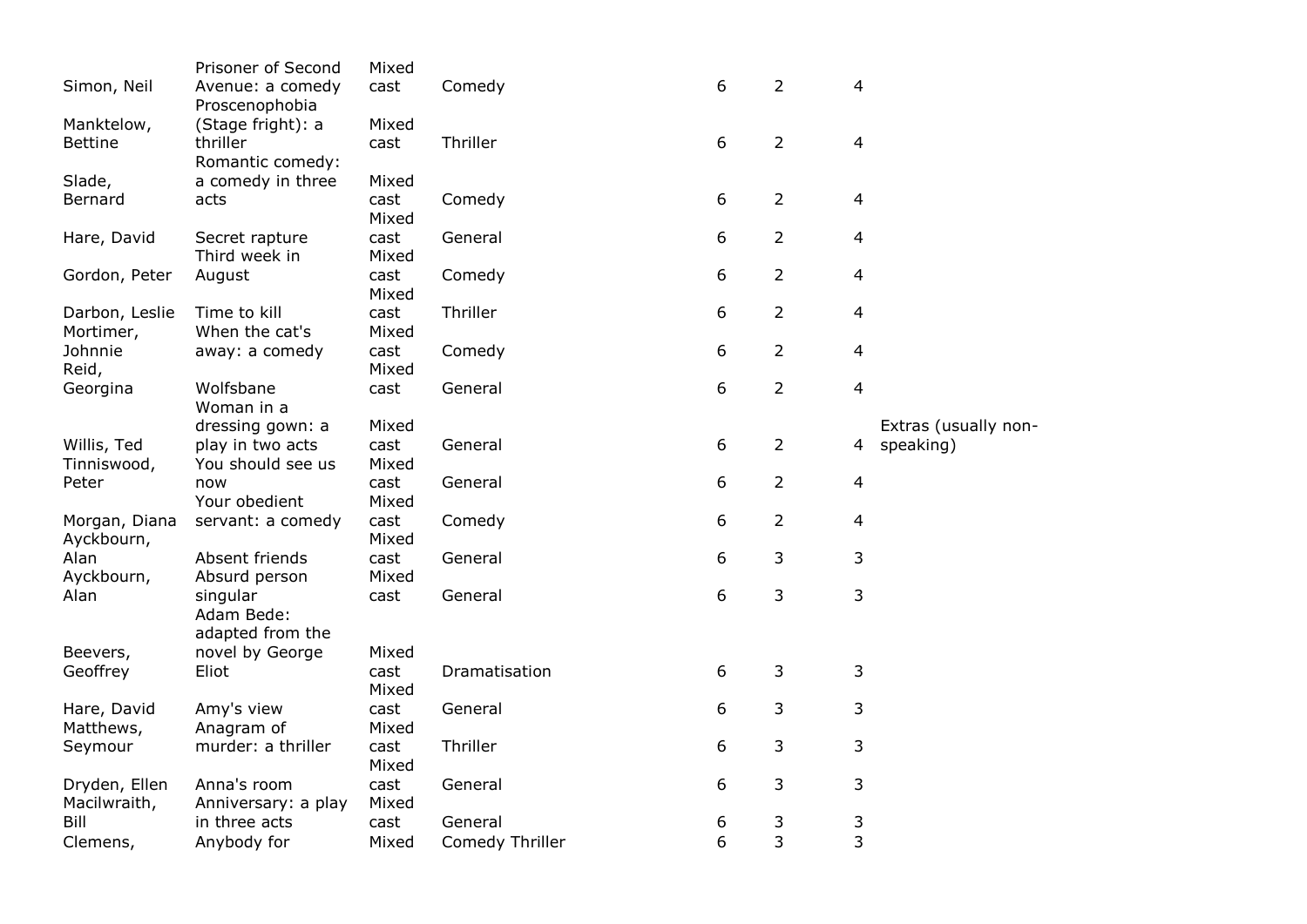| <b>Brian</b>   | murder: a play       | cast  |          |   |   |   |
|----------------|----------------------|-------|----------|---|---|---|
| Benfield,      | Anyone for           | Mixed |          |   |   |   |
| Derek          | breakfast: a play    | cast  | Comedy   | 6 | 3 | 3 |
| Campbell,      |                      | Mixed |          |   |   |   |
| Alexi Kaye     | Apologia             | cast  | General  | 6 | 3 | 3 |
| Cary, Falkland |                      | Mixed |          |   |   |   |
|                | Crystal clear        | cast  | Comedy   | 6 | 3 | 3 |
| Matthews,      | Dead man's hand:     | Mixed |          |   |   |   |
| Seymour        | a thriller           | cast  | Thriller | 6 | 3 | 3 |
| Strindberg,    |                      | Mixed |          |   |   |   |
| August         | Easter               | cast  | General  | 6 | 3 | 3 |
| Clemens,       | Edge of darkness: a  | Mixed |          |   |   |   |
| <b>Brian</b>   | play in 3 acts       | cast  | General  | 6 | 3 | 3 |
| Mallatratt,    | Englishman's home    | Mixed |          |   |   |   |
| Stephen        |                      | cast  | General  | 6 | 3 | 3 |
| Stephenson,    |                      | Mixed |          |   |   |   |
| Shelagh        | Enlightenment        | cast  | General  | 6 | 3 | 3 |
| Ionesco,       |                      | Mixed |          |   |   |   |
| Eugene         | Exit the king        | cast  | General  | 6 | 3 | 3 |
| Slade,         | Fatal attraction: a  | Mixed |          |   |   |   |
| Bernard        | thriller in 2 acts   | cast  | Thriller | 6 | 3 | 3 |
|                | Fish out of water: a |       |          |   |   |   |
| Benfield,      | comedy, new          | Mixed |          |   |   |   |
| Derek          | version              | cast  | Comedy   | 6 | 3 | 3 |
| Benfield,      |                      | Mixed |          |   |   |   |
| Derek          | Fly in the ointment  | cast  | Comedy   | 6 | 3 | 3 |
| Harris,        | Foot in the door: a  | Mixed |          |   |   |   |
| Richard        | comedy               | cast  | Comedy   | 6 | 3 | 3 |
| Benfield,      | Funny business: a    | Mixed |          |   |   |   |
| Derek          | comedy               | cast  | Comedy   | 6 | 3 | 3 |
|                | Ghosts: a play in    | Mixed |          |   |   |   |
| Ibsen, Henrik  | three acts           | cast  | General  | 6 | 3 | 3 |
|                |                      | Mixed |          |   |   |   |
| Kinnear, Rory  | Herd                 | cast  | General  | 6 | 3 | 3 |
| Ayckbourn,     | How the other half   | Mixed |          |   |   |   |
| Alan           | loves: a comedy      | cast  | Comedy   | 6 | 3 | 3 |
| Benfield,      | In at the deep end:  | Mixed |          |   |   |   |
| Derek          | a comedy             | cast  | Comedy   | 6 | 3 | 3 |
|                | Intent to murder: a  | Mixed |          |   |   |   |
| Sands, Leslie  | thriller             | cast  | Thriller | 6 | 3 | 3 |
| Ayckbourn,     | It could be any one  | Mixed |          |   |   |   |
| Alan           | of us                | cast  | Thriller | 6 | 3 | 3 |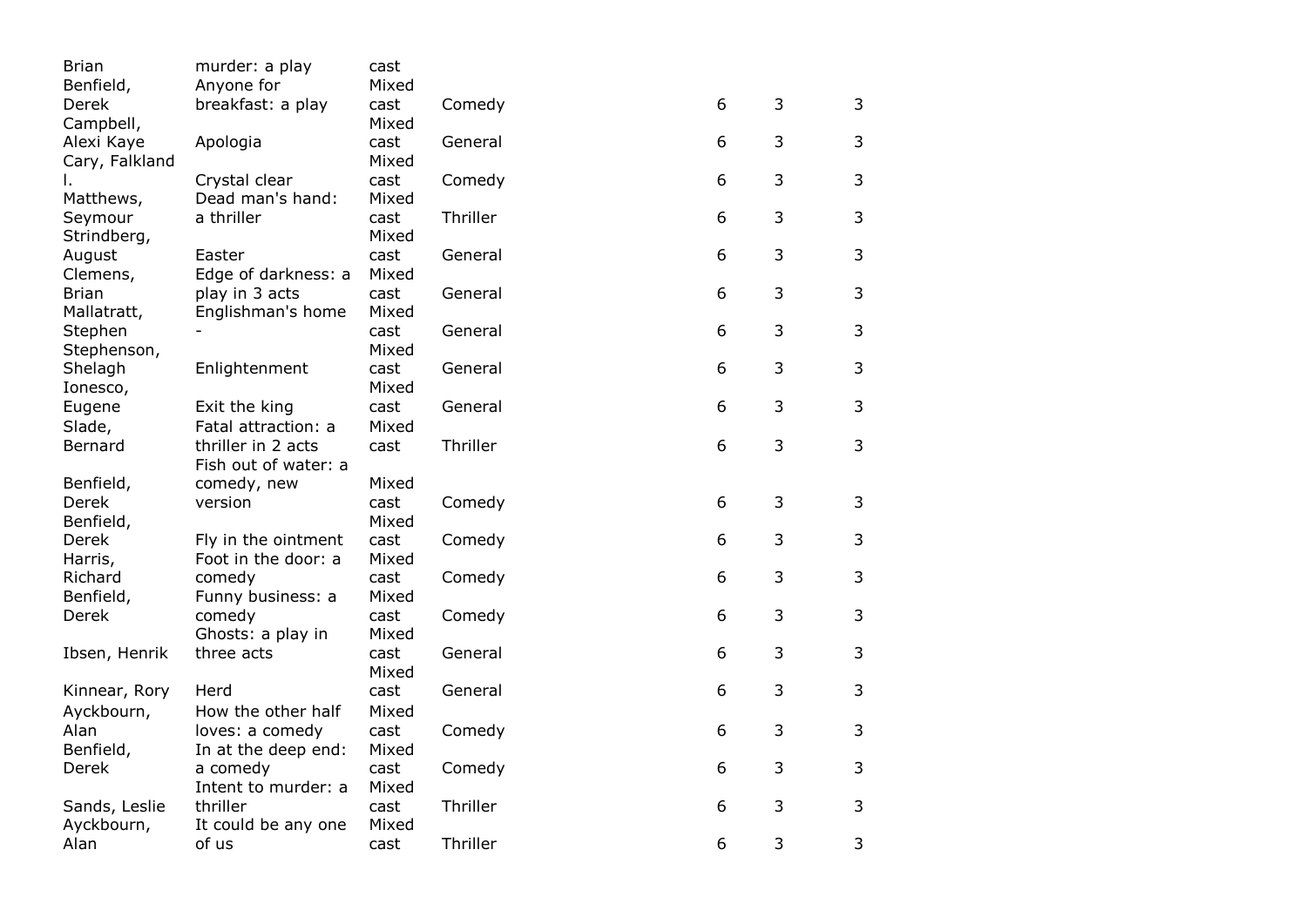| Waterhouse,    |                                       | Mixed         |          |   |   |              |
|----------------|---------------------------------------|---------------|----------|---|---|--------------|
| John           | Just the ticket!                      | cast          | Comedy   | 6 | 3 | 3            |
| Patrick,       |                                       | Mixed         |          |   |   |              |
| Robert         | Kennedy's children                    | cast          | General  | 6 | 3 | 3            |
| Ayckbourn,     |                                       | Mixed         |          |   |   |              |
| Alan           | Life and Beth                         | cast<br>Mixed | General  | 6 | 3 | 3            |
| Ibsen, Henrik  | Little Eyolf<br>Living together:      | cast          | General  | 6 | 3 | 3            |
| Ayckbourn,     | from the trilogy                      | Mixed         |          |   |   |              |
| Alan           | Norman conquests<br>Love in a mist: a | cast          | General  | 6 | 3 | 3            |
| Horne,         | comedy in three                       | Mixed         |          |   |   |              |
| Kenneth        | acts                                  | cast          | Comedy   | 6 | 3 | 3            |
|                |                                       | Mixed         |          |   |   |              |
| Hall, Roger    | Middle-age spread                     | cast<br>Mixed | General  | 6 | 3 | 3            |
|                | Milk and honey: a                     |               |          | 6 | 3 | $\mathsf 3$  |
| King, Philip   | light comedy                          | cast<br>Mixed | Comedy   |   |   |              |
| Larbey, Bob    | Month of Sundays                      | cast          | General  | 6 | 3 | 3            |
| Churchill,     | My friend Miss                        | Mixed         |          |   |   |              |
| Donald         | Flint: a comedy                       | cast          | Comedy   | 6 | 3 | 3            |
| Ayckbourn,     | Norman conquests:                     | Mixed         |          |   |   |              |
| Alan           | a trilogy of plays                    | cast          | General  | 6 | 3 | 3            |
| Ayckbourn,     | Norman conquests:                     | Mixed         |          |   |   |              |
| Alan           | a trilogy of plays                    | cast          | Comedy   | 6 | 3 | 3            |
|                |                                       | Mixed         |          |   |   |              |
| Bennett, Alan  | Old country                           | cast<br>Mixed | General  | 6 | 3 | $\mathsf{3}$ |
| Kash, Marcia   | Party to murder                       | cast          | Thriller | 6 | 3 | 3            |
|                | Party: a play in two                  | Mixed         |          |   |   |              |
| Arden, Jane    | acts                                  | cast          | General  | 6 | 3 | 3            |
|                | Play with a tiger: a                  | Mixed         |          |   |   |              |
| Lessing, Doris | play in three acts                    | cast          | General  | 6 | 3 | 3            |
| Davies,        |                                       | Mixed         |          |   |   |              |
| Andrew         | Prin                                  | cast          | General  | 6 | 3 | 3            |
| Boland,        | Return: a play in                     | Mixed         |          |   |   |              |
| <b>Bridget</b> | three acts                            | cast          | General  | 6 | 3 | 3            |
|                | Round and round                       |               |          |   |   |              |
|                | the garden: from                      |               |          |   |   |              |
| Ayckbourn,     | the trilogy Norman                    | Mixed         |          |   |   |              |
| Alan           | conquests                             | cast          | General  | 6 | 3 | 3            |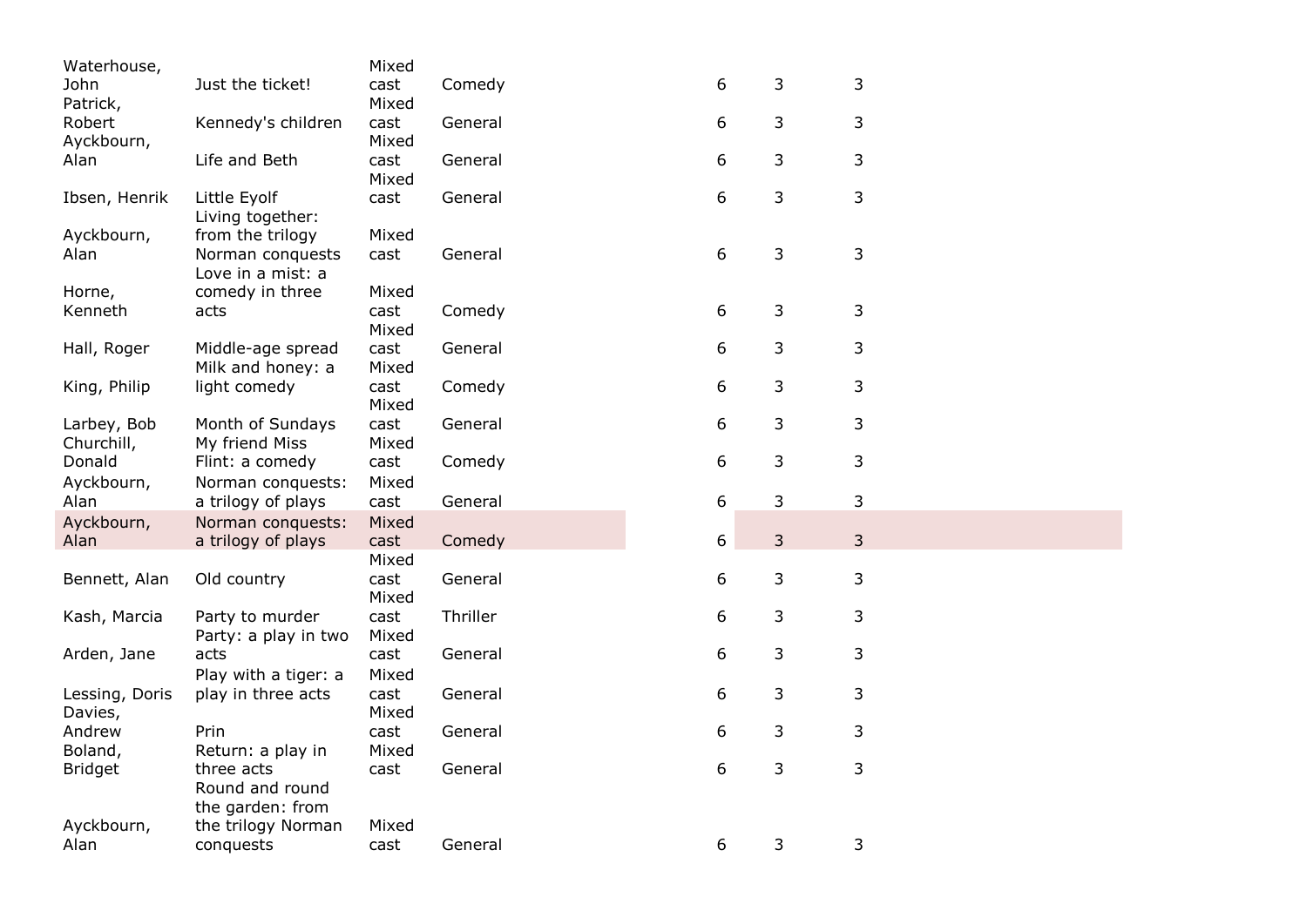|                  | Safari party: a       | Mixed         |          |   |   |                |                      |
|------------------|-----------------------|---------------|----------|---|---|----------------|----------------------|
| Firth, Tim       | comedy                | cast          | Comedy   | 6 | 3 | 3              |                      |
| Du Maurier,      | September tide: a     | Mixed         |          |   |   |                |                      |
| Daphne           | play in three acts    | cast          | General  | 6 | 3 | 3              |                      |
| Mortimer,        |                       | Mixed         |          |   |   |                |                      |
| Johnnie          | Situation comedy      | cast          | Comedy   | 6 | 3 | 3              |                      |
| Wymark,          | Strike up the         | Mixed         |          |   |   |                |                      |
| Olwen            | banns: a comedy       | cast          | Comedy   | 6 | 3 | 3              |                      |
|                  | Table manners:        |               |          |   |   |                |                      |
| Ayckbourn,       | from the trilogy      | Mixed         |          |   |   |                |                      |
| Alan             | Norman conquests      | cast          | General  | 6 | 3 | $\mathsf{3}$   |                      |
|                  | Three plays:          |               |          |   |   |                |                      |
|                  | Bedroom farce;        |               |          |   |   |                |                      |
|                  | Absurd person         |               |          |   |   |                |                      |
| Ayckbourn,       | singular; Absent      | Mixed         |          |   |   |                |                      |
| Alan             | friends               | cast          | Comedy   | 6 | 3 | $\overline{3}$ |                      |
|                  |                       | Mixed         |          |   |   |                |                      |
| Bolt, Robert     | Tiger and the horse   | cast          | General  | 6 | 3 | 3              |                      |
| Benfield,        | Toe in the water      | Mixed         |          | 6 |   | $\mathsf{3}$   |                      |
| Derek<br>Harris, | Two and two make      | cast<br>Mixed | Comedy   |   | 3 |                |                      |
| Richard          | sex: a comedy         | cast          | Comedy   | 6 | 3 | 3              |                      |
| Harris,          |                       | Mixed         |          |   |   |                | Extras (usually non- |
| Richard          | Visiting hour         | cast          | General  | 6 | 3 |                | 3 speaking)          |
|                  | When we dead          | Mixed         |          |   |   |                | Extras (usually non- |
| Ibsen, Henrik    | awaken                | cast          | General  | 6 | 3 | 3              | speaking)            |
|                  |                       | Mixed         |          |   |   |                |                      |
| King, Philip     | Who says murder?      | cast          | Thriller | 6 | 3 | 3              |                      |
| Waterhouse,      |                       | Mixed         |          |   |   |                |                      |
| Keith            | Whoops-a-daisy        | cast          | Comedy   | 6 | 3 | 3              |                      |
|                  |                       | Mixed         |          |   |   |                |                      |
| Price, Stanley   | Why me: a comedy      | cast          | Comedy   | 6 | 3 | 3              |                      |
| Mortimer,        | Wrong side of the     | Mixed         |          |   |   |                |                      |
| John             | park                  | cast          | General  | 6 | 3 | 3              |                      |
| Brooke,          | All for Mary: a farce | Mixed         |          |   |   |                |                      |
| Harold           | in three acts         | cast          | Comedy   | 6 | 4 | $\overline{2}$ |                      |
|                  | Barefoot in the       | Mixed         |          |   |   |                |                      |
| Simon, Neil      | park: a comedy        | cast          | Comedy   | 6 | 4 | $\overline{2}$ |                      |
|                  |                       | Mixed         |          |   |   |                |                      |
| Pinter, Harold   | Birthday party        | cast          | General  | 6 | 4 | $\overline{2}$ |                      |
| Simpson, N.      |                       | Mixed         |          |   |   |                |                      |
| F.               | Cresta run            | cast          | Comedy   | 6 | 4 | $\overline{2}$ |                      |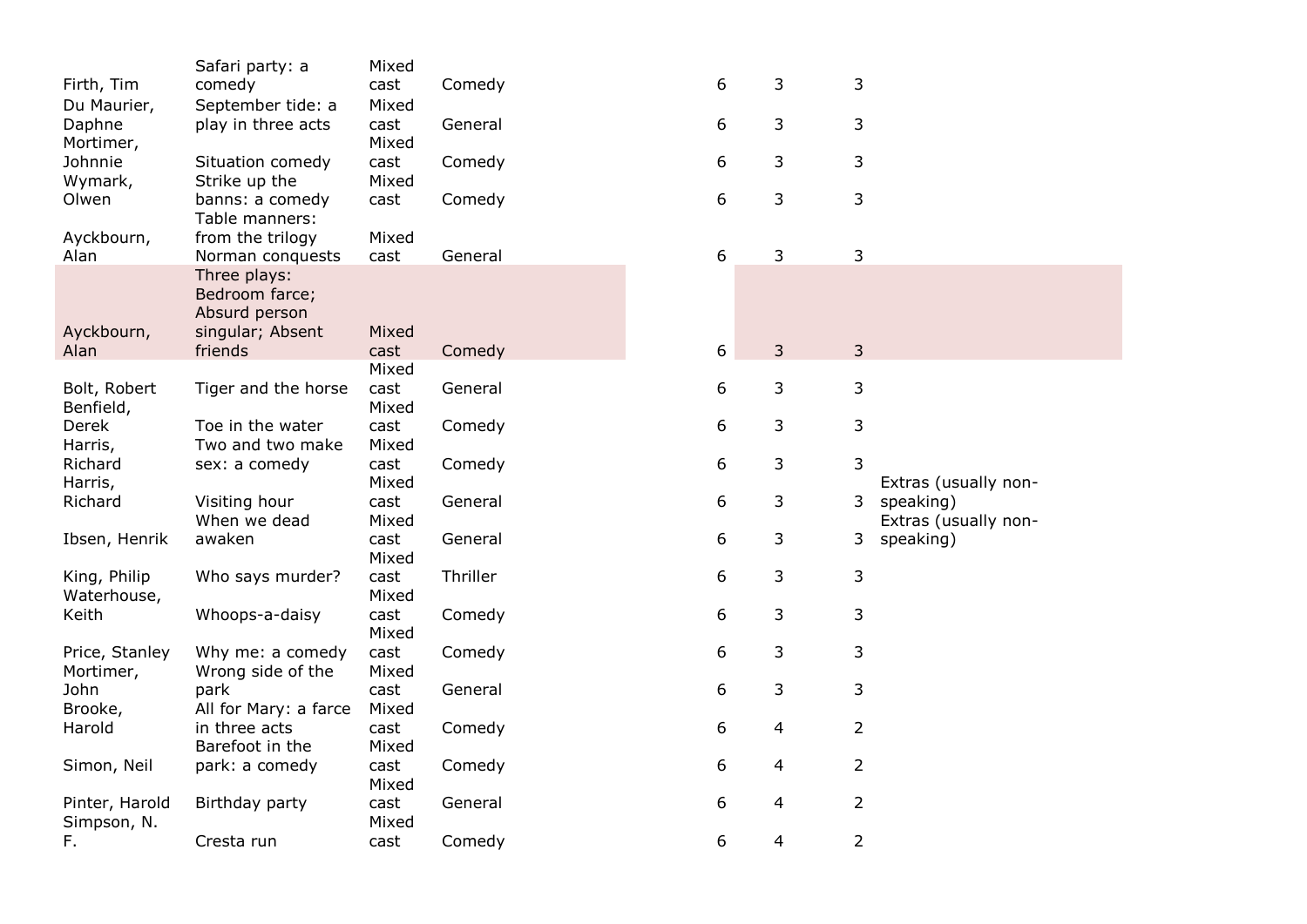|                  |                                                              | Mixed |               |   |                         |                |                      |
|------------------|--------------------------------------------------------------|-------|---------------|---|-------------------------|----------------|----------------------|
| Livings, Henry   | Eh?                                                          | cast  | Comedy        | 6 | 4                       | $\overline{2}$ |                      |
| Dane,            | Granite: a tragedy                                           | Mixed |               |   |                         |                |                      |
| Clemence         | in four acts                                                 | cast  | General       | 6 | $\overline{4}$          | 2 <sup>1</sup> |                      |
| Fagan,           | Hard shoulder: a                                             | Mixed |               |   |                         |                |                      |
| Stephen          | comedy<br>House of Rosmer: a                                 | cast  | Comedy        | 6 | $\overline{\mathbf{4}}$ | $\overline{2}$ |                      |
|                  | new English version<br>of Rosmersholm<br>adatpted by Brian   | Mixed |               |   |                         |                |                      |
| Ibsen, Henrik    | <b>Burton</b>                                                | cast  | General       | 6 | 4                       | $\overline{2}$ |                      |
|                  | Inspector calls and                                          | Mixed |               |   |                         |                |                      |
| Priestley, J. B. | other plays                                                  | cast  | General       | 6 | 4                       | $\overline{2}$ |                      |
|                  |                                                              | Mixed |               |   |                         |                |                      |
| Aldridge, Ron    | It's never too late                                          | cast  | General       | 6 | 4                       | $\overline{2}$ |                      |
| Stoppard,        |                                                              | Mixed |               |   |                         |                | Extras (usually non- |
| Tom              | <b>Jumpers</b>                                               | cast  | Comedy        | 6 | 4                       | 2              | speaking)            |
|                  |                                                              | Mixed |               |   |                         |                |                      |
| Gray, Simon      | Late middle classes                                          | cast  | General       | 6 | 4                       | $\overline{2}$ |                      |
| Churchill,       |                                                              | Mixed |               |   |                         |                |                      |
| Donald           | Mixed feelings                                               | cast  | Comedy        | 6 | 4                       | 2              |                      |
|                  |                                                              | Mixed |               |   |                         |                |                      |
| Clayton, Tony    | Murder assured                                               | cast  | Thriller      | 6 | 4                       | $\overline{2}$ |                      |
| Thompson,        | On Golden Pond: a                                            | Mixed |               |   |                         |                |                      |
| Ernest           | play                                                         | cast  | General       | 6 | 4                       | $\overline{2}$ |                      |
|                  | Plays, two: Can't<br>pay? Won't pay!;<br>Elizabeth; The open | Mixed |               |   |                         |                |                      |
| Fo, Dario        | couple                                                       | cast  | Comedy        | 6 | $\overline{4}$          | $\overline{2}$ |                      |
|                  |                                                              | Mixed |               |   |                         |                |                      |
| Brewer, Elly     | Pocket dream: play                                           | cast  | Comedy        | 6 | $\overline{\mathbf{4}}$ | $\overline{2}$ |                      |
| Brooke,          | She was only an                                              | Mixed |               |   |                         |                |                      |
| Harold           | admiral's daughter                                           | cast  | Comedy        | 6 | 4                       | $\overline{2}$ |                      |
| Fairchild,       | Sound of murder: a                                           | Mixed |               |   |                         |                |                      |
| William          | play in three acts                                           | cast  | Thriller      | 6 | 4                       | $\overline{2}$ |                      |
| Ayckbourn,       | Taking steps: a                                              | Mixed |               |   |                         |                |                      |
| Alan             | farce                                                        | cast  | Comedy        | 6 | $\overline{\mathbf{4}}$ | $\overline{2}$ |                      |
|                  | Thérèse Raquin:                                              |       |               |   |                         |                |                      |
|                  | based on the novel                                           | Mixed |               |   |                         |                |                      |
| Sands, Leslie    | by Emile Zola                                                | cast  | Dramatisation | 6 | 4                       | $\overline{2}$ |                      |
|                  | What the butler                                              | Mixed |               |   |                         |                |                      |
| Orton, Joe       | saw                                                          | cast  | Comedy        | 6 | 4                       | $\overline{2}$ |                      |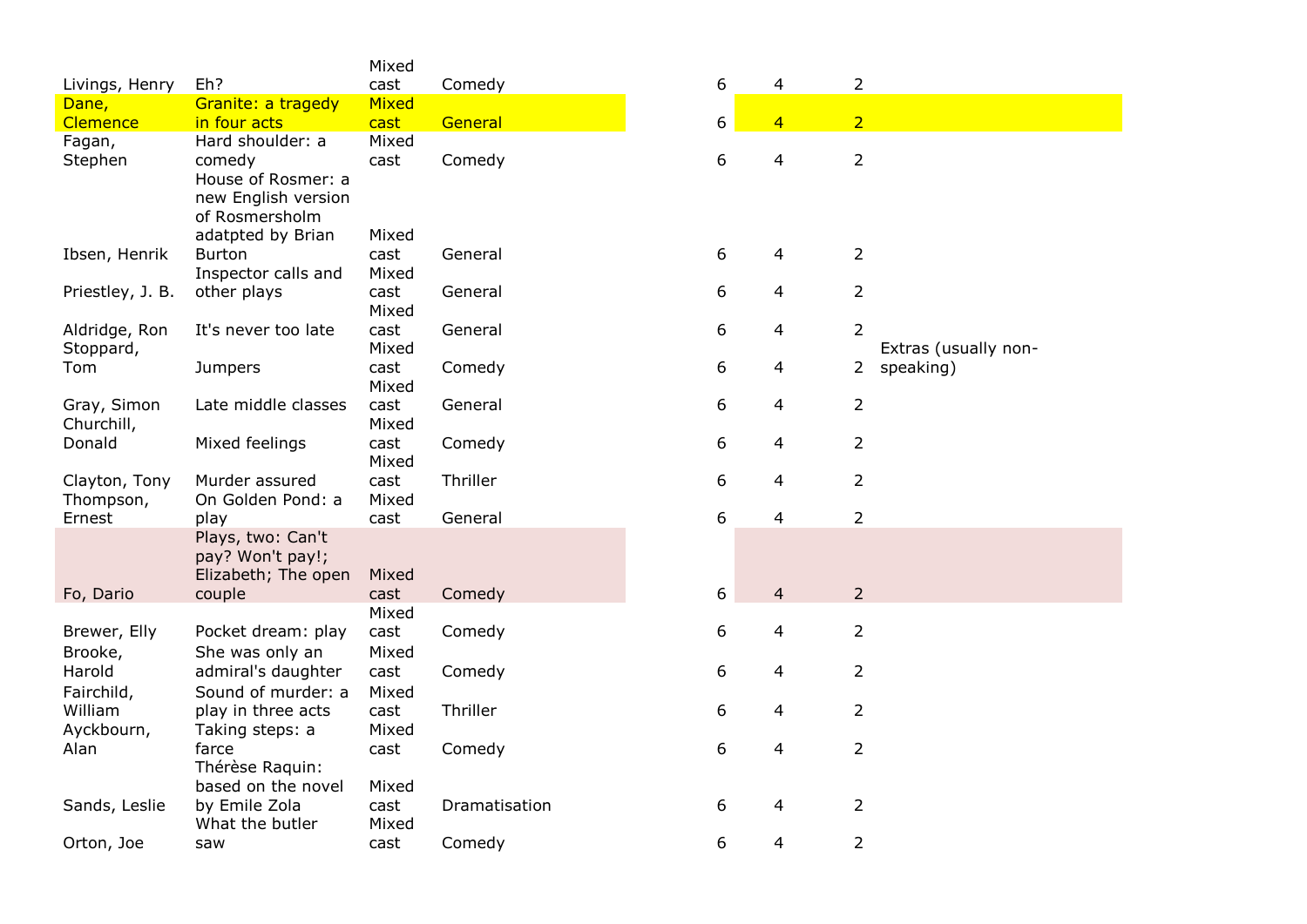|                             | Accidental death of                                                      |                        |                 |                |                |                |                      |                 |
|-----------------------------|--------------------------------------------------------------------------|------------------------|-----------------|----------------|----------------|----------------|----------------------|-----------------|
|                             | an anarchist,<br>adapted by Gavin                                        | Mixed                  |                 |                |                |                |                      |                 |
| Fo, Dario                   | Richards                                                                 | cast<br>Mixed          | General         | 6              | 5              | $\mathbf{1}$   |                      |                 |
| Pinter, Harold              | Homecoming                                                               | cast<br>Mixed          | General         | 6              | 5              | $\mathbf{1}$   |                      |                 |
| Orton, Joe                  | Loot<br>Desert highway: a                                                | cast<br>Male           | Comedy          | 6              | 5              | $\mathbf{1}$   |                      |                 |
| Priestley, J. B.            | play<br>Pilgrim's progress:<br>a complete<br>dramatisation of            | cast                   | General         | 6              | 6              | $\mathbf 0$    |                      |                 |
| Bennett,                    | the book by John                                                         | Male                   |                 |                |                |                | Extras (usually non- |                 |
| Rodney                      | Bunyan                                                                   | cast                   | Dramatisation   | 6              | 6              | $\mathbf 0$    | speaking)            | Suitable<br>for |
|                             | James and the                                                            | Any                    |                 |                |                |                |                      | young           |
| Wood, David                 | Giant Peach                                                              | cast<br>Female         | Dramatisation   | 6              |                |                |                      | cast            |
| Ready, Stuart<br>Churchill, | Murder deferred                                                          | cast<br>Female         | Comedy Thriller | $\overline{7}$ | $\pmb{0}$      | $\overline{7}$ |                      |                 |
| Caryl<br>Minghella,         | Top girls                                                                | cast<br>Female         | General         | $\overline{7}$ | 0              | $\overline{7}$ |                      |                 |
| Anthony                     | Whale music                                                              | cast<br>Mixed          | General         | $\overline{7}$ | 0              | $\overline{7}$ |                      |                 |
| Percy, Edward               | Ladies in retirement                                                     | cast<br>Mixed          | Thriller        | $\overline{7}$ | $\mathbf{1}$   | 6              |                      |                 |
| Dunn, Nell                  | Steaming<br>Before the party:<br>based on a short                        | cast                   | General         | $\overline{7}$ | $\mathbf{1}$   | 6              |                      |                 |
| Ackland,<br>Rodney          | story by Somerset<br>Maugham<br>Blithe spirit: an<br>improbable farce in | Mixed<br>cast<br>Mixed | Dramatisation   | $\overline{7}$ | $\overline{2}$ | 5              |                      |                 |
| Coward, Noel                | three acts<br>Brighton beach                                             | cast<br>Mixed          | Comedy          | $\overline{7}$ | $\overline{2}$ | 5              |                      |                 |
| Simon, Neil<br>Reid,        | memoirs<br>Death and the                                                 | cast<br>Mixed          | General         | 7              | $\overline{2}$ | 5              |                      |                 |
| Georgina                    | maiden                                                                   | cast                   | General         | $\overline{7}$ | $\overline{2}$ | 5              |                      |                 |
|                             | Gigi: a comedy in                                                        | Mixed                  |                 |                |                |                |                      |                 |
| <b>Colette</b>              | two acts                                                                 | cast                   | Comedy          | $\overline{7}$ | $\overline{2}$ | 5 <sub>5</sub> |                      |                 |
| Dryden, Ellen               | Harvest                                                                  | Mixed                  | General         | $\overline{7}$ | $\overline{2}$ | 5              |                      |                 |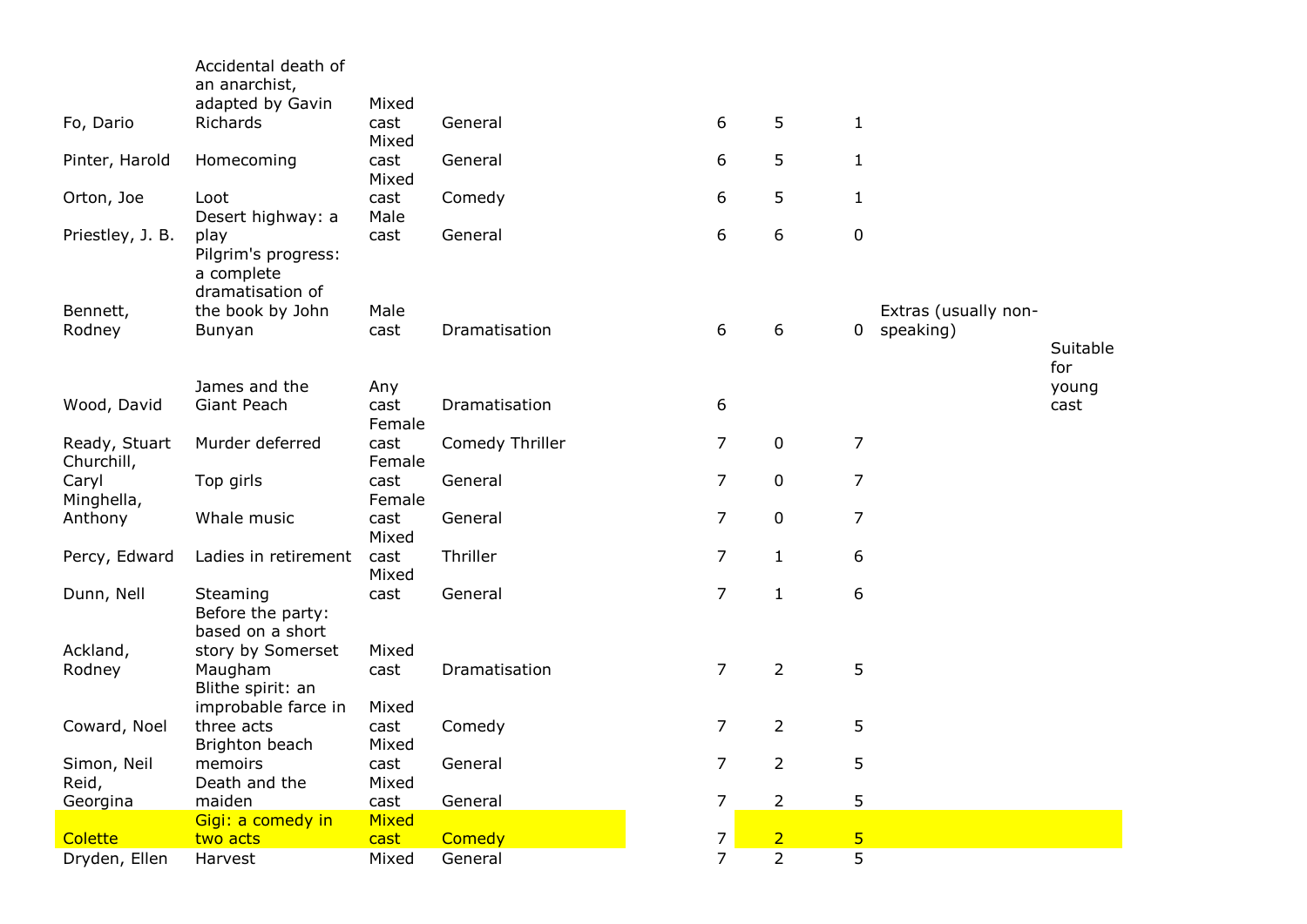|                   |                    | cast          |            |                |                |                |
|-------------------|--------------------|---------------|------------|----------------|----------------|----------------|
| Williams,         |                    | Mixed         |            |                |                |                |
| Simon             | Laying the ghost   | cast          | Comedy     | $\overline{7}$ | $\overline{2}$ | 5              |
| Greene,<br>Graham | Living room        | Mixed<br>cast | General    | $\overline{7}$ | $\overline{2}$ | 5              |
| Donald,           | Tag match: a       | Mixed         |            |                |                |                |
| Douglas           | comedy             | cast          | Comedy     | $\overline{7}$ | $\overline{2}$ | 5              |
| Slade,            | Tribute: a play in | Mixed         |            |                |                |                |
| Bernard           | two acts           | cast          | General    | $\overline{7}$ | $\overline{2}$ | 5              |
| Manktelow,        |                    | Mixed         |            |                |                |                |
| <b>Bettine</b>    | White cliffs       | cast          | General    | $\overline{7}$ | $\overline{2}$ | 5              |
|                   | Big  bad           | Mixed         |            |                |                |                |
| King, Philip      | mouse!             | cast          | Comedy     | $\overline{7}$ | 3              | 4              |
| Waterhouse,       |                    | Mixed         |            |                |                |                |
| Keith             | Children's day     | cast          | Comedy     | $\overline{7}$ | 3              | $\overline{4}$ |
|                   | Come blow your     |               |            |                |                |                |
|                   | horn: a comedy in  | Mixed         |            |                |                |                |
| Simon, Neil       | three acts         | cast          | Comedy     | $\overline{7}$ | 3              | 4              |
| Williams,         |                    | Mixed         |            |                |                |                |
| Emlyn             | Cuckoo             | cast          | General    | $\overline{7}$ | 3              | $\overline{4}$ |
|                   | Dark Lucy (King    | Mixed         |            | $\overline{7}$ |                |                |
| King, Philip      | and Bradbury)      | cast<br>Mixed | General    |                | 3              | 4              |
| Campton,<br>David | Dark wings         | cast          | General    | $\overline{7}$ | 3              | $\overline{4}$ |
| Manktelow,        | Death walked in: a | Mixed         |            |                |                |                |
| <b>Bettine</b>    | play in two acts   | cast          | Thriller   | $\overline{7}$ | 3              | $\overline{4}$ |
|                   | Exiles: a play in  | Mixed         |            |                |                |                |
| Joyce, James      | three acts         | cast          | General    | $\overline{7}$ | 3              | $\overline{4}$ |
| Stephenson,       | Experiment with an | Mixed         |            |                |                |                |
| Shelagh           | air pump           | cast          | General    | $\overline{7}$ | 3              | 4              |
|                   | Family planning: a | Mixed         |            |                |                |                |
| Vickery, Frank    | comedy             | cast          | Comedy     | $\overline{7}$ | 3              | $\overline{4}$ |
|                   | Farm: a play in    | Mixed         |            |                |                |                |
| Storey, David     | three acts         | cast          | General    | $\overline{7}$ | 3              | $\overline{4}$ |
| Robinson,         |                    | Mixed         |            |                |                |                |
| Noel              | Glasstown          | cast          | Historical | $\overline{7}$ | 3              | $\overline{4}$ |
|                   |                    | Mixed         |            |                |                |                |
| Ibsen, Henrik     | Hedda Gabler       | cast          | Tragedy    | $\overline{7}$ | 3              | $\overline{4}$ |
|                   | Hedda Gabler: a    |               |            |                |                |                |
|                   | version by         |               |            |                |                |                |
|                   | Christopher        | Mixed         |            | $\overline{7}$ | 3              | $\overline{4}$ |
| Ibsen, Henrik     | Hampton            | cast          | Tragedy    |                |                |                |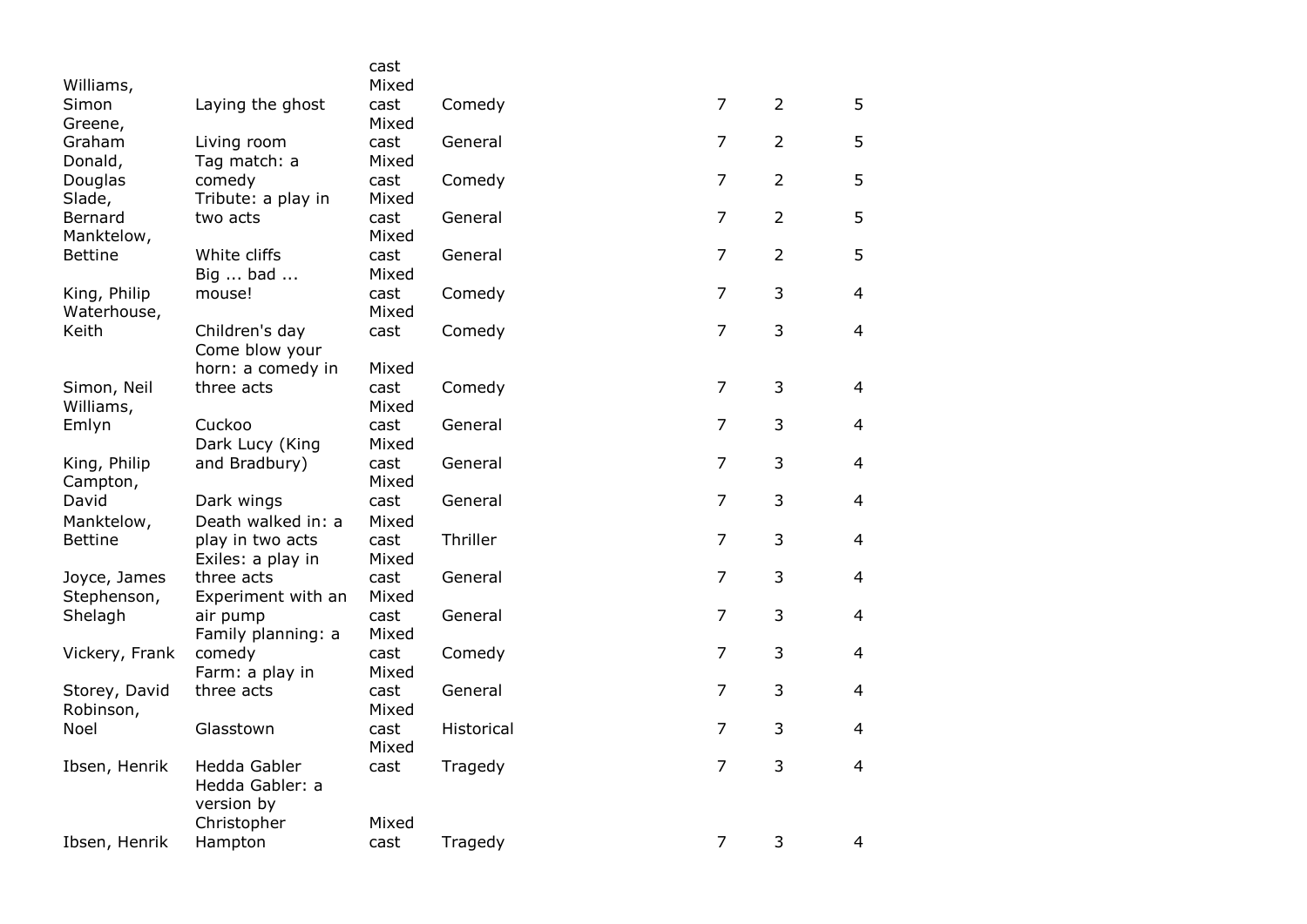| Ayckbourn,     | Henceforward: a                   | Mixed |                 |                |   |                |
|----------------|-----------------------------------|-------|-----------------|----------------|---|----------------|
| Alan           | play                              | cast  | Comedy          | 7              | 3 | 4              |
| Ayckbourn,     | Improbable fiction:               | Mixed |                 |                |   |                |
| Alan           | a comedy                          | cast  | Comedy          | $\overline{7}$ | 3 | 4              |
| Saunders,      |                                   | Mixed |                 |                |   |                |
| James          | Italian girl                      | cast  | General         | $\overline{7}$ | 3 | 4              |
| Chapman,       |                                   | Mixed |                 |                |   |                |
| John           | Key for two                       | cast  | Comedy          | $\overline{7}$ | 3 | 4              |
|                | Look, no hands!: a                | Mixed |                 |                |   |                |
| Storm, Lesley  | comedy                            | cast  | Comedy          | $\overline{7}$ | 3 | $\overline{4}$ |
|                | Month of Sundays:                 |       |                 |                |   |                |
| Savory,        | a comedy in three                 | Mixed |                 |                |   |                |
| Gerald         | acts                              | cast  | Comedy          | $\overline{7}$ | 3 | 4              |
|                |                                   | Mixed |                 |                |   |                |
| Franks, Alan   | Mother tongue                     | cast  | General         | $\overline{7}$ | 3 | 4              |
| Robbins,       | Nightmare: a                      | Mixed |                 |                |   |                |
| Norman         | suspense play                     | cast  | Thriller        | $\overline{7}$ | 3 | 4              |
|                | No escape: a play                 |       |                 |                |   |                |
|                | in 3 acts from his                |       |                 |                |   |                |
|                | novel Under the                   | Mixed |                 |                |   |                |
| Davies, Rhys   | rose                              | cast  | General         | $\overline{7}$ | 3 | $\overline{4}$ |
| Robbins,       | Prescription for                  | Mixed |                 |                |   |                |
| Norman         | murder: a thriller                | cast  | Thriller        | $\overline{7}$ | 3 | 4              |
| Browne,        | Question of fact: a               | Mixed |                 |                |   |                |
| Wynyard        | play in three acts                | cast  | General         | 7              | 3 | 4              |
| Pirandello,    | Six characters in                 | Mixed |                 |                |   |                |
| Luigi          | search of an author               | cast  | General         | $\overline{7}$ | 3 | 4              |
|                |                                   | Mixed |                 |                |   |                |
| Sands, Leslie  | Something to hide                 | cast  | Thriller        | 7              | 3 | 4              |
| Manktelow,     | Spygame: a                        | Mixed |                 |                |   |                |
| <b>Bettine</b> | comedy-thriller                   | cast  | Comedy Thriller | 7              | 3 | 4              |
|                |                                   | Mixed |                 | $\overline{7}$ | 3 |                |
| Chinn, Jimmie  | Sylvia's wedding<br>Take away the | cast  | General         |                |   | 4              |
|                | lady: a play of                   | Mixed |                 |                |   |                |
| Chinn, Jimmie  | suspense                          | cast  | Thriller        | $\overline{7}$ | 3 | 4              |
| Manktelow,     |                                   | Mixed |                 |                |   |                |
| <b>Bettine</b> | They call it murder               | cast  | Thriller        | $\overline{7}$ | 3 | 4              |
| Horne,         |                                   | Mixed |                 |                |   |                |
| Kenneth        | Trial and error                   | cast  | Comedy          | 7              | 3 | 4              |
| Whitmore,      | Turn of the screw:                | Mixed |                 |                |   |                |
| Ken            | adapted from the                  | cast  | Dramatisation   | 7              | 3 | 4              |
|                |                                   |       |                 |                |   |                |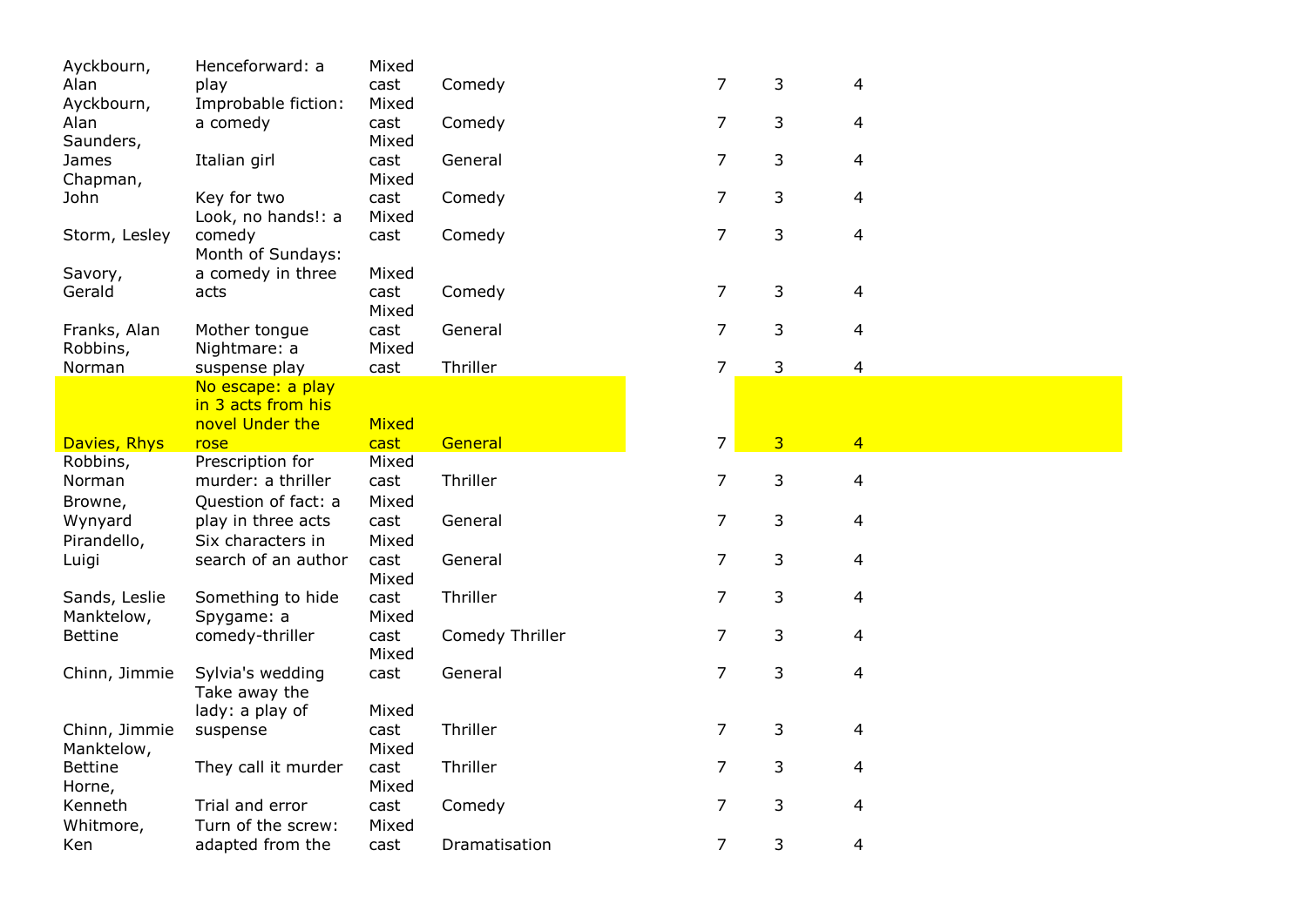|                                 | story by Henry<br>James                                   |               |                      |                |                          |                |
|---------------------------------|-----------------------------------------------------------|---------------|----------------------|----------------|--------------------------|----------------|
| Batson,                         | Two faces of                                              | Mixed         |                      |                |                          |                |
| George<br>Simpson, N.           | murder                                                    | cast<br>Mixed | General              | 7              | 3                        | 4              |
| F.<br>Ayckbourn,                | Was he anyone?                                            | cast<br>Mixed | Comedy               | $\overline{7}$ | 3                        | $\overline{4}$ |
| Alan<br>Horne,                  | Way upstream                                              | cast<br>Mixed | General              | $\overline{7}$ | 3                        | 4              |
| Kenneth                         | Wolf's clothing<br>You're only young                      | cast<br>Mixed | Comedy               | $\overline{7}$ | 3                        | 4              |
| Aldridge, Ron                   | twice                                                     | cast<br>Mixed | Comedy               | $\overline{7}$ | 3                        | 4              |
| Frayn, Michael                  | Alphabetical order<br>And a nightingale                   | cast<br>Mixed | General              | $\overline{7}$ | $\overline{\mathbf{4}}$  | 3              |
| Taylor, C. P.                   | sang                                                      | cast          | General              | $\overline{7}$ | 4                        | 3              |
|                                 | Ask me tomorrow:                                          | <b>Mixed</b>  |                      |                |                          |                |
| <b>Barstow, Stan</b>            | based on the novel                                        | cast          | <b>Dramatisation</b> | 7              | $\overline{4}$           | $\overline{3}$ |
| Freeman,<br>Dave                | Bedfull of<br>foreigners<br>Canterbury tales: a           | Mixed<br>cast | Comedy               | $\overline{7}$ | $\overline{4}$           | 3              |
|                                 | contemporary<br>theatrical                                |               |                      |                |                          |                |
| Wengrow,                        | adaptation of                                             | Mixed         |                      |                |                          |                |
| Arnold                          | Chaucer's work<br>Caught in the net:<br>the sequel to Run | cast<br>Mixed | Dramatisation        | $\overline{7}$ | 4                        | 3              |
| Cooney, Ray                     | for Your Wife                                             | cast          | Comedy               | $\overline{7}$ | $\overline{4}$           | 3              |
|                                 | Chez nous: a<br>domestic comedy in                        | Mixed         |                      |                |                          |                |
| Nichols, Peter<br>Poliakoff,    | two acts                                                  | cast<br>Mixed | Comedy               | 7              | 4                        | 3              |
| Stephen                         | Coming in to land                                         | cast<br>Mixed | General              | $\overline{7}$ | $\overline{\mathcal{A}}$ | 3              |
| Eliot, T. S.                    | Confidential clerk                                        | cast<br>Mixed | General              | $\overline{7}$ | $\overline{\mathbf{4}}$  | 3              |
| Priestley, J. B.<br>Popplewell, | Dangerous corner                                          | cast<br>Mixed | General              | $\overline{7}$ | $\overline{4}$           | 3              |
| <b>Jack</b>                     | Dead on nine                                              | cast          | Thriller             | $\overline{7}$ | $\overline{\mathbf{4}}$  | 3              |
|                                 | Each his own<br>wilderness: in                            | Mixed         |                      |                |                          |                |
| Hall, Willis                    | Three plays                                               | cast          | General              | $\overline{7}$ | $\overline{\mathbf{4}}$  | 3              |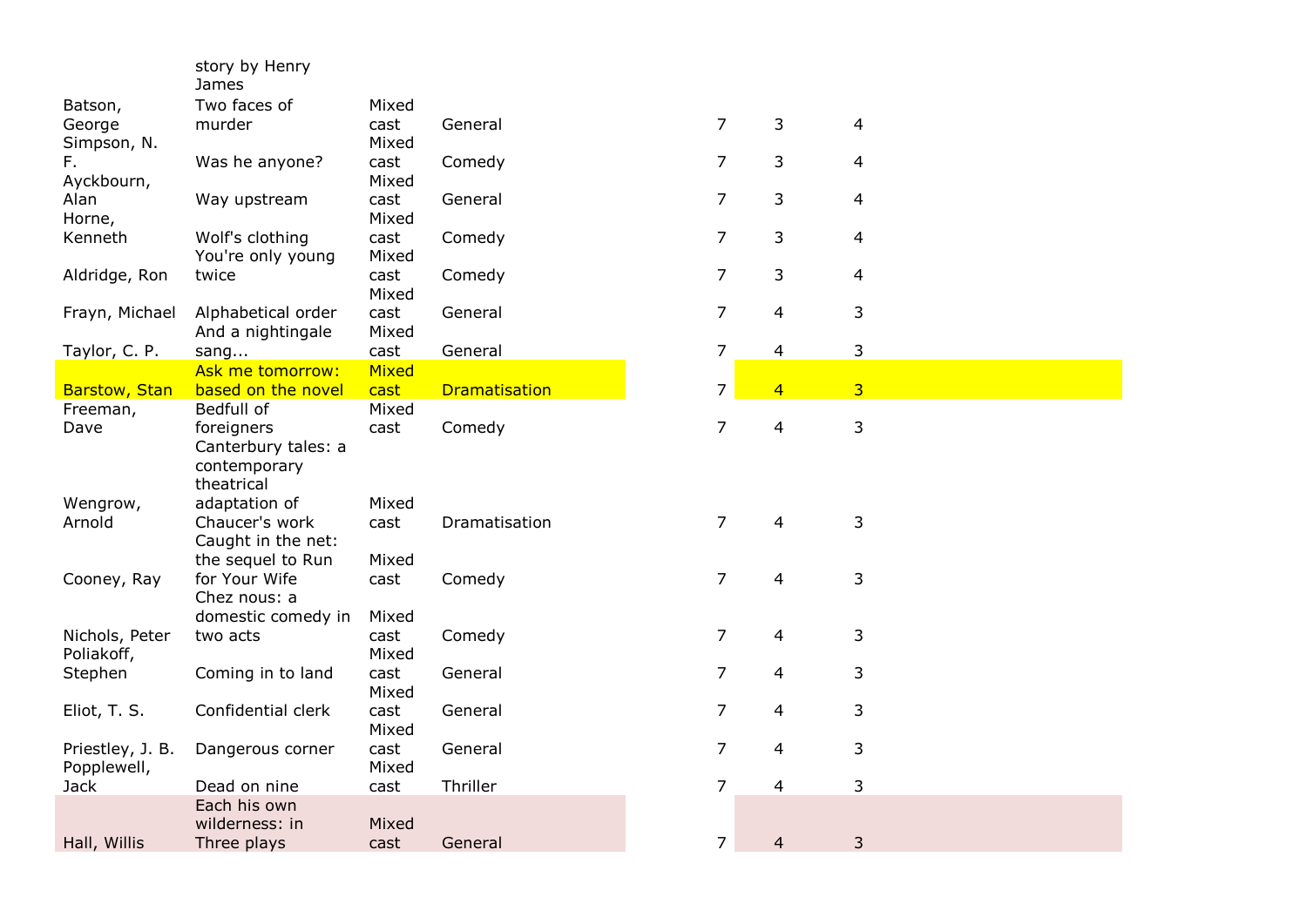|                                                                                                                                          | Eden End: a play in                                                                                                                                                                                                                                                | Mixed                                                                                                               |                                                                                |                                                                                                               |                                                                                  |                                 |                                   |          |
|------------------------------------------------------------------------------------------------------------------------------------------|--------------------------------------------------------------------------------------------------------------------------------------------------------------------------------------------------------------------------------------------------------------------|---------------------------------------------------------------------------------------------------------------------|--------------------------------------------------------------------------------|---------------------------------------------------------------------------------------------------------------|----------------------------------------------------------------------------------|---------------------------------|-----------------------------------|----------|
| Priestley, J. B.                                                                                                                         | three acts                                                                                                                                                                                                                                                         | cast                                                                                                                | General                                                                        | 7                                                                                                             | 4                                                                                | 3                               |                                   |          |
| Browne,                                                                                                                                  |                                                                                                                                                                                                                                                                    | Mixed                                                                                                               |                                                                                |                                                                                                               |                                                                                  |                                 |                                   |          |
| Felicity                                                                                                                                 | Family dance                                                                                                                                                                                                                                                       | cast                                                                                                                | General                                                                        | $\overline{7}$                                                                                                | 4                                                                                | 3                               |                                   |          |
|                                                                                                                                          |                                                                                                                                                                                                                                                                    | Mixed                                                                                                               |                                                                                |                                                                                                               |                                                                                  |                                 |                                   |          |
| Bolt, Robert                                                                                                                             | Flowering cherry                                                                                                                                                                                                                                                   | cast                                                                                                                | General                                                                        | $\overline{7}$                                                                                                | 4                                                                                | 3                               |                                   |          |
|                                                                                                                                          |                                                                                                                                                                                                                                                                    | Mixed                                                                                                               |                                                                                |                                                                                                               |                                                                                  |                                 |                                   |          |
| Bennett, Alan                                                                                                                            | Getting on                                                                                                                                                                                                                                                         | cast                                                                                                                | General                                                                        | $\overline{7}$                                                                                                | 4                                                                                | 3                               |                                   |          |
| Home, William                                                                                                                            |                                                                                                                                                                                                                                                                    | Mixed                                                                                                               |                                                                                |                                                                                                               |                                                                                  |                                 |                                   |          |
| Douglas                                                                                                                                  | In the red                                                                                                                                                                                                                                                         | cast                                                                                                                | General                                                                        | $\overline{7}$                                                                                                | 4                                                                                | 3                               |                                   |          |
|                                                                                                                                          |                                                                                                                                                                                                                                                                    | Mixed                                                                                                               |                                                                                |                                                                                                               |                                                                                  |                                 |                                   |          |
| Priestley, J. B.                                                                                                                         | Inspector calls                                                                                                                                                                                                                                                    | cast                                                                                                                | General                                                                        | $\overline{7}$                                                                                                | $\overline{4}$                                                                   | 3                               |                                   |          |
|                                                                                                                                          | Inspector calls:                                                                                                                                                                                                                                                   |                                                                                                                     |                                                                                |                                                                                                               |                                                                                  |                                 |                                   |          |
|                                                                                                                                          | introduction &                                                                                                                                                                                                                                                     |                                                                                                                     |                                                                                |                                                                                                               |                                                                                  |                                 |                                   |          |
|                                                                                                                                          | notes by Tim                                                                                                                                                                                                                                                       | Mixed                                                                                                               |                                                                                |                                                                                                               |                                                                                  |                                 |                                   |          |
| Priestley, J. B.                                                                                                                         | Bezant                                                                                                                                                                                                                                                             | cast                                                                                                                | General                                                                        | $\overline{7}$                                                                                                | 4                                                                                | 3                               |                                   |          |
|                                                                                                                                          |                                                                                                                                                                                                                                                                    |                                                                                                                     |                                                                                |                                                                                                               |                                                                                  |                                 |                                   | Suitable |
|                                                                                                                                          |                                                                                                                                                                                                                                                                    |                                                                                                                     |                                                                                |                                                                                                               |                                                                                  |                                 |                                   | for      |
| Ayckbourn,                                                                                                                               |                                                                                                                                                                                                                                                                    | Mixed                                                                                                               |                                                                                |                                                                                                               |                                                                                  |                                 |                                   | young    |
| Alan                                                                                                                                     | Invisible friends                                                                                                                                                                                                                                                  | cast                                                                                                                | General                                                                        | 7                                                                                                             | 4                                                                                | 3                               |                                   | cast     |
| Driscoll,                                                                                                                                |                                                                                                                                                                                                                                                                    | Mixed                                                                                                               |                                                                                |                                                                                                               |                                                                                  |                                 |                                   |          |
| Dennis                                                                                                                                   | Job for the boy                                                                                                                                                                                                                                                    | cast                                                                                                                | Comedy                                                                         | 7                                                                                                             | 4                                                                                | 3                               |                                   |          |
| Burke,                                                                                                                                   |                                                                                                                                                                                                                                                                    | Mixed                                                                                                               |                                                                                | $\overline{7}$                                                                                                |                                                                                  |                                 |                                   |          |
| Stewart                                                                                                                                  | Key to murder<br>Master builder,                                                                                                                                                                                                                                   | cast                                                                                                                | Thriller                                                                       |                                                                                                               | 4                                                                                | 3                               |                                   |          |
|                                                                                                                                          |                                                                                                                                                                                                                                                                    |                                                                                                                     |                                                                                |                                                                                                               |                                                                                  |                                 |                                   |          |
|                                                                                                                                          |                                                                                                                                                                                                                                                                    |                                                                                                                     |                                                                                |                                                                                                               |                                                                                  |                                 |                                   |          |
|                                                                                                                                          |                                                                                                                                                                                                                                                                    |                                                                                                                     |                                                                                |                                                                                                               |                                                                                  |                                 |                                   |          |
|                                                                                                                                          |                                                                                                                                                                                                                                                                    |                                                                                                                     |                                                                                |                                                                                                               |                                                                                  |                                 |                                   |          |
|                                                                                                                                          |                                                                                                                                                                                                                                                                    |                                                                                                                     |                                                                                |                                                                                                               |                                                                                  |                                 |                                   |          |
|                                                                                                                                          |                                                                                                                                                                                                                                                                    |                                                                                                                     |                                                                                |                                                                                                               |                                                                                  |                                 |                                   |          |
|                                                                                                                                          |                                                                                                                                                                                                                                                                    |                                                                                                                     |                                                                                |                                                                                                               |                                                                                  |                                 |                                   |          |
|                                                                                                                                          |                                                                                                                                                                                                                                                                    |                                                                                                                     |                                                                                |                                                                                                               |                                                                                  |                                 |                                   |          |
|                                                                                                                                          |                                                                                                                                                                                                                                                                    |                                                                                                                     |                                                                                |                                                                                                               |                                                                                  |                                 |                                   |          |
|                                                                                                                                          |                                                                                                                                                                                                                                                                    |                                                                                                                     |                                                                                |                                                                                                               |                                                                                  |                                 |                                   |          |
|                                                                                                                                          |                                                                                                                                                                                                                                                                    |                                                                                                                     |                                                                                |                                                                                                               |                                                                                  |                                 |                                   |          |
|                                                                                                                                          |                                                                                                                                                                                                                                                                    |                                                                                                                     |                                                                                |                                                                                                               |                                                                                  |                                 |                                   |          |
|                                                                                                                                          |                                                                                                                                                                                                                                                                    |                                                                                                                     |                                                                                |                                                                                                               |                                                                                  |                                 |                                   |          |
|                                                                                                                                          |                                                                                                                                                                                                                                                                    |                                                                                                                     |                                                                                |                                                                                                               |                                                                                  |                                 |                                   |          |
|                                                                                                                                          |                                                                                                                                                                                                                                                                    |                                                                                                                     |                                                                                |                                                                                                               |                                                                                  |                                 |                                   |          |
|                                                                                                                                          | farce in three acts                                                                                                                                                                                                                                                |                                                                                                                     |                                                                                |                                                                                                               |                                                                                  |                                 |                                   |          |
| Stoppard,                                                                                                                                | Real thing                                                                                                                                                                                                                                                         | Mixed                                                                                                               | General                                                                        | $\overline{7}$                                                                                                | 4                                                                                | 3                               |                                   |          |
| Ibsen, Henrik<br>Sharkey, Jack<br>Waterhouse,<br>Keith<br>Harris,<br>Richard<br>Hampton,<br>Christopher<br>Bennett, Alan<br>King, Philip | translated by<br>Michael Meyer<br>Murder room: a<br>mystery farce<br>Our song: a play<br>adapted from his<br>own novel<br>Party piece<br>Philanthropist: a<br>bourgeous comedy<br>Plays one: Forty<br>years on, Getting<br>on, Habeas corpus<br>Pool's paradise: a | Mixed<br>cast<br>Mixed<br>cast<br>Mixed<br>cast<br>Mixed<br>cast<br>Mixed<br>cast<br>Mixed<br>cast<br>Mixed<br>cast | General<br>Comedy Thriller<br>General<br>Comedy<br>Comedy<br>General<br>Comedy | $\overline{7}$<br>7<br>$\overline{7}$<br>$\overline{7}$<br>$\overline{7}$<br>$\overline{7}$<br>$\overline{7}$ | 4<br>4<br>4<br>$\overline{4}$<br>$\overline{4}$<br>$\overline{\mathcal{L}}$<br>4 | 3<br>3<br>3<br>3<br>3<br>3<br>3 | Extras (usually non-<br>speaking) |          |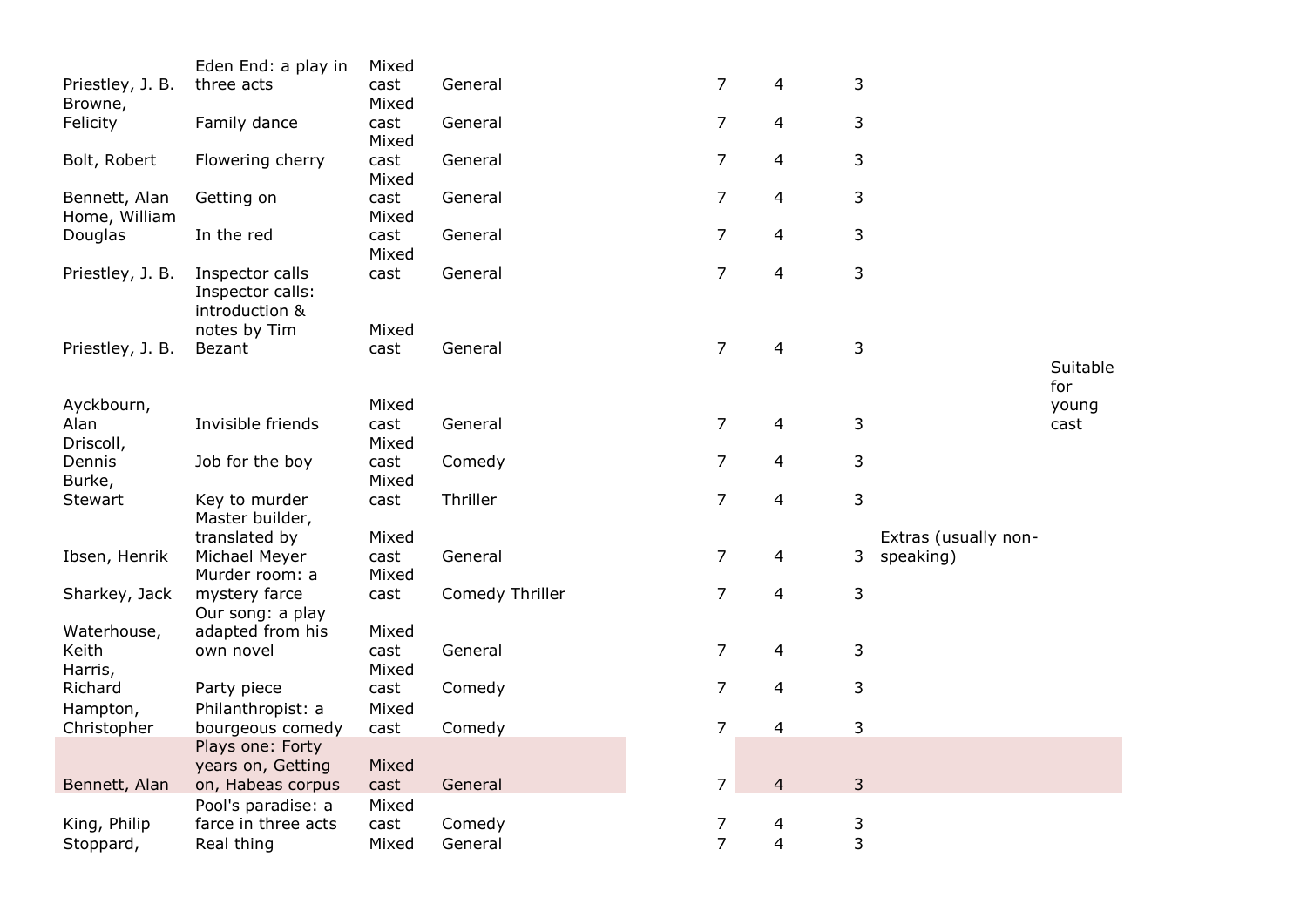| Tom                   |                                     | cast          |               |                |                |                |                      |               |
|-----------------------|-------------------------------------|---------------|---------------|----------------|----------------|----------------|----------------------|---------------|
|                       |                                     |               |               |                |                |                |                      | Suitable      |
|                       |                                     | Mixed         |               |                |                |                |                      | for           |
| Duffield, Neil        | Secret garden                       | cast          | Dramatisation | $\overline{7}$ | 4              | 3              |                      | young<br>cast |
| Pertwee,              |                                     | Mixed         |               |                |                |                |                      |               |
| Michael               | Sextet                              | cast          | Comedy        | $\overline{7}$ | $\overline{4}$ | 3              |                      |               |
| Frisby,               | There's a girl in my                | Mixed         |               |                |                |                |                      |               |
| Terence<br>Ayckbourn, | soup: a comedy                      | cast<br>Mixed | Comedy        | $\overline{7}$ | 4              | 3              |                      |               |
| Alan                  | Time of my life                     | cast          | General       | $\overline{7}$ | 4              | 3              |                      |               |
|                       | Blue remembered                     | Mixed         |               |                |                |                |                      |               |
| Potter, Dennis        | hills                               | cast          | General       | $\overline{7}$ | 5              | $\overline{2}$ |                      |               |
| Poliakoff,            | Breaking the<br>silence             | Mixed<br>cast | General       | $\overline{7}$ | 5              | $\overline{2}$ |                      |               |
| Stephen               |                                     |               |               |                |                |                |                      | Suitable      |
|                       | Danny the                           |               |               |                |                |                |                      | for           |
|                       | champion of the                     | Mixed         |               |                |                |                |                      | young         |
| Wood, David           | world                               | cast          | Dramatisation | $\overline{7}$ | 5              | $\overline{2}$ |                      | cast          |
| Rattigan,<br>Terence  | Deep blue sea                       | Mixed<br>cast | General       | $\overline{7}$ | 5              | 2              |                      |               |
|                       |                                     | Mixed         |               |                |                |                |                      |               |
| Mercer, David         | Duck song                           | cast          | General       | $\overline{7}$ | 5              | $\overline{2}$ |                      |               |
| Brooke,               | Earl and the                        | Mixed         |               |                |                |                |                      |               |
| Harold                | pussycat                            | cast<br>Mixed | Comedy        | $\overline{7}$ | 5              | $\overline{2}$ |                      |               |
| Osborne, John         | Entertainer                         | cast          | General       | $\overline{7}$ | 5              | $\overline{2}$ |                      |               |
| Davies,               |                                     | Mixed         |               |                |                |                |                      |               |
| Andrew<br>Goldman,    | Going bust                          | cast<br>Mixed | General       | $\overline{7}$ | 5              | $\overline{2}$ |                      |               |
| James                 | Lion in winter                      | cast          | Historical    | $\overline{7}$ | 5              | $\overline{2}$ |                      |               |
|                       | My cousin Rachel,                   |               |               |                |                |                |                      |               |
|                       | from the novel by                   | Mixed         |               |                |                |                |                      |               |
| Morgan, Diana         | Daphne du Maurier                   | cast<br>Mixed | Dramatisation | $\overline{7}$ | 5              | $\overline{2}$ | Extras (usually non- |               |
| Bryden, Bill          | Old movies                          | cast          | General       | $\overline{7}$ | 5              |                | 2 speaking)          |               |
|                       | Party manners: a                    | Mixed         |               |                |                |                |                      |               |
| Gielgud, Val          | comedy                              | cast          | Comedy        | $\overline{7}$ | 5              | $\overline{2}$ |                      |               |
|                       | Seneca's Oedipus,<br>adapted by Ted | Mixed         |               |                |                |                | Extras (usually non- |               |
| Hughes, Ted           | <b>Hughes</b>                       | cast          | Tragedy       | $\overline{7}$ | 5              |                | 2 speaking)          |               |
|                       |                                     |               |               |                |                |                |                      |               |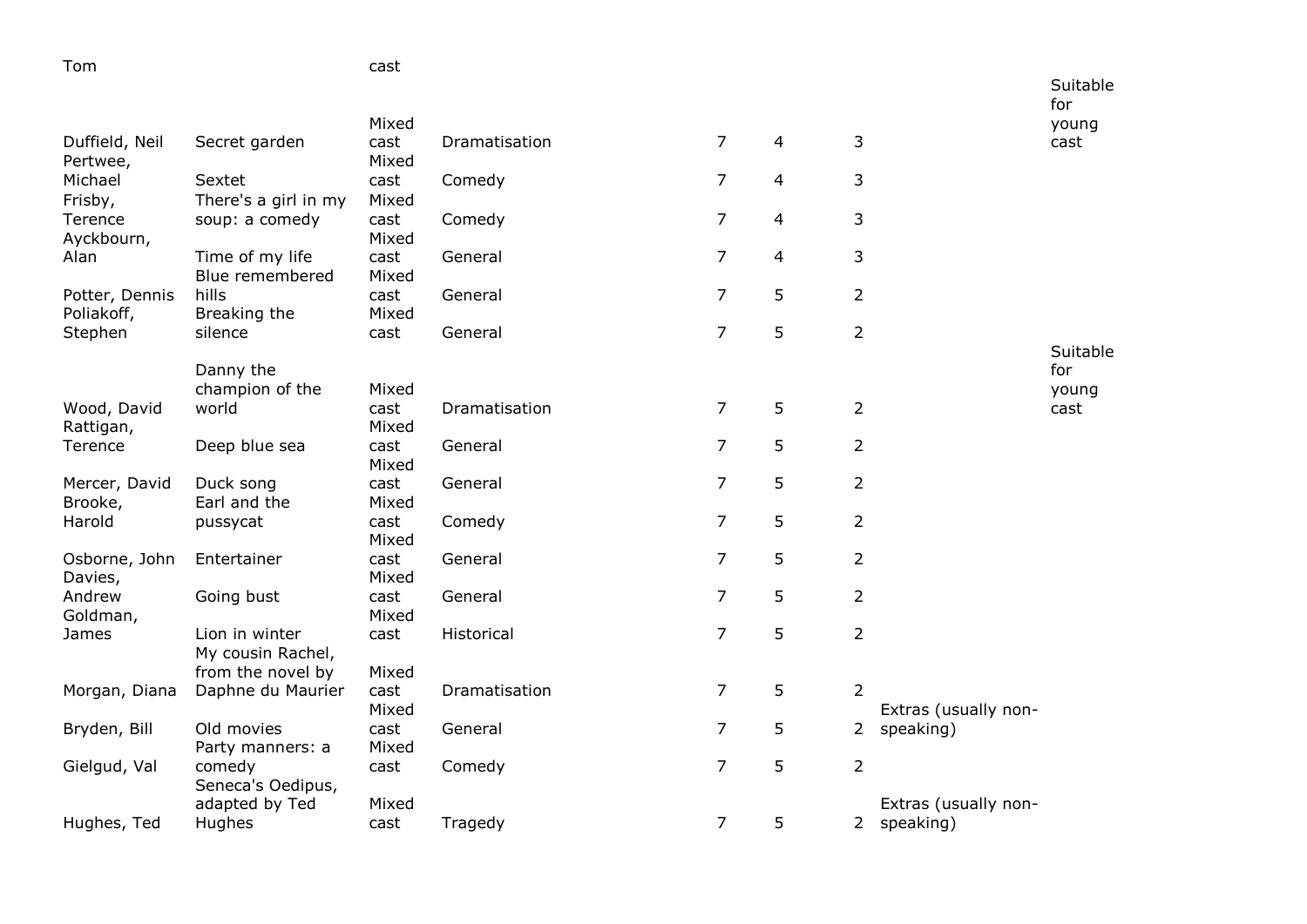|                         | Strangers on a<br>train: based on the |               |               |  |                                  |                |  |
|-------------------------|---------------------------------------|---------------|---------------|--|----------------------------------|----------------|--|
| Warner, Craig           | novel by Patricia<br>Highsmith        | Mixed<br>cast | Dramatisation |  | $\overline{7}$<br>5              | $\overline{2}$ |  |
|                         | Two Kafka plays:                      |               |               |  |                                  |                |  |
| Bennett, Alan           | Kafka's dick; The<br>insurance man    | Mixed<br>cast | General       |  | 5 <sub>5</sub><br>$\overline{7}$ | $\overline{2}$ |  |
|                         |                                       | Mixed         |               |  |                                  |                |  |
| Cocteau, Jean<br>Nash,  | Typewriter<br>Rainmaker: a            | cast          | General       |  | 5<br>$\overline{7}$              | $\overline{2}$ |  |
| Nathaniel               | comedy in three                       | Mixed         |               |  |                                  |                |  |
| Richard                 | acts                                  | cast          | Comedy        |  | $\overline{7}$<br>6              | $\mathbf{1}$   |  |
|                         | Sunshine boys: a                      | Mixed         |               |  |                                  |                |  |
| Simon, Neil             | comedy in two acts                    | cast          | Comedy        |  | $\overline{7}$<br>6              | $\mathbf{1}$   |  |
|                         | Motive for murder:                    | Female        |               |  |                                  |                |  |
| Bate, Sam<br>Valentine, | a murder mystery                      | cast<br>Mixed | Thriller      |  | 8<br>$\mathbf 0$                 | 8              |  |
| Pam                     | Day of reckoning                      | cast          | General       |  | 8<br>$\mathbf{1}$                | 7              |  |
|                         | Convenient                            |               |               |  |                                  |                |  |
| Summers,                | murder: a drama in                    | Mixed         |               |  |                                  |                |  |
| David                   | 3 acts                                | cast          | Thriller      |  | $\overline{2}$<br>8              | 6              |  |
|                         | Fool's paradise: a<br>comedy in three | Mixed         |               |  |                                  |                |  |
| Coke, Peter             | acts                                  | cast          | Comedy        |  | $\overline{2}$<br>8              | 6              |  |
| Rosenthal,              | Gathering of the                      | Mixed         |               |  |                                  |                |  |
| Andrew                  | clan                                  | cast          | General       |  | $\overline{2}$<br>8              | 6              |  |
|                         | Let's all go down                     |               |               |  |                                  |                |  |
| Williams,               | the Strand: a                         | Mixed         |               |  |                                  |                |  |
| Hugh                    | comedy                                | cast<br>Mixed | Comedy        |  | 8<br>$\overline{2}$              | 6              |  |
| Shirley, Rae            | Scarlet ribbon                        | cast          | General       |  | 8<br>$\overline{2}$              | 6              |  |
| Norfolk,                | The lights are warm                   | Mixed         |               |  |                                  |                |  |
| William, 1927-          | and coloured                          | cast          | General       |  | 8<br>$\overline{2}$              | 6              |  |
|                         |                                       | Mixed         |               |  |                                  |                |  |
| Jones, Glyn             | Thriller of the year                  | cast          | Thriller      |  | $\overline{2}$<br>8              | 6              |  |
| Greenwood,              | Waiting for<br>yesterday              | Mixed         | General       |  | $\overline{2}$<br>8              | 6              |  |
| Duncan                  | 84 Charing Cross                      | cast          |               |  |                                  |                |  |
|                         | Road: adapted from                    |               |               |  |                                  |                |  |
| Roose-Evans,            | the book by Helen                     | Mixed         |               |  |                                  |                |  |
| James                   | Hanff                                 | cast          | Dramatisation |  | 3<br>8                           | 5              |  |
| Barrie, J. M.           | Alice sit-by-the-fire                 | Mixed         | General       |  | 3<br>8                           | 5              |  |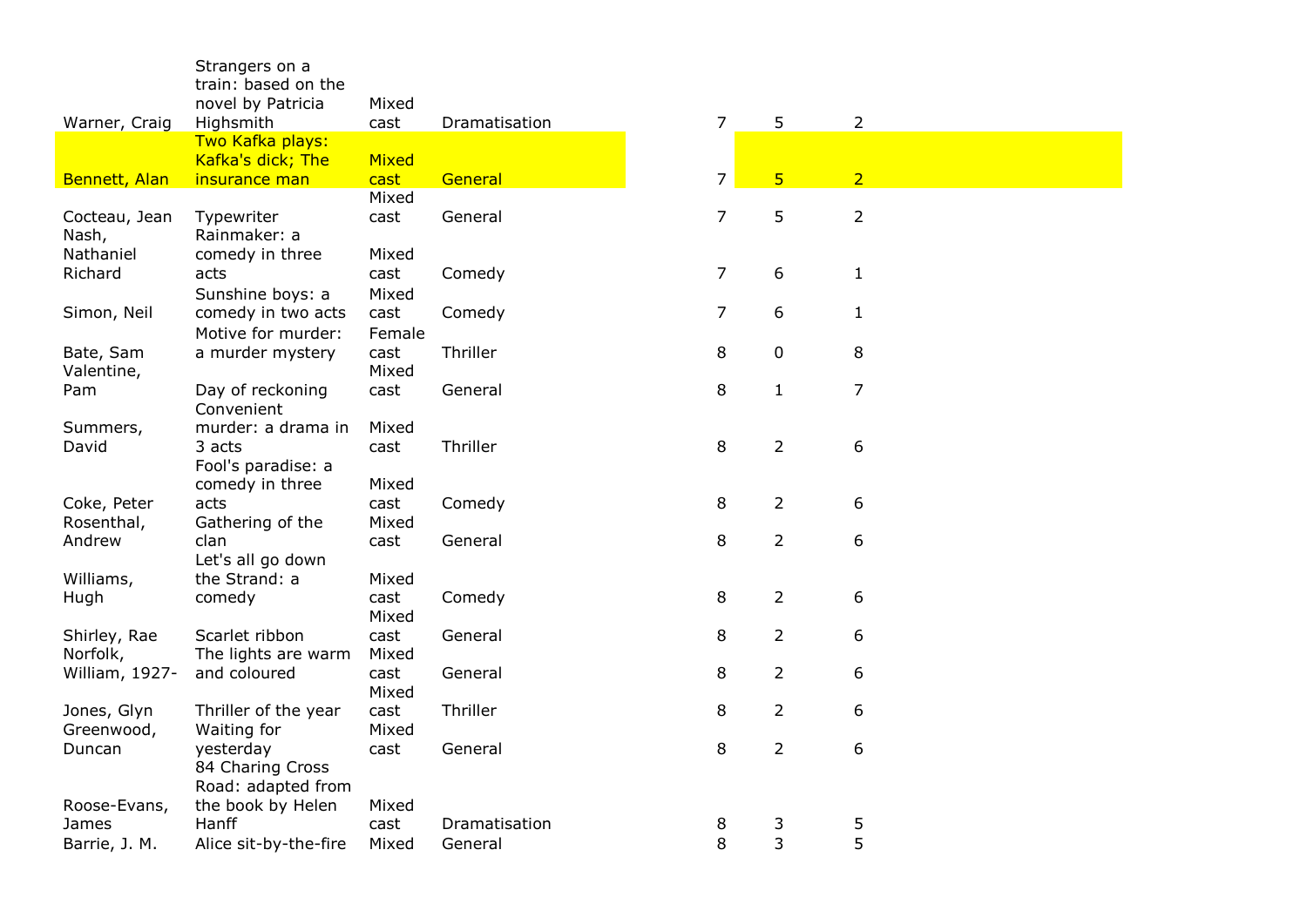|                                 |                                                                                  | cast                   |               |   |   |   |
|---------------------------------|----------------------------------------------------------------------------------|------------------------|---------------|---|---|---|
| Robbins,<br>Norman              | At the sign of the<br>crippled Harlequin:<br>a thriller<br>Because of the        | Mixed<br>cast          | Thriller      | 8 | 3 | 5 |
| Cox,<br>Constance               | Lockwoods: based<br>on the novel by<br>Constance Cox                             | Mixed<br>cast          | Dramatisation | 8 | 3 | 5 |
| Waterhouse,                     |                                                                                  | Mixed                  |               |   |   |   |
| Keith                           | Billy Liar: a comedy                                                             | cast                   | Comedy        | 8 | 3 | 5 |
| Coke, Peter                     | Breath of spring: a<br>comedy in 3 acts<br>Bride and the<br>bachelor: a farcical | Mixed<br>cast          | Comedy        | 8 | 3 | 5 |
| Millar, Ronald                  | comedy in three<br>acts<br><b>Bride Comes back:</b>                              | Mixed<br>cast          | Comedy        | 8 | 3 | 5 |
| Millar, Ronald<br>McConnell,    | a comedy in three<br>acts                                                        | Mixed<br>cast<br>Mixed | Comedy        | 8 | 3 | 5 |
| Jean<br>Reid,                   | Café Brosse<br>Clerical errors: a                                                | cast<br>Mixed          | Comedy        | 8 | 3 | 5 |
| Georgina                        | comedy<br>Convenient                                                             | cast                   | Comedy        | 8 | 3 | 5 |
| Summers,<br>David<br>Manktelow, | murder: a drama in<br>3 acts<br>Curtain call: a                                  | Mixed<br>cast<br>Mixed | Thriller      | 8 | 3 | 5 |
| <b>Bettine</b><br>Manktelow,    | comedy<br>Curtain up on                                                          | cast<br>Mixed          | Comedy        | 8 | 3 | 5 |
| <b>Bettine</b>                  | murder: a thriller                                                               | cast<br>Mixed          | Thriller      | 8 | 3 | 5 |
| Bill, Stephen<br>Wymark,        | Curtains                                                                         | cast<br>Mixed          | General       | 8 | 3 | 5 |
| Olwen                           | Find me<br>Fools rush in: a                                                      | cast                   | General       | 8 | 3 | 5 |
| Horne,<br>Kenneth               | comedy in three<br>acts                                                          | Mixed<br>cast          | Comedy        | 8 | 3 | 5 |
| Osborne, John                   | Inadmissible<br>evidence<br>Jane steps out: a                                    | Mixed<br>cast          | General       | 8 | 3 | 5 |
| Horne,<br>Kenneth               | comedy in three<br>acts                                                          | Mixed<br>cast          | Comedy        | 8 | 3 | 5 |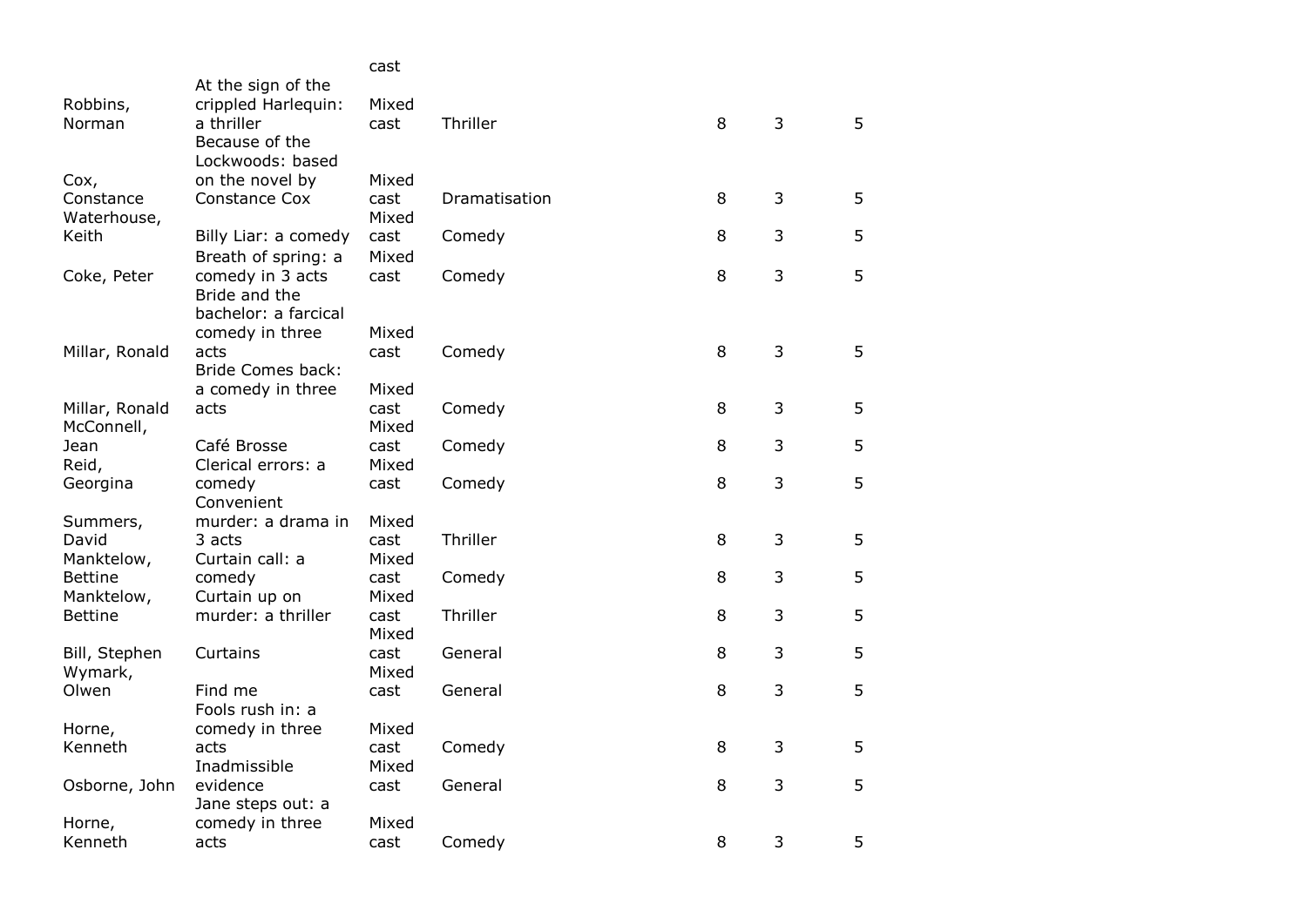|                            | John Gabriel<br>Borkman: a play in  | Mixed         |                   |   |   |    |
|----------------------------|-------------------------------------|---------------|-------------------|---|---|----|
| Ibsen, Henrik<br>Reid,     | four acts                           | cast<br>Mixed | General           | 8 | 3 | 5. |
| Georgina                   | Joy ride: a comedy<br>in three acts | cast          | <b>Historical</b> | 8 | 3 | 5  |
| Chapman,<br>John           | Kindly leave the<br>stage           | Mixed<br>cast | Comedy            | 8 | 3 | 5  |
| Robbins,                   |                                     | Mixed         |                   |   |   |    |
| Norman                     | Late Mrs Early<br>Lovers: part 1,   | cast          | Comedy            | 8 | 3 | 5  |
|                            | Winners; part 2,                    | Mixed         |                   |   |   |    |
| Friel, Brian<br>Blackmore, | Losers                              | cast<br>Mixed | General           | 8 | 3 | 5  |
| Peter                      | Miranda                             | cast          | Comedy            | 8 | 3 | 5  |

|                            |                                                                                                                                      | Mixed         |                 |   |   |   |                      |
|----------------------------|--------------------------------------------------------------------------------------------------------------------------------------|---------------|-----------------|---|---|---|----------------------|
| Brett, Simon<br>Whitemore, | Murder in play                                                                                                                       | cast<br>Mixed | Comedy Thriller | 8 | 3 | 5 |                      |
| Hugh                       | Pack of lies                                                                                                                         | cast          | Historical      | 8 | 3 | 5 |                      |
| Friel, Brian               | Plays 2: Dancing at<br>Lughnasa; Fathers<br>and sons (from<br>Turgenev); Making<br>history; Wonderful<br>Tennessee; Molly<br>Sweeney | Mixed<br>cast | General         | 8 | 3 | 5 |                      |
| Horne,                     | Public mischief: a                                                                                                                   | Mixed         |                 |   |   |   |                      |
| Kenneth<br>Home, William   | comedy in two acts<br>Reluctant                                                                                                      | cast<br>Mixed | Comedy          | 8 | 3 | 5 |                      |
| Douglas<br>Rosenthal,      | debutante                                                                                                                            | cast<br>Mixed | General         | 8 | 3 | 5 |                      |
| Andrew<br>Greenwood,       | Sense of guilt<br>Strike happy: a                                                                                                    | cast<br>Mixed | General         | 8 | 3 | 5 | Extras (usually non- |
| Duncan                     | farcical comedy                                                                                                                      | cast<br>Mixed | Comedy          | 8 | 3 | 5 | speaking)            |
| Barstow, Stan              | Stringer's last stand                                                                                                                | cast          | General         | 8 | 3 | 5 |                      |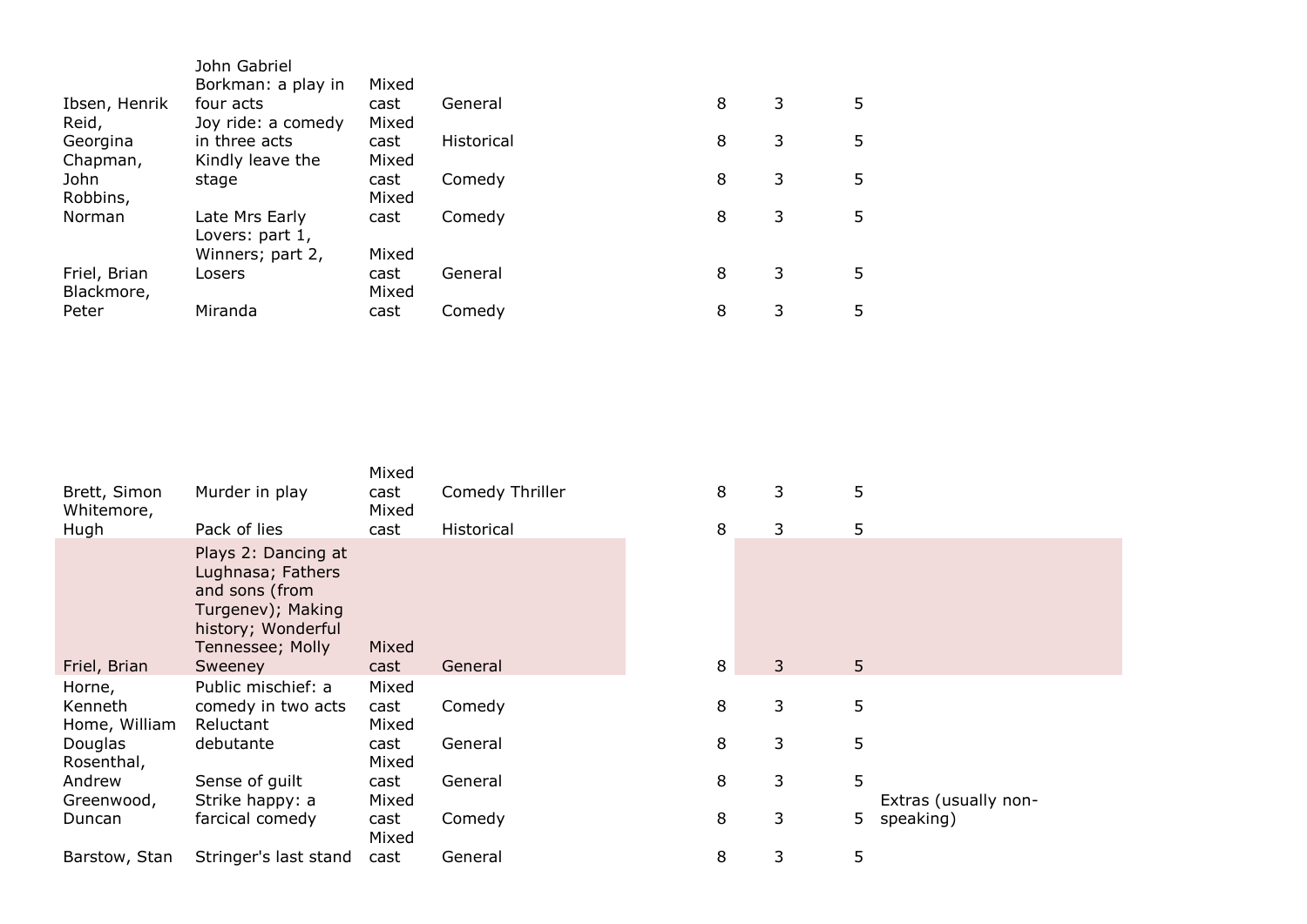|                            |                          | Mixed |               |   |   |                |   |                      |          |
|----------------------------|--------------------------|-------|---------------|---|---|----------------|---|----------------------|----------|
| Dole, John                 | Top gear                 | cast  | Comedy        |   | 8 | 3              | 5 |                      |          |
| Sherman,                   |                          | Mixed |               |   |   |                |   | Extras (usually non- |          |
| Martin                     | When she danced          | cast  | Historical    |   | 8 | 3              | 5 | speaking)            |          |
|                            |                          |       |               |   |   |                |   |                      | Suitable |
|                            | Winterthing, and,        |       |               |   |   |                |   |                      | for      |
|                            | The mooncusser's         | Mixed |               |   |   |                |   |                      | young    |
| Aiken, Joan                | daughter                 | cast  | General       |   | 8 | 3              | 5 |                      | cast     |
|                            | And a little love        | Mixed |               |   |   |                |   |                      |          |
| Plater, Alan               | besides<br>Bed before    | cast  | General       |   | 8 | $\overline{4}$ | 4 |                      |          |
|                            |                          | Mixed |               |   |   |                |   |                      |          |
| Travers, Ben               | yesterday: a<br>comedy   | cast  | Comedy        |   | 8 | 4              | 4 |                      |          |
| Ayckbourn,                 | Bedroom farce: a         | Mixed |               |   |   |                |   |                      |          |
| Alan                       | comedy                   | cast  | Comedy        |   | 8 | 4              | 4 |                      |          |
| Williams,                  | Beth: a play in four     | Mixed |               |   |   |                |   |                      |          |
| Emlyn                      | scenes                   | cast  | General       |   | 8 | $\overline{4}$ | 4 |                      |          |
| Benfield,                  |                          | Mixed |               |   |   |                |   |                      |          |
| Derek                      | Beyond a joke            | cast  | Comedy        | 8 |   | 4              | 4 |                      |          |
|                            |                          |       |               |   |   |                |   |                      | Suitable |
|                            |                          |       |               |   |   |                |   |                      | for      |
|                            | <b>BFG (Big Friendly</b> | Mixed |               |   |   |                |   |                      | young    |
| Wood, David                | Giant)                   | cast  | Dramatisation |   | 8 | 4              | 4 |                      | cast     |
| Poliakoff,                 |                          | Mixed |               |   |   |                |   |                      |          |
| Stephen                    | Blinded by the sun       | cast  | General       |   | 8 | $\overline{4}$ | 4 |                      |          |
|                            | Book of the month:       |       |               |   |   |                |   |                      |          |
|                            | a comedy in two          | Mixed |               |   |   |                |   |                      |          |
| Thomas, Basil              | acts                     | cast  | Comedy        |   | 8 | 4              | 4 |                      |          |
| Maugham, W.                |                          | Mixed |               |   |   |                |   |                      |          |
| Somerset                   | Breadwinner              | cast  | Comedy        |   | 8 | 4              | 4 |                      |          |
|                            | Bunkered: a              | Mixed |               |   |   |                |   | Extras (usually non- |          |
| Brittney, Lynn             | comedy in two acts       | cast  | Comedy        |   | 8 | $\overline{4}$ | 4 | speaking)            |          |
|                            | Busybody: a              | Mixed |               |   |   |                |   |                      |          |
| Popplewell,<br><b>Jack</b> | comedy in three          | cast  |               |   | 8 | 4              | 4 |                      |          |
| McConnell,                 | acts                     | Mixed | Comedy        |   |   |                |   |                      |          |
| Jean                       | Café Brosse              | cast  | Comedy        |   | 8 | 4              | 4 |                      |          |
|                            |                          | Mixed |               |   |   |                |   |                      |          |
| Sands, Leslie              | Cat's cradle             | cast  | General       |   | 8 | 4              | 4 |                      |          |
| Benfield,                  |                          | Mixed |               |   |   |                |   |                      |          |
| Derek                      | Caught on the hop        | cast  | Comedy        |   | 8 | 4              | 4 |                      |          |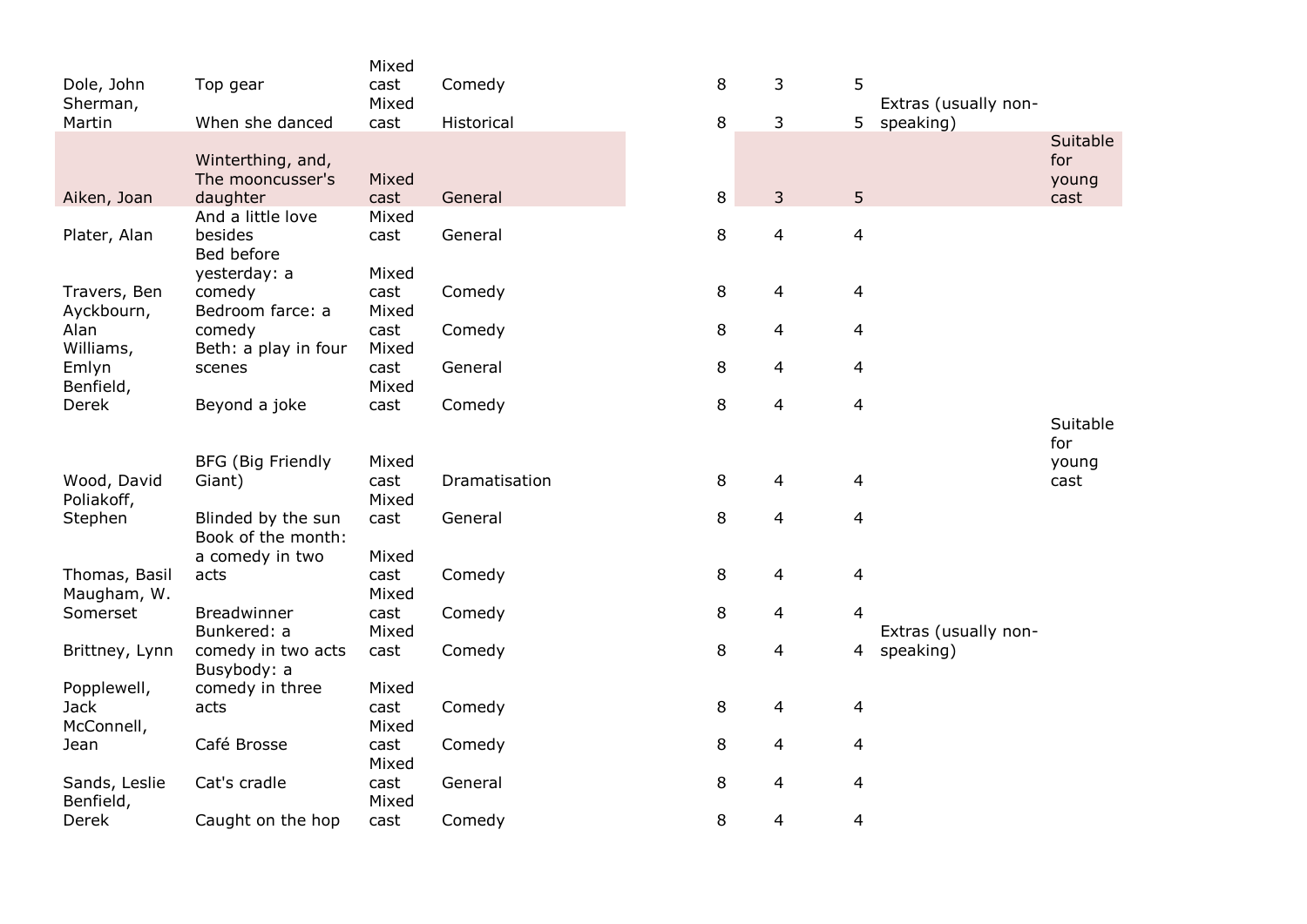|                | Chiltern Hundreds:                 |               |                 |        |                |                |                      |          |
|----------------|------------------------------------|---------------|-----------------|--------|----------------|----------------|----------------------|----------|
| Home, William  | a comedy in three                  | Mixed         |                 |        |                |                |                      |          |
| Douglas        | acts                               | cast          | Comedy          | 8      | 4              | 4              |                      |          |
|                |                                    | Mixed         |                 |        |                |                | Extras (usually non- |          |
| Eliot, T. S.   | Cocktail party                     | cast          | General         | 8      | 4              | 4              | speaking)            |          |
|                | Communication                      | Mixed         |                 |        |                |                |                      |          |
| Friel, Brian   | cord                               | cast          | Comedy          | 8      | 4              | 4              |                      |          |
| Popplewell,    |                                    | Mixed         |                 |        |                |                |                      |          |
| <b>Jack</b>    | Darling, I'm home!                 | cast          | General         | 8      | $\overline{4}$ | 4              |                      |          |
|                | Deadly record: a                   |               |                 |        |                |                |                      |          |
| Hooke, Nina    | suspense play in 3                 | Mixed         |                 |        |                |                |                      |          |
| warner         | acts                               | cast          | Thriller        | 8      | 4              | 4              |                      |          |
|                |                                    | Mixed         |                 |        |                |                |                      |          |
| Cannan, Denis  | Dear Daddy                         | cast          | General         | 8      | 4              | 4              |                      |          |
|                | Death by fatal                     | Mixed         |                 |        |                |                |                      |          |
| Gordon, Peter  | murder                             | cast          | Comedy Thriller | 8      | 4              | 4              |                      |          |
| Williams,      | Double yolk: two                   | Mixed         |                 |        |                |                |                      |          |
| Hugh           | short plays                        | cast          | General         | $\, 8$ | $\overline{4}$ | $\overline{4}$ |                      |          |
|                |                                    |               |                 |        |                |                |                      | Suitable |
|                | Dreams of Anne                     |               |                 |        |                |                |                      | for      |
|                | Frank: a play for                  | Mixed         | Dramatisation   |        |                |                |                      | young    |
| Kops, Bernard  | young people<br>Duets: a comedy in | cast<br>Mixed |                 | 8      | $\overline{4}$ | 4              |                      | cast     |
| Quilter, Peter | four acts                          | cast          | Comedy          | 8      | 4              | 4              |                      |          |
| Stoppard,      |                                    | Mixed         |                 |        |                |                |                      |          |
| Tom            | Enter a free man                   | cast          | General         | 8      | 4              | 4              |                      |          |
| Harwood,       |                                    | Mixed         |                 |        |                |                |                      |          |
| Ronald         | Family                             | cast          | General         | 8      | 4              | 4              |                      |          |
| Ayckbourn,     | Family circles: a                  | Mixed         |                 |        |                |                |                      |          |
| Alan           | play                               | cast          | Comedy          | 8      | $\overline{4}$ | $\overline{4}$ |                      |          |
|                | Frankenstein: a                    |               |                 |        |                |                |                      |          |
|                | play in two acts,                  |               |                 |        |                |                |                      |          |
|                | from the classic by                | Mixed         |                 |        |                |                |                      |          |
| Kelly, Tim     | Mary Shelley                       | cast          | Thriller        | 8      | $\overline{4}$ | 4              |                      |          |
|                | Frankenstein: from                 |               |                 |        |                |                |                      |          |
|                | the story by Mary                  | Mixed         |                 |        |                |                |                      |          |
| Kelly, Tim     | Shelley                            | cast          | Dramatisation   | 8      | 4              | 4              |                      |          |
|                | Friends and                        | Mixed         |                 |        |                |                | Extras (usually non- |          |
| Steele, Austin | neighbours                         | cast          | Comedy          | 8      | 4              | 4              | speaking)            |          |
| Savory,        | George and                         | Mixed         |                 |        |                |                |                      |          |
| Gerald         | Margaret                           | cast          | Comedy          | 8      | 4              | 4              |                      |          |
|                |                                    | Mixed         |                 |        |                |                |                      |          |
|                | Morley, Robert Ghost on tiptoe     | cast          | Comedy          | 8      | 4              | 4              |                      |          |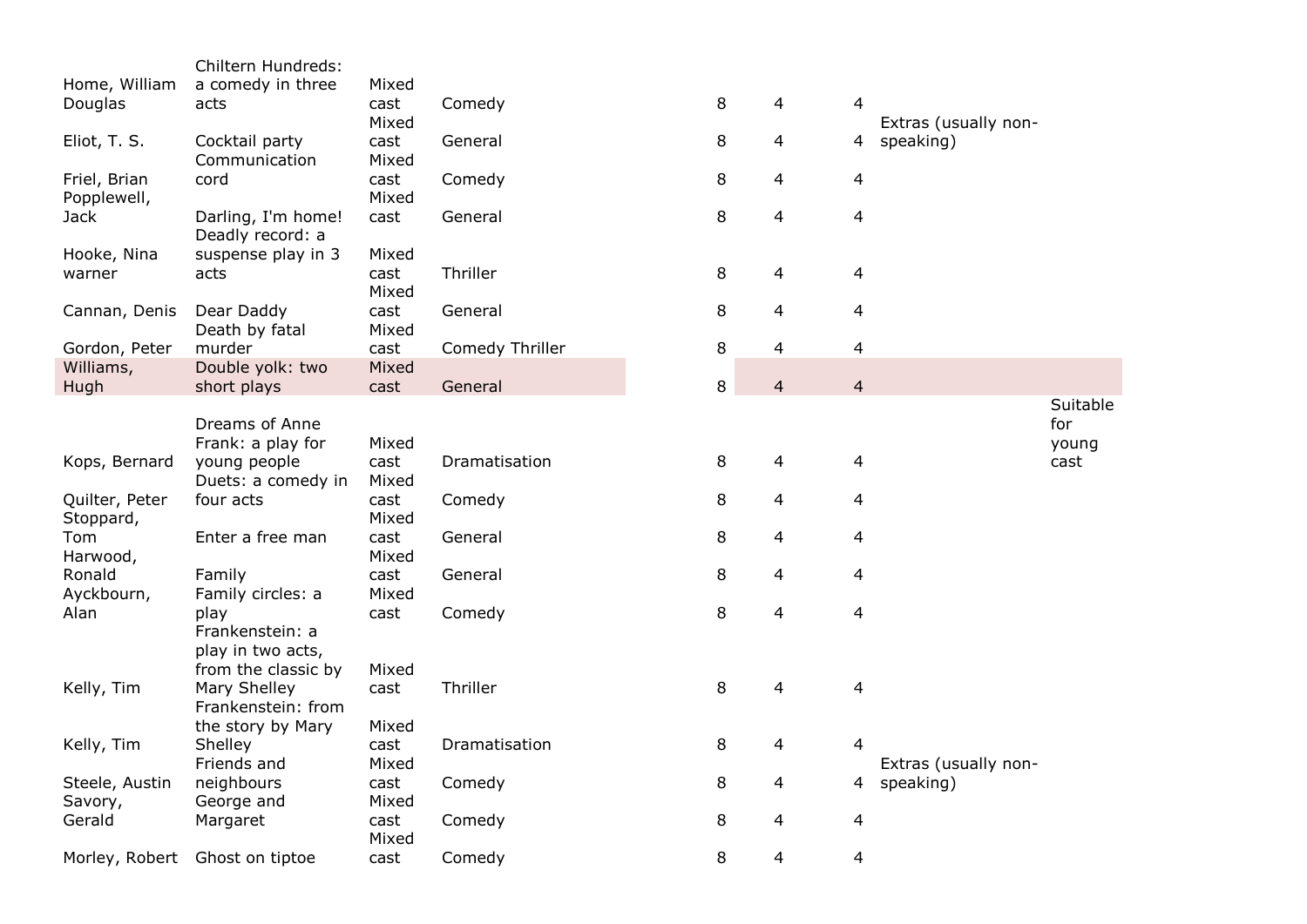| High profiles<br>Comedy<br>8<br>4<br>Woodrow<br>cast<br>4<br>Mixed<br>Pertwee,<br>8<br>Comedy<br>4<br>4<br>Michael<br>Holiday snap<br>cast<br>Mixed<br>Browne,<br>8<br>4<br>$\overline{4}$<br>Holly and the ivy<br>cast<br>Christmas<br>Wynyard<br>Marriott,<br>Home is where your<br>Mixed<br>8<br>$\overline{4}$<br>General<br>$\overline{4}$<br>Anthony<br>clothes are<br>cast<br>Jekyll and Hyde:<br>from the novel by<br>Caddy,<br>Robert Louis<br>Mixed<br>Leonard H.<br>Stevenson<br>Dramatisation<br>8<br>4<br>4<br>cast<br>Lady Audley's<br>secret, or, Death in<br>Mixed<br>Burton, Brian<br>8<br>lime tree walk<br>cast<br>Melodrama<br>4<br>$\overline{4}$<br>john<br>Mixed<br>8<br>$\overline{4}$<br>Ludwig, Ken<br>Lend me a tenor<br>cast<br>Comedy<br>4<br>Williams,<br>Mixed<br>Light of heart: play<br>8<br>in 3 acts<br>Comedy<br>4<br>4<br>Emlyn<br>cast<br>Little shop of<br>horrors: based on<br>the film by Roger<br>Mixed<br>Extras (usually non-<br>Ashman,<br>8<br>Corman<br>General<br>4<br>speaking)<br>Howard<br>cast<br>$\overline{4}$<br>Mixed<br>Chapman,<br>8<br>4<br>$\overline{4}$<br>John<br>Look, no Hans!<br>cast<br>Comedy<br>Love from a<br>stranger: based on<br>Mixed<br>the story by Agatha<br>8<br>4<br>Vosper, Frank<br>Christie<br>cast<br>Dramatisation<br>4<br>Mixed<br>8<br>Thriller<br>4<br>4<br>King, Philip<br>cast<br>Murder in company<br>Noah: a play in five<br>Mixed<br>Extras (usually non-<br>scenes, English text<br>Religious theme<br>Obey, Andre<br>by A. Wilmurt<br>cast<br>8<br>speaking)<br>4<br>4 | Wyatt,    | Mixed |  |  |  |
|----------------------------------------------------------------------------------------------------------------------------------------------------------------------------------------------------------------------------------------------------------------------------------------------------------------------------------------------------------------------------------------------------------------------------------------------------------------------------------------------------------------------------------------------------------------------------------------------------------------------------------------------------------------------------------------------------------------------------------------------------------------------------------------------------------------------------------------------------------------------------------------------------------------------------------------------------------------------------------------------------------------------------------------------------------------------------------------------------------------------------------------------------------------------------------------------------------------------------------------------------------------------------------------------------------------------------------------------------------------------------------------------------------------------------------------------------------------------------------------------------------------------------------------------------------------------|-----------|-------|--|--|--|
|                                                                                                                                                                                                                                                                                                                                                                                                                                                                                                                                                                                                                                                                                                                                                                                                                                                                                                                                                                                                                                                                                                                                                                                                                                                                                                                                                                                                                                                                                                                                                                      |           |       |  |  |  |
|                                                                                                                                                                                                                                                                                                                                                                                                                                                                                                                                                                                                                                                                                                                                                                                                                                                                                                                                                                                                                                                                                                                                                                                                                                                                                                                                                                                                                                                                                                                                                                      |           |       |  |  |  |
|                                                                                                                                                                                                                                                                                                                                                                                                                                                                                                                                                                                                                                                                                                                                                                                                                                                                                                                                                                                                                                                                                                                                                                                                                                                                                                                                                                                                                                                                                                                                                                      |           |       |  |  |  |
|                                                                                                                                                                                                                                                                                                                                                                                                                                                                                                                                                                                                                                                                                                                                                                                                                                                                                                                                                                                                                                                                                                                                                                                                                                                                                                                                                                                                                                                                                                                                                                      |           |       |  |  |  |
|                                                                                                                                                                                                                                                                                                                                                                                                                                                                                                                                                                                                                                                                                                                                                                                                                                                                                                                                                                                                                                                                                                                                                                                                                                                                                                                                                                                                                                                                                                                                                                      |           |       |  |  |  |
|                                                                                                                                                                                                                                                                                                                                                                                                                                                                                                                                                                                                                                                                                                                                                                                                                                                                                                                                                                                                                                                                                                                                                                                                                                                                                                                                                                                                                                                                                                                                                                      |           |       |  |  |  |
|                                                                                                                                                                                                                                                                                                                                                                                                                                                                                                                                                                                                                                                                                                                                                                                                                                                                                                                                                                                                                                                                                                                                                                                                                                                                                                                                                                                                                                                                                                                                                                      |           |       |  |  |  |
|                                                                                                                                                                                                                                                                                                                                                                                                                                                                                                                                                                                                                                                                                                                                                                                                                                                                                                                                                                                                                                                                                                                                                                                                                                                                                                                                                                                                                                                                                                                                                                      |           |       |  |  |  |
|                                                                                                                                                                                                                                                                                                                                                                                                                                                                                                                                                                                                                                                                                                                                                                                                                                                                                                                                                                                                                                                                                                                                                                                                                                                                                                                                                                                                                                                                                                                                                                      |           |       |  |  |  |
|                                                                                                                                                                                                                                                                                                                                                                                                                                                                                                                                                                                                                                                                                                                                                                                                                                                                                                                                                                                                                                                                                                                                                                                                                                                                                                                                                                                                                                                                                                                                                                      |           |       |  |  |  |
|                                                                                                                                                                                                                                                                                                                                                                                                                                                                                                                                                                                                                                                                                                                                                                                                                                                                                                                                                                                                                                                                                                                                                                                                                                                                                                                                                                                                                                                                                                                                                                      |           |       |  |  |  |
|                                                                                                                                                                                                                                                                                                                                                                                                                                                                                                                                                                                                                                                                                                                                                                                                                                                                                                                                                                                                                                                                                                                                                                                                                                                                                                                                                                                                                                                                                                                                                                      |           |       |  |  |  |
|                                                                                                                                                                                                                                                                                                                                                                                                                                                                                                                                                                                                                                                                                                                                                                                                                                                                                                                                                                                                                                                                                                                                                                                                                                                                                                                                                                                                                                                                                                                                                                      |           |       |  |  |  |
|                                                                                                                                                                                                                                                                                                                                                                                                                                                                                                                                                                                                                                                                                                                                                                                                                                                                                                                                                                                                                                                                                                                                                                                                                                                                                                                                                                                                                                                                                                                                                                      |           |       |  |  |  |
|                                                                                                                                                                                                                                                                                                                                                                                                                                                                                                                                                                                                                                                                                                                                                                                                                                                                                                                                                                                                                                                                                                                                                                                                                                                                                                                                                                                                                                                                                                                                                                      |           |       |  |  |  |
|                                                                                                                                                                                                                                                                                                                                                                                                                                                                                                                                                                                                                                                                                                                                                                                                                                                                                                                                                                                                                                                                                                                                                                                                                                                                                                                                                                                                                                                                                                                                                                      |           |       |  |  |  |
|                                                                                                                                                                                                                                                                                                                                                                                                                                                                                                                                                                                                                                                                                                                                                                                                                                                                                                                                                                                                                                                                                                                                                                                                                                                                                                                                                                                                                                                                                                                                                                      |           |       |  |  |  |
|                                                                                                                                                                                                                                                                                                                                                                                                                                                                                                                                                                                                                                                                                                                                                                                                                                                                                                                                                                                                                                                                                                                                                                                                                                                                                                                                                                                                                                                                                                                                                                      |           |       |  |  |  |
|                                                                                                                                                                                                                                                                                                                                                                                                                                                                                                                                                                                                                                                                                                                                                                                                                                                                                                                                                                                                                                                                                                                                                                                                                                                                                                                                                                                                                                                                                                                                                                      |           |       |  |  |  |
|                                                                                                                                                                                                                                                                                                                                                                                                                                                                                                                                                                                                                                                                                                                                                                                                                                                                                                                                                                                                                                                                                                                                                                                                                                                                                                                                                                                                                                                                                                                                                                      |           |       |  |  |  |
|                                                                                                                                                                                                                                                                                                                                                                                                                                                                                                                                                                                                                                                                                                                                                                                                                                                                                                                                                                                                                                                                                                                                                                                                                                                                                                                                                                                                                                                                                                                                                                      |           |       |  |  |  |
|                                                                                                                                                                                                                                                                                                                                                                                                                                                                                                                                                                                                                                                                                                                                                                                                                                                                                                                                                                                                                                                                                                                                                                                                                                                                                                                                                                                                                                                                                                                                                                      |           |       |  |  |  |
|                                                                                                                                                                                                                                                                                                                                                                                                                                                                                                                                                                                                                                                                                                                                                                                                                                                                                                                                                                                                                                                                                                                                                                                                                                                                                                                                                                                                                                                                                                                                                                      |           |       |  |  |  |
|                                                                                                                                                                                                                                                                                                                                                                                                                                                                                                                                                                                                                                                                                                                                                                                                                                                                                                                                                                                                                                                                                                                                                                                                                                                                                                                                                                                                                                                                                                                                                                      |           |       |  |  |  |
|                                                                                                                                                                                                                                                                                                                                                                                                                                                                                                                                                                                                                                                                                                                                                                                                                                                                                                                                                                                                                                                                                                                                                                                                                                                                                                                                                                                                                                                                                                                                                                      |           |       |  |  |  |
|                                                                                                                                                                                                                                                                                                                                                                                                                                                                                                                                                                                                                                                                                                                                                                                                                                                                                                                                                                                                                                                                                                                                                                                                                                                                                                                                                                                                                                                                                                                                                                      |           |       |  |  |  |
|                                                                                                                                                                                                                                                                                                                                                                                                                                                                                                                                                                                                                                                                                                                                                                                                                                                                                                                                                                                                                                                                                                                                                                                                                                                                                                                                                                                                                                                                                                                                                                      |           |       |  |  |  |
|                                                                                                                                                                                                                                                                                                                                                                                                                                                                                                                                                                                                                                                                                                                                                                                                                                                                                                                                                                                                                                                                                                                                                                                                                                                                                                                                                                                                                                                                                                                                                                      |           |       |  |  |  |
|                                                                                                                                                                                                                                                                                                                                                                                                                                                                                                                                                                                                                                                                                                                                                                                                                                                                                                                                                                                                                                                                                                                                                                                                                                                                                                                                                                                                                                                                                                                                                                      |           |       |  |  |  |
|                                                                                                                                                                                                                                                                                                                                                                                                                                                                                                                                                                                                                                                                                                                                                                                                                                                                                                                                                                                                                                                                                                                                                                                                                                                                                                                                                                                                                                                                                                                                                                      |           |       |  |  |  |
|                                                                                                                                                                                                                                                                                                                                                                                                                                                                                                                                                                                                                                                                                                                                                                                                                                                                                                                                                                                                                                                                                                                                                                                                                                                                                                                                                                                                                                                                                                                                                                      |           |       |  |  |  |
|                                                                                                                                                                                                                                                                                                                                                                                                                                                                                                                                                                                                                                                                                                                                                                                                                                                                                                                                                                                                                                                                                                                                                                                                                                                                                                                                                                                                                                                                                                                                                                      |           |       |  |  |  |
|                                                                                                                                                                                                                                                                                                                                                                                                                                                                                                                                                                                                                                                                                                                                                                                                                                                                                                                                                                                                                                                                                                                                                                                                                                                                                                                                                                                                                                                                                                                                                                      | Driscoll, | Mixed |  |  |  |
| 8<br>Dennis<br>Off the deep end<br>cast<br>Comedy<br>4<br>$\overline{4}$                                                                                                                                                                                                                                                                                                                                                                                                                                                                                                                                                                                                                                                                                                                                                                                                                                                                                                                                                                                                                                                                                                                                                                                                                                                                                                                                                                                                                                                                                             |           |       |  |  |  |
| Pattinson,<br>Mixed                                                                                                                                                                                                                                                                                                                                                                                                                                                                                                                                                                                                                                                                                                                                                                                                                                                                                                                                                                                                                                                                                                                                                                                                                                                                                                                                                                                                                                                                                                                                                  |           |       |  |  |  |
| Other fellow's oats<br>8<br>James<br>cast<br>Comedy<br>4<br>4                                                                                                                                                                                                                                                                                                                                                                                                                                                                                                                                                                                                                                                                                                                                                                                                                                                                                                                                                                                                                                                                                                                                                                                                                                                                                                                                                                                                                                                                                                        |           |       |  |  |  |
| Mixed                                                                                                                                                                                                                                                                                                                                                                                                                                                                                                                                                                                                                                                                                                                                                                                                                                                                                                                                                                                                                                                                                                                                                                                                                                                                                                                                                                                                                                                                                                                                                                |           |       |  |  |  |
| Thriller<br>8<br>4<br>4<br>Chase, Olive<br>Party to murder<br>cast                                                                                                                                                                                                                                                                                                                                                                                                                                                                                                                                                                                                                                                                                                                                                                                                                                                                                                                                                                                                                                                                                                                                                                                                                                                                                                                                                                                                                                                                                                   |           |       |  |  |  |
| Home, William<br>Reluctant peer: a<br>Mixed                                                                                                                                                                                                                                                                                                                                                                                                                                                                                                                                                                                                                                                                                                                                                                                                                                                                                                                                                                                                                                                                                                                                                                                                                                                                                                                                                                                                                                                                                                                          |           |       |  |  |  |
| douglas<br>comedy<br>cast<br>Comedy<br>8<br>4<br>4                                                                                                                                                                                                                                                                                                                                                                                                                                                                                                                                                                                                                                                                                                                                                                                                                                                                                                                                                                                                                                                                                                                                                                                                                                                                                                                                                                                                                                                                                                                   |           |       |  |  |  |
| 8<br>$\overline{4}$<br>Sacred flame<br>$\overline{4}$<br>Maugham, W.<br>Mixed<br>General                                                                                                                                                                                                                                                                                                                                                                                                                                                                                                                                                                                                                                                                                                                                                                                                                                                                                                                                                                                                                                                                                                                                                                                                                                                                                                                                                                                                                                                                             |           |       |  |  |  |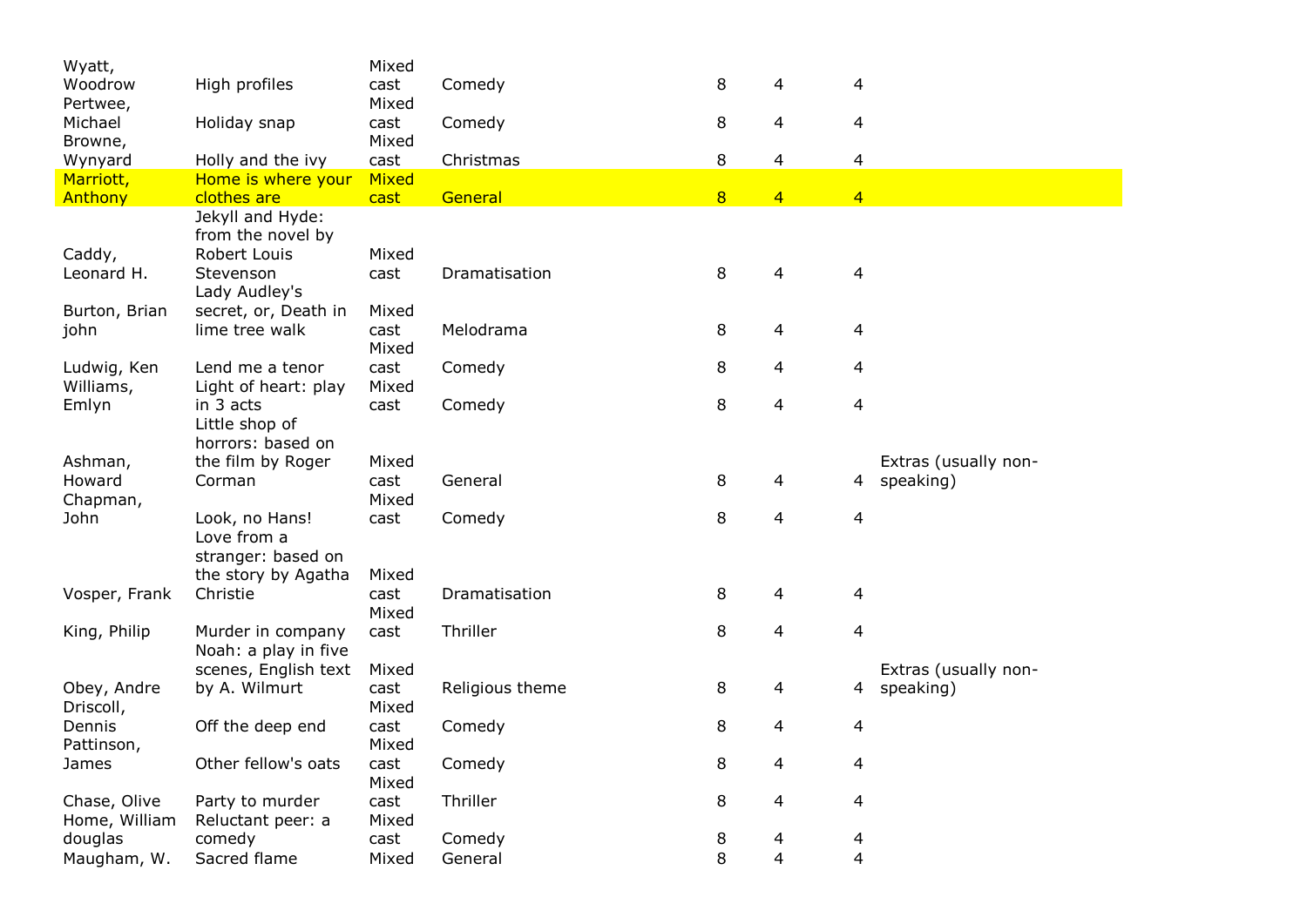| Somerset       |                       | cast  |           |   |                |                         |                      |
|----------------|-----------------------|-------|-----------|---|----------------|-------------------------|----------------------|
| Clemens,       | Shock!: a thriller in | Mixed |           |   |                |                         |                      |
| <b>Brian</b>   | three acts            | cast  | Thriller  | 8 | 4              | 4                       |                      |
|                | Sleeping Beauty: a    | Mixed |           |   |                |                         | Extras (usually non- |
| Brett, Simon   | pantomime             | cast  | Pantomime | 8 | 4              | 4                       | speaking)            |
|                | Spring and port       | Mixed |           |   |                |                         |                      |
| Naughton, Bill | wine: a comedy        | cast  | Comedy    | 8 | $\overline{4}$ | 4                       |                      |
| Durbridge,     | Suddenly at home:     | Mixed |           |   |                |                         |                      |
| Francis        | a play                | cast  | Thriller  | 8 | $\overline{4}$ | 4                       |                      |
|                | Suspect: a play in    | Mixed |           |   |                |                         |                      |
| Percy, Edward  | three acts            | cast  | Thriller  | 8 | $\overline{4}$ | $\overline{4}$          |                      |
|                | There goes the        | Mixed |           |   |                |                         |                      |
| Cooney, Ray    | bride                 | cast  | Comedy    | 8 | 4              | $\overline{\mathbf{4}}$ |                      |
|                | Three plays: Absent   |       |           |   |                |                         |                      |
|                | friends, Absurd       |       |           |   |                |                         |                      |
| Ayckbourn,     | person singular;      | Mixed |           |   |                |                         |                      |
| Alan           | Bedroom farce         | cast  | Comedy    | 8 | $\overline{4}$ | $\overline{4}$          |                      |
|                | Unvarnished truth:    |       |           |   |                |                         |                      |
|                | a comedy in two       | Mixed |           |   |                |                         |                      |
| Ryton, Royce   | acts                  | cast  | Comedy    | 8 | 4              | 4                       |                      |
| Rattigan,      | Variation on a        | Mixed |           |   |                |                         |                      |
| Terence        | theme                 | cast  | General   | 8 | 4              | 4                       |                      |
| Ayckbourn,     |                       | Mixed |           |   |                |                         |                      |
| Alan           | Wildest dreams        | cast  | General   | 8 | 4              | 4                       |                      |
| Williams,      |                       | Mixed |           |   |                |                         |                      |
| Emlyn          | Wind of heaven        | cast  | General   | 8 | 4              | 4                       |                      |
|                |                       | Mixed |           |   |                |                         |                      |
| Mackie, Philip | Big killing           | cast  | Thriller  | 8 | 5              | 3                       |                      |
| McConnell,     |                       | Mixed |           |   |                |                         |                      |
| Jean           | Café Brosse           | cast  | Comedy    | 8 | 5              | 3                       |                      |
|                | Chinese prime         | Mixed |           |   |                |                         |                      |
| Bagnold, Enid  | minister              | cast  | Comedy    | 8 | 5              | 3                       |                      |
|                | Dancing at            | Mixed |           |   |                |                         |                      |
| Friel, Brian   | Lughnasa              | cast  | General   | 8 | 5              | 3                       |                      |
|                | Devonshire cream:     |       |           |   |                |                         |                      |
| Phillpotts,    | a comedy in three     | Mixed |           |   |                |                         |                      |
| Eden           | acts                  | cast  | Comedy    | 8 | 5              | 3                       |                      |
| Hoddinott,     |                       | Mixed |           |   |                |                         |                      |
| Derek          | Din dins              | cast  | Comedy    | 8 | 5              | 3                       |                      |
|                |                       | Mixed |           |   |                |                         |                      |
| Delmar, Anton  | Don't utter a note!   | cast  | Comedy    | 8 | 5              | 3                       |                      |
|                | Dr. Angelus: a play   | Mixed |           |   |                |                         |                      |
| Bridie, James  | in three acts         | cast  | General   | 8 | 5              | 3                       |                      |
|                |                       |       |           |   |                |                         |                      |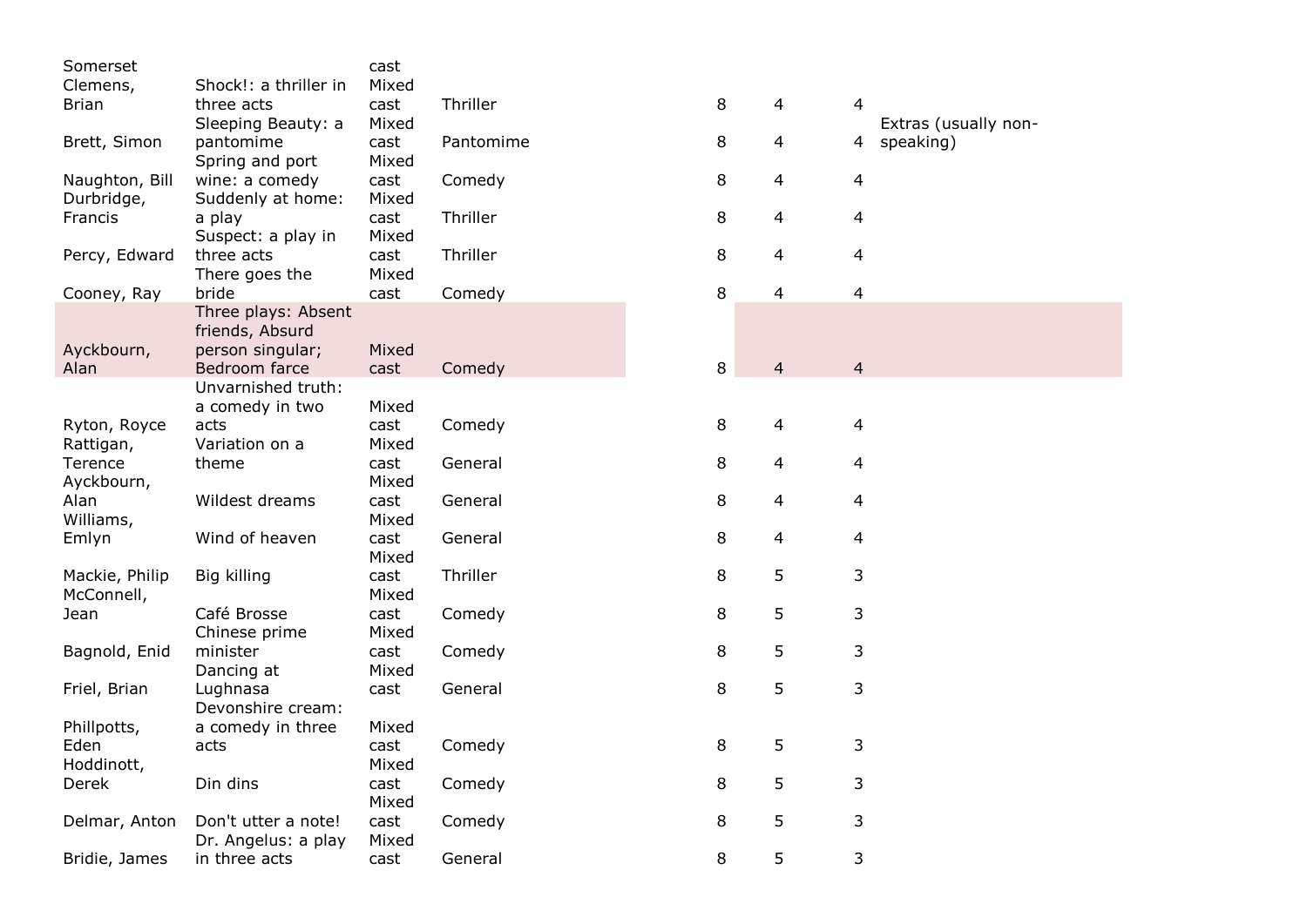|                                 |                                         | Mixed         |               |        |   |                |                                   |
|---------------------------------|-----------------------------------------|---------------|---------------|--------|---|----------------|-----------------------------------|
| Eliot, T. S.                    | Elder statesman                         | cast<br>Mixed | General       | 8      | 5 | 3              |                                   |
| Whelan, Peter                   | Herbal bed                              | cast<br>Mixed | Historical    | 8      | 5 | 3              |                                   |
| Gray, Simon                     | Hidden laughter<br>Lady from the sea:   | cast<br>Mixed | General       | 8      | 5 | 3              | Extras (usually non-              |
| Ibsen, Henrik                   | a play in five acts                     | cast<br>Mixed | General       | 8      | 5 | 3              | speaking)<br>Extras (usually non- |
| Feiffer, Jules<br>Home, William | Little murders<br>Lloyd George knew     | cast<br>Mixed | Thriller      | 8      | 5 | 3              | speaking)                         |
| Douglas<br>Christie,            | my father<br>Mousetrap: a play          | cast<br>Mixed | Comedy        | 8      | 5 | 3              |                                   |
| Agatha                          | in two acts                             | cast<br>Mixed | Thriller      | 8      | 5 | 3              |                                   |
| Cooney, Ray                     | My giddy aunt<br>Old man of the         | cast          | Comedy        | 8      | 5 | 3              |                                   |
| Nicholson,<br>Norman            | mountains: a play<br>in three acts      | Mixed<br>cast | General       | $\, 8$ | 5 | 3              | Extras (usually non-<br>speaking) |
|                                 | Plays 2: They came<br>to a city; Summer | Mixed         |               |        |   |                |                                   |
| Priestley, J. B.                | day's dream                             | cast<br>Mixed | General       | 8      | 5 | 3              |                                   |
| Anouilh, Jean                   | Rehearsal                               | cast<br>Mixed | General       | 8      | 5 | 3              |                                   |
| Brett, Simon<br>Durbridge,      | Silhouette                              | cast<br>Mixed | Thriller      | 8      | 5 | 3              |                                   |
| Francis                         | Small hours                             | cast<br>Mixed | Thriller      | 8      | 5 | 3              |                                   |
| Coward, Noël                    | Star quality                            | cast<br>Mixed | Comedy        | 8      | 5 | 3              |                                   |
| Shulman, Max<br>Stoppard,       | Tender trap<br>Travesties: a play       | cast<br>Mixed | Comedy        | 8      | 5 | 3              |                                   |
| Tom                             | in two acts<br>Whole truth: a play      | cast<br>Mixed | General       | 8      | 5 | 3              |                                   |
| Mackie, Philip<br>Drinkwater,   | in three acts<br>Bird in hand: a play   | cast<br>Mixed | Thriller      | 8      | 5 | 3              |                                   |
| John                            | in three acts                           | cast<br>Mixed | General       | 8      | 6 | $\overline{2}$ |                                   |
| Mackie, Philip                  | Chairman<br>Danny the                   | cast<br>Mixed | General       | 8      | 6 | $\overline{2}$ | Suitable                          |
| Wood, David                     | champion of the                         | cast          | Dramatisation | 8      | 6 | $\overline{2}$ | for                               |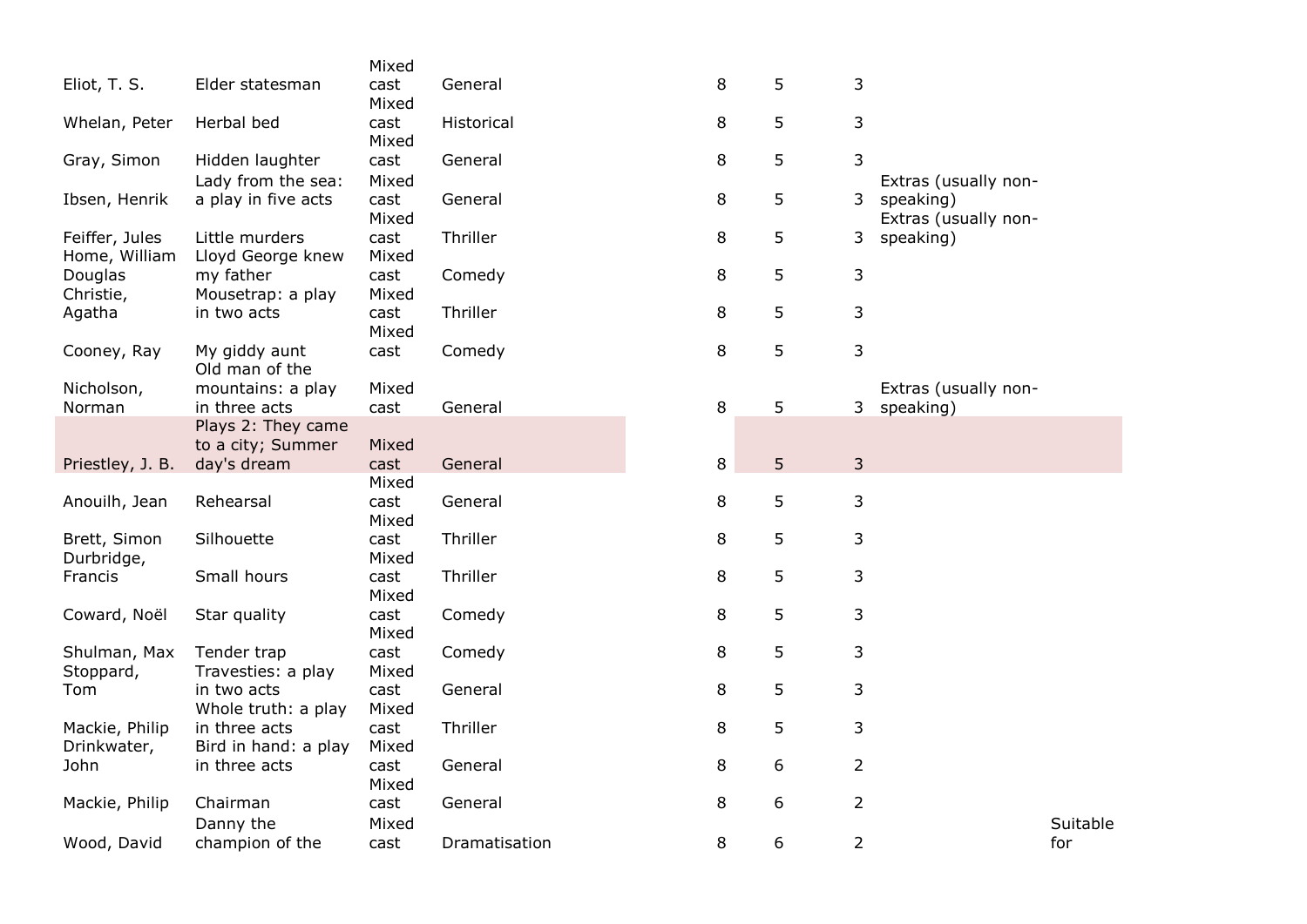|                                        | world                                                          |                        |           |         |                |                |                      | young<br>cast   |
|----------------------------------------|----------------------------------------------------------------|------------------------|-----------|---------|----------------|----------------|----------------------|-----------------|
| Home, William<br>Douglas<br>Durbridge, | Editor regrets: a<br>comedy                                    | Mixed<br>cast<br>Mixed | Comedy    | 8       | 6              | $\overline{2}$ |                      |                 |
| Francis                                | Gentle hook                                                    | cast<br>Mixed          | Thriller  | 8       | 6              | $\overline{2}$ | Extras (usually non- |                 |
| Hare, David                            | Knuckle                                                        | cast<br>Mixed          | General   | 8       | 6              |                | 2 speaking)          |                 |
| Brett, Michael                         | Long shot                                                      | cast                   | Thriller  | 8       | 6              | $\overline{2}$ |                      | Suitable<br>for |
| Ayckbourn,<br>Alan                     | Mr. A's amazing<br>maze plays                                  | Mixed<br>cast<br>Mixed | Comedy    | 8       | 6              | $\overline{2}$ |                      | young<br>cast   |
| Feely, Terence                         | Murder in mind<br>Odd couple: a<br>comedy in three             | cast<br>Mixed          | Thriller  | 8       | 6              | $\overline{2}$ |                      |                 |
| Simon, Neil                            | acts<br>Pitmen painters:<br>inspired by the<br>book by William | cast<br>Mixed          | Comedy    | $\,8\,$ | 6              | $\overline{2}$ |                      |                 |
| Hall, Lee                              | Feaver                                                         | cast                   | General   | 8       | 6              | $\overline{2}$ |                      |                 |
| Fo, Dario                              | Plays, two: Can't<br>pay? Won't pay!;<br>Elizabeth; Th         | Mixed<br>cast          | Comedy    | 8       | 6              | $\overline{2}$ |                      |                 |
| Hamilton,<br>Patrick                   | Rope<br>School for wives:<br>Moliere's L'ecole<br>des femmes,  | Mixed<br>cast          | Thriller  | 8       | 6              | $\overline{2}$ |                      |                 |
| Molière<br>Knott,                      | adapted by Miles<br>Malleson<br>Wait until dark: a             | Mixed<br>cast<br>Mixed | General   | 8       | 6              | $\overline{2}$ |                      |                 |
| Frederick                              | play<br>Who killed Santa                                       | cast<br>Mixed          | Thriller  | 8       | 6              | $\overline{2}$ |                      |                 |
| Feely, Terence                         | Claus?                                                         | cast<br>Mixed          | Christmas | 8       | 6              | $\overline{2}$ |                      |                 |
| Odets, Clifford                        | Winter journey                                                 | cast                   | General   | 8       | 6              | $\overline{2}$ |                      |                 |
| Beaumarchais,<br>Pierre<br>Augustin Ca | Barber of Seville;<br>The marriage of<br>Figaro                | Mixed<br>cast          | Comedy    | 8       | $\overline{7}$ | $\mathbf{1}$   |                      |                 |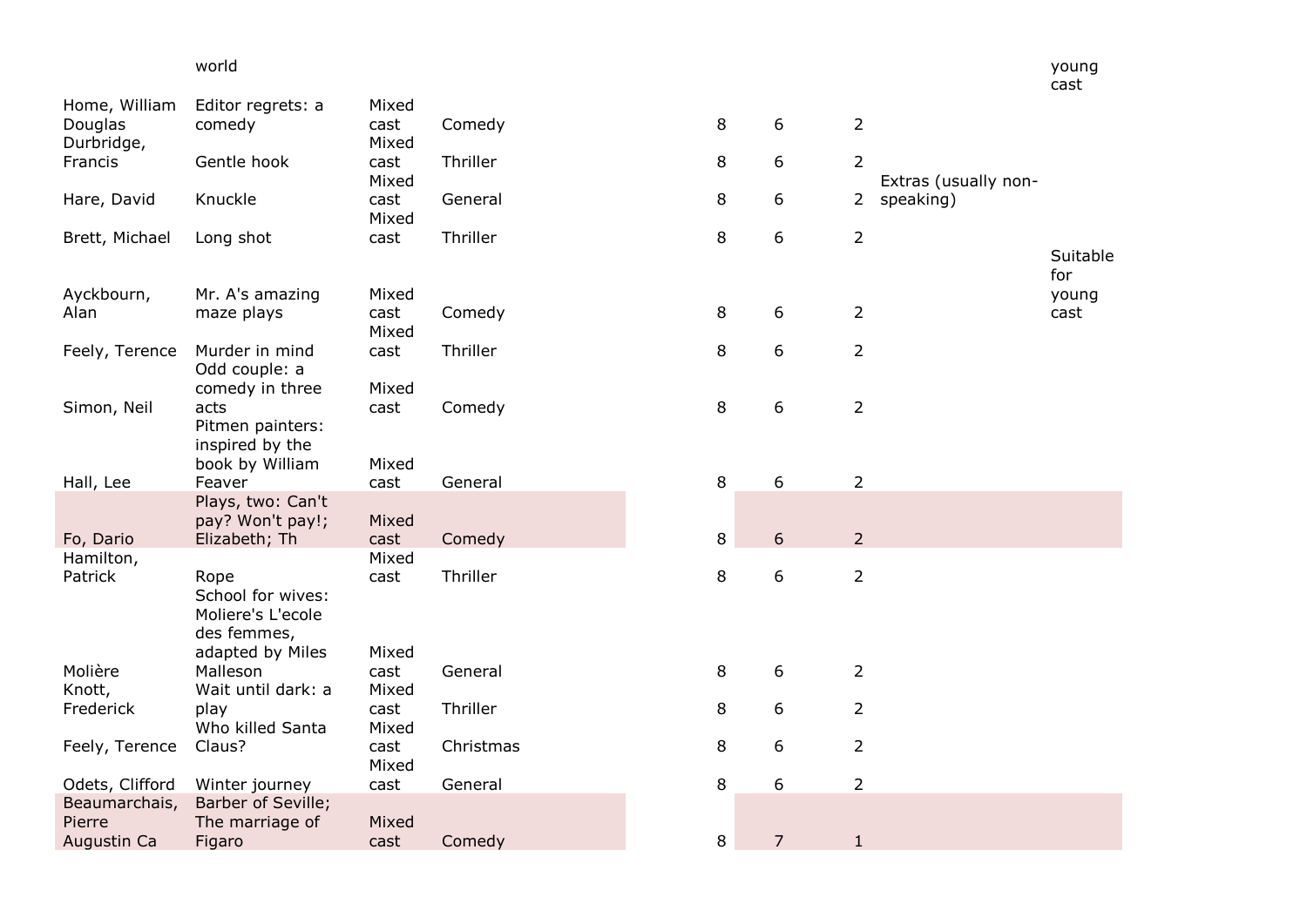| Stoppard,      | Night and day: a      | Mixed  |               |   |                |                      |
|----------------|-----------------------|--------|---------------|---|----------------|----------------------|
| Tom            | play in two acts      | cast   | General       | 8 | 7              | $\mathbf{1}$         |
|                | Long and the short    |        |               |   |                |                      |
|                | and the tall, by      | Male   |               |   |                |                      |
| Hall, Willis   | willis hall:          | cast   | General       | 8 | 8              | $\pmb{0}$            |
|                | Three plays: The      |        |               |   |                |                      |
|                | long and the short    |        |               |   |                |                      |
|                | and the tall; Each    |        |               |   |                |                      |
|                | his own wilderness;   | Male   |               |   |                |                      |
| Hall, Willis   | Yes, and after        | cast   | General       | 8 | 8              | $\mathbf 0$          |
| Mcloughlin,    | Cinderladdin: a       | Any    |               |   |                | Extras (usually non- |
| Patrick        | pantomime             | cast   | Pantomime     | 8 |                | speaking)            |
| Reid,          | Ladies of spirit: a   | Female |               |   |                |                      |
| Georgina       | comedy                | cast   | Comedy        | 9 | $\mathbf 0$    | $\mathsf 9$          |
|                | Come back to the 5    |        |               |   |                |                      |
|                | and Dime, Jimmy       | Mixed  |               |   |                |                      |
| Graczyk, Ed    | Dean, Jimmy Dean      | cast   | Dramatisation | 9 | $\mathbf{1}$   | 8                    |
|                | Chalk garden: a       | Mixed  |               |   |                |                      |
| Bagnold, Enid  | play in three acts    | cast   | General       | 9 | $\overline{2}$ | 7                    |
| Greenwood,     | No time for fig-      | Mixed  |               |   |                |                      |
| Duncan         | leaves: a comedy      | cast   | Comedy        | 9 | $\overline{2}$ | $\overline{7}$       |
|                | Farndale Avenue       |        |               |   |                |                      |
|                | <b>Housing Estate</b> |        |               |   |                |                      |
|                | Townswomen's          |        |               |   |                |                      |
|                | <b>Guild Dramatic</b> |        |               |   |                |                      |
|                | Society's             |        |               |   |                |                      |
|                | production of         |        |               |   |                |                      |
| McGillivray,   | Macbeth: a            | Mixed  |               |   |                |                      |
| David          | comedy                | cast   | Comedy        | 9 | 3              | 6                    |
|                | And this was odd      |        |               |   |                |                      |
| Horne,         | (formerly entitled    | Mixed  |               |   |                |                      |
| Kenneth        | "Wasn't it odd")      | cast   | Comedy        | 9 | 3              | 6                    |
|                | Beside the seaside:   |        |               |   |                |                      |
|                | a comedy in three     | Mixed  |               |   |                |                      |
| Sands, Leslie  | acts                  | cast   | Comedy        | 9 | 3              | 6                    |
|                | Camel's back: a       |        |               |   |                |                      |
|                | comedy in three       | Mixed  |               |   |                |                      |
| Helsby, Arnold | acts                  | cast   | Comedy        | 9 | 3              | 6                    |
| Brampton,      | Chance - and Mrs.     | Mixed  |               |   |                |                      |
| Joan           | <b>Buffington</b>     | cast   | Comedy        | 9 | 3              | 6                    |
|                | Count your            |        |               |   |                |                      |
|                | blessings: a          | Mixed  |               |   |                |                      |
| Jeans, Ronald  | comedy of the ill-    | cast   | Comedy        | 9 | 3              | 6                    |
|                |                       |        |               |   |                |                      |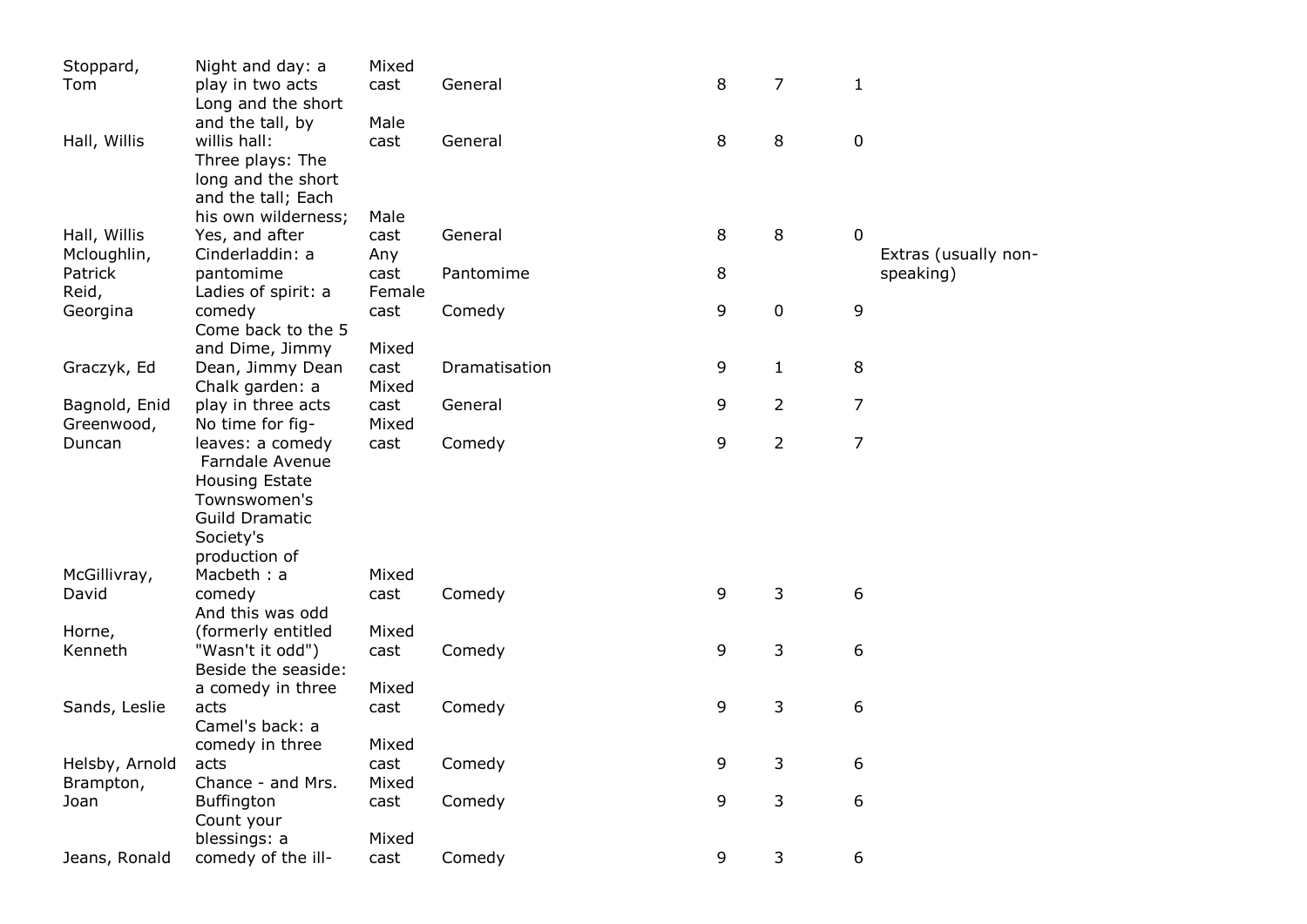## to -do

|                                                  | Mixed                                                                                                                              |                                                 |                                               |                                 |                                              |
|--------------------------------------------------|------------------------------------------------------------------------------------------------------------------------------------|-------------------------------------------------|-----------------------------------------------|---------------------------------|----------------------------------------------|
| Darling Mr. London                               | cast                                                                                                                               | Comedy                                          | 9                                             | 3                               | 6                                            |
|                                                  |                                                                                                                                    |                                                 |                                               |                                 |                                              |
| Heiress: a play<br>based on                      |                                                                                                                                    |                                                 |                                               |                                 | 6                                            |
|                                                  | Mixed                                                                                                                              |                                                 |                                               |                                 |                                              |
| James<br>Les liaisons<br>dangereuses: play       | cast                                                                                                                               | Dramatisation                                   | 9                                             | 3                               | 6                                            |
| from the novel by                                | Mixed                                                                                                                              |                                                 |                                               |                                 |                                              |
| Choderlos de Laclos<br>Letter from the           | cast                                                                                                                               | Dramatisation                                   | 9                                             | 3                               | 6                                            |
|                                                  |                                                                                                                                    |                                                 |                                               |                                 |                                              |
| Little photographer,<br>based on a short         |                                                                                                                                    |                                                 |                                               |                                 | 6                                            |
| story by Daphne du                               | Mixed                                                                                                                              |                                                 |                                               |                                 |                                              |
| Maurier                                          | cast                                                                                                                               | Dramatisation                                   | 9                                             | 3                               | 6                                            |
| Love begins at fifty:                            | Mixed                                                                                                                              |                                                 |                                               |                                 |                                              |
| a farce in two acts                              | cast                                                                                                                               | Comedy                                          | 9                                             | 3                               | 6                                            |
|                                                  | Mixed                                                                                                                              |                                                 |                                               |                                 |                                              |
| Murder weekend                                   | cast<br>Mixed                                                                                                                      | Comedy Thriller                                 | 9                                             |                                 | 6                                            |
| Self portrait<br>Strangers in the                | cast<br>Mixed                                                                                                                      | General                                         |                                               |                                 | 6                                            |
| house<br>Where angels fear<br>to tread: based on | cast                                                                                                                               | Comedy Thriller                                 | 9                                             | 3                               | 6                                            |
| the novel by E.M.                                | Mixed                                                                                                                              |                                                 |                                               |                                 |                                              |
| Forster                                          | cast                                                                                                                               |                                                 |                                               |                                 | 6                                            |
| Where there's a                                  | Mixed                                                                                                                              |                                                 |                                               |                                 |                                              |
|                                                  | cast                                                                                                                               | Comedy                                          |                                               |                                 | 6                                            |
| Cat among the                                    |                                                                                                                                    |                                                 |                                               |                                 |                                              |
|                                                  |                                                                                                                                    |                                                 |                                               |                                 |                                              |
| Cock-a-doodle-doo:                               |                                                                                                                                    |                                                 |                                               |                                 | 5                                            |
| a comedy in three                                | Mixed                                                                                                                              |                                                 |                                               |                                 |                                              |
| acts                                             | cast                                                                                                                               | Comedy                                          |                                               | $\overline{4}$                  | 5                                            |
|                                                  | Happy families<br>Washington<br>Square, by Henry<br>General: a play in<br>three acts<br>will<br>pigeons: a comedy<br>in three acts | Mixed<br>cast<br>Mixed<br>cast<br>Mixed<br>cast | General<br>General<br>Dramatisation<br>Comedy | 9<br>9<br>9<br>9<br>9<br>9<br>9 | 3<br>3<br>3<br>3<br>3<br>3<br>$\overline{4}$ |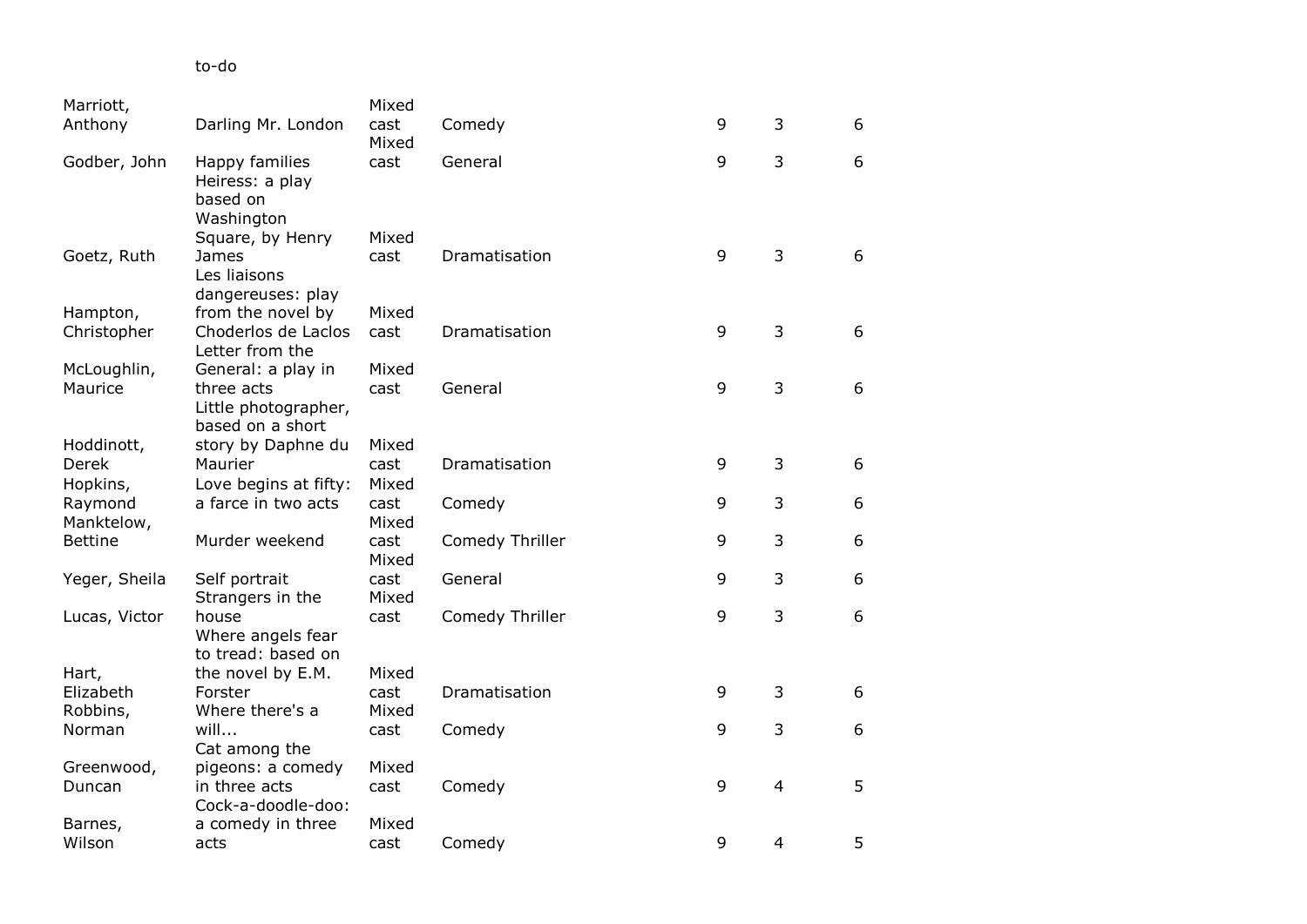| Maugham, W.     | Constant wife: a     | Mixed        |           |   |                         |                |                      |
|-----------------|----------------------|--------------|-----------|---|-------------------------|----------------|----------------------|
| Somerset        | play in three acts   | cast         | General   | 9 | 4                       | 5              |                      |
|                 | East Lynne or Lady   |              |           |   |                         |                |                      |
|                 |                      |              |           |   |                         |                |                      |
|                 | Isabel's shame,      |              |           |   |                         |                |                      |
|                 | (1965) based on      |              |           |   |                         |                |                      |
| Burton, Brian   | the novel by Mrs     | Mixed        |           |   |                         |                |                      |
| J.              | Henry Wood           | cast         | Melodrama | 9 | $\overline{4}$          | 5              |                      |
|                 | East Lynne, or,      |              |           |   |                         |                |                      |
|                 | never called me      |              |           |   |                         |                |                      |
|                 | Mother: (1984)       |              |           |   |                         |                |                      |
| Burton, Brian   | based on the novel   | Mixed        |           |   |                         |                |                      |
| J.              | by Mrs Henry Wood    | cast         | Melodrama | 9 | 4                       | 5              |                      |
|                 | Easy money: a        | Mixed        |           |   |                         |                |                      |
| Ridley, Arnold  | comedy               | cast         | Comedy    | 9 | 4                       | 5              |                      |
| Delderfield, R. |                      | Mixed        |           |   |                         |                |                      |
| F.              | Flashpoint           | cast         | General   | 9 | 4                       | 5              |                      |
|                 |                      | Mixed        |           |   |                         |                |                      |
|                 |                      |              |           |   |                         |                | Extras (usually non- |
| Shaffer, Peter  | Gift of the gorgon   | cast         | General   | 9 | 4                       | 5              | speaking)            |
|                 | Good fun, and,       | Mixed        |           |   |                         |                |                      |
| Wood, Victoria  | Talent               | cast         | Comedy    | 9 | $\overline{\mathbf{4}}$ | 5              |                      |
|                 | Good old             |              |           |   |                         |                |                      |
|                 | summertime: a        |              |           |   |                         |                |                      |
|                 | final fling at the   | Mixed        |           |   |                         |                |                      |
| Sands, Leslie   | seaside              | cast         | Comedy    | 9 | 4                       | 5              |                      |
|                 |                      | Mixed        |           |   |                         |                |                      |
| Coward, Noel    | Hay fever            | cast         | Comedy    | 9 | 4                       | 5              |                      |
| Houghton,       |                      | Mixed        |           |   |                         |                |                      |
| Stanley         | Hindle wakes         | cast         | General   | 9 | 4                       | 5              |                      |
|                 | House by the lake:   | Mixed        |           |   |                         |                |                      |
| Mills, Hugh     | a play in three acts | cast         | Thriller  | 9 | 4                       | 5              |                      |
|                 | I'll get my man: a   | Mixed        |           |   |                         |                |                      |
| King, Philip    | farce                | cast         | Comedy    | 9 | 4                       | 5              |                      |
| Williams,       | Irregular verb to    | <b>Mixed</b> |           |   |                         |                |                      |
| <b>Hugh</b>     | love: a comedy       | cast         | General   | 9 | $\overline{4}$          | 5 <sup>5</sup> |                      |
| Harris,         |                      | Mixed        |           |   |                         |                |                      |
| Richard         | Local affairs        |              | General   | 9 | 4                       | 5              |                      |
|                 |                      | cast         |           |   |                         |                |                      |
| Lesser,         | Love by              | Mixed        |           |   |                         |                |                      |
| Anthony         | appointment          | cast         | Comedy    | 9 | 4                       | 5              |                      |
| Rattigan,       |                      | Mixed        |           |   |                         |                |                      |
| Terence         | Love in idleness     | cast         | General   | 9 | 4                       | 5              |                      |
|                 | Lucky for some: a    | Mixed        |           |   |                         |                |                      |
| Dole, John      | farce                | cast         | Comedy    | 9 | 4                       | 5              |                      |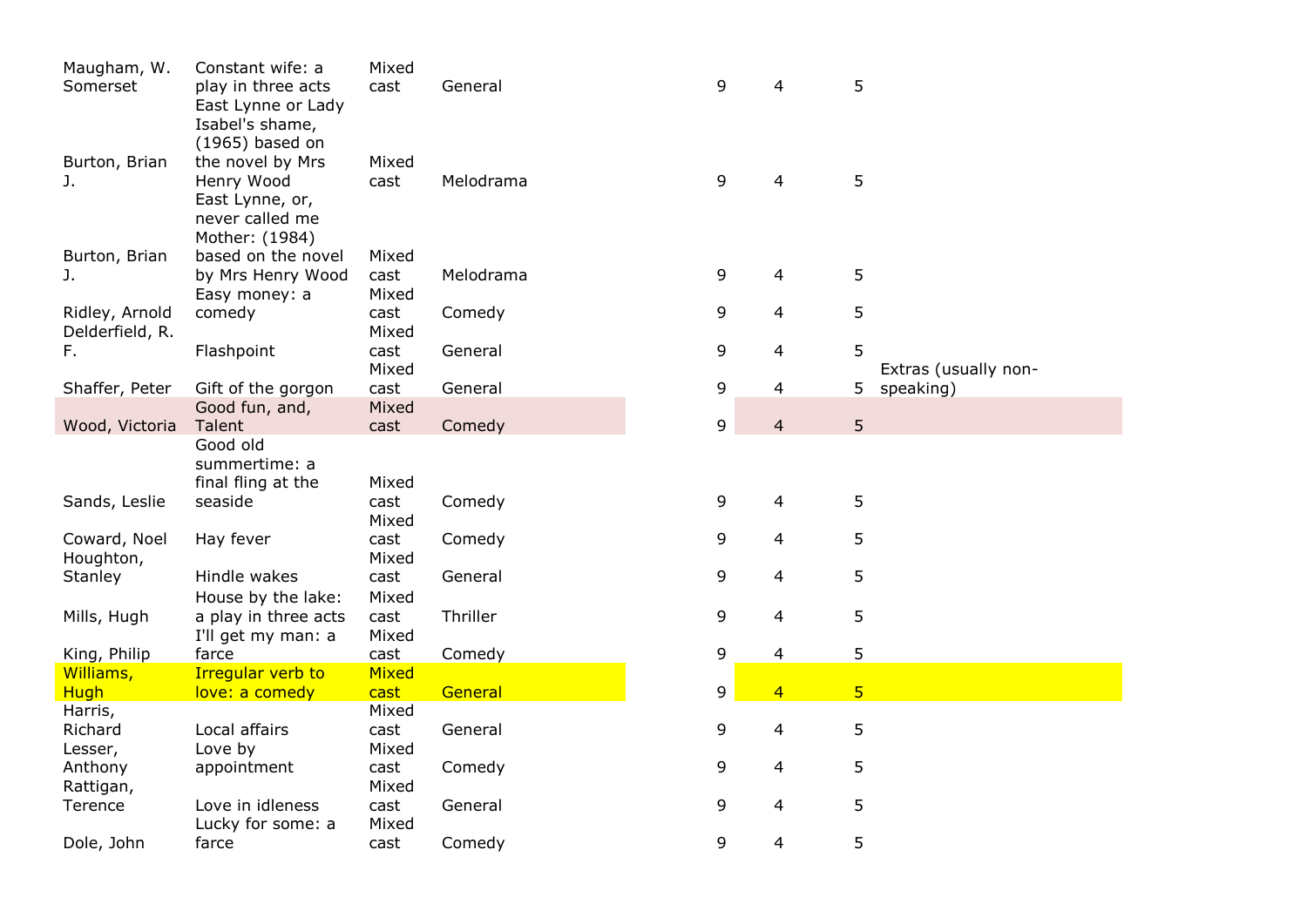|                         |                      | Mixed         |                 |   |                         |   |  |
|-------------------------|----------------------|---------------|-----------------|---|-------------------------|---|--|
| Millar, Ronald          | More the merrier     | cast          | Comedy          | 9 | 4                       | 5 |  |
|                         | Move over Mrs.       | Mixed         |                 |   |                         |   |  |
| Cooney, Ray             | Markham              | cast          | Comedy          | 9 | $\overline{\mathbf{4}}$ | 5 |  |
|                         | Murder has been      |               |                 |   |                         |   |  |
| Williams,               | arranged: a ghost    | Mixed         |                 |   |                         |   |  |
| Emlyn                   | story in three acts  | cast          | Thriller        | 9 | $\overline{\mathbf{4}}$ | 5 |  |
| Williams,               | Night must fall: a   | Mixed         |                 |   |                         |   |  |
| Emlyn                   | play in three acts   | cast          | General         | 9 | $\overline{4}$          | 5 |  |
|                         | Noble Spaniard: a    |               |                 |   |                         |   |  |
|                         | comedy in three      |               |                 |   |                         |   |  |
|                         | acts, adapted from   |               |                 |   |                         |   |  |
| Maugham, W.             | the French of        | Mixed         |                 |   |                         |   |  |
| Somerset                | Grenet-Dancourt.     | cast          | Comedy          | 9 | 4                       | 5 |  |
|                         |                      | Mixed         |                 |   |                         |   |  |
| Gordon, Peter           | Out of focus         | cast          | General         | 9 | 4                       | 5 |  |
| Benfield,               | Panic stations: a    | Mixed         |                 |   |                         |   |  |
| Derek                   | farce                | cast          | Comedy          | 9 | $\overline{4}$          | 5 |  |
| Taylor,                 | Pardon me, Prime     | Mixed         |                 |   |                         |   |  |
| Edward                  | Minister             | cast          | Comedy          | 9 | $\overline{\mathbf{4}}$ | 5 |  |
|                         | Pink string and      |               |                 |   |                         |   |  |
| Pertwee,                | sealing wax: a play  | Mixed         |                 |   |                         |   |  |
| Roland                  | in three acts        | cast          | Thriller        | 9 | $\overline{\mathbf{4}}$ | 5 |  |
|                         | Plays 2: They came   |               |                 |   |                         |   |  |
|                         | to a city; Summer    |               |                 |   |                         |   |  |
|                         | day's dream; Glass   | Mixed         |                 |   |                         |   |  |
| Priestley, J. B.        | cage                 | cast          | General         | 9 | $\overline{4}$          | 5 |  |
|                         |                      | Mixed         |                 |   |                         |   |  |
| Elton, Ben              | Popcorn              | cast          | Comedy Thriller | 9 | $\overline{4}$          | 5 |  |
| Cary, Falkland          |                      | Mixed         |                 |   |                         |   |  |
| L.                      | Proof of the poison  | cast          | Thriller        | 9 | 4                       | 5 |  |
|                         |                      | Mixed         |                 |   |                         |   |  |
| King, Philip<br>Davies, | Rock-a-bye, sailor!  | cast<br>Mixed | Comedy          | 9 | 4                       | 5 |  |
| Andrew                  | Rose                 | cast          | General         | 9 | 4                       | 5 |  |
|                         | They came to a       |               |                 |   |                         |   |  |
|                         | city: a play in two  | Mixed         |                 |   |                         |   |  |
| Priestley, J. B.        | acts                 | cast          | General         | 9 | $\overline{\mathbf{4}}$ | 5 |  |
| Wertenbaker,            | Three birds          | Mixed         |                 |   |                         |   |  |
| Timberlake              | alighting on a field | cast          | General         | 9 | 4                       | 5 |  |
|                         |                      | Mixed         |                 |   |                         |   |  |
| King, Philip            | Watch it, sailor!    | cast          | Comedy          | 9 | 4                       | 5 |  |
|                         |                      |               |                 |   |                         |   |  |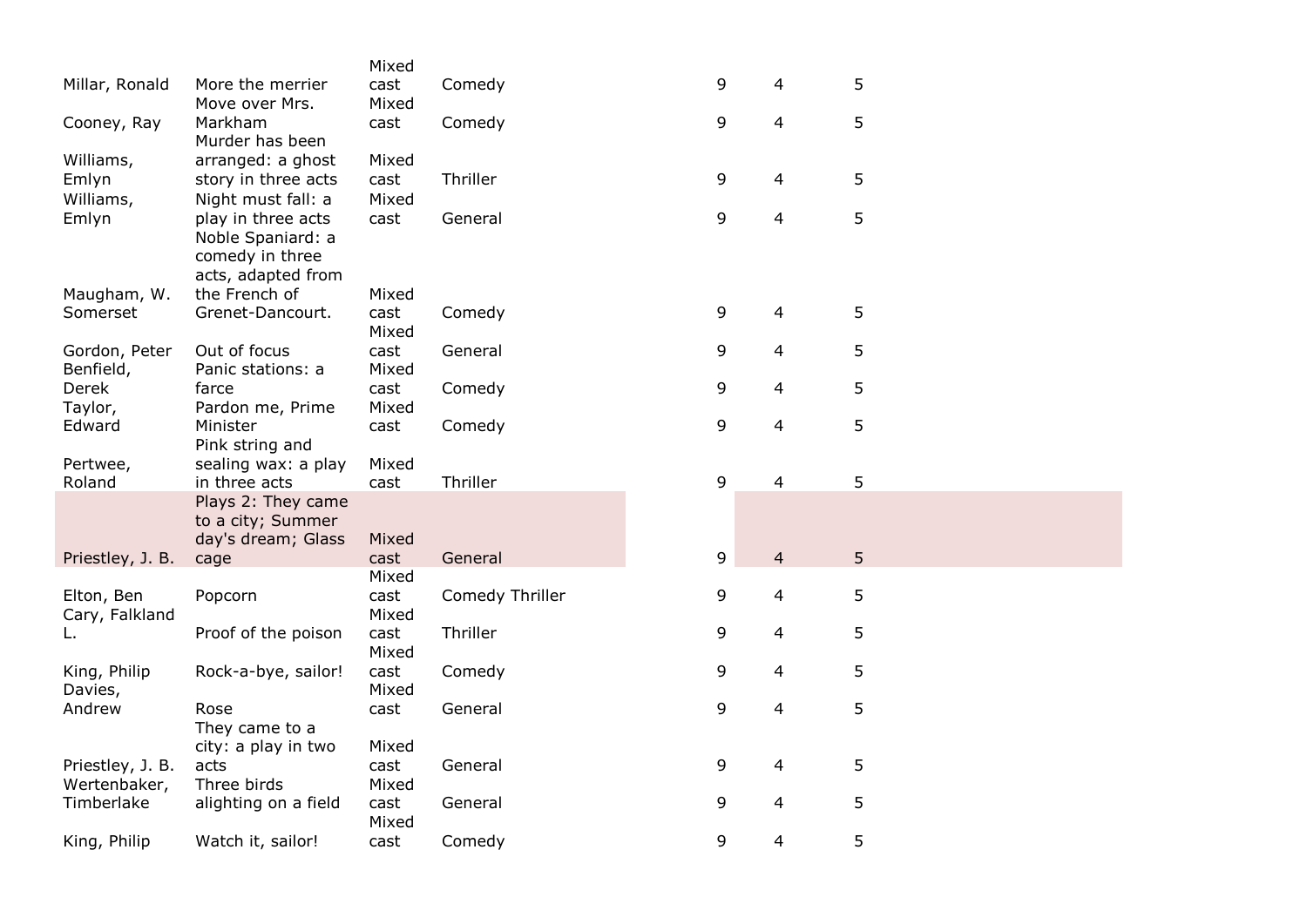|                |                                     | Mixed         |               |   |                |                          |                                   |
|----------------|-------------------------------------|---------------|---------------|---|----------------|--------------------------|-----------------------------------|
| Palin, Michael | Weekend                             | cast          | General       | 9 | $\overline{4}$ | 5                        |                                   |
|                | Angels in love: a                   | Mixed         |               |   |                |                          |                                   |
| Mills, Hugh    | comedy in two acts                  | cast          | Comedy        | 9 | 5              | $\overline{4}$           |                                   |
|                | Antigone: French                    | Mixed         |               |   |                |                          | Extras (usually non-              |
| Anouilh, Jean  | text                                | cast          | Tragedy       | 9 | 5              | 4                        | speaking)                         |
| Cooke,         |                                     | Mixed         |               |   |                |                          |                                   |
| Dominic        | Arabian nights<br>Blue Comet: a     | cast          | Dramatisation | 9 | 5              | $\overline{4}$           |                                   |
| Phillpotts,    | comedy in three                     | Mixed         |               |   |                |                          |                                   |
| Eden           | acts                                | cast          | Comedy        | 9 | 5              | $\overline{a}$           |                                   |
|                | Breezeblock park: a                 | Mixed         |               |   |                |                          |                                   |
| Russell, Willy | play in two acts                    | cast          | Christmas     | 9 | 5              | $\overline{\mathcal{L}}$ |                                   |
| Pinero, Arthur | Dandy Dick: a farce                 | Mixed         |               |   |                |                          |                                   |
| Wing           | in three acts                       | cast<br>Mixed | Comedy        | 9 | 5              | $\overline{4}$           |                                   |
| Ibsen, Henrik  | Doll's house                        | cast          | General       | 9 | 5              | 4                        | Extras (usually non-<br>speaking) |
|                | Don't just lie there,               |               |               |   |                |                          |                                   |
| Pertwee,       | say something!: a                   | Mixed         |               |   |                |                          |                                   |
| Michael        | farce                               | cast          | Comedy        | 9 | 5              | $\overline{\mathbf{4}}$  |                                   |
|                | Five Russian plays:                 |               |               |   |                |                          |                                   |
|                | Government                          |               |               |   |                |                          |                                   |
|                | Inspector, by                       |               |               |   |                |                          |                                   |
|                | Nicolai Gogol; The                  |               |               |   |                |                          |                                   |
|                | storm, by                           |               |               |   |                |                          |                                   |
|                | Alexander                           |               |               |   |                |                          |                                   |
|                | Ostrovsky; The                      |               |               |   |                |                          |                                   |
|                | power of darkness,                  |               |               |   |                |                          |                                   |
|                | by Leo Tolstoy;                     |               |               |   |                |                          |                                   |
|                | Uncle Vanya, by                     |               |               |   |                |                          |                                   |
| Magarshack,    | Anton Chekhov;<br>The lower depths, | Mixed         |               |   |                |                          |                                   |
| David, editor  | by Maxim Gorky                      | cast          | General       | 9 | 5              | $\overline{\mathbf{4}}$  |                                   |
|                | Forget-me-not                       |               |               |   |                |                          |                                   |
|                | Lane: humorous,                     |               |               |   |                |                          |                                   |
|                | serious and                         | Mixed         |               |   |                |                          |                                   |
| Nichols, Peter | dramatic selections                 | cast          | General       | 9 | 5              | $\overline{\mathbf{4}}$  |                                   |
| Durbridge,     | House guest: a                      | Mixed         |               |   |                |                          |                                   |
| Francis        | thriller                            | cast          | Thriller      | 9 | 5              | $\overline{\mathcal{L}}$ |                                   |
|                | Importance of                       |               |               |   |                |                          |                                   |
|                | being earnest: a                    | Mixed         |               |   |                |                          |                                   |
| Wilde, Oscar   | trivial play for                    | cast          | Comedy        | 9 | 5              | 4                        |                                   |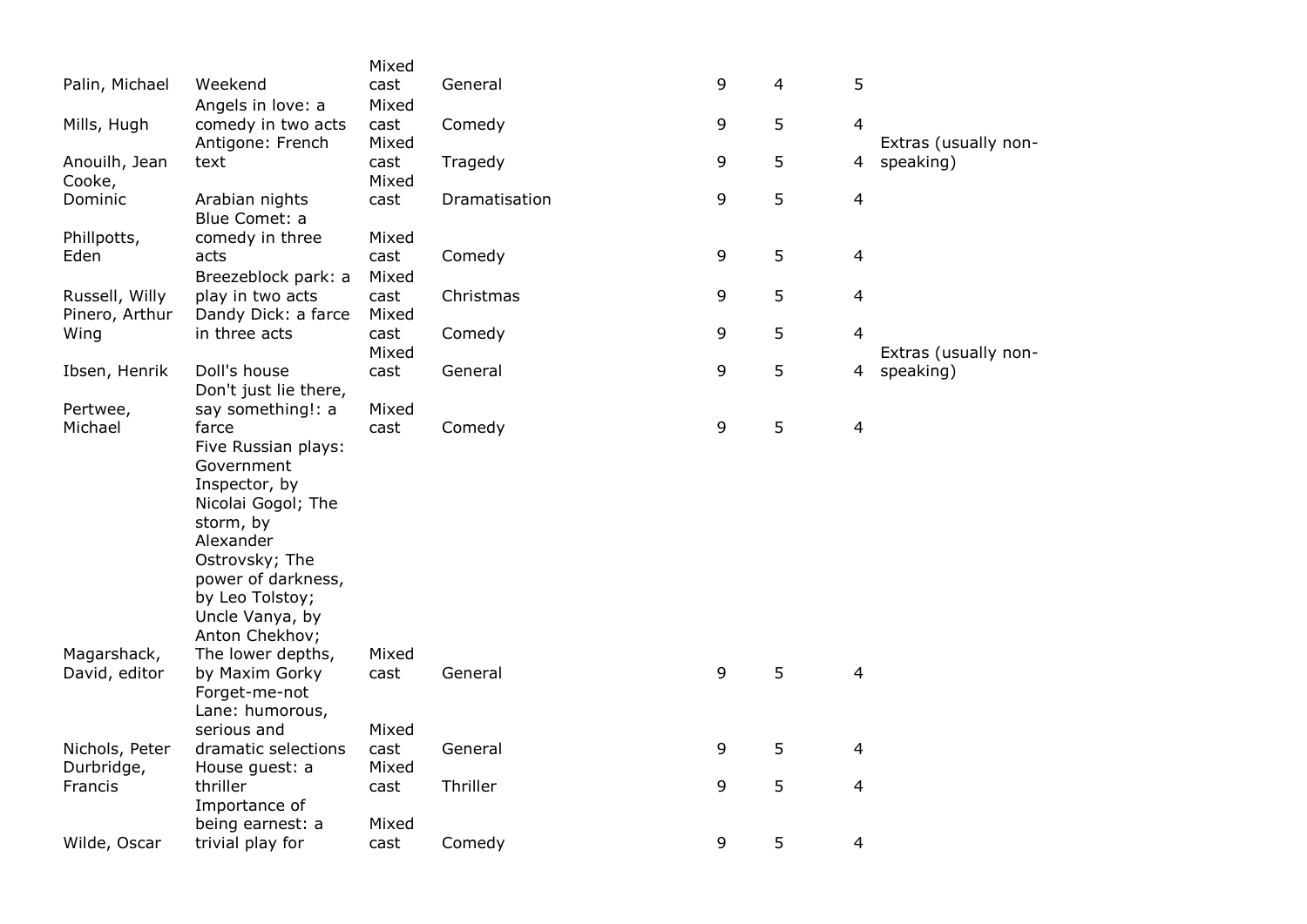|                   | Importance of                          |               |                 |   |   |                          |                 |
|-------------------|----------------------------------------|---------------|-----------------|---|---|--------------------------|-----------------|
|                   | being earnest:a                        |               |                 |   |   |                          |                 |
|                   | trivial comedy for                     |               |                 |   |   |                          |                 |
|                   | serious people /                       |               |                 |   |   |                          |                 |
|                   | edited by Russell                      | Mixed         |                 |   |   |                          |                 |
| Wilde, Oscar      | Jackson                                | cast          | Comedy          | 9 | 5 | $\overline{\mathcal{L}}$ |                 |
|                   | Late Christopher                       |               |                 |   |   |                          |                 |
|                   | Bean: an English                       |               |                 |   |   |                          |                 |
|                   | adaptation of Rene<br>Fauchois' comedy |               |                 |   |   |                          |                 |
| Williams,         | Prenez Garde a la                      | Mixed         |                 |   |   |                          |                 |
| Emlyn             | peinture!                              | cast          | Comedy          | 9 | 5 | 4                        |                 |
| Fletcher,         | Night watch: a play                    | Mixed         |                 |   |   |                          |                 |
| Lucille           | of suspense                            | cast          | Thriller        | 9 | 5 | 4                        |                 |
|                   |                                        | Mixed         |                 |   |   |                          |                 |
| Frayn, Michael    | Noises off: a play                     | cast          | Comedy          | 9 | 5 | 4                        |                 |
|                   | Out of sight  out                      |               |                 |   |   |                          |                 |
| Carmichael,       | of murder: a                           | Mixed         |                 |   |   |                          |                 |
| Fred              | mystery comedy                         | cast          | Comedy Thriller | 9 | 5 | 4                        |                 |
| Harris,           |                                        |               |                 |   |   |                          |                 |
| Richard,<br>1934- | Outside edge                           | Mixed<br>cast | Comedy          | 9 | 5 | $\overline{4}$           |                 |
|                   | Running riot: a                        |               |                 |   |   |                          |                 |
| Benfield,         | farcical comedy in 3                   | Mixed         |                 |   |   |                          |                 |
| Derek             | acts                                   | cast          | Comedy          | 9 | 5 | 4                        |                 |
|                   | Sailor, beware!: a                     |               |                 |   |   |                          |                 |
|                   | comedy in three                        | Mixed         |                 |   |   |                          |                 |
| King, Philip      | acts                                   | cast          | Comedy          | 9 | 5 | 4                        |                 |
| Ayckbourn,        |                                        | Mixed         |                 |   |   |                          |                 |
| Alan              | Season's greetings                     | cast          | Christmas       | 9 | 5 | 4                        |                 |
|                   | Secret diary of                        |               |                 |   |   |                          | Suitable<br>for |
| Townsend,         | Adrian Mole aged                       | Mixed         |                 |   |   |                          | young           |
| Sue               | 133/4                                  | cast          | Dramatisation   | 9 | 5 | $\overline{\mathcal{L}}$ | cast            |
|                   | Semi-detached: a                       | Mixed         |                 |   |   |                          |                 |
| Turner, David     | play in three acts                     | cast          | General         | 9 | 5 | 4                        |                 |
| Durbridge,        |                                        | Mixed         |                 |   |   |                          |                 |
| Francis           | Touch of danger                        | cast          | Thriller        | 9 | 5 | 4                        |                 |
| Christie,         |                                        | Mixed         |                 |   |   |                          |                 |
| Dorothy           | Touch of fear                          | cast          | Thriller        | 9 | 5 | 4                        |                 |

serious people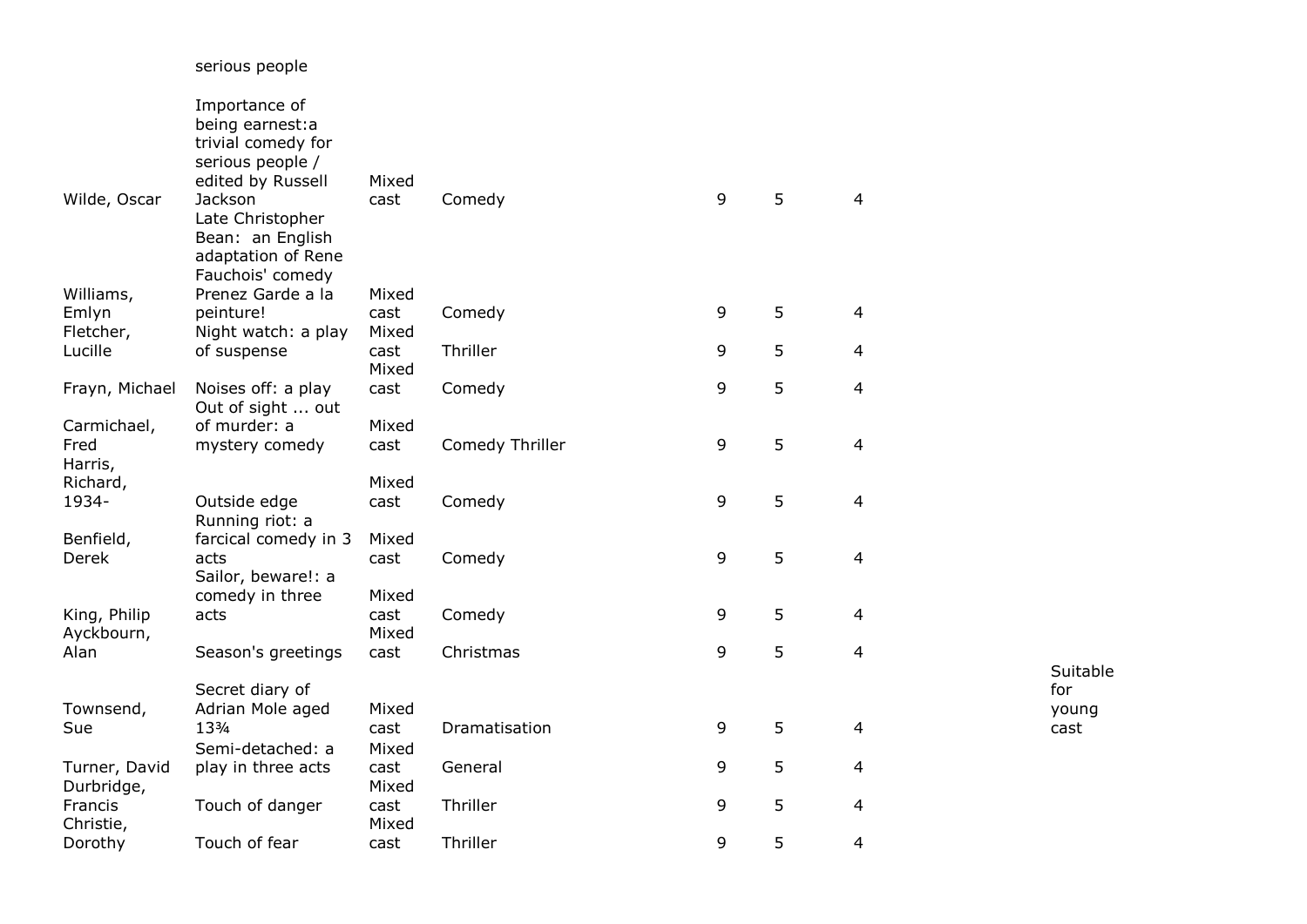|                  | Waiting for Gillian:  | Mixed |                      |   |                         |                |  |
|------------------|-----------------------|-------|----------------------|---|-------------------------|----------------|--|
| Millar, Ronald   | a play in three acts  | cast  | General              | 9 | 5                       | 4              |  |
| Dyer,            | Wanted - one body:    | Mixed |                      |   |                         |                |  |
| Raymond          | a farcical chiller    | cast  | Comedy Thriller      | 9 | 5                       | 4              |  |
|                  | What every woman      | Mixed |                      |   |                         |                |  |
| Barrie, J. m.    | knows                 | cast  | Comedy               | 9 | 5                       | 4              |  |
| Peach,           | White sheep of the    |       |                      |   |                         |                |  |
| Lawrence du      | family: a felonious   | Mixed |                      |   |                         |                |  |
| Garde            | comedy                | cast  | Comedy               | 9 | 5                       | 4              |  |
|                  | Wuthering heights,    |       |                      |   |                         |                |  |
|                  | from the novel by     | Mixed |                      |   |                         |                |  |
| Davison, John    | <b>Emily Brontë</b>   | cast  | <b>Dramatisation</b> | 9 | $\overline{\mathbf{5}}$ | $\overline{4}$ |  |
| Waterhouse,      | All things bright     | Mixed |                      |   |                         |                |  |
| Keith            | and beautiful         | cast  | Comedy               | 9 | 6                       | 3              |  |
| Maugham, W.      | Circle: a comedy in   | Mixed |                      |   |                         |                |  |
| Somerset         | three acts            | cast  | Comedy               | 9 | 6                       | 3              |  |
|                  |                       | Mixed |                      |   |                         |                |  |
| Chinn, Jimmie    | Garden party          | cast  | General              | 9 | 6                       | 3              |  |
| Durbridge,       | Murder with love: a   | Mixed |                      |   |                         |                |  |
| Francis          | thriller              | cast  | Thriller             | 9 | 6                       | 3              |  |
|                  | No more sitting on    |       |                      |   |                         |                |  |
| Bleasdale,       | the old school        | Mixed |                      |   |                         |                |  |
| Alan             | bench                 | cast  | General              | 9 | 6                       | 3              |  |
|                  | Outward bound: a      | Mixed |                      |   |                         |                |  |
| Vane, Sutton     | play in three acts    | cast  | General              | 9 | 6                       | 3              |  |
|                  | Plays one:            |       |                      |   |                         |                |  |
|                  | Laburnum Grove;       |       |                      |   |                         |                |  |
|                  | When we are           | Mixed |                      |   |                         |                |  |
| Priestley, J. B. | married;              | cast  | General              | 9 | 6                       | 3              |  |
|                  | See how they run!:    | Mixed |                      |   |                         |                |  |
| King, Philip     | a farce in three acts | cast  | Comedy               | 9 | 6                       | 3              |  |
| Chapman,         | Shut your eyes and    | Mixed |                      |   |                         |                |  |
| John             | think of England      | cast  | Comedy               | 9 | 6                       | 3              |  |
|                  | Thirteenth night:     |       |                      |   |                         |                |  |
| Brenton,         | and A short sharp     | Mixed |                      |   |                         |                |  |
| Howard           | shock!                | cast  | General              | 9 | 6                       | 3              |  |
|                  | Three plays: The      |       |                      |   |                         |                |  |
|                  | long and the short    | Mixed |                      |   |                         |                |  |
| Hall, Willis     | and the tall          | cast  | General              | 9 | 6                       | 3              |  |
| Matthews,        | Who dies wins: a      | Mixed |                      |   |                         |                |  |
| Seymour          | comedy thriller       | cast  | Comedy Thriller      | 9 | 6                       | 3              |  |
|                  |                       | Mixed |                      | 9 | 6                       | 3              |  |
| Delderfield, R.  | Worm's eye view       |       | Comedy               |   |                         |                |  |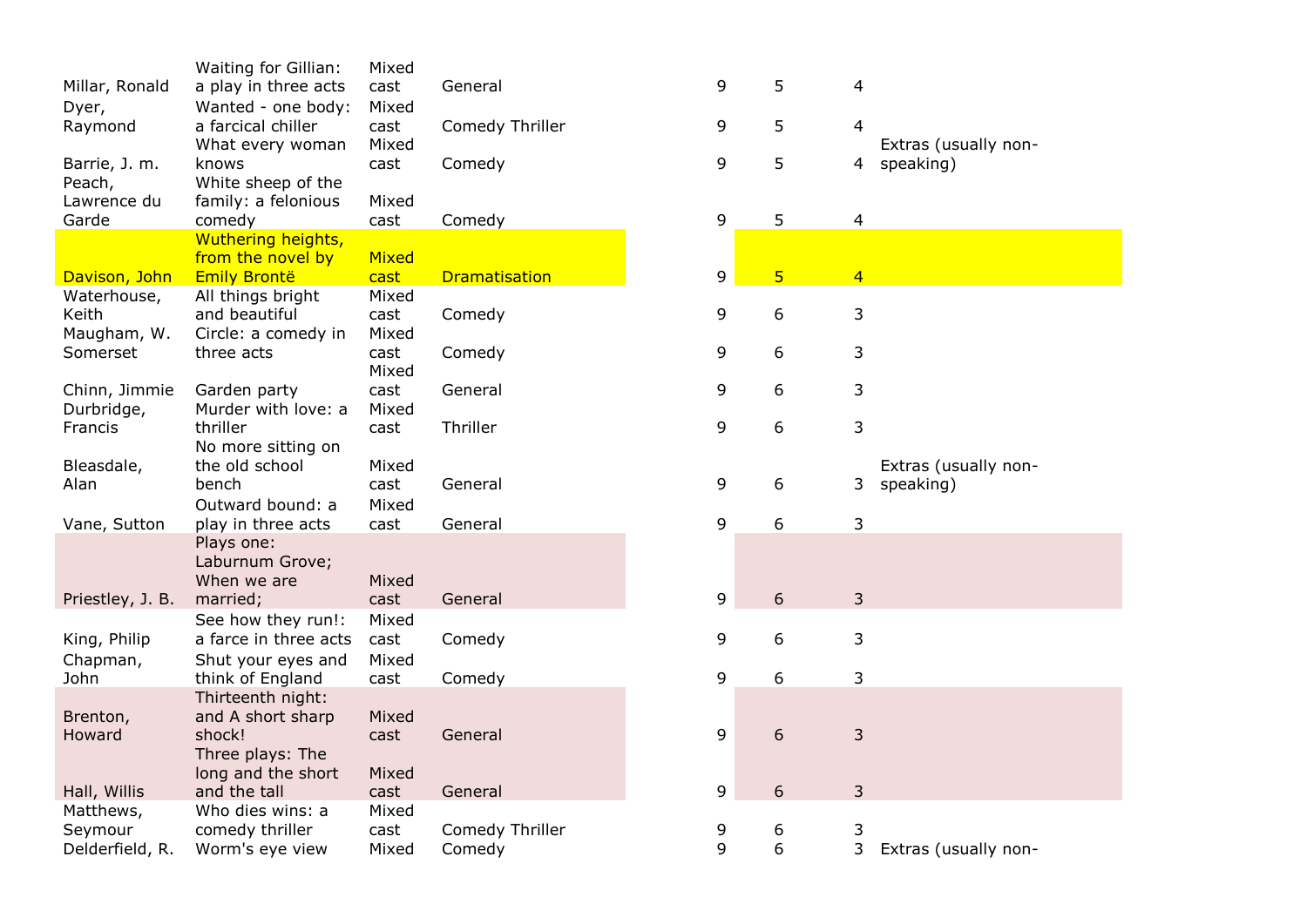| F.                        |                                                                                                   | cast           |               |    |                |                | speaking)            |                 |
|---------------------------|---------------------------------------------------------------------------------------------------|----------------|---------------|----|----------------|----------------|----------------------|-----------------|
|                           | According to the<br>evidence: adapted                                                             |                |               |    |                |                |                      |                 |
| Douglas,<br>Felicity      | from the book by<br>Henry Cecil<br>Breaking the code:<br>a play based on the<br>book Alan Turing, | Mixed<br>cast  | Dramatisation | 9  | $\overline{7}$ | $\overline{2}$ |                      |                 |
| Whitemore,                | the enigma, by                                                                                    | Mixed          |               |    |                |                |                      |                 |
| Hugh                      | Andrew Hodges                                                                                     | cast           | General       | 9  | $\overline{7}$ | $\overline{2}$ |                      |                 |
| Camus, Albert             | Les justes (text in<br>French)                                                                    | Mixed<br>cast  | French text   | 9  | $\overline{7}$ | $\overline{2}$ |                      |                 |
|                           |                                                                                                   |                |               |    |                |                |                      | Suitable        |
|                           | <b>Right Christmas</b><br>caper: a play for                                                       | Mixed          |               |    |                |                |                      | for<br>young    |
| Hall, Willis              | children                                                                                          | cast           | Comedy        | 9  | $\overline{7}$ | $\overline{2}$ |                      | cast            |
|                           | Robin Hood: the                                                                                   |                |               |    |                |                |                      |                 |
| Neilson, David            | truth behind the<br>green tights                                                                  | Mixed<br>cast  | Comedy        | 9  | $\overline{7}$ | $\overline{2}$ |                      |                 |
|                           |                                                                                                   | Mixed          |               |    |                |                |                      |                 |
| Frayn, Michael            | Donkeys' years                                                                                    | cast<br>Mixed  | Comedy        | 9  | 8              | $\mathbf{1}$   |                      |                 |
| Obey, Andre               | Frost at midnight<br>Murder in the                                                                | cast<br>Mixed  | General       | 9  | 8              | $\mathbf{1}$   | Extras (usually non- |                 |
| Eliot, T. S.<br>Hastings, | cathedral<br>Seagulls over                                                                        | cast<br>Male   | Historical    | 9  | 9              | 0              | speaking)            |                 |
| Hugh                      | Sorrento<br>Jack and the                                                                          | cast           | General       | 9  | 9              | $\pmb{0}$      |                      |                 |
| Robbins,                  | beanstalk: a                                                                                      | Any            |               |    |                |                | Extras (usually non- |                 |
| Norman                    | pantomime                                                                                         | cast           | Pantomime     | 9  |                |                | speaking)            |                 |
|                           |                                                                                                   |                |               |    |                |                |                      | Suitable<br>for |
| Bradley,                  |                                                                                                   | Any            |               |    |                |                | Extras (usually      | young           |
| Alfred                    | Wizard of Oz                                                                                      | cast           | Dramatisation | 9  |                |                | non-speaking)        | cast            |
|                           | Ladies at sea: a<br>comedy in three                                                               | Female         |               |    |                |                |                      |                 |
| Ready, Stuart             | acts<br>Something to<br>celebrate: a play in                                                      | cast           | Comedy        | 10 | 0              | 10             |                      |                 |
|                           | three acts for ten                                                                                | Female         |               |    |                |                |                      |                 |
| Macaulife, Kay            | women<br>Viva! Women's lib!:                                                                      | cast<br>Female | General       | 10 | 0              | 10             |                      |                 |
| Ready, Stuart             | a comedy                                                                                          | cast           | Comedy        | 10 | 0              | 10             |                      |                 |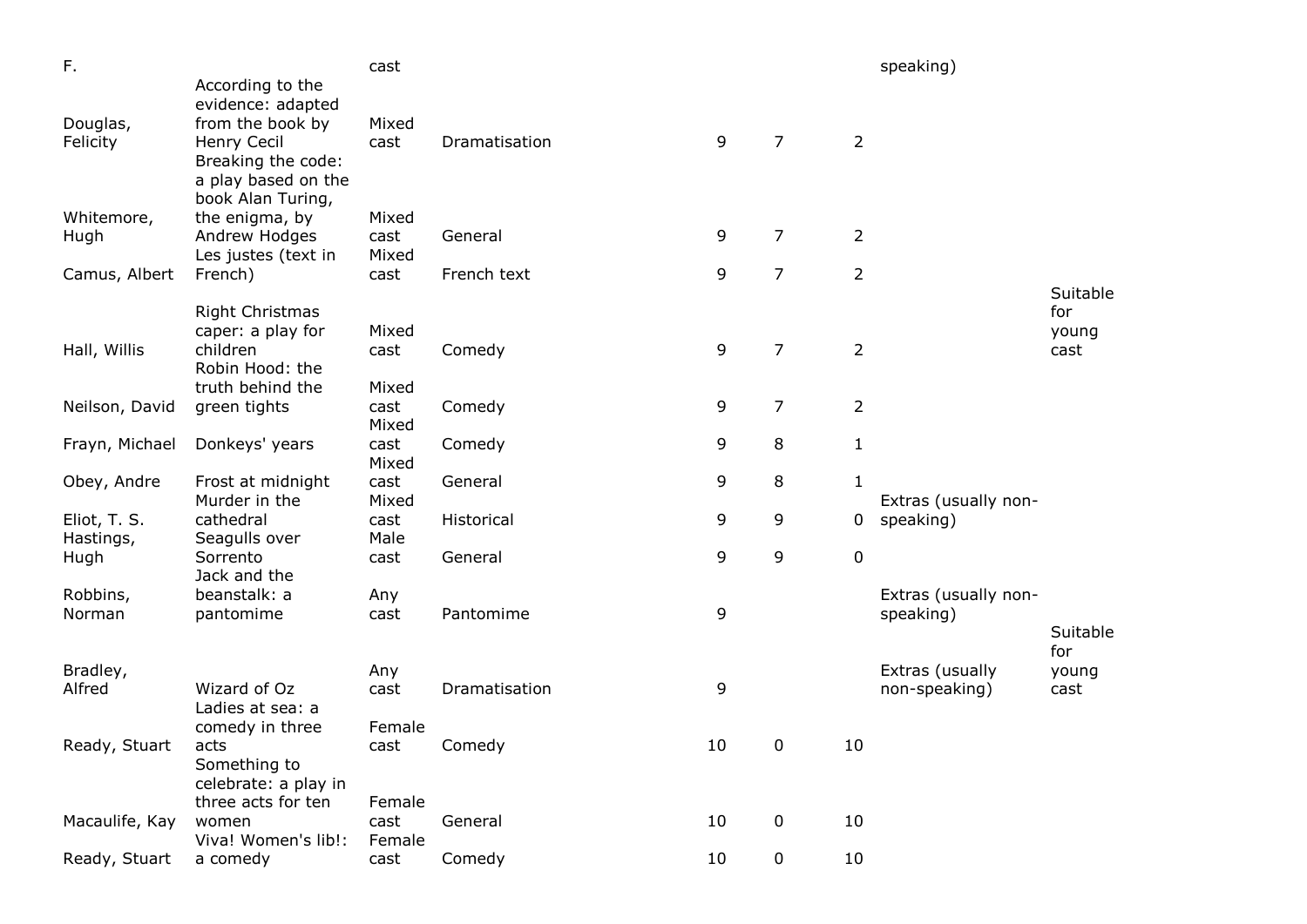| $\mathbf{1}$<br>10<br>speaking)<br>Richard<br>comedy<br>cast<br>Comedy<br>9                                                                                   | Extras (usually non- |
|---------------------------------------------------------------------------------------------------------------------------------------------------------------|----------------------|
| Mixed<br>After my fashion: a                                                                                                                                  |                      |
| 10<br>2<br>8<br>play in three acts<br>cast<br>General<br>Morgan, Diana<br>Mixed<br>Autumn                                                                     |                      |
| 10<br>$\overline{2}$<br>8<br>Comedy<br>Coke, Peter<br>manoeuvres<br>cast<br>Baby with the<br>Mixed<br>Durang,                                                 |                      |
| $\overline{2}$<br>8<br>Christopher<br>10<br>cast<br>Comedy<br>bathwater<br>Mixed<br>Holland,<br>Daughter of the left                                          |                      |
| $\overline{2}$<br>8<br>General<br>10<br>Norman<br>hand<br>cast                                                                                                |                      |
| Robbins,<br>Tomb with a view:<br>Mixed<br>$\overline{2}$<br>8<br>cast<br>Comedy Thriller<br>10<br>Norman<br>a comedy thriller<br>Mixed<br>Ladies who lunch: a |                      |
| 3<br>7<br>Gates, Tudor<br>10<br>comedy<br>cast<br>Comedy<br>Mixed                                                                                             |                      |
| 3<br>$\overline{7}$<br>10<br>Abbot, Rick<br>Play on!: a comedy<br>cast<br>Comedy<br>Mixed<br>Lowe,                                                            |                      |
| 3<br>$\overline{7}$<br>Stephen<br>Touched<br>General<br>10<br>cast<br>Mixed                                                                                   |                      |
| 3<br>$\overline{7}$<br>$10\,$<br>Coke, Peter<br>Comedy<br>Winter glory<br>cast<br>With vacant<br>possession: a                                                |                      |
| Mixed<br>Massey,<br>comedy in three                                                                                                                           |                      |
| 3<br>$\overline{7}$<br>10<br>Wilfred<br>cast<br>Comedy<br>acts<br>Mixed<br>Benfield,                                                                          |                      |
| 10<br>$\overline{4}$<br>6<br>Derek<br>Bird in the hand<br>cast<br>Comedy<br>Mixed                                                                             |                      |
| 10<br>$\overline{4}$<br>6<br>cast<br>Historical<br>Ryton, Royce<br>Crown matrimonial<br>Driven to murder: a<br>Mixed                                          |                      |
| 6<br>Thriller<br>10<br>$\overline{\mathcal{A}}$<br>Chase, Olive<br>cast<br>play<br>Mixed                                                                      |                      |
| 10<br>$\overline{4}$<br>6<br>General<br>Gooch, Steve<br>Female transport<br>cast<br>Benfield,<br>Mixed<br>Flying feathers: a                                  |                      |
| 10<br>$\overline{4}$<br>6<br>Derek<br>cast<br>Comedy<br>farce<br>Dinner,<br>Mixed                                                                             |                      |
| $\overline{4}$<br>6<br>William<br>General<br>10<br>Front page girl<br>cast<br>Gown for his<br>Mixed<br>Feydeau,                                               |                      |
| 4<br>6<br>mistress: a farce<br>10<br>Georges<br>cast<br>Comedy<br>I'll leave it to you:<br>a light comedy in<br>Mixed                                         |                      |
| 10<br>6<br>Coward, Noel<br>three acts<br>cast<br>Comedy<br>4                                                                                                  |                      |
| $\overline{4}$<br>6<br>10<br>Mixed<br>Priestley, J. B.<br>Inspector calls and<br>General                                                                      |                      |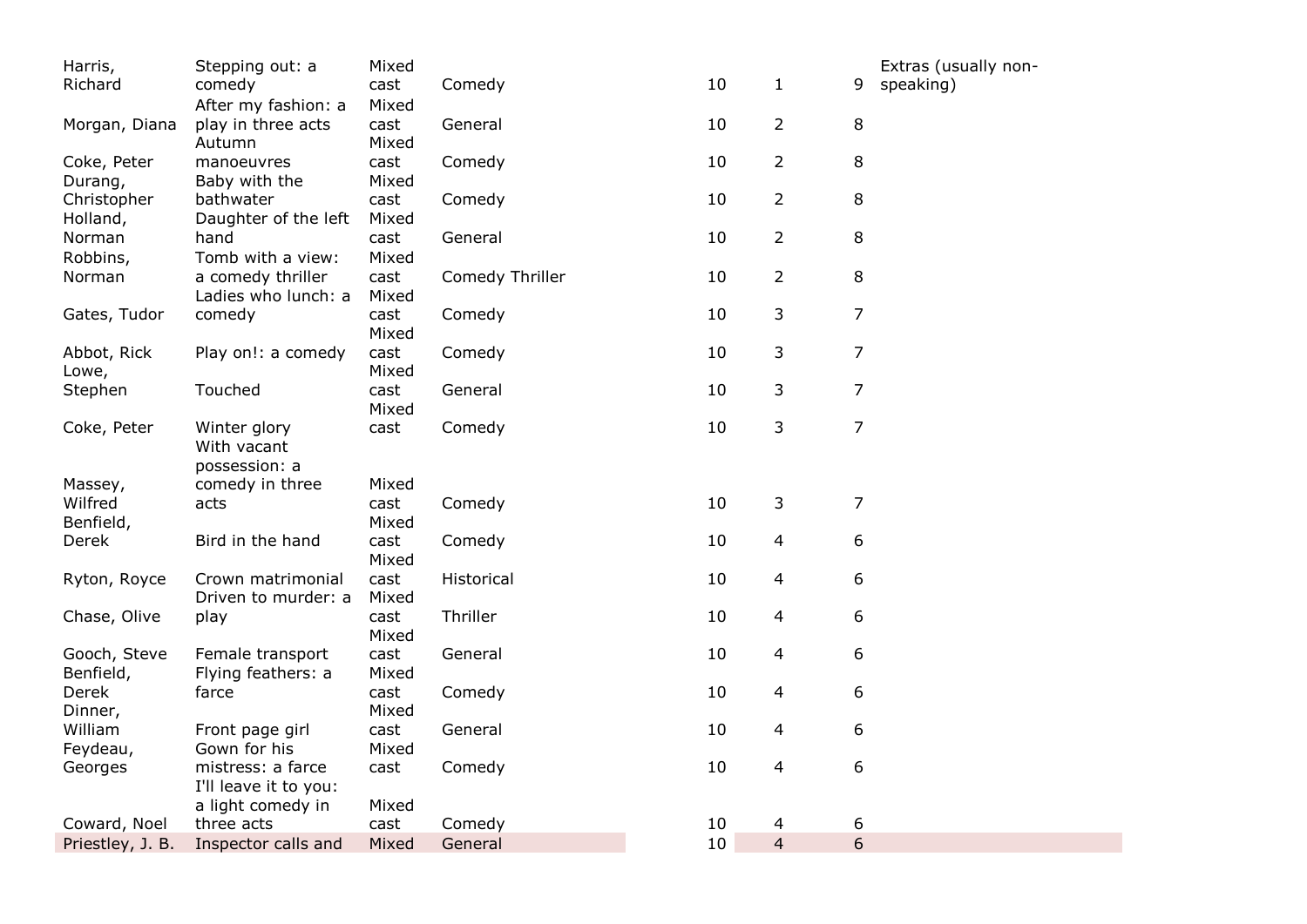|                  | other plays                             | cast          |                 |    |                          |   |  |
|------------------|-----------------------------------------|---------------|-----------------|----|--------------------------|---|--|
|                  | Little women, from                      |               |                 |    |                          |   |  |
| Corbett,         | the book by Louisa                      | Mixed         |                 |    |                          |   |  |
| Sheila           | M. Alcott                               | cast          | Dramatisation   | 10 | 4                        | 6 |  |
|                  | Mystery at                              |               |                 |    |                          |   |  |
|                  | Greenfingers: a                         |               |                 |    |                          |   |  |
|                  | comedy of                               | Mixed         |                 |    |                          |   |  |
| Priestley, J. B. | detection                               | cast          | Comedy Thriller | 10 | 4                        | 6 |  |
|                  | On the verge: a                         | Mixed         |                 |    |                          |   |  |
| Horsler, Peter   | farcical comedy                         | cast          | Comedy          | 10 | 4                        | 6 |  |
|                  | Once in a blue                          | Mixed         |                 |    |                          |   |  |
| Dole, John       | moon: a comedy                          | cast          | Comedy          | 10 | 4                        | 6 |  |
|                  | Prepare to meet thy                     |               |                 |    |                          |   |  |
| Robbins,         | tomb: a comedy-                         | Mixed         |                 |    |                          |   |  |
| Norman           | thriller                                | cast          | Comedy Thriller | 10 | 4                        | 6 |  |
|                  | Real story of Puss                      | Mixed         |                 |    |                          |   |  |
| Foxton, David    | in boots                                | cast          | Pantomime       | 10 | 4                        | 6 |  |
| Rosenthal,       |                                         | Mixed         |                 |    |                          |   |  |
| Amy              | Sitting pretty                          | cast          | General         | 10 | 4                        | 6 |  |
| Robbins,         | Slaughterhouse: a                       | Mixed         |                 |    |                          |   |  |
| Norman           | play                                    | cast          | Thriller        | 10 | 4                        | 6 |  |
|                  | Time and the                            | Mixed         |                 |    |                          |   |  |
| Priestley, J. B. | Conways                                 | cast          | General         | 10 | 4                        | 6 |  |
|                  | Tiptoe through the                      |               |                 |    |                          |   |  |
| Robbins,         | tombstones: a                           | Mixed         |                 |    |                          |   |  |
| Norman           | comedy thriller                         | cast          | Comedy Thriller | 10 | 4                        | 6 |  |
|                  |                                         | Mixed         |                 |    |                          |   |  |
| Vickery, Frank   | Trivial pursuits                        | cast          | Comedy          | 10 | 4                        | 6 |  |
| Robbins,         | Wedding of the                          | Mixed         |                 |    |                          |   |  |
| Norman           | year: a comedy<br>What are little girls | cast<br>Mixed | Comedy          | 10 | 4                        | 6 |  |
|                  | made of?                                |               |                 | 10 | 4                        | 6 |  |
| Coke, Peter      |                                         | cast          | Comedy          |    |                          |   |  |
|                  |                                         |               |                 |    |                          |   |  |
|                  |                                         | Mixed         |                 |    |                          |   |  |
| Wood, David      | Witches                                 | cast          | Dramatisation   | 10 | $\overline{\mathcal{L}}$ | 6 |  |
|                  |                                         | Mixed         |                 |    |                          |   |  |
| Whelan, Peter    | Accrington pals                         | cast          | General         | 10 | 5                        | 5 |  |
| Robbins,         | And evermore shall                      | Mixed         |                 |    |                          |   |  |
| Norman           | be so                                   | cast          | Comedy          | 10 | 5                        | 5 |  |
| Ayckbourn,       |                                         | Mixed         |                 |    |                          |   |  |
| Alan             | Comic potential                         | cast          | Comedy          | 10 | 5                        | 5 |  |
|                  |                                         |               |                 |    |                          |   |  |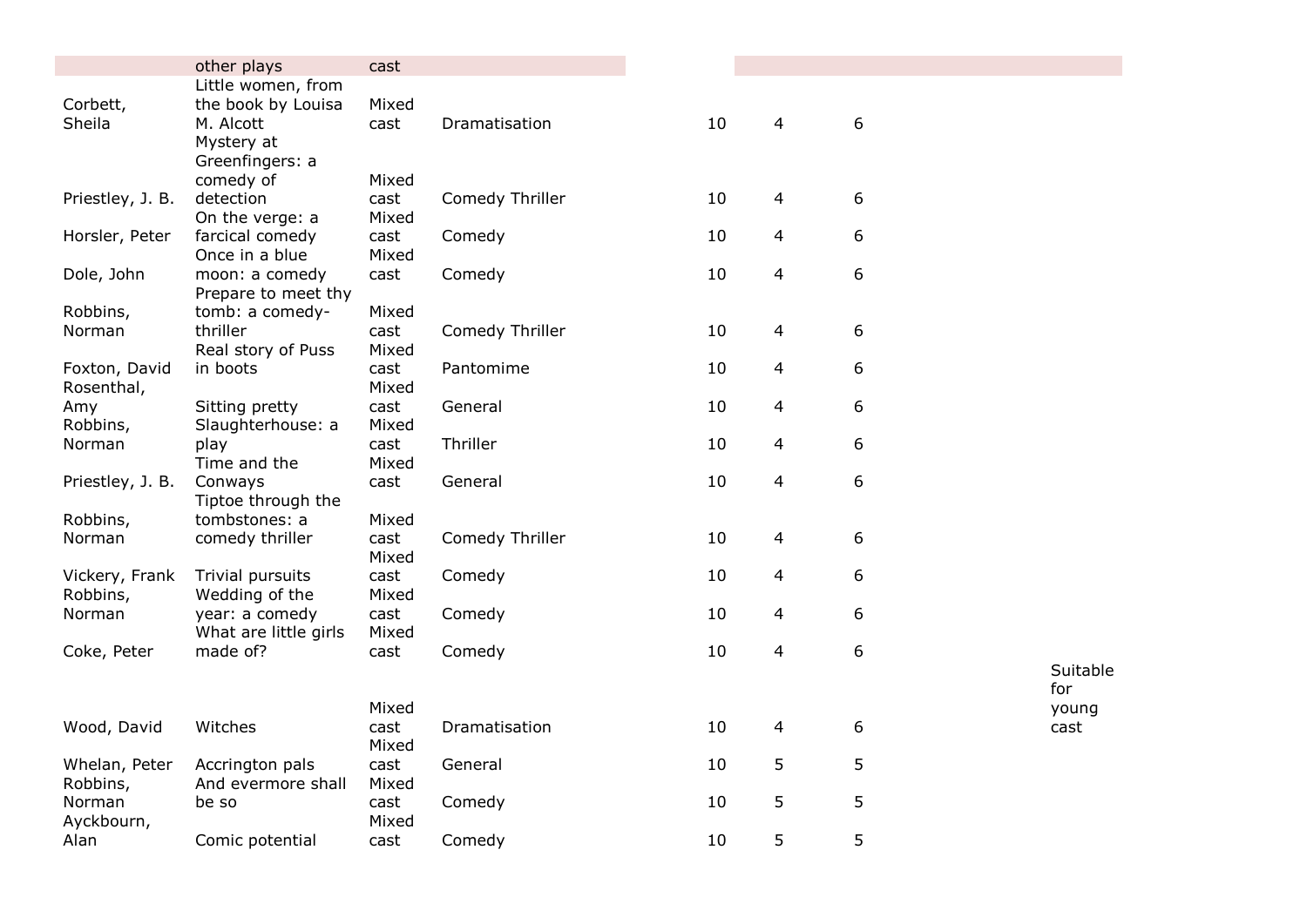| Greenwood,<br>Walter | Cure for love;<br>comedy               | Mixed<br>cast | Comedy          | 10 | 5 | 5 | Extras (usually non-<br>speaking) |
|----------------------|----------------------------------------|---------------|-----------------|----|---|---|-----------------------------------|
| Goodrich,            |                                        | Mixed         |                 |    |   |   |                                   |
| Frances              | Diary of Anne Frank<br>Figure of fun,  | cast          | Dramatisation   | 10 | 5 | 5 |                                   |
| Roussin,             | adapted by Arthur                      | Mixed         |                 |    |   |   |                                   |
| Andre                | Macrae                                 | cast          | Comedy          | 10 | 5 | 5 |                                   |
| Lovegrove,           | Good night Mrs                         | Mixed         |                 |    |   |   |                                   |
| Arthur               | Puffin: a play                         | cast          | Comedy          | 10 | 5 | 5 |                                   |
| Reitmann,            | Hot and cold in all                    | Mixed         |                 |    |   |   |                                   |
| Max                  | rooms                                  | cast          | Comedy          | 10 | 5 | 5 |                                   |
|                      | Hound of the                           |               |                 |    |   |   |                                   |
|                      | Baskervilles: from                     |               |                 |    |   |   |                                   |
|                      | the classic thriller                   |               |                 |    |   |   |                                   |
|                      | of Arthur Conan                        | Mixed         |                 |    |   |   |                                   |
| Kelly, Tim           | Doyle                                  | cast          | Dramatisation   | 10 | 5 | 5 |                                   |
|                      | La ronde: ten                          |               |                 |    |   |   |                                   |
|                      | dialogues, English                     |               |                 |    |   |   |                                   |
| Schnitzler,          | version by Eric                        | Mixed         | General         | 10 | 5 | 5 |                                   |
| Arthur               | <b>Bentley</b><br>Lord Arthur Savile's | cast          |                 |    |   |   |                                   |
|                      | crime: based on                        |               |                 |    |   |   |                                   |
| Cox,                 | the short story by                     | Mixed         |                 |    |   |   |                                   |
| Constance            | Oscar Wilde                            | cast          | Dramatisation   | 10 | 5 | 5 |                                   |
|                      | Mad about men: a                       |               |                 |    |   |   |                                   |
| Blackmore,           | new comedy about                       | Mixed         |                 |    |   |   |                                   |
| Peter                | Miranda                                | cast          | Comedy          | 10 | 5 | 5 |                                   |
| Ayckbourn,           |                                        | Mixed         |                 |    |   |   | Extras (usually non-              |
| Alan                 | Man of the moment                      | cast          | General         | 10 | 5 | 5 | speaking)                         |
| O'Neill,             | Mourning becomes                       | Mixed         |                 |    |   |   |                                   |
| Eugene               | Electra: a trilogy                     | cast          | Tragedy         | 10 | 5 | 5 |                                   |
|                      |                                        | Mixed         |                 |    |   |   |                                   |
| Gordon, Peter        | Murdered to death                      | cast          | Comedy Thriller | 10 | 5 | 5 |                                   |
| Benfield,            | Off the hook!: a                       | Mixed         |                 |    |   |   |                                   |
| Derek                | farce                                  | cast          | Comedy          | 10 | 5 | 5 |                                   |
| Cary, Falkland       | Open verdict: a                        | Mixed         |                 |    |   |   |                                   |
| L.                   | mystery play                           | cast          | Thriller        | 10 | 5 | 5 |                                   |
|                      | Relative values: a                     | Mixed         |                 |    |   |   |                                   |
| Coward, Noel         | light comedy                           | cast          | Comedy          | 10 | 5 | 5 |                                   |
| Hastings,            |                                        | Mixed         |                 |    |   |   |                                   |
| Charlotte            | Restless evil                          | cast          | General         | 10 | 5 | 5 |                                   |
| Simon, Neil          | Rumours: the                           | Mixed         | Comedy          | 10 | 5 | 5 |                                   |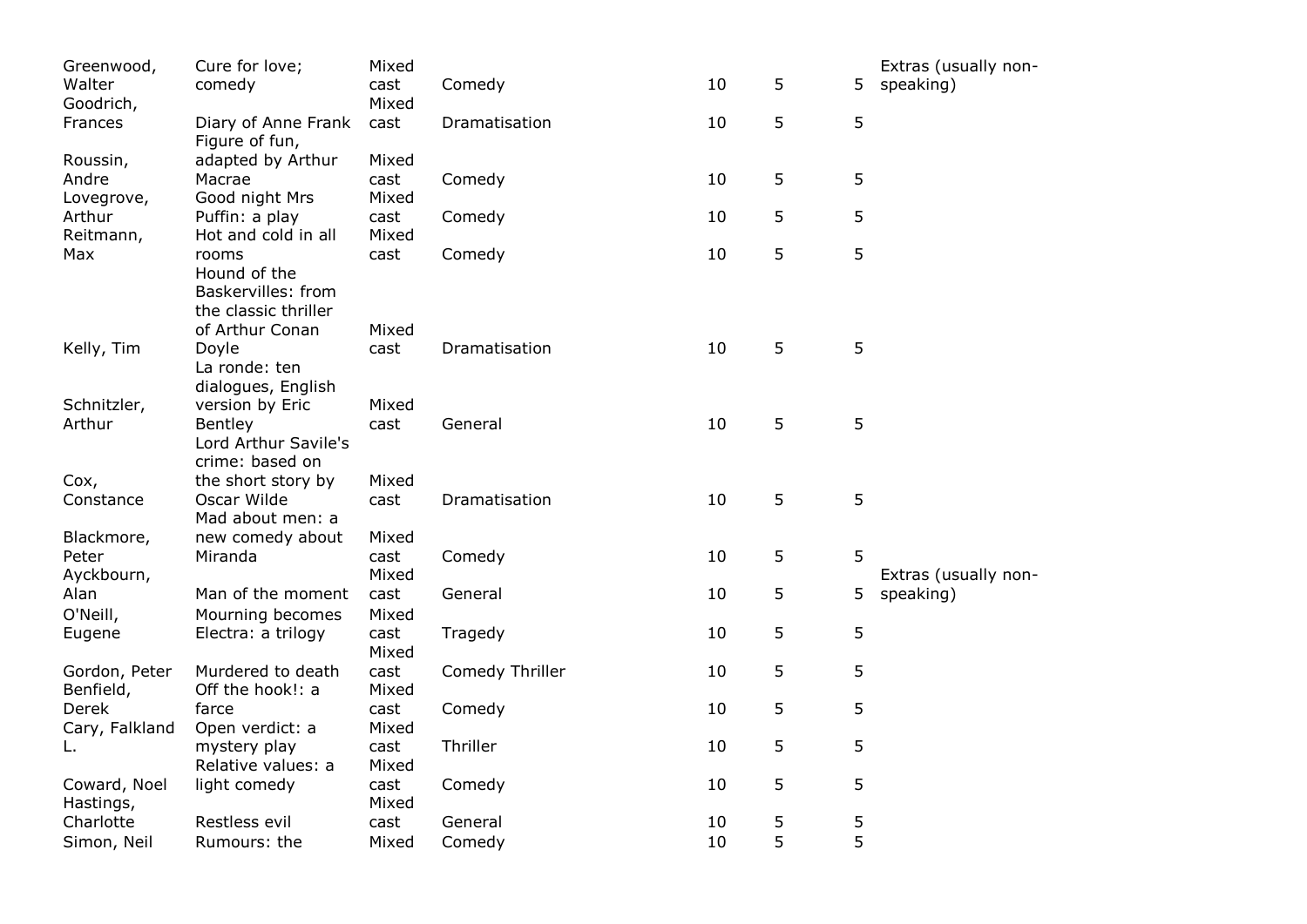|                              | British edition                         | cast<br>Mixed |                 |    |   |                |                      |
|------------------------------|-----------------------------------------|---------------|-----------------|----|---|----------------|----------------------|
| Molière                      | Sisterhood<br>Tobias and the            | cast<br>Mixed | Comedy          | 10 | 5 | 5              |                      |
| Bridie, James                | angel<br>Two into one: a                | cast<br>Mixed | Religious theme | 10 | 5 | 5              | Extras (usually non- |
| Cooney, Ray<br>Williams,     | comedy                                  | cast<br>Mixed | Comedy          | 10 | 5 | 5              | speaking)            |
| Tennessee<br>Harris,         | Vieux Carré<br>Who goes bare?: a        | cast<br>Mixed | General         | 10 | 5 | 5              |                      |
| Richard<br>Benfield,         | farce                                   | cast<br>Mixed | Comedy          | 10 | 5 | 5              |                      |
| Derek                        | Wild goose chase<br>All my sons: a play | cast<br>Mixed | Comedy          | 10 | 5 | 5              |                      |
| Miller, Arthur<br>Thomas,    | in three acts<br>Charley's aunt: a      | cast<br>Mixed | General         | 10 | 6 | 4              |                      |
| <b>Brandon</b><br>Durbridge, | comedy                                  | cast<br>Mixed | Comedy          | 10 | 6 | $\overline{4}$ |                      |
| Francis                      | Deadly nightcap                         | cast<br>Mixed | Thriller        | 10 | 6 | $\overline{4}$ |                      |
| Coward, Noel<br>Gordon,      | Design for living<br>Doctor in love: a  | cast<br>Mixed | General         | 10 | 6 | 4              |                      |
| Richard<br>Chapman,          | comedy                                  | cast<br>Mixed | Comedy          | 10 | 6 | 4              |                      |
| John                         | Dry rot                                 | cast<br>Mixed | Comedy          | 10 | 6 | 4              |                      |
| Shaffer, Peter<br>Rattigan,  | Equus                                   | cast<br>Mixed | General         | 10 | 6 | 4              |                      |
| Terence                      | Flare path<br>Goody two shoes: a        | cast<br>Mixed | General         | 10 | 6 | $\overline{4}$ | Extras (usually non- |
| Reakes, Paul<br>Hellman,     | pantomime<br>Little foxes: a play       | cast<br>Mixed | Pantomime       | 10 | 6 | 4              | speaking)            |
| Lillian                      | in three acts                           | cast<br>Mixed | General         | 10 | 6 | $\overline{4}$ |                      |
| Aristophanes<br>Ayckbourn,   | Lysistrata<br>Mr. Whatnot: a            | cast<br>Mixed | Comedy          | 10 | 6 | 4              |                      |
| Alan                         | comedy<br>No sex, please -              | cast          | Comedy          | 10 | 6 | $\overline{4}$ |                      |
| Marriott,<br>Anthony         | we're British: a<br>comedy              | Mixed<br>cast | Comedy          | 10 | 6 | 4              |                      |
| Cooney, Ray                  | Out of order                            | Mixed<br>cast | Comedy          | 10 | 6 | $\overline{4}$ |                      |
|                              |                                         |               |                 |    |   |                |                      |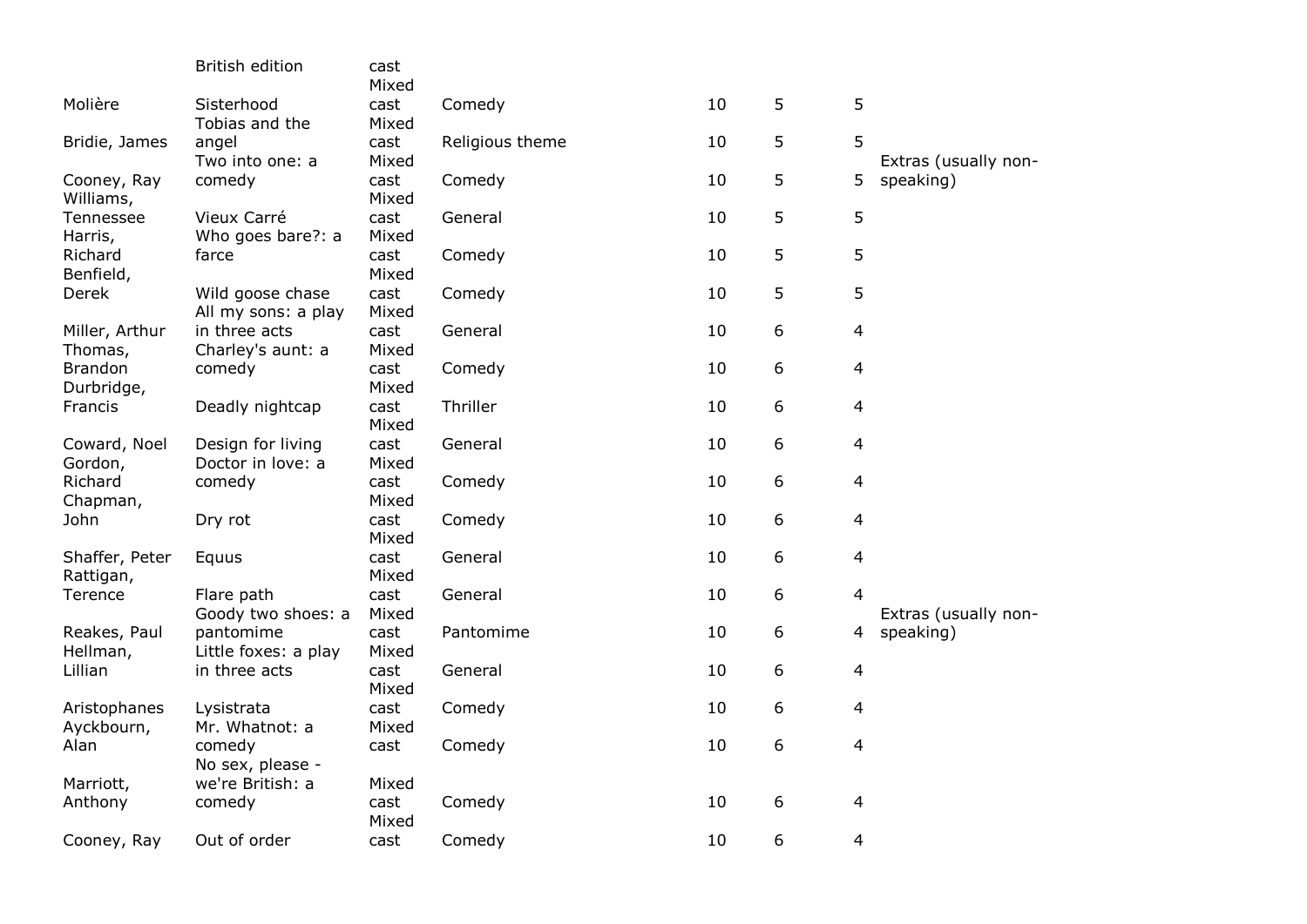|                             | Person unknown,<br>adapted by David<br>Butler from an<br>original play by | Mixed                  |               |    |                |                |                                     |
|-----------------------------|---------------------------------------------------------------------------|------------------------|---------------|----|----------------|----------------|-------------------------------------|
| Butler, David               | Olive Chase and<br><b>Stanley Clayton</b>                                 | cast                   | Thriller      | 10 | 6              | 4              |                                     |
|                             | Plays 2: They came<br>to a city; Summer                                   | Mixed                  |               |    |                |                |                                     |
| Priestley, J. B.<br>Gosse,  | day's dream                                                               | cast<br>Mixed          | General       | 10 | 6              | $\overline{4}$ |                                     |
| Edmund<br>Goldsmith,        | Restoration plays<br>She stoops to                                        | cast<br>Mixed          | Tragedy       | 10 | 6              | 4              |                                     |
| Oliver                      | conquer                                                                   | cast<br>Mixed          | Comedy        | 10 | 6              | 4              |                                     |
| Percy, Edward<br>Durbridge, | Shop at Sly Corner<br>Sweet revenge: a                                    | cast<br>Mixed          | Thriller      | 10 | 6              | 4              |                                     |
| Francis<br>Ayckbourn,       | play                                                                      | cast<br>Mixed          | Thriller      | 10 | 6              | 4              |                                     |
| Alan                        | Ten times table<br>Three German<br>plays: Woyzeck;                        | cast                   | General       | 10 | 6              | 4              |                                     |
| Esslin, Martin<br>(editor)  | Before dawn;<br>Threep                                                    | Mixed<br>cast          | General       | 10 | 6              |                | Extras (usually non-<br>4 speaking) |
| Evans, Will<br>Fry,         | Tons of money: a<br>farce<br>Venus observed: a                            | Mixed<br>cast<br>Mixed | Comedy        | 10 | 6              | 4              |                                     |
| Christopher<br>Christie,    | comedy<br>Verdict: a play in                                              | cast<br>Mixed          | Comedy        | 10 | 6              | 4              |                                     |
| Agatha                      | two acts<br>Wuthering heights:<br>adapted from the                        | cast                   | Thriller      | 10 | 6              | 4              |                                     |
| Vance,                      | novel by Emily                                                            | Mixed                  |               |    |                |                |                                     |
| Charles                     | Brontë<br>Alice: an adaptation                                            | cast                   | Dramatisation | 10 | 6              | 4              |                                     |
| Wade, Laura                 | of Lewis Carroll's<br>Alice in Wonderland<br>Brassed off,                 | Mixed<br>cast          | General       | 10 | $\overline{7}$ | 3              |                                     |
|                             | adapted from the<br>screenplay by Mark                                    | Mixed                  |               |    |                |                | Extras (usually non-                |
| Allen, Paul                 | Herman<br>Chase me,                                                       | cast                   | General       | 10 | 7              | 3 <sup>7</sup> | speaking)                           |
| Cooney, Ray                 | comrade!: a farce<br>in three acts                                        | Mixed<br>cast          | Comedy        | 10 | $\overline{7}$ | 3              |                                     |
|                             |                                                                           |                        |               |    |                |                |                                     |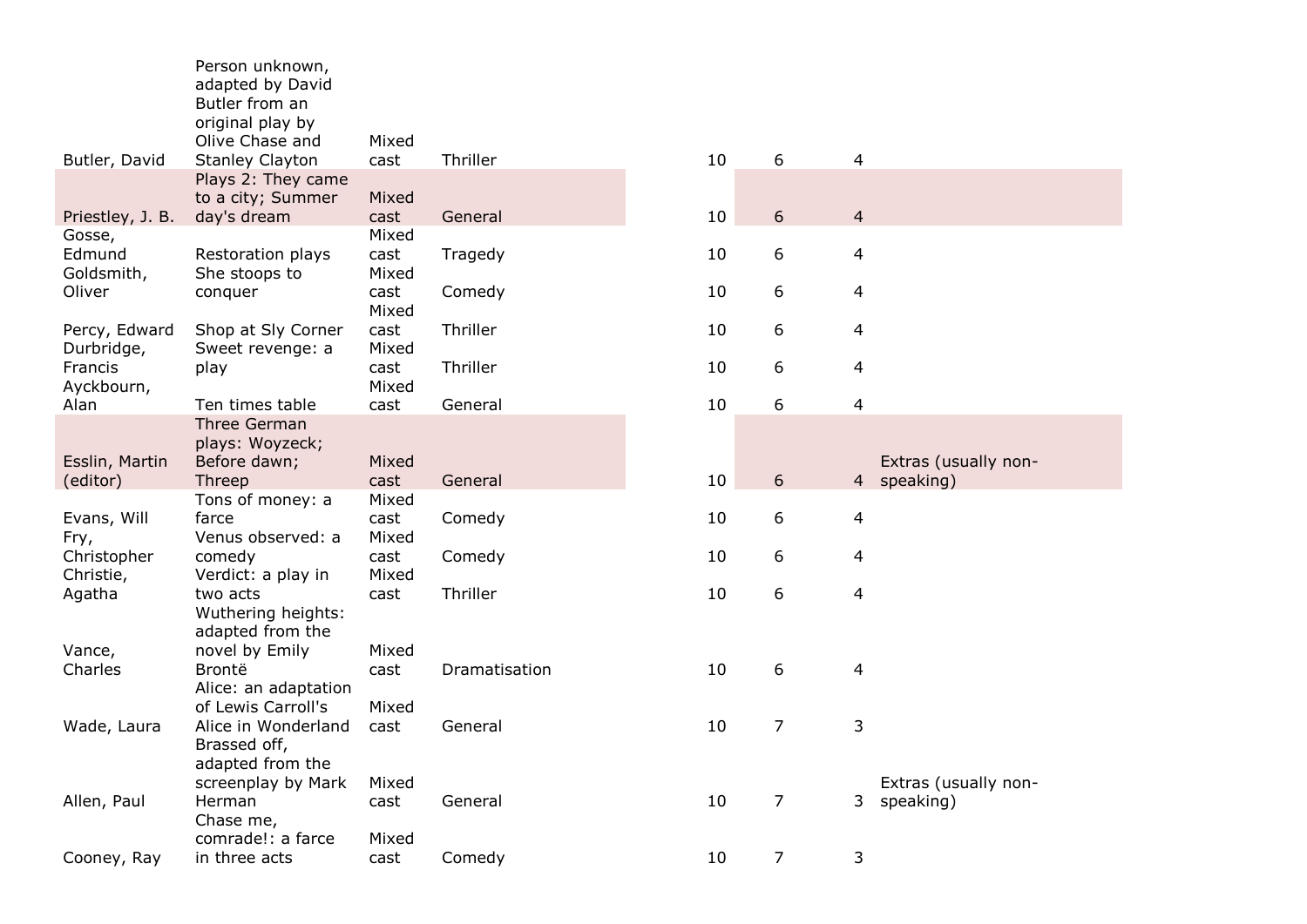| Rattigan,       | French without          | Mixed |            |    |                |                |                      |
|-----------------|-------------------------|-------|------------|----|----------------|----------------|----------------------|
| Terence         | tears: a comedy         | cast  | Comedy     | 10 | 7              | 3              |                      |
|                 | Happy hunter,           |       |            |    |                |                |                      |
| Feydeau,        | adapted by Barnett      | Mixed |            |    |                |                |                      |
| Georges         | Shaw                    | cast  | Comedy     | 10 | $\overline{7}$ | 3              |                      |
| Brooke,         | Let sleeping wives      | Mixed |            |    |                |                |                      |
| Harold          | lie                     | cast  | Comedy     | 10 | $\overline{7}$ | 3              |                      |
| Spewack,        |                         | Mixed |            |    |                |                |                      |
| Samuel          | My three angels         | cast  | Comedy     | 10 | $\overline{7}$ | 3              |                      |
| Fairchild,      |                         | Mixed |            |    |                |                |                      |
| William         | Pay-off                 | cast  | Thriller   | 10 | $\overline{7}$ | 3              |                      |
|                 |                         | Mixed |            |    |                |                |                      |
| Bond, Edward    | Saved                   | cast  | General    | 10 | $\overline{7}$ | 3              |                      |
|                 |                         | Mixed |            |    |                |                |                      |
|                 |                         |       |            |    |                |                |                      |
| Friel, Brian    | Translations            | cast  | Historical | 10 | $\overline{7}$ | 3              |                      |
| Christie,       | Unexpected guest:       | Mixed |            |    |                |                |                      |
| Agatha          | a play in two acts      | cast  | Thriller   | 10 | $\overline{7}$ | 3              |                      |
| Shaffer,        | Whodunnit: a            | Mixed |            |    |                |                |                      |
| Anthony         | comedy thriller         | cast  | Thriller   | 10 | $\overline{7}$ | 3              |                      |
| Marsh,          |                         | Mixed |            |    |                |                |                      |
| Reginald        | Death is announced      | cast  | Thriller   | 10 | 8              | 2              |                      |
|                 | Dirty linen and         |       |            |    |                |                |                      |
| Stoppard,       | New-found-land:         | Mixed |            |    |                |                |                      |
| Tom             | two plays               | cast  | Comedy     | 10 | $\, 8$         | $\overline{2}$ |                      |
|                 | Man equals man,         |       |            |    |                |                |                      |
|                 | and, Elephant calf,     |       |            |    |                |                |                      |
|                 | translated by           | Mixed |            |    |                |                | Extras (usually non- |
| Brecht, Bertolt | <b>Gerhard Nellhaus</b> | cast  | General    | 10 | $\,8\,$        |                | 2 speaking)          |
| Nicholson,      |                         | Mixed |            |    |                |                |                      |
| William         | Shadowlands             | cast  | General    | 10 | 8              | $\overline{2}$ |                      |
|                 | Narrow road to the      | Mixed |            |    |                |                | Extras (usually non- |
| Bond, Edward    | deep north              | cast  | General    | 10 | 9              | $\mathbf{1}$   | speaking)            |
|                 | Aladdin and the         |       |            |    |                |                |                      |
|                 | wonderful lamp: a       | Any   |            |    |                |                | Extras (usually non- |
| Samuel, K. O.   | pantomime               | cast  | Pantomime  | 10 |                |                | speaking)            |
|                 | Goldilocks and the      |       |            |    |                |                |                      |
|                 | three bears: a          | Any   |            |    |                |                |                      |
| Morley, John    | pantomime               | cast  | Pantomime  | 10 |                |                |                      |
|                 |                         | Mixed |            |    |                |                |                      |
| Chinn, Jimmie   | After September         | cast  | General    | 11 | $\mathbf{1}$   | 10             |                      |
| García Lorca,   | Blood wedding: in a     | Mixed |            |    |                |                |                      |
| Federico        | new version by Ted      | cast  | Tragedy    | 11 | 3              | 8              |                      |
|                 |                         |       |            |    |                |                |                      |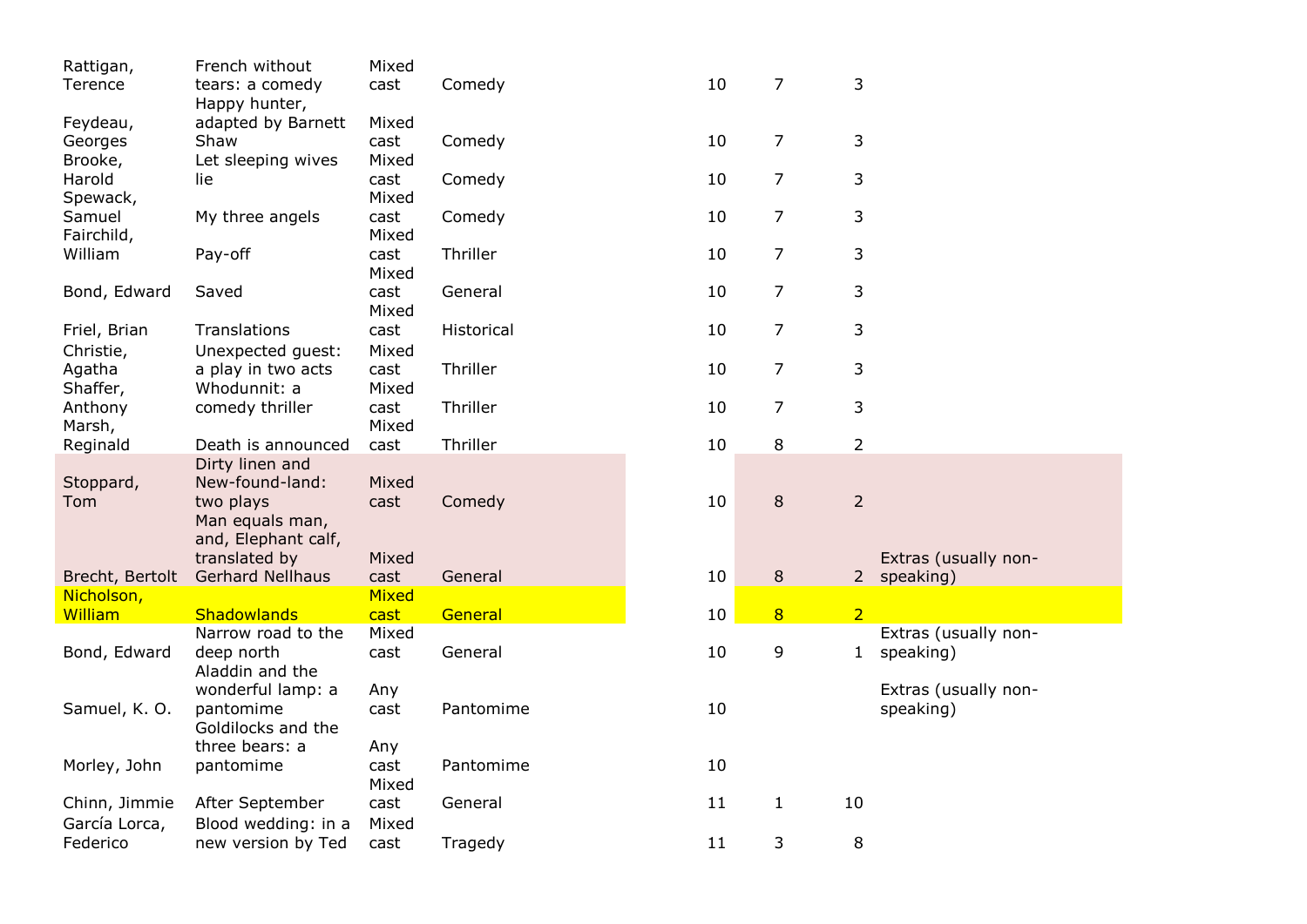# Hughes

| Hastings,                    |                                                                      | Mixed                  |               |    |                |                             |  |
|------------------------------|----------------------------------------------------------------------|------------------------|---------------|----|----------------|-----------------------------|--|
| Charlotte                    | Bonaventure<br>Separate tables:                                      | cast                   | General       | 11 | 3              | 8                           |  |
| Rattigan,                    | two plays Table                                                      | Mixed                  |               |    |                |                             |  |
| Terence<br>Ayckbourn,        | no1; Table no.2                                                      | cast<br>Mixed          | General       | 11 | 3              | 8                           |  |
| Alan                         | Joking apart<br>Mystery at<br>Blackwater: based<br>on The Woman in   | cast                   | General       | 11 | 4              | $\overline{7}$              |  |
| Sutherland,<br>Dan           | White, by Wilkie<br>Collins<br>Prime of Miss Jean<br>Brodie: adapted | Mixed<br>cast          | Dramatisation | 11 | $\overline{4}$ | $\overline{7}$              |  |
| Allen, Jay                   | from the novel by                                                    | Mixed                  |               |    |                | Extras (usually non-        |  |
| Presson                      | <b>Muriel Spark</b>                                                  | cast                   | Dramatisation | 11 | 4              | $\overline{7}$<br>speaking) |  |
|                              | Waltz of the                                                         |                        |               |    |                |                             |  |
|                              | Toreadors, adapted                                                   | Mixed                  | General       | 11 | $\overline{4}$ | $\overline{7}$              |  |
| Anouilh, Jean                | by Lucienne Hill                                                     | cast                   |               |    |                |                             |  |
| McLoughlin,<br>Maurice       | Brush with a body:<br>a play in three acts<br>California suite: a    | Mixed<br>cast<br>Mixed | Thriller      | 11 | 5              | 6                           |  |
| Simon, Neil                  | comedy in two acts                                                   | cast<br>Mixed          | Comedy        | 11 | 5              | 6                           |  |
| Patrick, John                | Curious savage                                                       | cast<br>Mixed          | General       | 11 | 5              | 6                           |  |
| Barrie, J. M.<br>Maugham, W. | Dear Brutus<br>For services                                          | cast<br>Mixed          | General       | 11 | 5              | 6                           |  |
| Somerset<br>Delaney,         | rendered                                                             | cast<br>Mixed          | General       | 11 | 5              | 6                           |  |
| Shelagh                      | Lion in love<br>Mansfield park,<br>adapted from the                  | cast                   | General       | 11 | 5              | 6                           |  |
| Cox,                         | novel by Jane                                                        | Mixed                  |               |    |                |                             |  |
| Constance                    | Austen<br>Midsummer mink: a                                          | cast<br>Mixed          | Dramatisation | 11 | 5              | 6                           |  |
| Coke, Peter                  | comedy                                                               | cast<br>Mixed          | Comedy        | 11 | 5              | 6                           |  |
| Cooney, Ray                  | Not now, darling                                                     | cast                   | Comedy        | 11 | 5              | 6                           |  |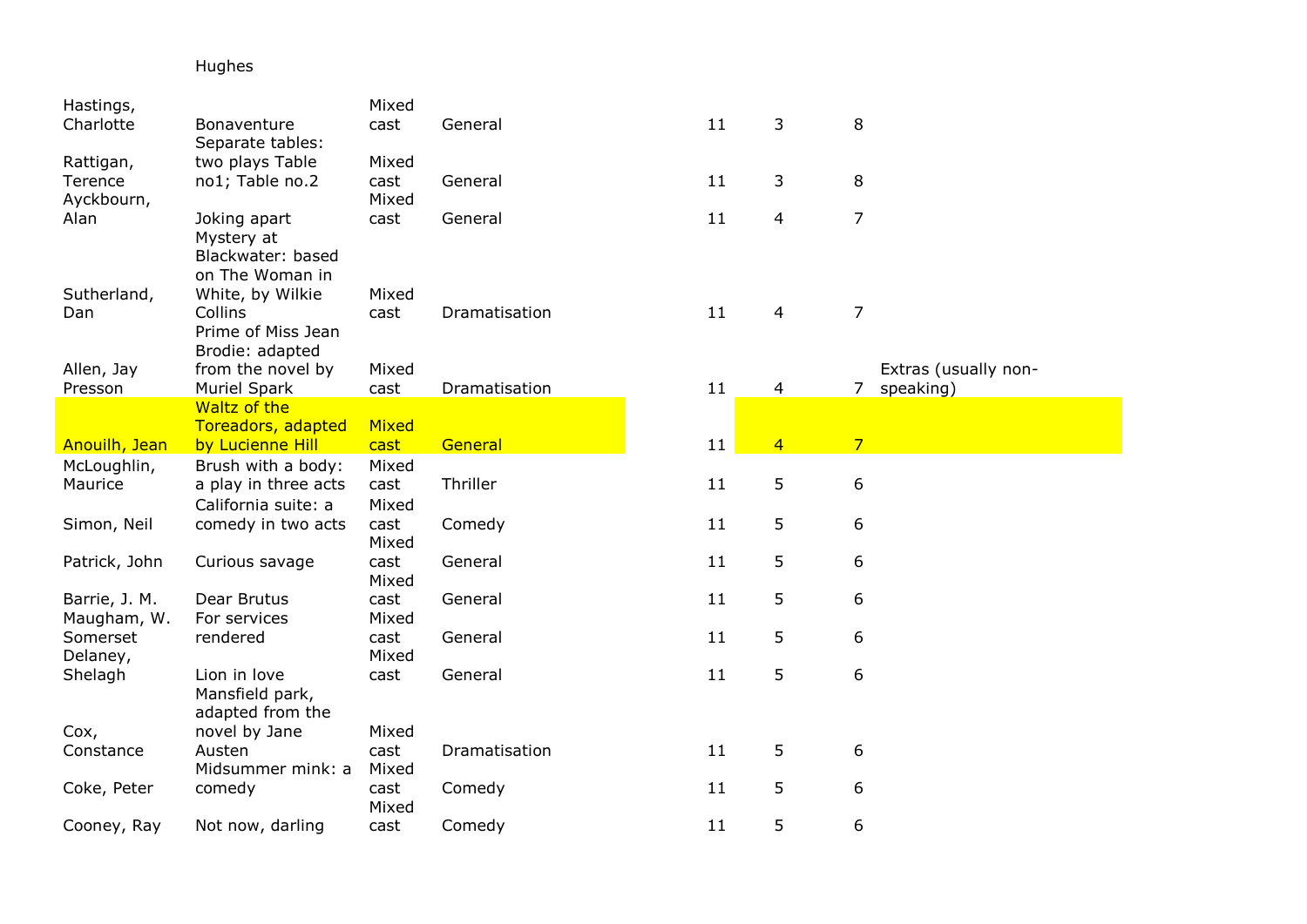|                                           | Present laughter: a                                         |                                |                    |          |        |        |                                                                        |
|-------------------------------------------|-------------------------------------------------------------|--------------------------------|--------------------|----------|--------|--------|------------------------------------------------------------------------|
|                                           | light comedy in                                             | Mixed                          |                    |          |        |        |                                                                        |
| Coward, Noel                              | three acts                                                  | cast                           | Comedy             | 11       | 5      | 6      |                                                                        |
| Gosse,                                    |                                                             | Mixed                          |                    |          |        |        | Extras (usually non-                                                   |
| Edmund                                    | Restoration plays                                           | cast                           | Comedy             | 11       | 5      | 6      | speaking)                                                              |
|                                           | Rookery Nook: a                                             | Mixed                          |                    |          |        |        |                                                                        |
| Travers, Ben                              | farce in three acts                                         | cast                           | Comedy             | 11       | 5      | 6      |                                                                        |
|                                           | Small hotel: a play                                         | Mixed                          |                    |          |        |        |                                                                        |
| Frost, Rex                                | in three acts                                               | cast                           | Comedy             | 11       | 5      | 6      |                                                                        |
| Delderfield, R.                           | Uncle's little lapse:                                       | Mixed                          |                    |          |        |        |                                                                        |
| F.                                        | a comedy in 3 acts                                          | cast                           | Comedy             | 11       | 5      | 6      |                                                                        |
| Phillpotts,                               | Yellow Sands: a                                             | Mixed                          |                    |          |        |        |                                                                        |
| Eden                                      | comedy                                                      | cast                           | Comedy             | 11       | 5      | 6      |                                                                        |
| Robberts,                                 | All balls and ashes:                                        | Mixed                          |                    |          |        |        |                                                                        |
| Mark                                      | a comedy                                                    | cast                           | Comedy             | 11       | 6      | 5      |                                                                        |
| Williams,                                 | Cat on a hot tin                                            | Mixed                          |                    |          |        |        | Extras (usually non-                                                   |
| Tennessee                                 | roof                                                        | cast                           | General            | 11       | 6      | 5      | speaking)                                                              |
|                                           |                                                             | Mixed                          |                    |          |        |        |                                                                        |
| Dole, John                                | Cat on the fiddle                                           | cast                           | Comedy             | $11\,$   | 6      | 5      |                                                                        |
|                                           | Everything in the                                           |                                |                    |          |        |        |                                                                        |
|                                           | garden: a play in                                           | Mixed                          |                    |          |        |        |                                                                        |
| Cooper, Giles                             | three acts                                                  | cast                           | General            | 11       | 6      | 5      |                                                                        |
| Watkyn,<br>Arthur                         | Geese are getting                                           | Mixed                          |                    | 11       |        | 5      |                                                                        |
| Frankson,                                 | fat                                                         | cast<br>Mixed                  | Comedy             |          | 6      |        |                                                                        |
| David                                     | Got to get away                                             | cast                           | Comedy             | 11       | 6      | 5      |                                                                        |
|                                           | Habeas corpus: a                                            | Mixed                          |                    |          |        |        |                                                                        |
| Bennett, Alan                             | play                                                        | cast                           | Comedy             | 11       | 6      | 5      |                                                                        |
|                                           | Laughter in the                                             | Mixed                          |                    |          |        |        | Extras (usually non-                                                   |
| Lucas, Victor                             | dark: a comedy                                              | cast                           | Christmas          | 11       | 6      | 5      | speaking)                                                              |
|                                           | Laughter in the                                             | Mixed                          |                    |          |        |        | Extras (usually non-                                                   |
| Lucas, Victor                             | dark: a comedy                                              | cast                           | Comedy Thriller    | 11       | 6      | 5.     | speaking)                                                              |
|                                           | Plays one: Forty                                            |                                |                    |          |        |        |                                                                        |
|                                           | years on, Getting                                           | Mixed                          |                    |          |        |        |                                                                        |
| Bennett, Alan                             | on, Habeas corpus                                           | cast                           | Comedy             | 11       | 6      | 5      |                                                                        |
| Benfield,                                 | Post horn gallop: a                                         | Mixed                          |                    |          |        |        |                                                                        |
| Derek                                     | farce                                                       | cast                           | Comedy             | 11       | 6      | 5      |                                                                        |
|                                           |                                                             |                                |                    |          |        |        |                                                                        |
|                                           |                                                             |                                |                    |          |        |        |                                                                        |
|                                           |                                                             |                                |                    |          |        |        |                                                                        |
|                                           |                                                             |                                |                    |          |        |        |                                                                        |
| Storm, Lesley                             | Roar like a dove                                            | Mixed                          | Comedy             | 11       | 6      | 5      |                                                                        |
| Delderfield, R.<br>F.<br>Gosse,<br>Edmund | Queen came by: a<br>play in three acts<br>Restoration plays | Mixed<br>cast<br>Mixed<br>cast | General<br>General | 11<br>11 | 6<br>6 | 5<br>5 | Extras (usually non-<br>speaking)<br>Extras (usually non-<br>speaking) |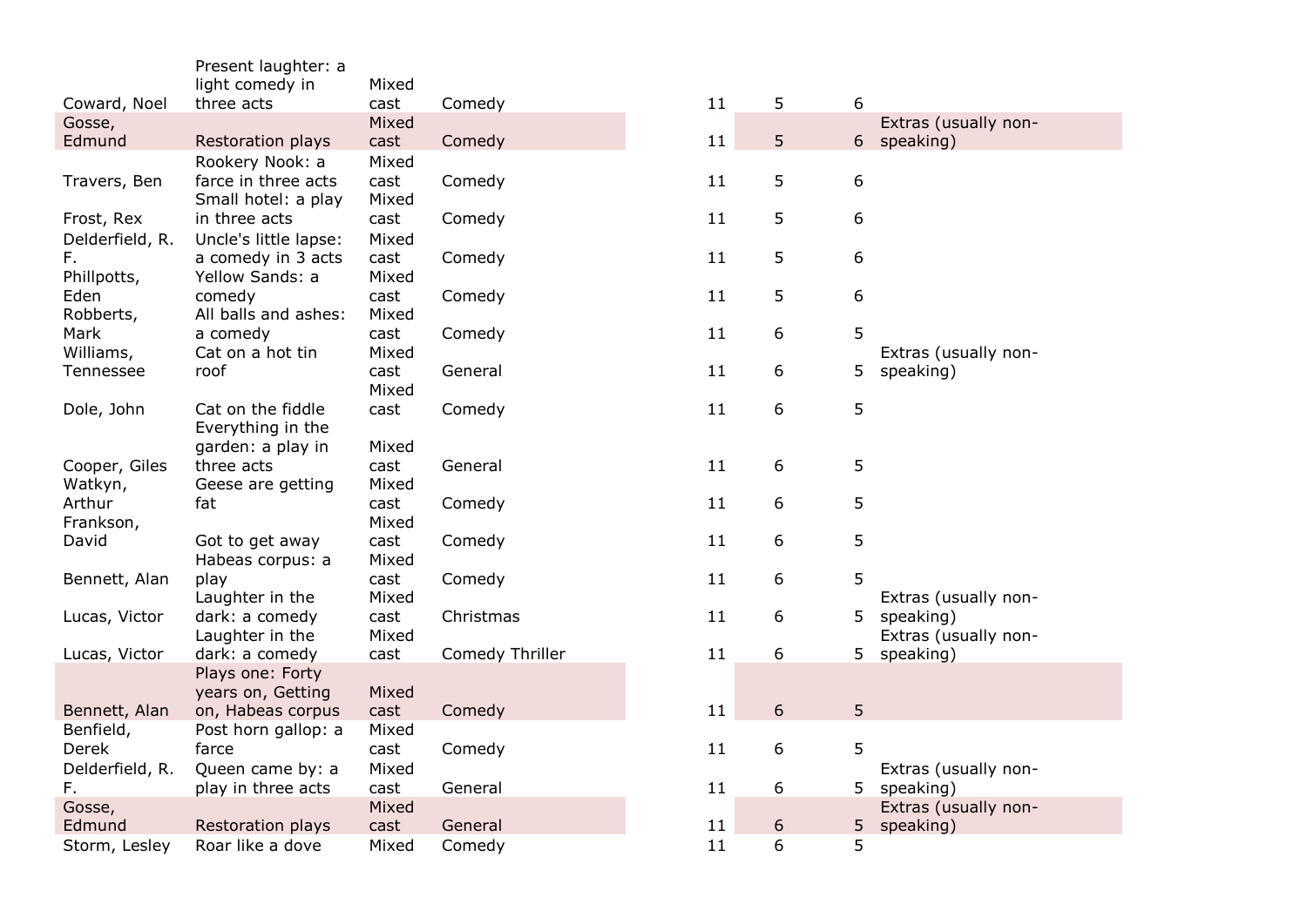|                                 | Shock tactics: a                                        | cast<br>Mixed |               |    |                |                |                      |                          |
|---------------------------------|---------------------------------------------------------|---------------|---------------|----|----------------|----------------|----------------------|--------------------------|
| Dole, John<br>Robbins,          | farce<br>Sleeping beauty: a                             | cast<br>Mixed | Comedy        | 11 | 6              | 5              | Extras (usually non- |                          |
| Norman                          | pantomime<br>Thark: a farce in                          | cast<br>Mixed | Pantomime     | 11 | 6              | 5.             | speaking)            |                          |
| Travers, Ben<br>Delderfield, R. | three acts<br>Where there's a                           | cast<br>Mixed | Comedy        | 11 | 6              | 5              |                      |                          |
| F.                              | will: a comedy<br>All in good time: a                   | cast<br>Mixed | Comedy        | 11 | 6              | 5              |                      |                          |
| Naughton, Bill                  | comedy in two acts                                      | cast          | Comedy        | 11 | $\overline{7}$ | $\overline{4}$ |                      |                          |
|                                 | Frankenstein: a<br>play adapted for 11                  | Mixed         |               |    |                |                |                      | Suitable<br>for<br>young |
| Pullman, Philip                 | to 14-year-olds<br>Jane Eyre: from the                  | cast          | Dramatisation | 11 | $\overline{7}$ | $\overline{4}$ |                      | cast                     |
| Cox,                            | novel by Charlotte                                      | Mixed         |               |    |                |                |                      |                          |
| Constance<br>Phillpotts,        | Brontë                                                  | cast<br>Mixed | Dramatisation | 11 | 7              | $\overline{4}$ |                      |                          |
| Eden                            | Orange orchard<br>Rain: founded on<br>Miss Thompson, by | cast          | General       | 11 | $\overline{7}$ | $\overline{4}$ |                      |                          |
|                                 | W. Somerset                                             | Mixed         |               |    |                |                |                      |                          |
| Colton, John                    | Maugham<br>Resounding tinkle:                           | cast          | Dramatisation | 11 | $\overline{7}$ | $\overline{4}$ |                      |                          |
| Simpson, N.                     | a play (full length                                     | Mixed         |               |    |                |                |                      |                          |
| F.<br>Chekhov,                  | version)<br>Seagull: a comedy                           | cast<br>Mixed | Comedy        | 11 | $\overline{7}$ | $\overline{4}$ | Extras (usually non- |                          |
| Anton<br>Pinero, Arthur         | in four acts<br>Second Mrs.                             | cast<br>Mixed | Comedy        | 11 | $\overline{7}$ |                | 4 speaking)          |                          |
| Wing                            | Tanqueray<br>Threepenny opera,<br>translated by Ralph   | cast          | General       | 11 | $\overline{7}$ | 4              |                      |                          |
|                                 | Mannheim & John                                         | Mixed         |               |    |                |                |                      |                          |
| Brecht, Bertolt<br>Christie,    | Willett                                                 | cast<br>Mixed | General       | 11 | $\overline{7}$ | 4              |                      |                          |
| Agatha                          | Towards zero                                            | cast          | Thriller      | 11 | $\overline{7}$ | $\overline{a}$ |                      |                          |
|                                 |                                                         |               |               |    |                |                |                      | Suitable<br>for          |
|                                 |                                                         | Mixed         |               |    |                |                |                      | young                    |
| Robbins, Glyn                   | Winnie-the-Pooh                                         | cast          | Dramatisation | 11 | 7              | 4              |                      | cast                     |
| Rattigan,                       | Winslow boy                                             | Mixed         | General       | 11 | $\overline{7}$ | $\overline{4}$ |                      |                          |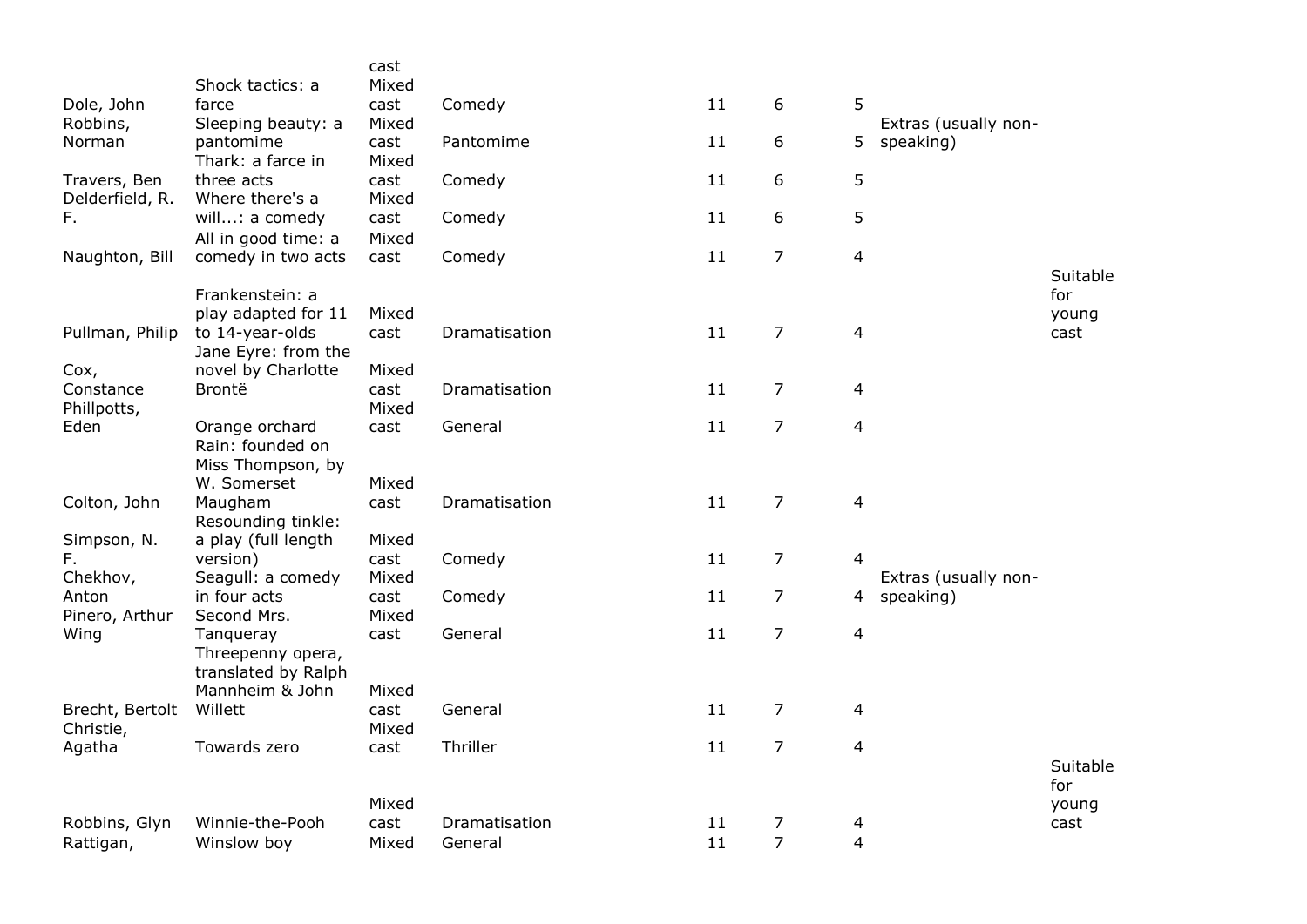| Terence         |                      | cast  |                 |    |    |                |                      |
|-----------------|----------------------|-------|-----------------|----|----|----------------|----------------------|
|                 | And then there       |       |                 |    |    |                |                      |
| Christie,       | were none: a play    | Mixed |                 |    |    |                |                      |
| Agatha          | in three acts        | cast  | Thriller        | 11 | 8  | 3              |                      |
|                 | Close the coalhouse  | Mixed |                 |    |    |                | Extras (usually non- |
| Plater, Alan    | door                 | cast  | General         | 11 | 8  | 3              | speaking)            |
|                 | Frogs: translated    |       |                 |    |    |                |                      |
|                 | into English         |       |                 |    |    |                |                      |
|                 | rhyming verse by     | Mixed |                 |    |    |                | Extras (usually non- |
| Aristophanes    | Gilbert Murray       | cast  | Comedy          | 11 | 8  | 3              | speaking)            |
| Fry,            | Lady's not for       | Mixed |                 |    |    |                |                      |
| Christopher     | burning              | cast  | Comedy          | 11 | 8  | 3              |                      |
|                 | Misanthrope:         |       |                 |    |    |                |                      |
|                 | English version by   | Mixed |                 |    |    |                |                      |
| Molière         | <b>Tony Harrison</b> | cast  | Comedy          | 11 | 8  | 3              |                      |
|                 | Misanthrope: in      |       |                 |    |    |                |                      |
|                 | English verse by     | Mixed |                 |    |    |                |                      |
| Molière         | Richard Wilbur       | cast  | Comedy          | 11 | 8  | 3              |                      |
|                 | Queen and the        |       |                 |    |    |                |                      |
|                 | rebels (La regina e  | Mixed |                 |    |    |                | Extras (usually non- |
| Betti, Ugo      | gli insorti)         | cast  | General         | 11 | 8  | $\mathsf{3}$   | speaking)            |
|                 |                      | Mixed |                 |    |    |                | Extras (usually non- |
| Hare, David     | Racing demon         | cast  | General         | 11 | 8  | 3              | speaking)            |
| Christie,       |                      | Mixed |                 |    |    |                |                      |
| Agatha          | Spider's web         | cast  | Thriller        | 11 | 8  | 3              |                      |
| Bond,           | Sweeney Todd, the    |       |                 |    |    |                |                      |
| Christopher     | demon barber of      | Mixed |                 |    |    |                | Extras (usually non- |
| Godfrey         | <b>Fleet Street</b>  | cast  | Melodrama       | 11 | 8  | 3 <sup>7</sup> | speaking)            |
|                 |                      | Mixed |                 |    |    |                | Extras (usually non- |
| Frisch, Max     | Andorra              | cast  | General         | 11 | 9  | 2              | speaking)            |
|                 | Enemy of the         | Mixed |                 |    |    |                | Extras (usually non- |
| Ibsen, Henrik   | people               | cast  | General         | 11 | 9  |                | 2 speaking)          |
| Drinkwater,     | Man's house: a play  | Mixed |                 | 11 | 9  |                | Extras (usually non- |
| John            | in three acts        | cast  | Religious theme |    |    | $2^{\circ}$    | speaking)            |
|                 | When did you last    | Mixed |                 |    |    |                |                      |
| Galton, Ray     | see your trousers?   | cast  | Comedy          | 11 | 9  | $\overline{2}$ |                      |
|                 | Journey's end: a     | Male  |                 |    |    |                |                      |
| Sherriff, R. C. | play in three acts   | cast  | General         | 11 | 11 | 0              |                      |
| Robbins,        | Aladdin: a           | Any   |                 |    |    |                | Extras (usually non- |
| Norman          | pantomime            | cast  | Pantomime       | 11 |    |                | speaking)            |
|                 | Jack and the         | Any   |                 |    |    |                | Extras (usually non- |
| Morgan, Verne   | beanstalk: a         | cast  | Pantomime       | 11 |    |                | speaking)            |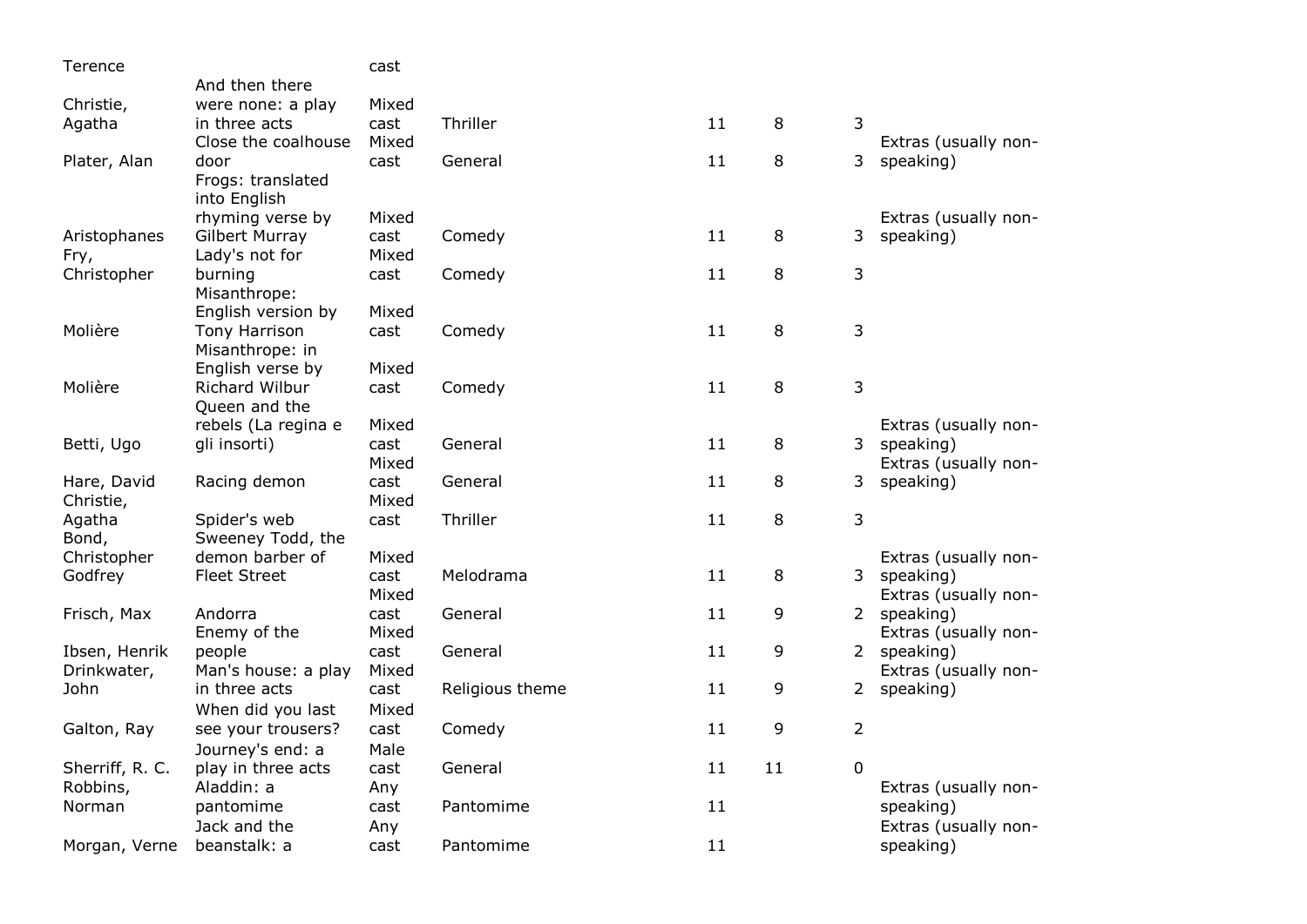## pantomime

|                     | Little Red Riding          | Any   |               |    |                |                |                      |
|---------------------|----------------------------|-------|---------------|----|----------------|----------------|----------------------|
| Reakes, Paul        | Hood: a pantomime          | cast  | Pantomime     | 11 |                |                |                      |
| Robbins,            | Red Riding Hood: a         | Any   |               |    |                |                |                      |
| Norman              | pantomime                  | cast  | Pantomime     | 11 |                |                |                      |
|                     | Wonderful story of         |       |               |    |                |                |                      |
| Robbins,            | Mother Goose: a            | Any   |               |    |                |                | Extras (usually non- |
| Norman              | pantomime                  | cast  | Pantomime     | 11 |                |                | speaking)            |
|                     | Play it again, Sam:        | Mixed |               |    |                |                |                      |
| Allen, Woody        | a romantic comedy          | cast  | Comedy        | 12 | 3              | 9              |                      |
|                     |                            | Mixed |               |    |                |                |                      |
| Sharkey, Jack       | Creature creeps!           | cast  | Comedy        | 12 | $\overline{4}$ | 8              |                      |
| Hastings,           |                            | Mixed |               |    |                |                |                      |
| Charlotte           | Enguiry                    | cast  | General       | 12 | 4              | 8              |                      |
|                     | Last tango in              | Mixed |               |    |                |                |                      |
| Harding, Mike       | Whitby                     | cast  | Comedy        | 12 | $\overline{4}$ | 8              |                      |
|                     | A murder is                | Mixed |               |    |                |                |                      |
| Darbon, Leslie      | announced                  | cast  | Thriller      | 12 | 5              | $\overline{7}$ |                      |
| Cary, Falkland      | Candied peel: a            | Mixed |               |    |                |                |                      |
| L.                  | comedy drama               | cast  | Comedy        | 12 | 5              | $\overline{7}$ |                      |
|                     | Little women:              |       |               |    |                |                |                      |
|                     | adapted from the           |       |               |    |                |                |                      |
| De Forest,          | story by Louisa M.         | Mixed |               |    |                |                |                      |
| Marian              | Alcott                     | cast  | Dramatisation | 12 | 5              | $\overline{7}$ |                      |
| Hastings,           |                            | Mixed |               |    |                |                | Extras (usually non- |
| Charlotte           | Soft September air         | cast  | General       | 12 | 5              | 7              | speaking)            |
|                     | This happy breed: a        | Mixed |               |    |                |                |                      |
| Coward, Noel        | play in three acts         | cast  | General       | 12 | 5              | $\overline{7}$ |                      |
| Sylvaine,<br>Vernon | As long as they're         | Mixed |               | 12 | 6              | 6              |                      |
|                     | happy: a farce             | cast  | Comedy        |    |                |                |                      |
|                     | Beauty and the<br>beast: a | Mixed |               |    |                |                |                      |
| Cregan, David       | pantomime                  | cast  | Pantomime     | 12 | 6              | 6              |                      |
|                     |                            | Mixed |               |    |                |                |                      |
| Eliot, T. S.        | Family reunion             | cast  | General       | 12 | 6              | 6              |                      |
|                     | Five Russian plays,        |       |               |    |                |                |                      |
| Magarshack,         | translated by David        | Mixed |               |    |                |                | Extras (usually non- |
| David               | Magarshack                 | cast  | Tragedy       | 12 | 6              | 6              | speaking)            |
|                     | Freeway: a play in         | Mixed |               |    |                |                | Extras (usually non- |
| Nichols, Peter      | two acts                   | cast  | General       | 12 | 6              | 6              | speaking)            |
| Chase, Mary         | Harvey: a comedy           | Mixed | Comedy        | 12 | 6              | 6              |                      |
|                     |                            |       |               |    |                |                |                      |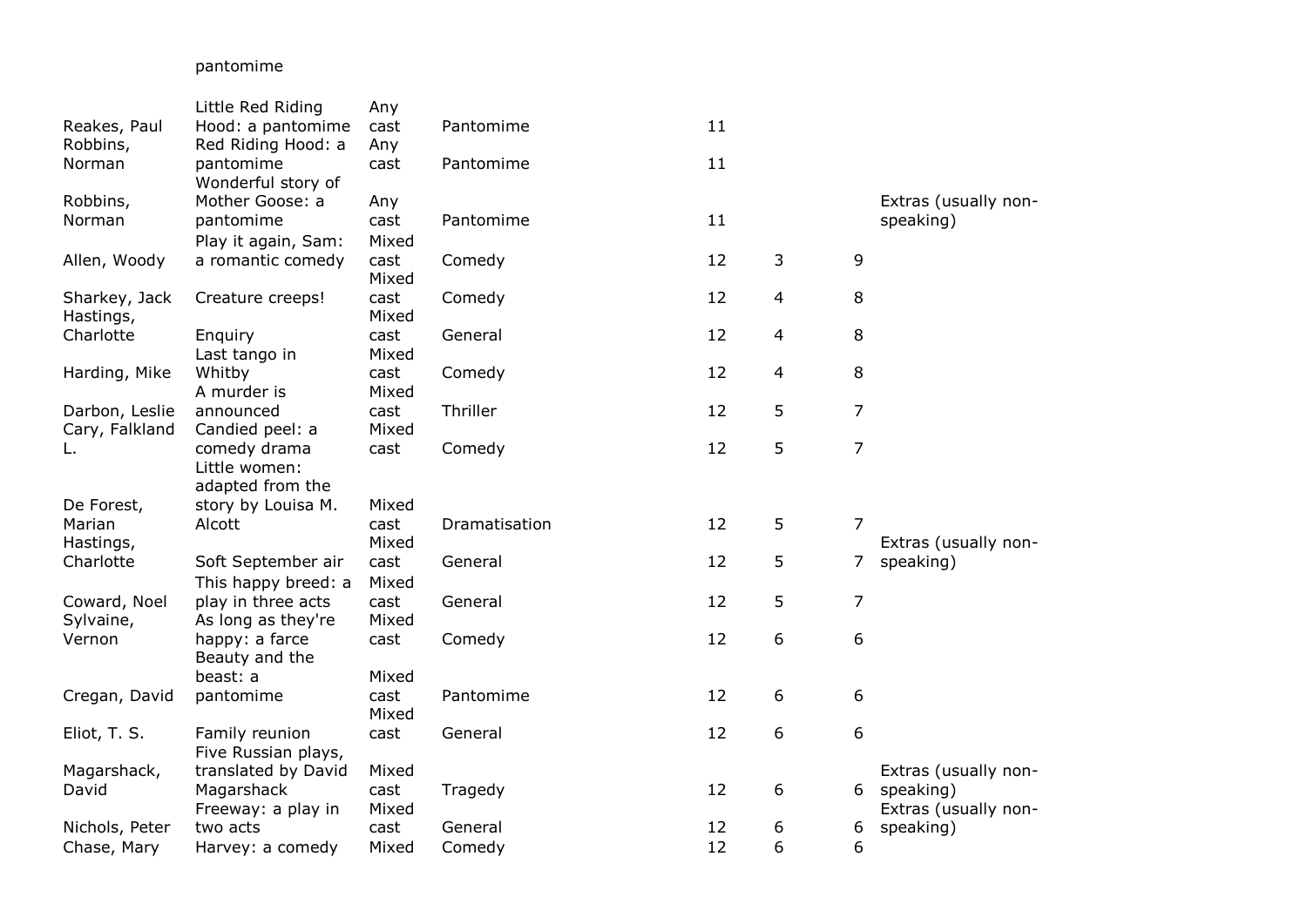|                | in 3 acts           | cast  |               |    |                |                             |
|----------------|---------------------|-------|---------------|----|----------------|-----------------------------|
| Christie,      | Hollow: a play in   | Mixed |               |    |                |                             |
| Agatha         | three acts          | cast  | Thriller      | 12 | 6              | 6                           |
|                | Love of four        |       |               |    |                |                             |
|                | Colonels: a play in | Mixed |               |    |                |                             |
| Ustinov, Peter | three acts          | cast  | Comedy        | 12 | 6              | 6                           |
|                | Murder at the       |       |               |    |                |                             |
|                | vicarage: from the  |       |               |    |                |                             |
|                | novel by Agatha     | Mixed |               |    |                |                             |
| Charles, Moie  | Christie            | cast  | Dramatisation | 12 | 6              | 6                           |
|                | Pygmalion: a        |       |               |    |                |                             |
| Shaw,          | romance in five     | Mixed |               |    |                |                             |
| Bernard        | acts                | cast  | General       | 12 | 6              | 6                           |
| Gosse,         |                     | Mixed |               |    |                | Extras (usually non-        |
| Edmund         | Restoration plays   | cast  | General       | 12 | 6              | 6 <sup>1</sup><br>speaking) |
|                |                     | Mixed |               |    |                |                             |
| Coke, Peter    | Tax payers waltz    | cast  | Comedy        | 12 | 6              | 6                           |
|                | A month in the      |       |               |    |                |                             |
| Turgenev, I.   | country, a version  | Mixed |               |    |                |                             |
| S.             | by Brian Friel      | cast  | General       | 12 | $\overline{7}$ | 5                           |
|                |                     | Mixed |               |    |                |                             |
| Bridie, James  | Anatomist           | cast  | Historical    | 12 | 7              | 5                           |
|                | Back to             |       |               |    |                |                             |
|                | Methuselah: a       |       |               |    |                |                             |
| Shaw,          | metabiological      | Mixed |               |    |                |                             |
| Bernard        | Pentateuch          | cast  | General       | 12 | $\overline{7}$ | 5                           |
|                | Bingo: scenes of    | Mixed |               |    |                |                             |
| Bond, Edward   | money and death     | cast  | Historical    | 12 | $\overline{7}$ | 5                           |
|                | Disappearance of    | Mixed |               |    |                |                             |
| Cherrett, Don  | Katie: a comedy     | cast  | Comedy        | 12 | $\overline{7}$ | 5                           |
| Brighouse,     | Hobson's choice: a  | Mixed |               |    |                |                             |
| Harold         | Lancashire comedy   | cast  | Comedy        | 12 | $\overline{7}$ | 5                           |
|                | Hobson's Choice:    |       |               |    |                |                             |
| Brighouse,     | notes and questions | Mixed |               |    |                |                             |
| Harold         | by Tim Bezant.      | cast  | Comedy        | 12 | $\overline{7}$ | 5                           |
|                | It runs in the      | Mixed |               |    |                |                             |
| Cooney, Ray    | family: a comedy    | cast  | Comedy        | 12 | $\overline{7}$ | 5                           |
|                | It's later than you | Mixed |               |    |                |                             |
| Anouilh, Jean  | think               | cast  | General       | 12 | $\overline{7}$ | 5                           |
|                | Lady in the van:    |       |               |    |                |                             |
|                | adapted from the    | Mixed |               |    |                | Extras (usually non-        |
| Bennett, Alan  | autobiographical    | cast  | Dramatisation | 12 | $\overline{7}$ | 5<br>speaking)              |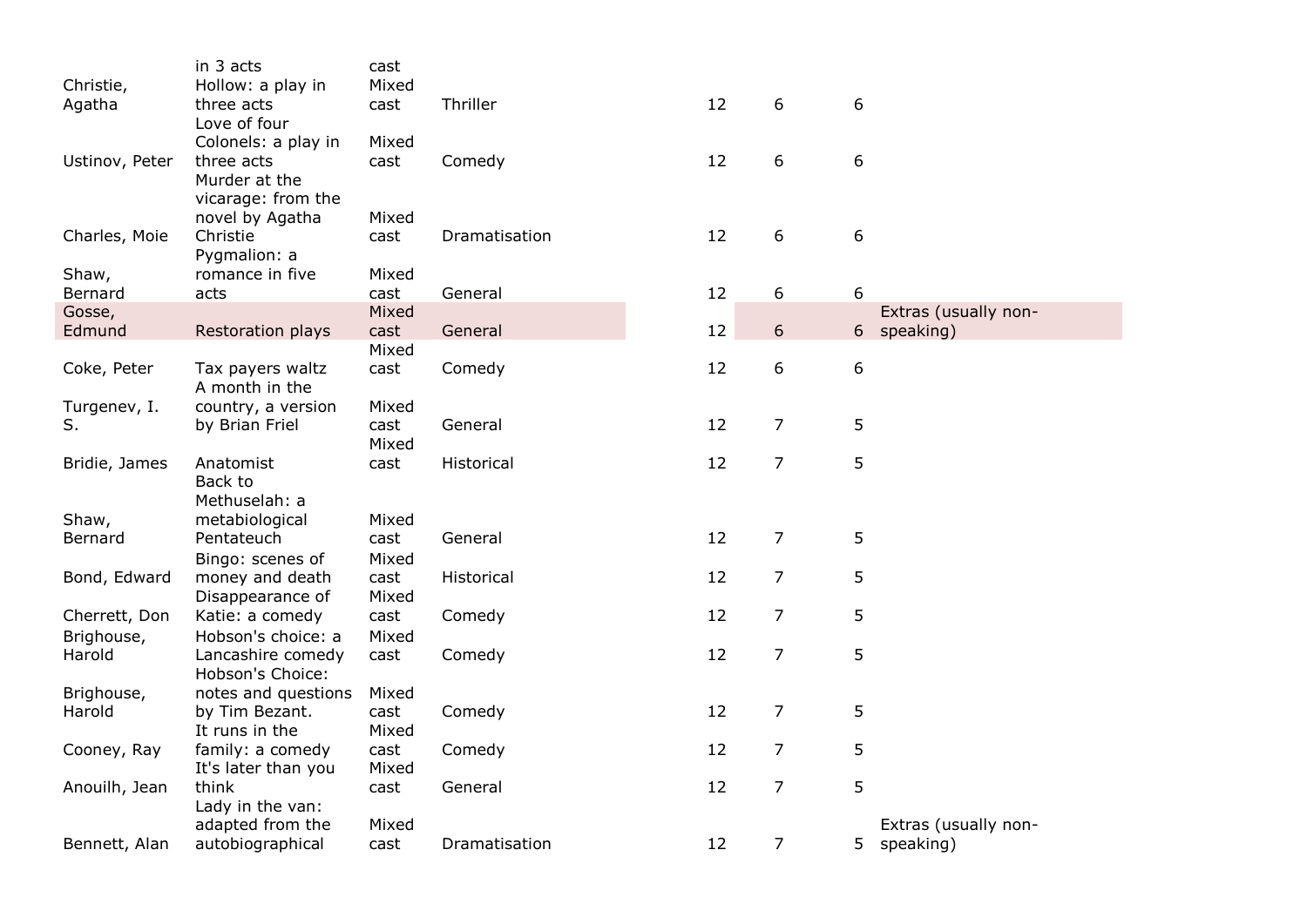## memoir

|                | Little lambs eat ivy: | Mixed |                 |    |                |                         |                      |
|----------------|-----------------------|-------|-----------------|----|----------------|-------------------------|----------------------|
| Langley, Noel  | a comedy              | cast  | Comedy          | 12 | $\overline{7}$ | 5                       |                      |
|                | Little Tommy          |       |                 |    |                |                         |                      |
|                | Tucker: a             | Mixed |                 |    |                |                         | Extras (usually non- |
| Reakes, Paul   | pantomime             | cast  | Pantomime       | 12 | $\overline{7}$ | 5                       | speaking)            |
|                | Playboy of the        | Mixed |                 |    |                |                         |                      |
| Synge, J. M.   | western world         | cast  | Comedy          | 12 | 7              | 5                       |                      |
|                | Plaza suite: a        |       |                 |    |                |                         |                      |
|                | comedy in three       | Mixed |                 |    |                |                         |                      |
| Simon, Neil    | acts                  | cast  | Comedy          | 12 | 7              | 5                       |                      |
|                | Red Ridinghood: a     | Mixed |                 |    |                |                         |                      |
| Cregan, David  | pantomime             | cast  | Pantomime       | 12 | 7              | 5                       |                      |
|                |                       | Mixed |                 |    |                |                         |                      |
| Russell, Willy | Stags and hens        | cast  | Comedy          | 12 | $\overline{7}$ | 5                       |                      |
|                |                       | Mixed |                 |    |                |                         |                      |
| Coward, Noël   | Star quality          | cast  | Comedy          | 12 | 7              | 5                       |                      |
|                |                       | Mixed |                 |    |                |                         |                      |
| Anouilh, Jean  | Antigone              | cast  | Tragedy         | 12 | 8              | $\overline{4}$          |                      |
|                | Barchester Towers,    | Mixed |                 |    |                |                         |                      |
| Draper, John   | by Anthony Trollope   | cast  | Dramatisation   | 12 | 8              | $\overline{4}$          |                      |
| Giraudoux,     |                       | Mixed |                 |    |                |                         | Extras (usually non- |
| Jean           | Duel of angels        | cast  | General         | 12 | 8              | 4                       | speaking)            |
|                | Fall and redemption   |       |                 |    |                |                         |                      |
|                | of man: selections    |       |                 |    |                |                         |                      |
|                | in modern English     |       |                 |    |                |                         |                      |
|                | from the mystery      | Mixed |                 |    |                |                         |                      |
| Bowen, John    | plays                 | cast  | Religious theme | 12 | 8              | $\overline{4}$          |                      |
|                | Four plays:           |       |                 |    |                |                         |                      |
|                | Recruiting officer;   |       |                 |    |                |                         |                      |
|                | Beaux' stratagem;     |       |                 |    |                |                         |                      |
| Farquhar,      | Constant Couple;      | Mixed |                 |    |                |                         | Extras (usually non- |
| George         | <b>Rivals</b>         | cast  | Comedy          | 12 | 8              | 4                       | speaking)            |
|                | Ghost train: a        | Mixed |                 |    |                |                         |                      |
| Ridley, Arnold | drama in three acts   | cast  | General         | 12 | 8              | $\overline{\mathbf{4}}$ |                      |
|                | Hypochondriac,        |       |                 |    |                |                         |                      |
|                | translated by         |       |                 |    |                |                         |                      |
|                | Martin Sorrell from   |       |                 |    |                |                         |                      |
|                | Le malade             | Mixed |                 |    |                |                         |                      |
| Molière        | imaginaire            | cast  | General         | 12 | 8              | 4                       |                      |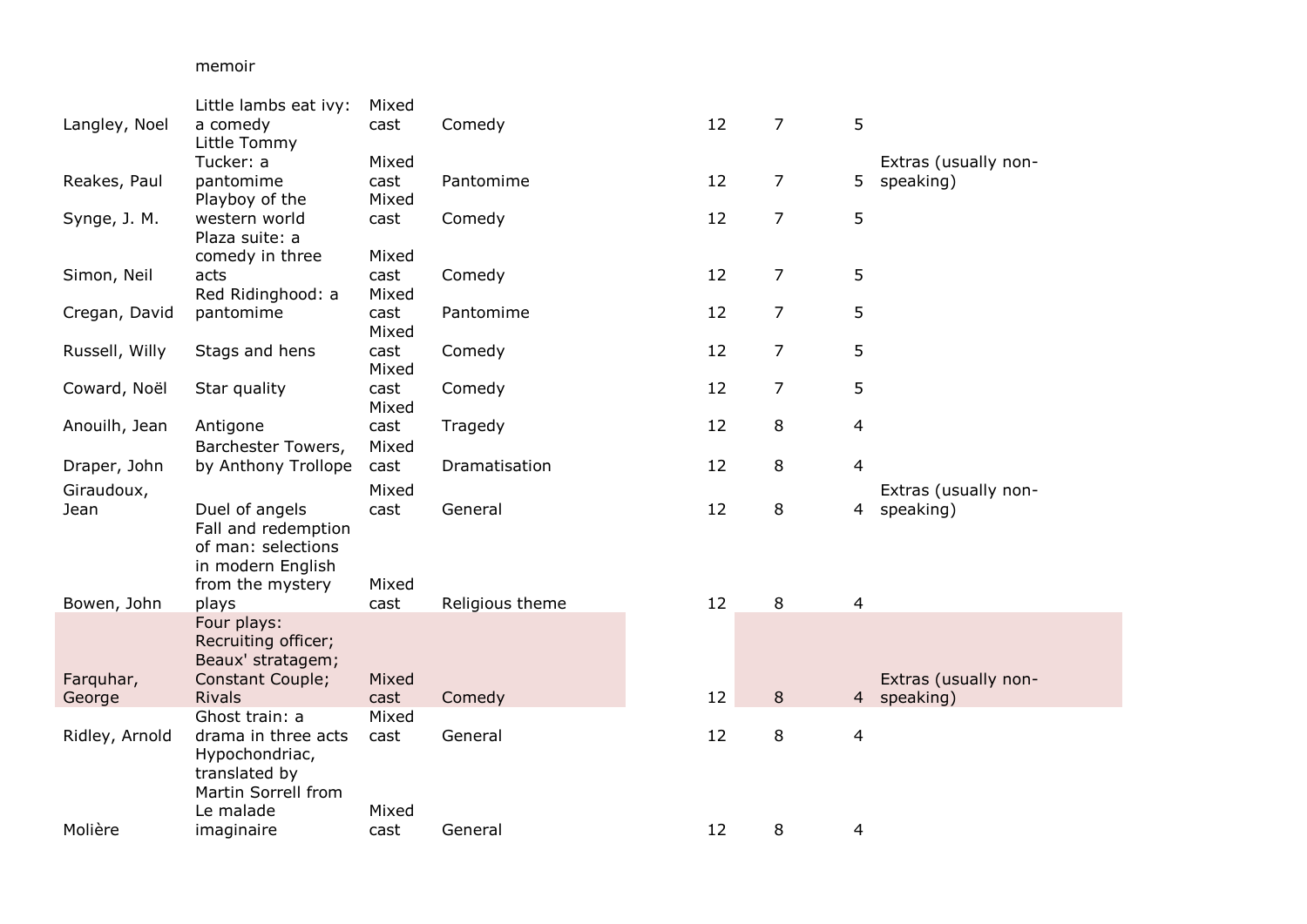| Sheridan,       |                                          |               |                 |    |    |                |                                   |
|-----------------|------------------------------------------|---------------|-----------------|----|----|----------------|-----------------------------------|
| Richard         | Rivals (with The                         | Mixed         |                 |    |    |                |                                   |
| <b>Brinsley</b> | school for scandal)                      | cast          | Comedy          | 12 | 8  | $\overline{4}$ |                                   |
| Sheridan,       |                                          |               |                 |    |    |                |                                   |
| Richard         | Rivals: edited by                        | Mixed         |                 |    |    |                |                                   |
| <b>Brinsley</b> | Elizabeth Duthie                         | cast          | Comedy          | 12 | 8  | 4              |                                   |
| Ayckbourn,      | Sisterly feelings: a                     | Mixed         |                 |    |    |                |                                   |
| Alan            | related comedy                           | cast          | Comedy          | 12 | 8  | 4              |                                   |
| Delderfield, R. |                                          | Mixed         |                 |    |    |                | Extras (usually non-              |
| F.              | Spark in Judea                           | cast          | Religious theme | 12 | 8  | 4              | speaking)                         |
| Home, William   |                                          | Mixed         |                 |    |    |                |                                   |
| Douglas         | Dame of Sark                             | cast          | Historical      | 12 | 9  | 3              |                                   |
|                 | Sweeney Todd: a                          |               |                 |    |    |                |                                   |
|                 | Victorian                                |               |                 |    |    |                |                                   |
|                 | melodrama, based                         |               |                 |    |    |                |                                   |
|                 | on the original by<br>George Dibdin Pitt | Mixed<br>cast | Melodrama       | 12 | 9  | 3              |                                   |
| Rosser, Austin  | Crime passionel                          |               |                 |    |    |                |                                   |
|                 | (Les mains sales),                       |               |                 |    |    |                |                                   |
| Sartre, Jean-   | translated by Kitty                      | Mixed         |                 |    |    |                |                                   |
| Paul            | <b>Black</b>                             | cast          | General         | 12 | 10 | $\overline{2}$ |                                   |
| Shaw,           | John Bull's other                        | Mixed         |                 |    |    |                |                                   |
| Bernard         | island                                   | cast          | General         | 12 | 10 | $\overline{2}$ |                                   |
|                 |                                          | Mixed         |                 |    |    |                | Extras (usually non-              |
| Bond, Edward    | Pope's wedding                           | cast          | General         | 12 | 10 | $2^{\circ}$    | speaking)                         |
|                 | Three comedies:                          |               |                 |    |    |                |                                   |
|                 | Volpone; The                             |               |                 |    |    |                |                                   |
|                 | Alchemist;                               | Mixed         |                 |    |    |                | Extras (usually non-              |
| Jonson, Ben     | <b>Bartholomew Fair</b>                  | cast          | Comedy          | 12 | 10 |                | 2 speaking)                       |
|                 |                                          | Mixed         |                 |    |    |                |                                   |
| Bennett, Alan   | History boys                             | cast          | General         | 12 | 11 | $\mathbf{1}$   |                                   |
|                 | Aladdin: a                               | Any           |                 |    |    |                |                                   |
| Astell, Betty   | pantomime                                | cast          | Pantomime       | 12 |    |                |                                   |
|                 | Bluebeard: a                             | Any           |                 |    |    |                | Extras (usually non-              |
| Reakes, Paul    | pantomime                                | cast          | Pantomime       | 12 |    |                | speaking)                         |
| Robbins,        | Cinderella: a                            | Any           |                 | 12 |    |                | Extras (usually non-              |
| Norman          | pantomime                                | cast          | Pantomime       |    |    |                | speaking)                         |
| Crocker, John   | Dick Whittington: a<br>pantomime         | Any<br>cast   | Pantomime       | 12 |    |                | Extras (usually non-<br>speaking) |
|                 | King Humpty                              |               |                 |    |    |                |                                   |
|                 | Dumpty: a                                | Any           |                 |    |    |                | Extras (usually non-              |
| Reakes, Paul    | pantomime                                | cast          | Pantomime       | 12 |    |                | speaking)                         |
|                 |                                          |               |                 |    |    |                |                                   |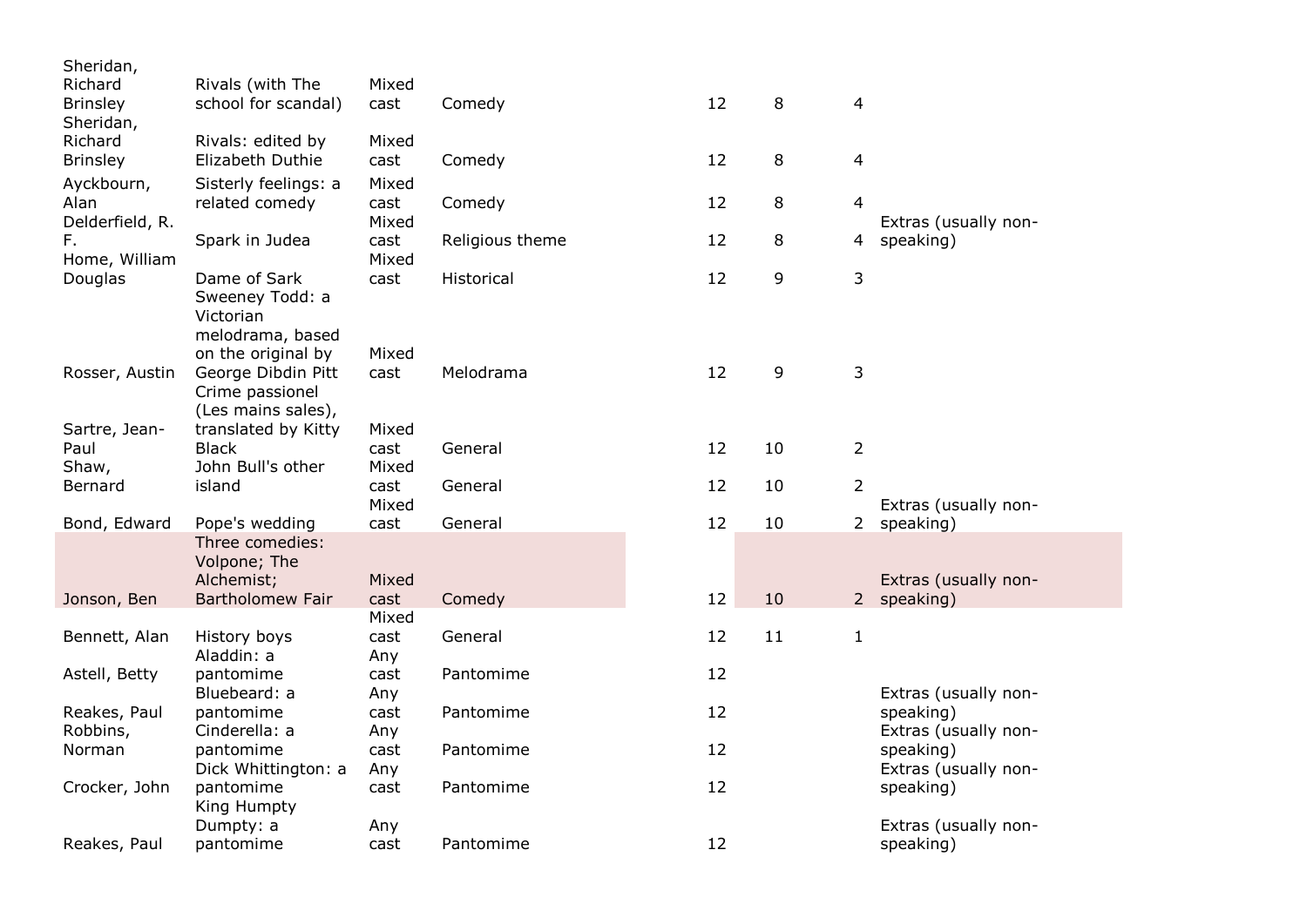| Astell, Betty            | Queen of hearts: a<br>pantomime                  | Any<br>cast   | Pantomime       | 12 |                |                | Extras (usually non-<br>speaking) |
|--------------------------|--------------------------------------------------|---------------|-----------------|----|----------------|----------------|-----------------------------------|
| Crocker, John            | Sleeping beauty: a<br>pantomime                  | Any<br>cast   | Pantomime       | 12 |                |                | Extras (usually non-<br>speaking) |
| Mcloughlin,<br>Maurice   | Shadow in the sun<br>Bone-chiller: a             | Mixed<br>cast | General         | 13 | 3              | 10             |                                   |
|                          | comedic mystery-                                 | Mixed         |                 |    |                |                |                                   |
| Ferris, Monk             | thriller<br>Murder of Maria                      | cast          | Comedy Thriller | 13 | 5              | 8              |                                   |
| Burton, Brian            | Marten, or The red<br>barn: a melodrama          | Mixed         |                 |    |                |                |                                   |
| John                     | in three acts<br>Pride and<br>prejudice: adapted | cast          | Melodrama       | 13 | 5              | 8              |                                   |
| Cox,                     | from the novel by                                | Mixed         |                 |    |                |                |                                   |
| Constance<br>Mccracken,  | Jane Austen                                      | cast<br>Mixed | Dramatisation   | 13 | 5              | 8              |                                   |
| Esther                   | Quiet week-end                                   | cast<br>Mixed | Comedy          | 13 | 5              | 8              |                                   |
| Bowen, John<br>Christie, | Disorderly women<br>Murder on the Nile:          | cast<br>Mixed | General         | 13 | 6              | $\overline{7}$ |                                   |
| Agatha<br>Holliday,      | a play                                           | cast<br>Mixed | Thriller        | 13 | 6              | $\overline{7}$ |                                   |
| Graham                   | Scottish play<br>Chorus of                       | cast          | Comedy          | 13 | 6              | $\overline{7}$ |                                   |
| Ayckbourn,               | disapproval: a                                   | Mixed         |                 |    |                |                |                                   |
| Alan<br>Manktelow,       | comedy                                           | cast<br>Mixed | Comedy          | 13 | $\overline{7}$ | 6              |                                   |
| <b>Bettine</b>           | Couples<br>Florence                              | cast<br>Mixed | General         | 13 | $\overline{7}$ | 6              |                                   |
| Bowen, John              | Nightingale<br>Happiest days of                  | cast<br>Mixed | Historical      | 13 | $\overline{7}$ | 6              |                                   |
| Dighton, John            | your life: a farce                               | cast          | Comedy          | 13 | $\overline{7}$ | 6              |                                   |
| Rattigan,<br>Terence     | Sleeping prince: an<br>occasional fairy tale     | Mixed<br>cast | General         | 13 | $\overline{7}$ | 6              |                                   |
| Ayckbourn,<br>Alan       | Small family<br>business                         | Mixed<br>cast | General         | 13 | $\overline{7}$ | 6              |                                   |
| Williams,                | Streetcar named                                  | Mixed         |                 |    |                |                |                                   |
| Tennessee<br>Marriott,   | Desire                                           | cast<br>Mixed | General         | 13 | $\overline{7}$ | 6              |                                   |
| Anthony                  | Uproar in the house                              | cast          | Comedy          | 13 | $\overline{7}$ | 6              |                                   |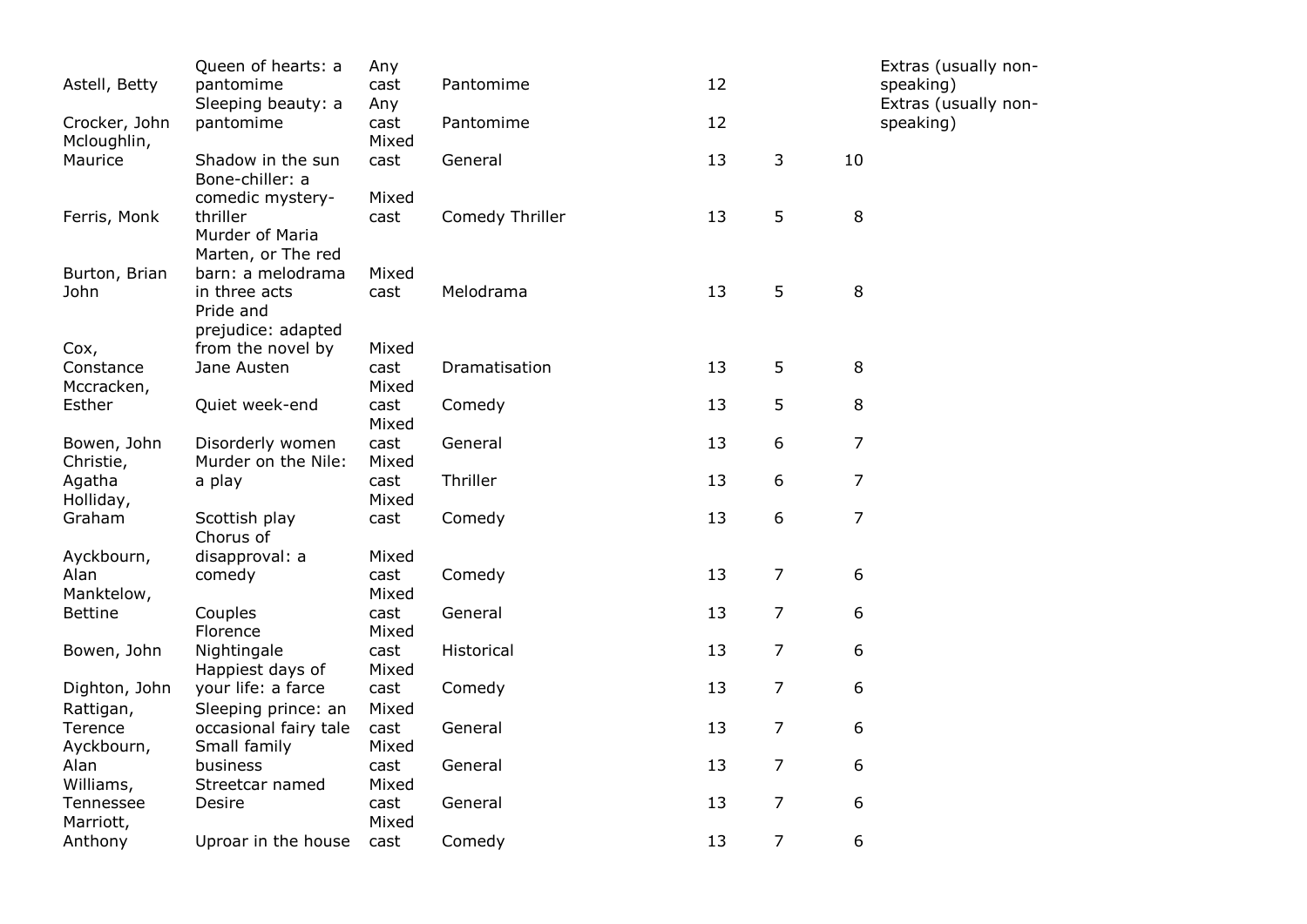|                 | Ali Baba and the     |       |               |    |                |                |                      |          |
|-----------------|----------------------|-------|---------------|----|----------------|----------------|----------------------|----------|
| Robbins,        | forty thieves: a     | Mixed |               |    |                |                | Extras (usually non- |          |
| Norman          | pantomime            | cast  | Pantomime     | 13 | 8              | 5.             | speaking)            |          |
|                 |                      | Mixed |               |    |                |                | Extras (usually non- |          |
| Lloyd, Jeremy   | 'Allo 'allo: a play  | cast  | Comedy        | 13 | 8              | 5              | speaking)            |          |
|                 |                      |       |               |    |                |                |                      | Suitable |
|                 |                      |       |               |    |                |                |                      | for      |
|                 | Far from the         | Mixed |               |    |                |                | Extras (usually      | young    |
| Williams, Guy   | madding crowd        | cast  | Dramatisation | 13 | 8              | 5              | non-speaking)        | cast     |
|                 | Restoration, and,    | Mixed |               |    |                |                |                      |          |
| Bond, Edward    | The cat: two plays   | cast  | General       | 13 | 8              | 5 <sup>5</sup> |                      |          |
|                 | Ring round the       |       |               |    |                |                |                      |          |
|                 | moon: a charade      | Mixed |               |    |                |                |                      |          |
| Anouilh, Jean   | with music           | cast  | General       | 13 | $\,8\,$        | 5              |                      |          |
| Briggs,         | Terry Pratchett's    | Mixed |               |    |                |                |                      |          |
| Stephen         | Wyrd sisters         | cast  | Dramatisation | 13 | 8              | 5              |                      |          |
|                 | Traveller without    | Mixed |               |    |                |                |                      |          |
| Anouilh, Jean   | luggage              | cast  | General       | 13 | $\,8\,$        | 5              |                      |          |
| Mortimer,       | Two stars for        | Mixed |               |    |                |                |                      |          |
| John            | comfort              | cast  | General       | 13 | 8              | 5              |                      |          |
| Dane,           |                      | Mixed |               |    |                |                | Extras (usually non- |          |
| Clemence        | Will Shakespeare     | cast  | Historical    | 13 | 8              | 5              | speaking)            |          |
| Stoppard,       |                      | Mixed |               |    |                |                |                      |          |
| Tom             | Arcadia              | cast  | General       | 13 | 9              | 4              |                      |          |
|                 | Happy end,           |       |               |    |                |                |                      |          |
|                 | translated by        | Mixed |               |    |                |                | Extras (usually non- |          |
| Brecht, Bertolt | Michael Feingold     | cast  | General       | 13 | 9              | 4              | speaking)            |          |
| Stoppard,       |                      | Mixed |               |    |                |                |                      |          |
| Tom             | In the native state  | cast  | General       | 13 | 9              | 4              |                      |          |
|                 | Robinson Crusoe      |       |               |    |                |                |                      |          |
|                 | and the pirates: a   | Mixed |               |    |                |                | Extras (usually non- |          |
| Reakes, Paul    | pantomime            | cast  | Pantomime     | 13 | 9              | 4 <sup>1</sup> | speaking)            |          |
| Chekhov,        |                      | Mixed |               |    |                |                |                      |          |
| Anton           | Twelve plays         | cast  | General       | 13 | $\overline{9}$ | $\overline{4}$ |                      |          |
|                 | Vanity fair: from    |       |               |    |                |                |                      |          |
|                 | the novel by         |       |               |    |                |                |                      |          |
| Cox,            | William Makepeace    | Mixed |               |    |                |                |                      |          |
| Constance       | Thackeray            | cast  | Dramatisation | 13 | 9              | 4              |                      |          |
|                 | Whose life is it     | Mixed |               |    |                |                |                      |          |
| Clark, Brian    | anyway?              | cast  | General       | 13 | 9              | 4              |                      |          |
| Christie,       |                      | Mixed |               |    |                |                |                      |          |
| Agatha          | Black coffee: a play | cast  | Thriller      | 13 | 10             | 3              |                      |          |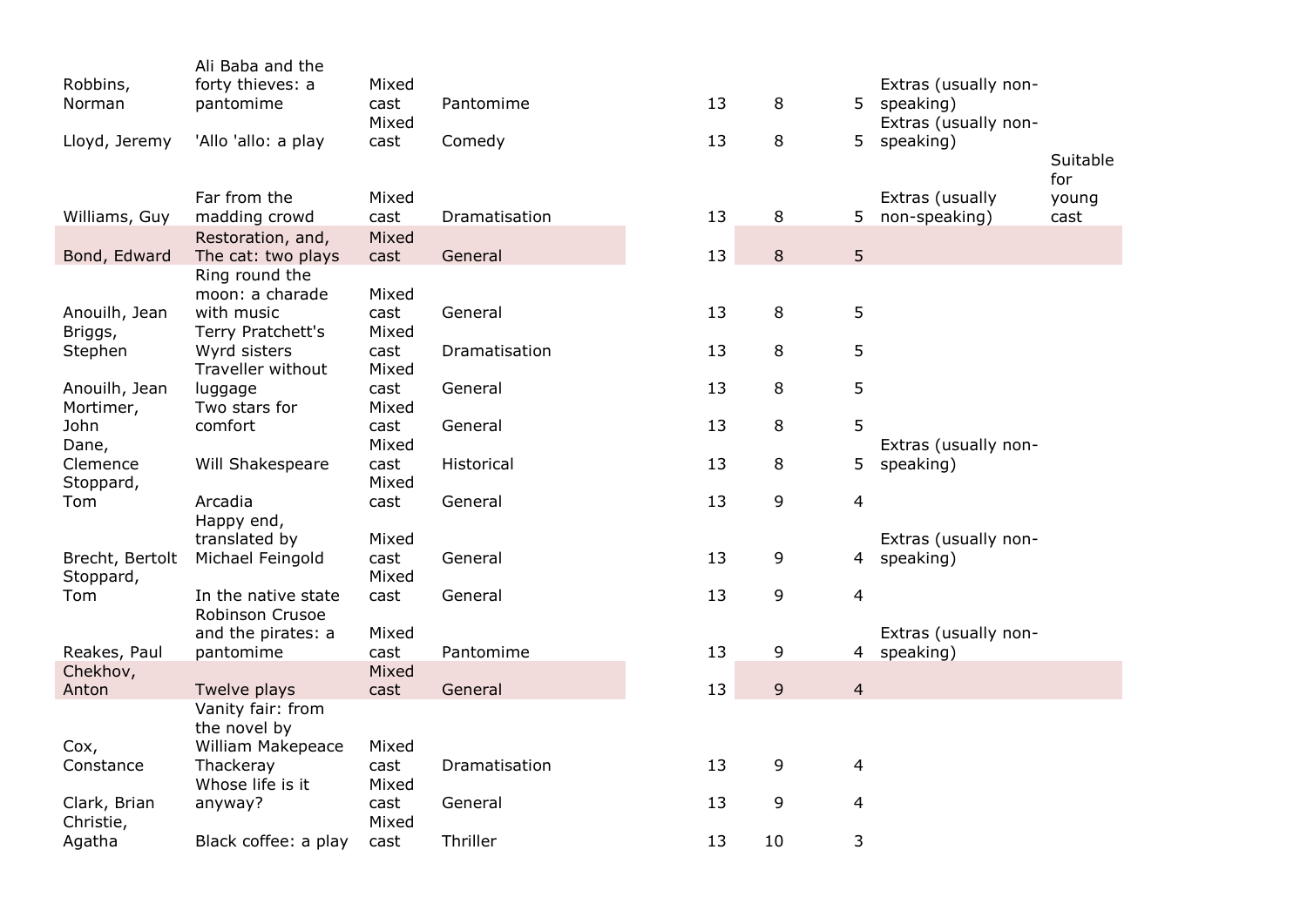|                    |                                         | Mixed       |            |    |    |                |                                   |
|--------------------|-----------------------------------------|-------------|------------|----|----|----------------|-----------------------------------|
| Bennett, Alan      | Enjoy                                   | cast        | General    | 13 | 10 | 3              |                                   |
|                    | Man for all seasons:                    |             |            |    |    |                |                                   |
|                    | a play of Sir                           | Mixed       |            |    |    |                |                                   |
| Bolt, Robert       | <b>Thomas More</b>                      | cast        | Historical | 13 | 10 | 3              |                                   |
| Shakespeare,       |                                         | Mixed       |            |    |    |                | Extras (usually non-              |
| William            | Othello                                 | cast        | Tragedy    | 13 | 10 | 3              | speaking)                         |
|                    | Plays one: Forty                        |             |            |    |    |                |                                   |
|                    | years on, Getting                       | Mixed       |            |    |    |                |                                   |
| Bennett, Alan      | on, Habeas corpus                       | cast        | General    | 13 | 10 | 3              |                                   |
|                    | Romanoff and                            | Mixed       |            |    |    |                |                                   |
| Ustinov, Peter     | Juliet: a comedy                        | cast        | Comedy     | 13 | 10 | 3              |                                   |
| Robbins,           | Rumpelstiltzkin: a                      | Mixed       |            |    |    |                | Extras (usually non-              |
| Norman             | pantomime                               | cast        | Pantomime  | 13 | 10 | 3              | speaking)                         |
|                    | Servant of two                          | Mixed       |            |    |    |                |                                   |
| Goldoni, Carlo     | masters                                 | cast        | Comedy     | 13 | 10 | 3              |                                   |
|                    | View from the                           | Mixed       |            |    |    |                | Extras (usually non-              |
| Miller, Arthur     | bridge                                  | cast        | General    | 13 | 10 | 3              | speaking)                         |
|                    |                                         | Mixed       |            |    |    |                |                                   |
| Bennett, Alan      | Habit of art                            | cast        | General    | 13 | 11 | 2              |                                   |
|                    | Home is tomorrow:                       | Mixed       |            |    |    |                |                                   |
| Priestley, J. B.   | a play in two acts                      | cast        | General    | 13 | 11 | $\overline{2}$ |                                   |
|                    |                                         | Mixed       |            |    |    |                |                                   |
| Frayn, Michael     | Make and break                          | cast        | General    | 13 | 11 | $\overline{2}$ |                                   |
|                    | Humpty Dumpty: a                        | Any         |            |    |    |                |                                   |
| Crocker, John      | pantomime                               | cast        | Pantomime  | 13 |    |                |                                   |
|                    | Aladdin: a                              | Any         |            |    |    |                | Extras (usually non-              |
| Crocker, John      | pantomime                               | cast        | Pantomime  | 13 |    |                | speaking)                         |
|                    | Aladdin: basic                          | Any         |            |    |    |                | Extras (usually non-              |
| Adams, P. H.       | pantomime<br>Babes in the wood:         | cast        | Pantomime  | 13 |    |                | speaking)                         |
| Crocker, John      | pantomime                               | Any<br>cast | Pantomime  | 13 |    |                |                                   |
| Robbins,           | Dragon of Wantley:                      | Any         |            |    |    |                | Extras (usually non-              |
| Norman             | a pantomime                             | cast        | Pantomime  | 13 |    |                | speaking)                         |
|                    | Grand old Duke of                       |             |            |    |    |                |                                   |
| Robbins,<br>Norman |                                         | Any<br>cast | Pantomime  | 13 |    |                | Extras (usually non-              |
| Robbins,           | York: a pantomime<br>Hansel and Gretel: |             |            |    |    |                | speaking)<br>Extras (usually non- |
| Norman             | a pantomime                             | Any<br>cast | Pantomime  | 13 |    |                | speaking)                         |
|                    | Jack and the                            |             |            |    |    |                |                                   |
|                    | beanstalk: a                            | Any         |            |    |    |                | Extras (usually non-              |
| Crocker, John      | pantomime                               | cast        | Pantomime  | 13 |    |                | speaking)                         |
|                    |                                         |             |            |    |    |                |                                   |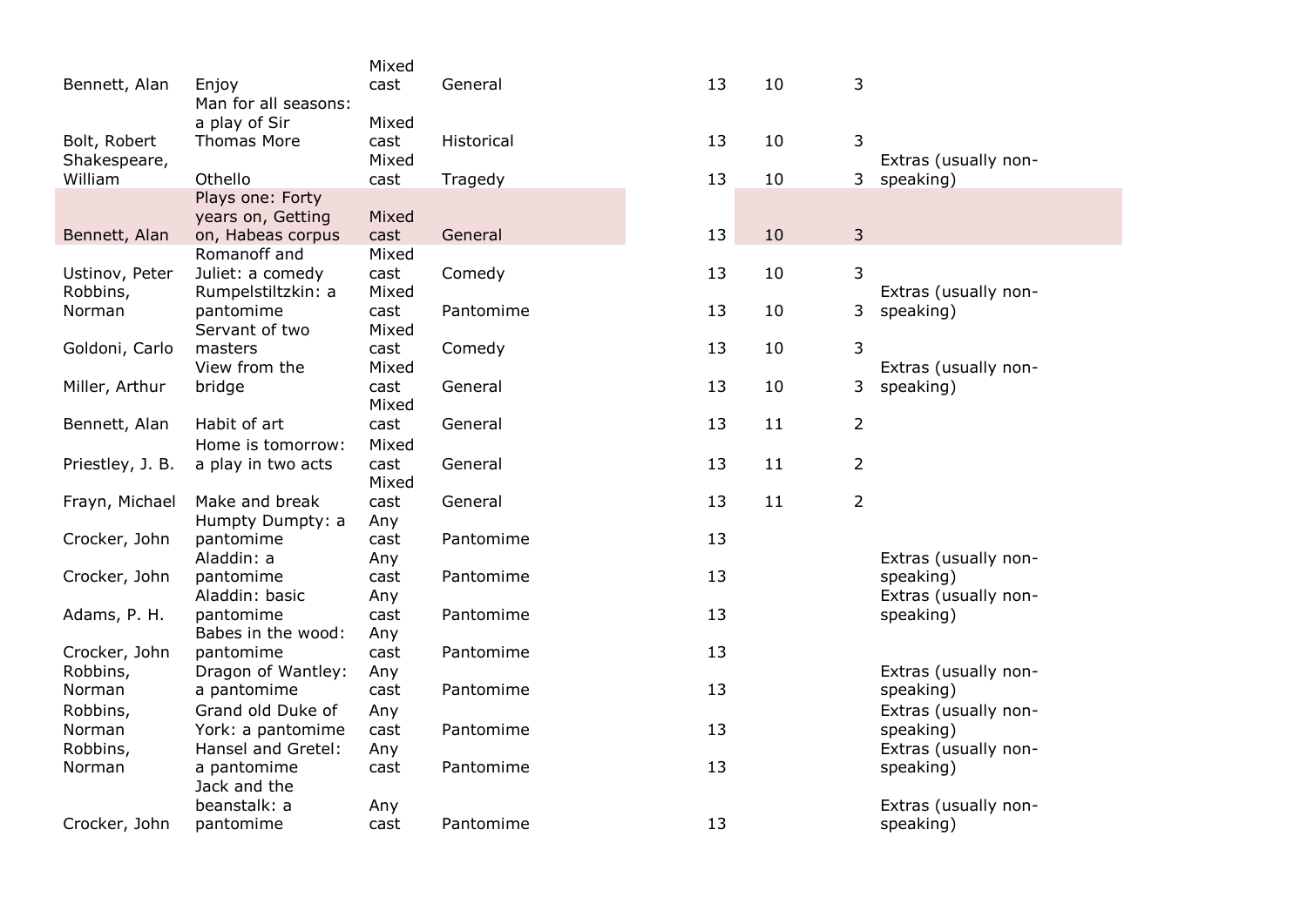| Bond, Edward                     | Sea: a comedy                                           | cast                   | Comedy                 | 14       | $\overline{7}$      |                | 7 speaking)                                    |              |
|----------------------------------|---------------------------------------------------------|------------------------|------------------------|----------|---------------------|----------------|------------------------------------------------|--------------|
| Samuel                           | romantic comedy                                         | cast<br>Mixed          | Comedy                 | 14       | $\overline{7}$      | $\overline{7}$ | Extras (usually non-                           |              |
| Priestley, J. B.<br>Taylor,      | married; Mr. Kettle<br>and Mrs. Moon<br>Sabrina fair: a | Mixed<br>cast<br>Mixed | General                | 14       | $\overline{7}$      | 7              |                                                |              |
| Needle, Jan                      | Dracula<br>Plays one:<br>Laburnum Grove;<br>When we are | cast                   | Dramatisation          | 14       | $\overline{7}$      | $\overline{7}$ |                                                | cast         |
|                                  |                                                         | Mixed                  |                        |          |                     |                |                                                | for<br>young |
| Taggart, Tom                     | Deadwood Dick, or<br>The game of gold                   | Mixed<br>cast          | Melodrama              | 14       | $\overline{7}$      |                | Extras (usually non-<br>7 speaking)            | Suitable     |
| Darbon, Leslie                   | Cards on the table:<br>a play                           | Mixed<br>cast          | Thriller               | 14       | $\overline{7}$      | $\overline{7}$ |                                                |              |
| Vickery, Frank                   | the house: a<br>comedy                                  | Mixed<br>cast          | Comedy                 | 14       | 6                   | 8              |                                                |              |
| Holland,<br>Norman               | Militants<br>One o'clock from                           | Mixed<br>cast          | Historical             | 14       | 6                   | 8              | Extras (usually non-<br>speaking)              |              |
| Ayckbourn,<br>Alan               | House & Garden:<br>two linked plays                     | Mixed<br>cast          | General                | 14       | 6                   | 8              |                                                |              |
| Larbey, Bob                      | Sand castles                                            | Mixed<br>cast          | Comedy                 | 14       | $\overline{4}$      | 10             | Extras (usually non-<br>speaking)              |              |
| Mccracken,<br>Esther             | Quiet wedding                                           | Mixed<br>cast          | Comedy                 | 14       | 4                   | 10             |                                                |              |
| Brittney, Lynn<br>O'Malley, Mary | comedy<br>Once a Catholic                               | cast<br>Mixed<br>cast  | Comedy<br>General      | 14<br>14 | $\overline{4}$<br>4 | 10<br>10       | speaking)                                      |              |
| Smith, Dodie                     | acts<br>Lathered up: a                                  | cast<br>Mixed          | Comedy                 | 14       | $\overline{4}$      | 10             | Extras (usually non-                           |              |
|                                  | Dear octopus: a<br>comedy in three                      | Mixed                  |                        |          |                     |                |                                                |              |
| Norman<br>Crocker, John          | pantomime<br>Red Riding Hood: a<br>pantomime            | cast<br>Any<br>cast    | Pantomime<br>Pantomime | 13<br>13 |                     |                | speaking)<br>Extras (usually non-<br>speaking) |              |
| Norman<br>Robbins,               | pantomime<br>Puss in boots: a                           | cast<br>Any            | Pantomime              | 13       |                     |                | speaking)<br>Extras (usually non-              |              |
| Robbins,                         | Old woman who<br>lived in a shoe: a                     | Any                    |                        |          |                     |                | Extras (usually non-                           |              |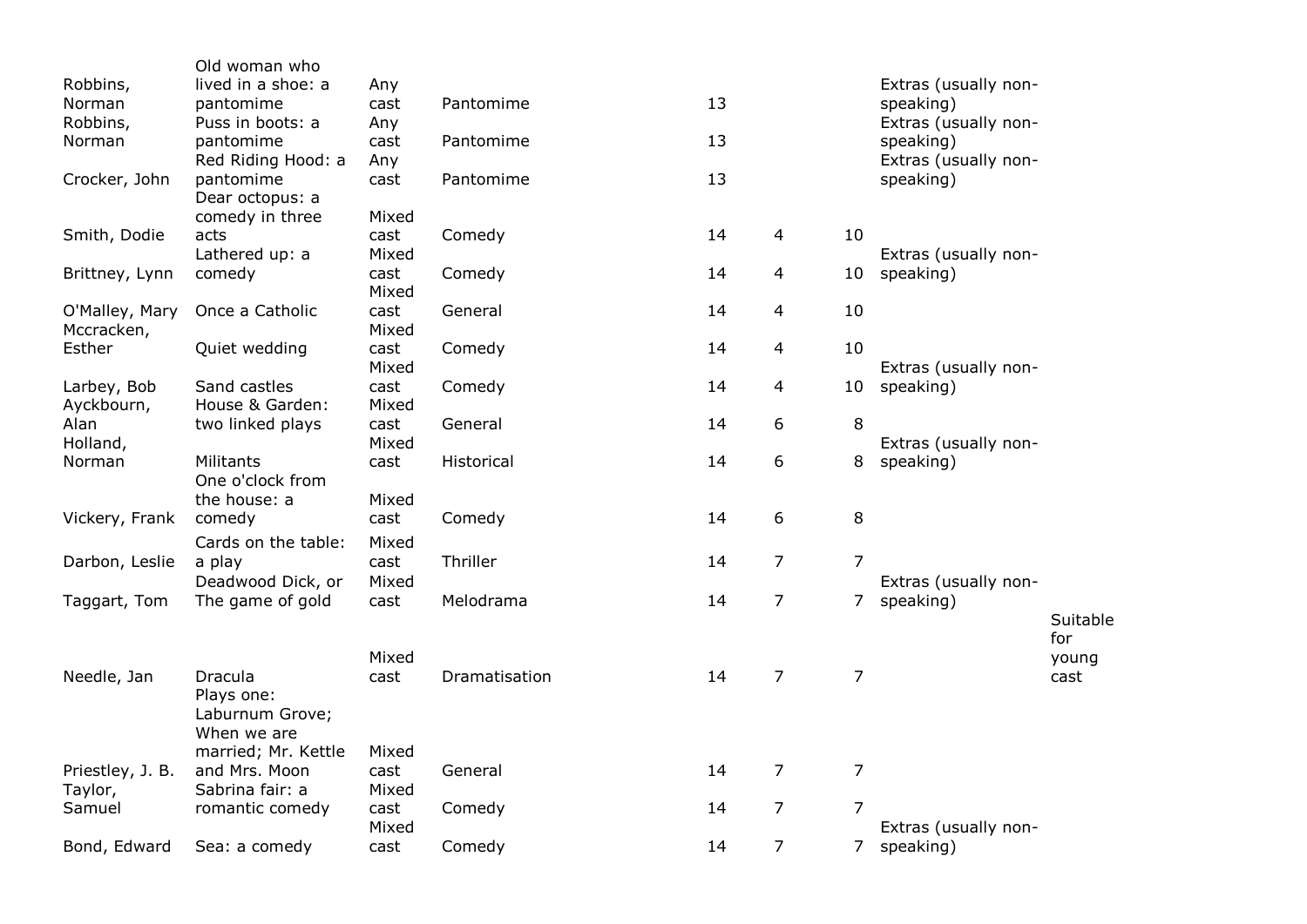| and Wondercat: a<br>Mixed<br>Extras (usually non-<br>8<br>Wood, David<br>family musical<br>14<br>speaking)<br>cast<br>Pantomime<br>6<br>Nude with violin: a<br>Mixed |  |
|----------------------------------------------------------------------------------------------------------------------------------------------------------------------|--|
|                                                                                                                                                                      |  |
|                                                                                                                                                                      |  |
|                                                                                                                                                                      |  |
| 14<br>8<br>6<br>Coward, Noel<br>comedy<br>Comedy<br>cast                                                                                                             |  |
| Virtue triumphant,                                                                                                                                                   |  |
| or Her honour in<br>Mixed<br>Extras (usually non-                                                                                                                    |  |
| 8<br>14<br>Norris, Pat<br>peril<br>Melodrama<br>6 speaking)<br>cast                                                                                                  |  |
| Cherry orchard,                                                                                                                                                      |  |
| Chekhov,<br>transalted by<br>Mixed                                                                                                                                   |  |
| 5<br>9<br>Anton<br>General<br>14<br>Michael Frayn<br>cast                                                                                                            |  |
| Millar, Ronald,<br>Coat of varnish: a<br>Mixed                                                                                                                       |  |
| 5<br>1919-<br>9<br>play of murder<br>Thriller<br>14<br>cast                                                                                                          |  |
| Death of a<br>Mixed                                                                                                                                                  |  |
| 9<br>5<br>14<br>Miller, Arthur<br>salesman<br>General<br>cast                                                                                                        |  |
| Le bal des voleurs<br>Mixed                                                                                                                                          |  |
| 5<br>14<br>9<br>Anouilh, Jean<br>French text<br>(text in French)<br>cast                                                                                             |  |
| On Monday next: a                                                                                                                                                    |  |
| comedy in three<br>Mixed                                                                                                                                             |  |
| 9<br>5<br>Comedy<br>14<br>King, Philip<br>acts<br>cast                                                                                                               |  |
| Gosse,<br>Mixed<br>Extras (usually non-                                                                                                                              |  |
| General<br>14<br>9<br>speaking)<br>Edmund<br>Restoration plays<br>5 <sub>1</sub><br>cast                                                                             |  |
| Mixed<br>Chekhov,                                                                                                                                                    |  |
| 14<br>9<br>5<br>Anton<br>Three sisters<br>General<br>cast                                                                                                            |  |
| Granville-<br>Mixed                                                                                                                                                  |  |
| 9<br>5<br>Barker, Harley<br>General<br>14<br>Voysey inheritance<br>cast                                                                                              |  |
| Mixed<br>Bleasdale,<br>Are you lonesome                                                                                                                              |  |
| tonight?<br>14<br>10<br>4<br>Alan<br>General<br>cast                                                                                                                 |  |
| Four plays:                                                                                                                                                          |  |
| Recruiting officer;                                                                                                                                                  |  |
| Beaux' stratagem;                                                                                                                                                    |  |
| Extras (usually non-<br>Farquhar,<br><b>Constant Couple;</b><br>Mixed                                                                                                |  |
| <b>Rivals</b><br>14<br>10<br>4 speaking)<br>George<br>Comedy<br>cast                                                                                                 |  |
| Vanbrugh,<br>Relapse: or Virtue<br>Mixed<br>Extras (usually non-                                                                                                     |  |
| 14<br>10<br>John<br>in danger<br>Comedy<br>4<br>speaking)<br>cast                                                                                                    |  |
| Chekhov,<br>Mixed<br>Extras (usually non-                                                                                                                            |  |
| General<br>14<br>10<br>Anton<br>Wild honey<br>speaking)<br>cast<br>4                                                                                                 |  |
| Arsenic and old                                                                                                                                                      |  |
| Mixed<br>Kesselring,<br>lace: a play in three                                                                                                                        |  |
| 11<br>Comedy Thriller<br>14<br>3<br>Joseph<br>acts<br>cast                                                                                                           |  |
| Mixed<br>Beyond reasonable                                                                                                                                           |  |
| General<br>11<br>3<br>Archer, Jeffrey<br>doubt<br>cast<br>14                                                                                                         |  |
| 14<br>11<br>3<br>Morley, John<br>Dick Whittington: a<br>Mixed<br>Pantomime<br>Extras (usually non-                                                                   |  |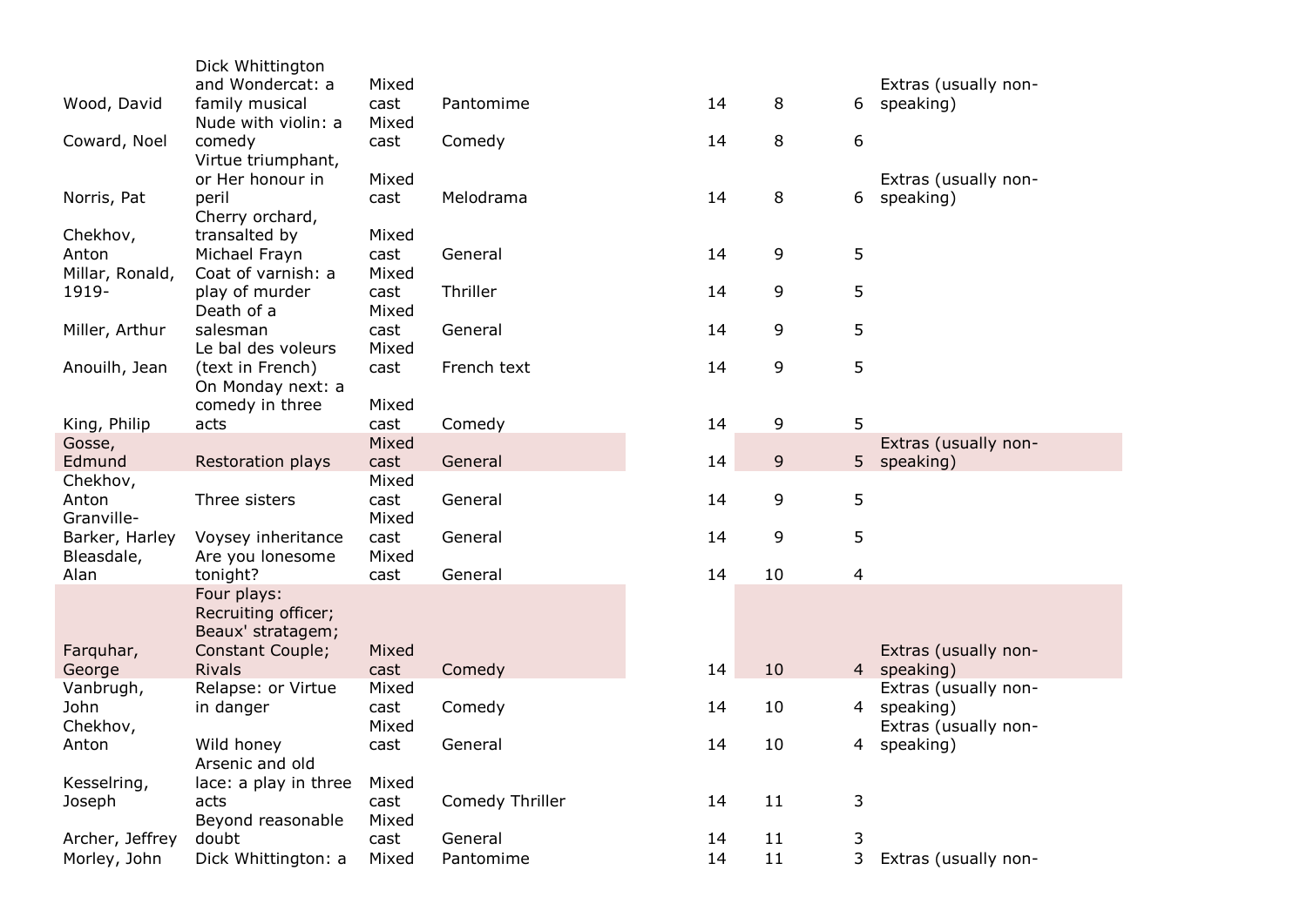|                | pantomime<br>London assurance:<br>full original text | cast   |               |    |                |    | speaking)            |          |
|----------------|------------------------------------------------------|--------|---------------|----|----------------|----|----------------------|----------|
| Boucicault,    | edited by Ronald                                     | Mixed  |               |    |                |    |                      |          |
| Dion           | Eyre                                                 | cast   | General       | 14 | 11             | 3  |                      |          |
|                |                                                      | Mixed  |               |    |                |    |                      |          |
| Whiting, John  | Penny for a song                                     | cast   | General       | 14 | 11             | 3  |                      |          |
| Shakespeare,   |                                                      | Mixed  |               |    |                |    | Extras (usually non- |          |
| William        | Twelfth Night                                        | cast   | Comedy        | 14 | 11             | 3  | speaking)            |          |
| Rose,          |                                                      | Male   |               |    |                |    |                      |          |
| Reginald       | Twelve angry men                                     | cast   | General       | 14 | 14             | 0  |                      |          |
|                | Aladdin: a family                                    | Any    |               |    |                |    | Extras (usually non- |          |
| Wood, David    | musical                                              | cast   | Pantomime     | 14 |                |    | speaking)            |          |
|                | Arabian knights:                                     | Any    |               |    |                |    | Extras (usually non- |          |
| Lloyd, Richard | the panto                                            | cast   | Pantomime     | 14 |                |    | speaking)            |          |
|                | Babes in the wood:                                   | Any    |               |    |                |    | Extras (usually non- |          |
| Reakes, Paul   | a pantomime                                          | cast   | Pantomime     | 14 |                |    | speaking)            |          |
|                |                                                      |        |               |    |                |    |                      | Suitable |
|                | Canterbury tales:                                    |        |               |    |                |    |                      | for      |
|                | Chaucer made                                         | Any    |               |    |                |    |                      | young    |
| Woods, Phil    | modern                                               | cast   | Dramatisation | 14 |                |    |                      | cast     |
| Robbins,       | Jack and Jill: a                                     | Any    |               |    |                |    |                      |          |
| Norman         | pantomime                                            | cast   | Pantomime     | 14 |                |    |                      |          |
|                | Jack and the                                         |        |               |    |                |    |                      |          |
|                | beanstalk: a                                         | Any    |               |    |                |    | Extras (usually non- |          |
| Morley, John   | pantomime                                            | cast   | Pantomime     | 14 |                |    | speaking)            |          |
|                | Pinocchio: a family                                  | Any    |               |    |                |    | Extras (usually non- |          |
| Morley, John   | entertainment                                        | cast   | Pantomime     | 14 |                |    | speaking)            |          |
|                | Queen of hearts: a                                   | Any    |               |    |                |    |                      |          |
| Crocker, John  | pantomime                                            | cast   | Pantomime     | 14 |                |    |                      |          |
|                | Santa in space: a                                    | Any    |               |    |                |    |                      |          |
| Reakes, Paul   | pantomime                                            | cast   | Pantomime     | 14 |                |    |                      |          |
|                | Worlds apart: a                                      |        |               |    |                |    |                      |          |
|                | play in three acts                                   | Female |               |    |                |    |                      |          |
| Dennys, Joyce  | for women                                            | cast   | General       | 15 | 0              | 15 |                      |          |
|                | Brides of March: a                                   |        |               |    |                |    |                      |          |
| Chapman,       | farcical comedy in                                   | Mixed  |               |    |                |    |                      |          |
| John           | three acts                                           | cast   | Comedy        | 15 | $\overline{7}$ | 8  |                      |          |
| Burton, Brian  | Drunkard, or Down                                    | Mixed  |               |    |                |    |                      |          |
| john           | with demon drink!                                    | cast   | Melodrama     | 15 | $\overline{7}$ | 8  |                      |          |
| Chadwicke,     | Great expectations:                                  | Mixed  |               |    |                |    |                      |          |
| Alice          | based on the novel                                   | cast   | Dramatisation | 15 | $\overline{7}$ | 8  |                      |          |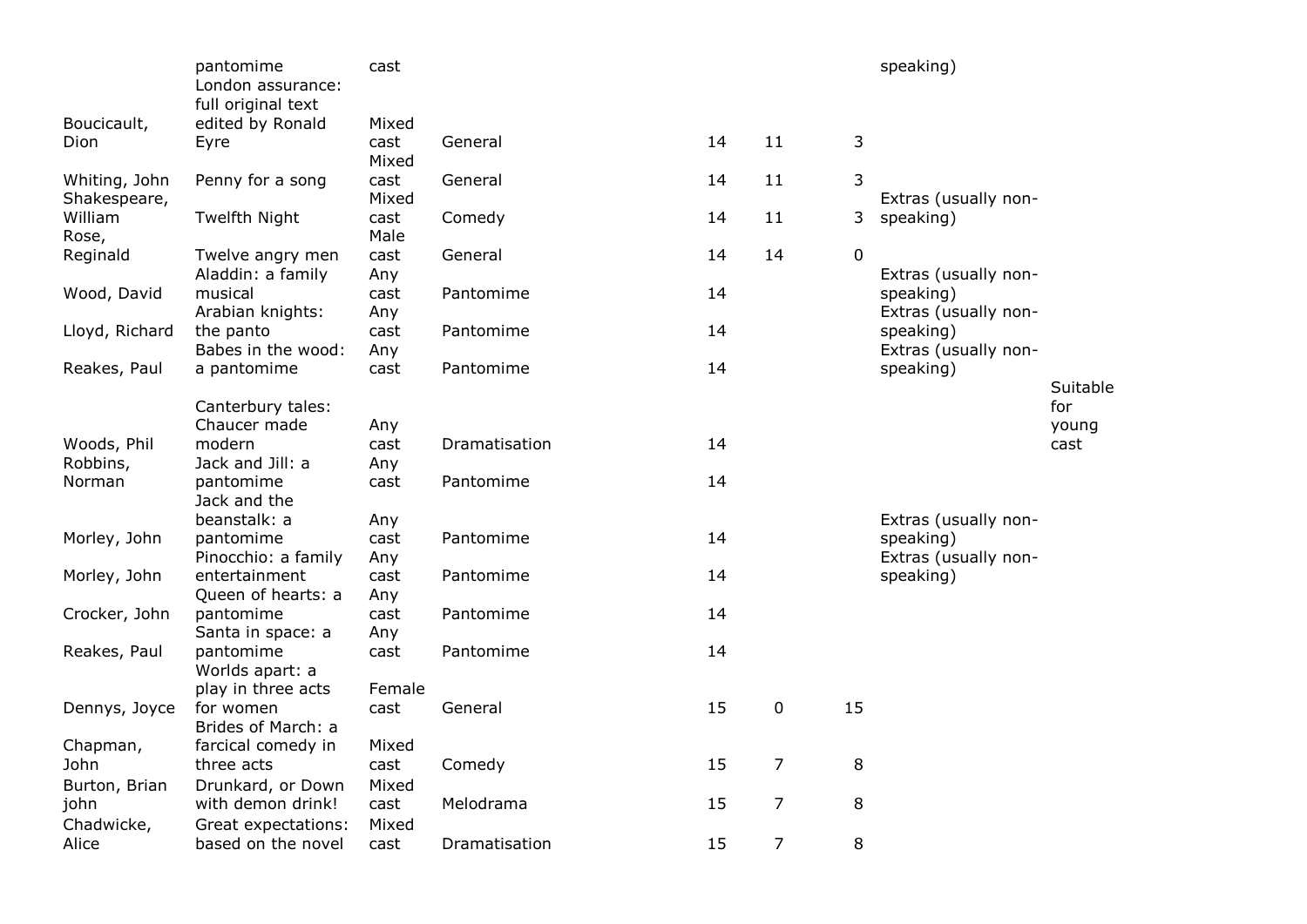# by Charles Dickens

|                  | Importance of        |       |               |    |                |                |                      |
|------------------|----------------------|-------|---------------|----|----------------|----------------|----------------------|
|                  | being earnest and    | Mixed |               |    |                |                |                      |
| Wilde, Oscar     | other plays          | cast  | Comedy        | 15 | 7              | 8              |                      |
|                  | Lady Windermere's    | Mixed |               |    |                |                |                      |
| Wilde, Oscar     | fan                  | cast  | Comedy        | 15 | $\overline{7}$ | 8              |                      |
|                  | Dear Antoine: or     | Mixed |               |    |                |                |                      |
| Anouilh, Jean    | The love that failed | cast  | General       | 15 | 8              | $\overline{7}$ |                      |
|                  | Five Russian plays,  |       |               |    |                |                |                      |
| Magarshack,      | translated by David  | Mixed |               |    |                |                | Extras (usually non- |
| David            | Magarshack           | cast  | Tragedy       | 15 | 8              |                | 7 speaking)          |
|                  | Importance of        |       |               |    |                |                |                      |
|                  | being earnest and    |       |               |    |                |                |                      |
|                  | other plays: Lady    |       |               |    |                |                |                      |
|                  | Windermere's Fan,    |       |               |    |                |                |                      |
|                  | Salomé, A Woman      |       |               |    |                |                |                      |
|                  | of No Importance,    |       |               |    |                |                |                      |
|                  | An Ideal Husband,    |       |               |    |                |                |                      |
|                  | A Florentine         | Mixed |               |    |                |                |                      |
| Wilde, Oscar     | Tragedy              | cast  | Comedy        | 15 | 8              | $\overline{7}$ |                      |
| Gosse,           |                      | Mixed |               |    |                |                | Extras (usually non- |
| Edmund           | Restoration plays    | cast  | General       | 15 | 8              | $\overline{7}$ | speaking)            |
| Bradley-dyne,    | Right honourable     | Mixed |               |    |                |                |                      |
| Michael          | gentleman            | cast  | General       | 15 | 8              | $\overline{7}$ |                      |
|                  | When we are          |       |               |    |                |                |                      |
|                  | married: a           |       |               |    |                |                |                      |
|                  | Yorkshire farcical   | Mixed |               |    |                |                |                      |
| Priestley, J. B. | comedy               | cast  | Comedy        | 15 | 8              | $\overline{7}$ |                      |
|                  | Cold Comfort Farm:   |       |               |    |                |                |                      |
|                  | adapted from the     |       |               |    |                |                |                      |
|                  | novel by Stella      | Mixed |               |    |                |                |                      |
| Doust, Paul      | Gibbons              | cast  | Dramatisation | 15 | 9              | 6              |                      |
| Behan,           |                      | Mixed |               |    |                |                |                      |
| <b>Brendan</b>   | Hostage              | cast  | General       | 15 | 9              | 6              |                      |
|                  |                      | Mixed |               |    |                |                |                      |
| Wilde, Oscar     | Ideal husband        | cast  | General       | 15 | 9              | 6              |                      |
|                  | Importance of        |       |               |    |                |                |                      |
|                  | being earnest and    |       |               |    |                |                |                      |
|                  | other plays: Lady    |       |               |    |                |                |                      |
|                  | Windermere's Fan,    | Mixed |               |    |                |                |                      |
| Wilde, Oscar     | Salomé, A Woman      | cast  | Comedy        | 15 | 9              | 6              |                      |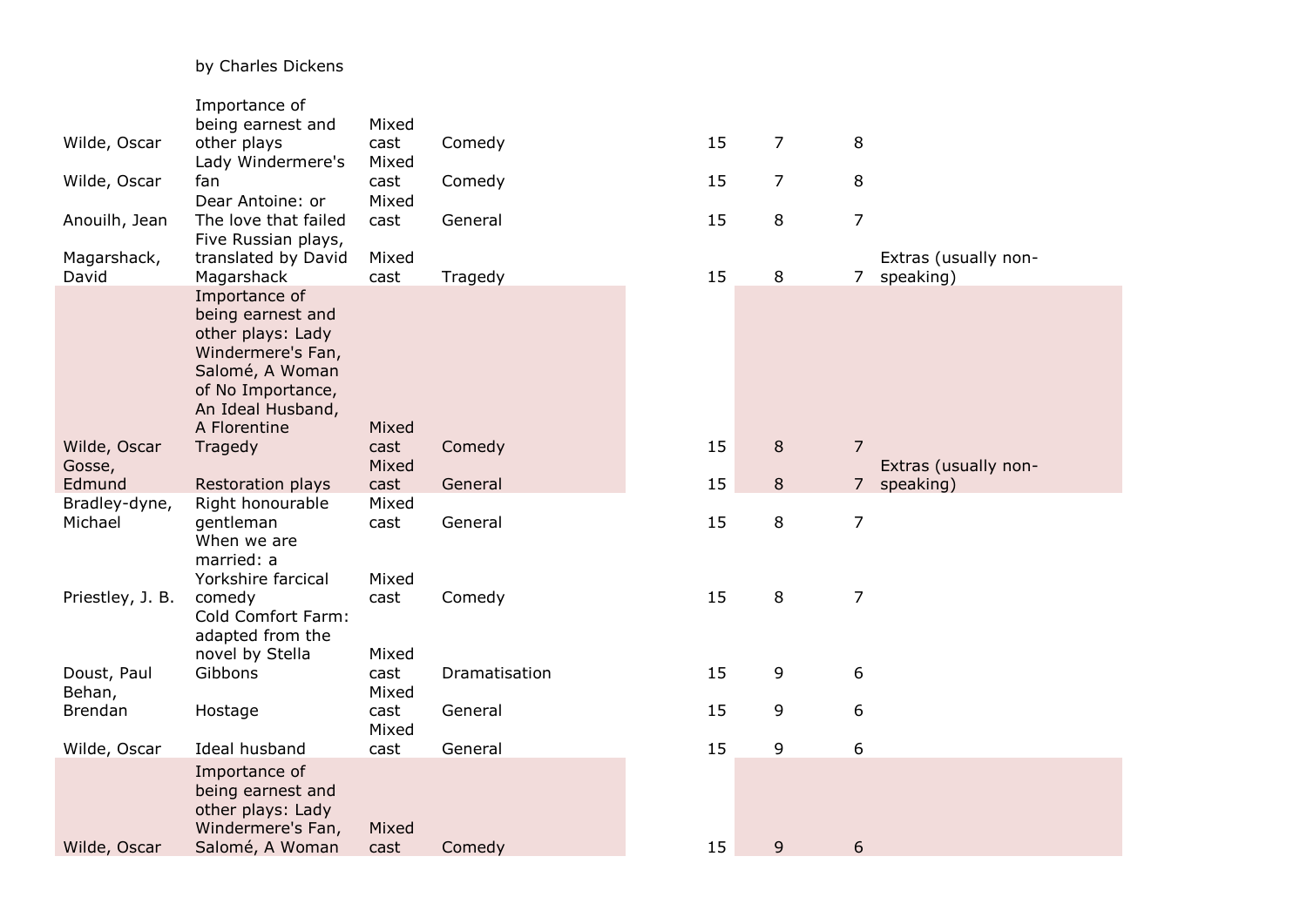#### of No Importance, An Ideal Husband, A Florentine Tragedy

|                      |                                   | Mixed         |               |    |    |                |                                   |
|----------------------|-----------------------------------|---------------|---------------|----|----|----------------|-----------------------------------|
| Mortimer,            |                                   |               |               |    |    |                |                                   |
| John                 | Judge                             | cast          | General       | 15 | 9  | 6              |                                   |
| Shaw,                |                                   | Mixed         |               |    |    |                |                                   |
| Bernard              | Major Barbara                     | cast          | General       | 15 | 9  | 6              |                                   |
|                      | Apple cart: a                     |               |               |    |    |                |                                   |
| Shaw,                | political                         | Mixed         |               | 15 | 10 |                |                                   |
| Bernard<br>Williams, | extravaganza                      | cast<br>Mixed | General       |    |    | 5              |                                   |
| Emlyn                | Corn is green                     | cast          | General       | 15 | 10 | 5              |                                   |
| Feydeau,             | Flea in her ear: a                | Mixed         |               |    |    |                | Extras (usually non-              |
| Georges              | farce                             | cast          | Comedy        | 15 | 10 | 5.             | speaking)                         |
| Beaumont,            |                                   | Mixed         |               |    |    |                | Extras (usually non-              |
| Francis              | Philaster                         | cast          | General       | 15 | 10 | 5              | speaking)                         |
|                      |                                   | Mixed         |               |    |    |                |                                   |
| Hare, David          | Plenty                            | cast          | General       | 15 | 10 | 5              |                                   |
|                      | Rhinoceros, The                   |               |               |    |    |                |                                   |
| Ionesco,             | chairs, and, The                  | Mixed         |               |    |    |                |                                   |
| Eugène               | lesson: three plays               | cast          | General       | 15 | 10 | 5              |                                   |
| Shaw,                | Doctor's dilemma:                 | Mixed         |               |    |    |                |                                   |
| Bernard              | a tragedy                         | cast          | Tragedy       | 15 | 11 | 4              |                                   |
|                      | <b>Three German</b>               |               |               |    |    |                |                                   |
|                      | plays: Woyzeck;                   |               |               |    |    |                |                                   |
| Esslin, Martin       | Before dawn;                      | Mixed         |               |    |    |                |                                   |
| (editor)             | Threep                            | cast          | General       | 15 | 11 | $\overline{4}$ |                                   |
| Middleton,           | Women beware                      | Mixed         |               |    |    |                |                                   |
| Thomas               | women                             | cast          | General       | 15 | 11 | 4              |                                   |
|                      |                                   | Mixed         |               |    |    |                |                                   |
| Bond, Edward         | Early morning<br>Puss in boots: a | cast          | General       | 15 | 12 | 3              |                                   |
| Carter,              |                                   | Mixed         |               |    |    |                |                                   |
| Conrad               | basic panto in three<br>acts      | cast          | Pantomime     | 15 | 12 | 3              | Extras (usually non-<br>speaking) |
| Galsworthy,          |                                   | Mixed         |               |    |    |                | Extras (usually non-              |
| John                 | Justice: a tragedy                | cast          | Tragedy       | 15 | 14 | $\mathbf{1}$   | speaking)                         |
|                      | Animal farm: a                    |               |               |    |    |                |                                   |
|                      | fable adapted from                |               |               |    |    |                |                                   |
|                      | the book by George                | Any           |               |    |    |                |                                   |
| Bond, Nelson         | Orwell                            | cast          | Dramatisation | 15 |    |                |                                   |
|                      |                                   |               |               |    |    |                |                                   |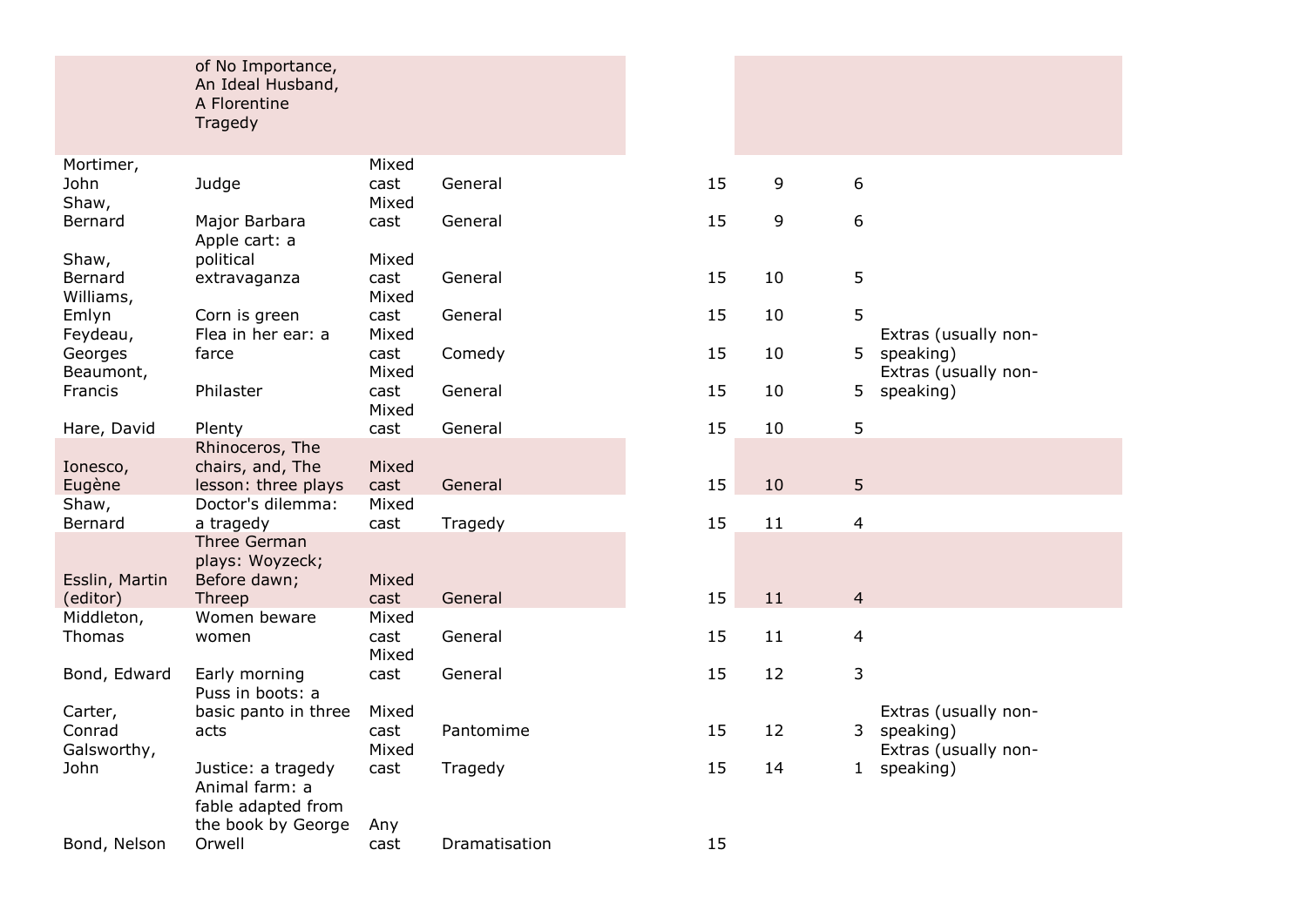|               | Cinderella: a family  | Any   |               |    |                |                | Extras (usually non- |          |
|---------------|-----------------------|-------|---------------|----|----------------|----------------|----------------------|----------|
| Wood, David   | musical               | cast  | Pantomime     | 15 |                |                | speaking)            |          |
|               | Cinderella: a         | Any   |               |    |                |                | Extras (usually non- |          |
| Crocker, John | pantomime             | cast  | Pantomime     | 15 |                |                | speaking)            |          |
|               | Dick Whittington: a   | Any   |               |    |                |                |                      |          |
| Astell, Betty | pantomime             | cast  | Pantomime     | 15 |                |                |                      |          |
| Robbins,      | Humpty Dumpty: a      | Any   |               |    |                |                | Extras (usually non- |          |
| Norman        | pantomime             | cast  | Pantomime     | 15 |                |                | speaking)            |          |
|               | Sleeping beauty: a    | Any   |               |    |                |                |                      |          |
| Astell, Betty | pantomime             | cast  | Pantomime     | 15 |                |                |                      |          |
| Robbins,      | Snow White: a         | Any   |               |    |                |                |                      |          |
| Norman        | pantomime             | cast  | Pantomime     | 15 |                |                |                      |          |
|               | Tom Thumb: a          | Any   |               |    |                |                | Extras (usually non- |          |
| Reakes, Paul  | pantomime             | cast  | Pantomime     | 15 |                |                | speaking)            |          |
| Robbins,      | White cat: a          | Any   |               |    |                |                |                      |          |
| Norman        | pantomime             | cast  | Pantomime     | 15 |                |                |                      |          |
|               |                       | Mixed |               |    |                |                |                      |          |
| Bates, H. E.  | Darling buds of May   | cast  | Comedy        | 16 | 6              | 10             |                      |          |
|               | Anne of Green         |       |               |    |                |                |                      |          |
|               | Gables: adapted       |       |               |    |                |                |                      |          |
|               | from the novel by     | Mixed |               |    |                |                |                      |          |
| Ashby, Sylvia | L.M. Montgomery       | cast  | Dramatisation | 16 | $\overline{7}$ | 9              |                      |          |
|               | And so to bed: an     |       |               |    |                |                |                      |          |
| Fagan, James  | adventure with        | Mixed |               |    |                |                |                      |          |
| Bernard       | Pepys                 | cast  | Historical    | 16 | 8              | 8              |                      |          |
|               | Celebration: a        |       |               |    |                |                |                      |          |
| Waterhouse,   | double bill (cast for | Mixed |               |    |                |                |                      |          |
| Keith         | both plays?)          | cast  | General       | 16 | 8              | 8              |                      |          |
| Rattigan,     | Bequest to the        | Mixed |               |    |                |                | Extras (usually non- |          |
| Terence       | nation                | cast  | General       | 16 | 9              | $\overline{7}$ | speaking)            |          |
|               | Our town and other    |       |               |    |                |                |                      |          |
|               | plays: The skin of    |       |               |    |                |                |                      |          |
| Wilder,       | our teeth; the        | Mixed |               |    |                |                |                      |          |
| Thornton      | Matchmaker            | cast  | General       | 16 | 9              | $\overline{7}$ |                      |          |
|               |                       |       |               |    |                |                |                      | Suitable |
|               | Railway children:     |       |               |    |                |                |                      | for      |
| Simpson,      | adapted from the      | Mixed |               |    |                |                | Extras (usually      | young    |
| Dave          | story by E. N Nesbit  | cast  | Dramatisation | 16 | 9              | 7              | non-speaking)        | cast     |
| Du Maurier,   | Rebecca: a play in    | Mixed |               |    |                |                |                      |          |
|               | three acts            |       | General       | 16 | 9              | $\overline{7}$ |                      |          |
| Daphne        | Fathers and sons      | cast  |               |    |                |                |                      |          |
|               |                       | Mixed |               |    |                |                |                      |          |
|               | (from Turgenev) in    |       |               |    |                |                |                      |          |
| Friel, Brian  | Plays 2               | cast  | Dramatisation | 16 | 10             | 6              |                      |          |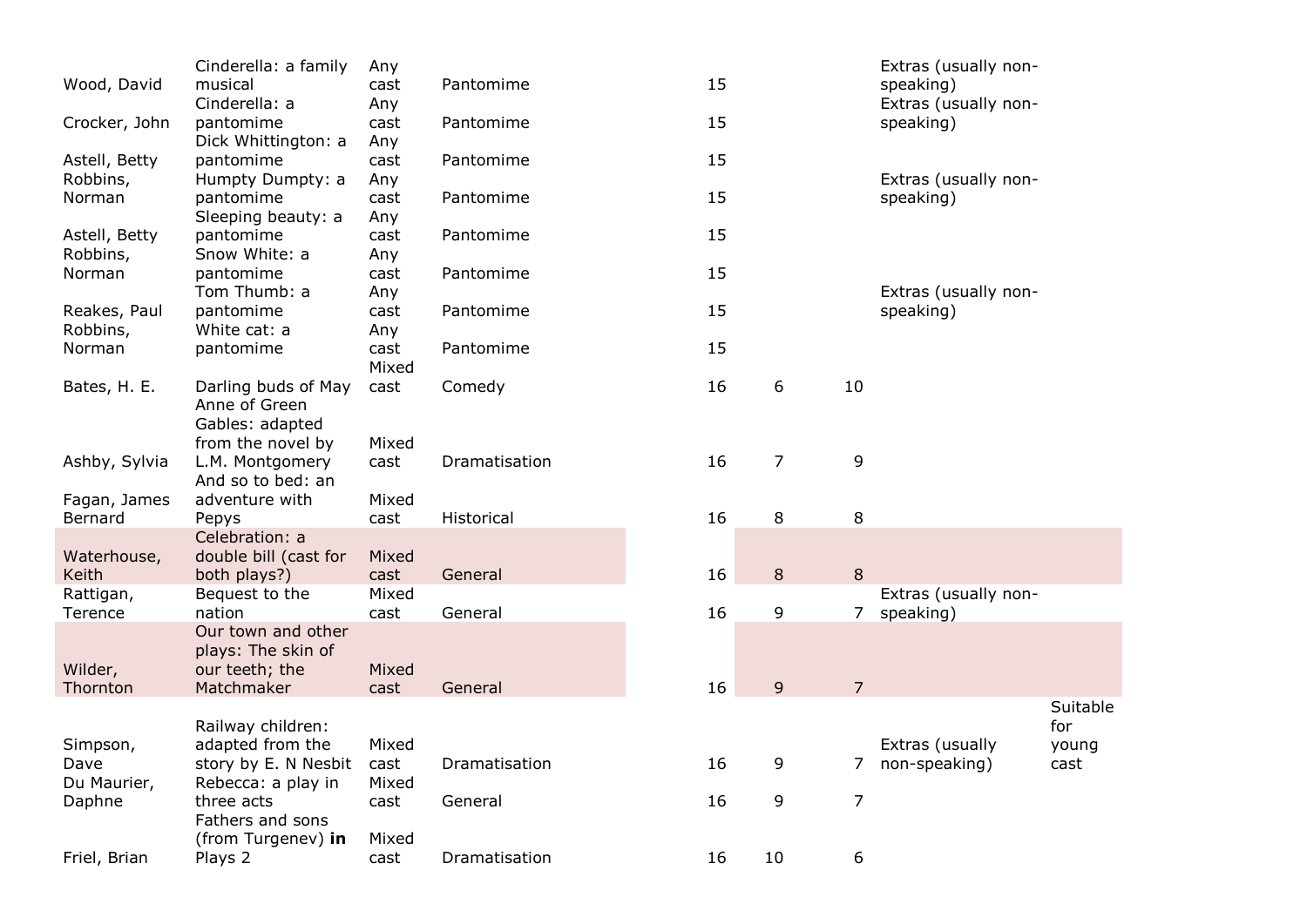|                     | Good person of                        | Mixed |            |    |    |                | Extras (usually non-                |
|---------------------|---------------------------------------|-------|------------|----|----|----------------|-------------------------------------|
| Brecht, Bertolt     | Szechwan                              | cast  | General    | 16 | 10 | 6              | speaking)                           |
|                     | Plough and the                        | Mixed |            |    |    |                |                                     |
| O'Casey, Sean       | stars: a tragedy                      | cast  | Tragedy    | 16 | 10 | 6              |                                     |
|                     | Sweeney Todd the                      |       |            |    |    |                |                                     |
|                     | barber: a                             |       |            |    |    |                |                                     |
|                     | melodrama in four                     |       |            |    |    |                |                                     |
| Burton, Brian       | acts adapted from                     | Mixed |            |    |    |                | Extras (usually non-                |
| J.                  | George Dibdin Pitt                    | cast  | Melodrama  | 16 | 10 | 6              | speaking)                           |
| Home, William       |                                       | Mixed |            |    |    |                |                                     |
| Douglas             | Betzi                                 | cast  | Historical | 16 | 11 | 5              |                                     |
|                     | Brand: translated                     | Mixed |            |    |    |                |                                     |
| Ibsen, Henrik       | by Michael Meyer                      | cast  | General    | 16 | 11 | 5              |                                     |
| Shakespeare,        |                                       | Mixed |            |    |    |                |                                     |
| William             | Comedy of errors                      | cast  | Comedy     | 16 | 11 | 5              |                                     |
|                     | Four plays:                           |       |            |    |    |                |                                     |
|                     | Recruiting officer;                   |       |            |    |    |                |                                     |
|                     | Beaux' stratagem;<br>Constant Couple; | Mixed |            |    |    |                |                                     |
| Farquhar,<br>George | <b>Rivals</b>                         | cast  | Comedy     | 16 | 11 |                | Extras (usually non-<br>5 speaking) |
| Pinero, Arthur      | Magistrate: an                        | Mixed |            |    |    |                |                                     |
| Wing                | original farce                        | cast  | Comedy     | 16 | 11 | 5              |                                     |
|                     | Four plays:                           |       |            |    |    |                |                                     |
|                     | Recruiting officer;                   |       |            |    |    |                |                                     |
|                     | Beaux' stratagem;                     |       |            |    |    |                |                                     |
| Farquhar,           | Constant Couple;                      | Mixed |            |    |    |                | Extras (usually non-                |
| George              | <b>Rivals</b>                         | cast  | Comedy     | 16 | 12 | $\overline{4}$ | speaking)                           |
| Sheridan,           |                                       |       |            |    |    |                |                                     |
| Richard             |                                       | Mixed |            |    |    |                |                                     |
| <b>Brinsley</b>     | School for scandal                    | cast  | Comedy     | 16 | 12 | 4              |                                     |
| Sheridan,           |                                       |       |            |    |    |                |                                     |
| Richard             | School for scandal                    | Mixed |            |    |    |                |                                     |
| <b>Brinsley</b>     | (with Rivals)                         | cast  | Comedy     | 16 | 12 | $\overline{4}$ |                                     |
| Shakespeare,        |                                       | Mixed |            |    |    |                | Extras (usually non-                |
| William             | Tempest                               | cast  | General    | 16 | 12 | 4              | speaking)                           |
| Fry,                | Dark is light                         | Mixed |            |    |    |                |                                     |
| Christopher         | enough                                | cast  | General    | 16 | 13 | 3              |                                     |
|                     | Fire raisers: a                       |       |            |    |    |                |                                     |
|                     | morality without a                    |       |            |    |    |                |                                     |
|                     | moral, translated                     | Mixed |            |    |    |                |                                     |
| Frisch, Max         | by Michael Bullock                    | cast  | General    | 16 | 13 | 3              |                                     |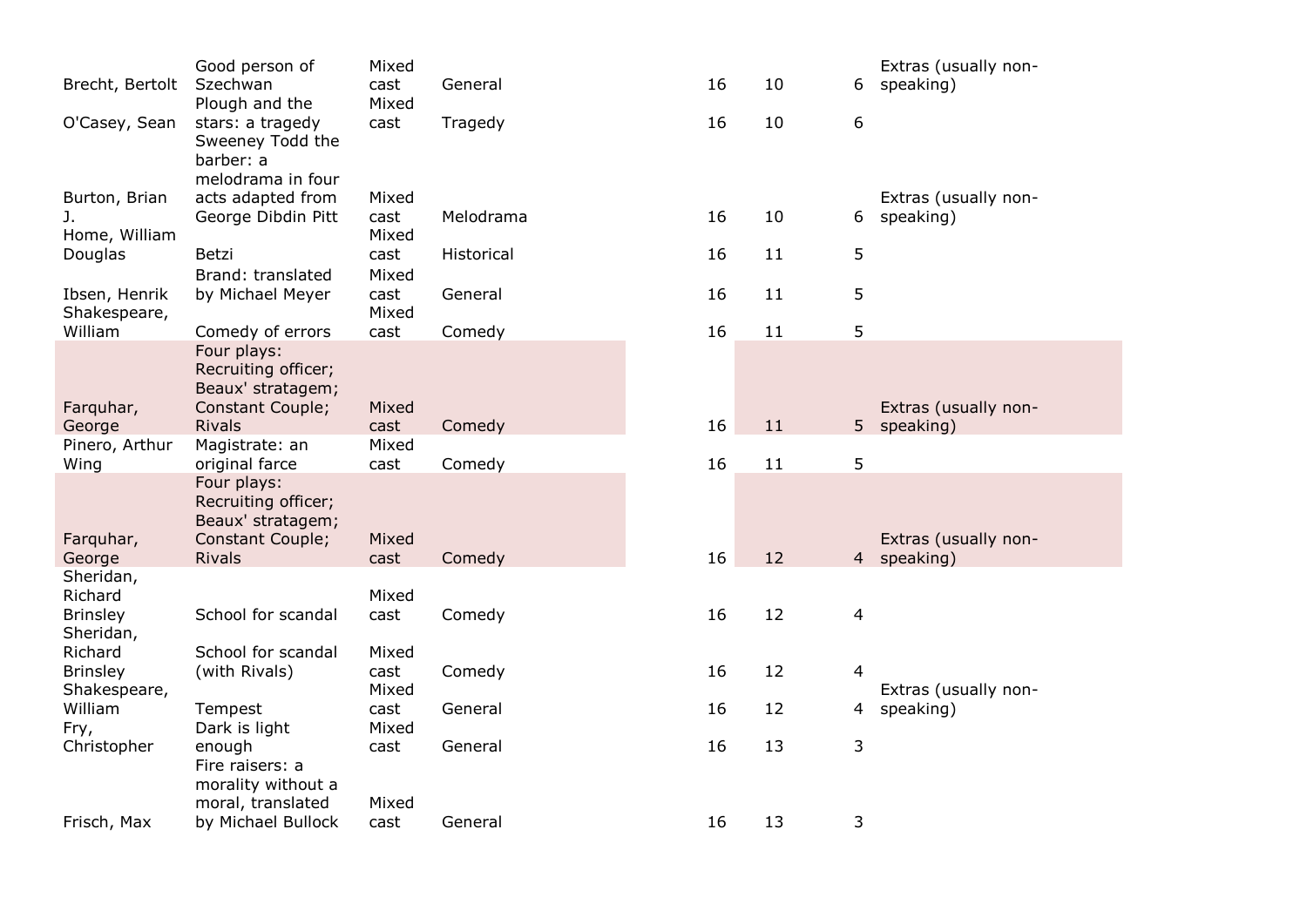| Stoppard,<br>Tom<br>Crocker, John<br>Ruskin, Sheila<br>Crocker, John | Rosencrantz and<br>Guildenstern are<br>dead<br>Mother Goose: a<br>pantomime<br>Owl and the<br>pussycat went to<br>see: a musical<br>play<br>Puss in boots: a<br>pantomime | Mixed<br>cast<br>Any<br>cast<br>Any<br>cast<br>Any<br>cast | General<br>Pantomime<br>Pantomime<br>Pantomime | 16<br>16<br>16<br>16 | 14             |                | Extras (usually non-<br>2 speaking)<br>Extras (usually non-<br>speaking)<br>Extras (usually non-<br>speaking) | Suitable<br>for<br>young<br>cast |
|----------------------------------------------------------------------|---------------------------------------------------------------------------------------------------------------------------------------------------------------------------|------------------------------------------------------------|------------------------------------------------|----------------------|----------------|----------------|---------------------------------------------------------------------------------------------------------------|----------------------------------|
| Brenton,<br>Howard                                                   | Thirteenth night:<br>and A short sharp<br>shock!                                                                                                                          | Any<br>cast                                                | General                                        | 16                   |                |                |                                                                                                               |                                  |
| García Lorca,<br>Federico<br>Balderston,                             | House of Bernarda<br>Alba and other<br>plays                                                                                                                              | Female<br>cast<br>Mixed                                    | Tragedy                                        | 17                   | $\mathbf 0$    | 17             | Extras (usually non-<br>speaking)                                                                             |                                  |
| John I.                                                              | Berkeley square<br>Jane Eyre, from the<br>novel by Charlotte                                                                                                              | cast<br>Mixed                                              | General                                        | 17                   | $\overline{7}$ | 10             |                                                                                                               |                                  |
| Jerome, Helen                                                        | Brontë<br>Jack the ripper: a                                                                                                                                              | cast<br>Mixed                                              | Dramatisation                                  | 17                   | $\overline{7}$ | 10             |                                                                                                               |                                  |
| Pember, Ron<br>Galsworthy,                                           | musical play<br>Silver box: a                                                                                                                                             | cast<br>Mixed                                              | General                                        | 17                   | 9              | 8              | Extras (usually non-                                                                                          |                                  |
| John                                                                 | comedy<br>Worlds: with The                                                                                                                                                | cast<br>Mixed                                              | Comedy                                         | 17                   | 10             | 7              | speaking)<br>Extras (usually non-                                                                             |                                  |
| Bond, Edward                                                         | Activists papers                                                                                                                                                          | cast                                                       | General                                        | 17                   | 10             | $\overline{7}$ | speaking)                                                                                                     | Suitable<br>for                  |
| Robbins, Glyn                                                        | Lion, the witch and<br>the wardrobe                                                                                                                                       | Mixed<br>cast<br>Mixed                                     | Dramatisation                                  | 17                   | 11             | 6              | Extras (usually<br>non-speaking)<br>Extras (usually non-                                                      | young<br>cast                    |
| Osborne, John<br>Shakespeare,                                        | West of Suez<br>All's well that ends                                                                                                                                      | cast<br>Mixed                                              | General                                        | 17                   | 11             |                | 6 speaking)<br>Extras (usually non-                                                                           |                                  |
| William<br>Campton,                                                  | well<br>Life and death of                                                                                                                                                 | cast<br>Mixed                                              | General                                        | 17                   | 12             | 5              | speaking)<br>Extras (usually non-                                                                             |                                  |
| David<br>Fry,                                                        | almost everybody                                                                                                                                                          | cast<br>Mixed                                              | General                                        | 17                   | 12             | 5              | speaking)                                                                                                     |                                  |
| Christopher<br>Shakespeare,                                          | Yard of sun                                                                                                                                                               | cast<br>Mixed                                              | General                                        | 17                   | 12             | 5              |                                                                                                               |                                  |
| William                                                              | As you like it                                                                                                                                                            | cast                                                       | Comedy                                         | 17                   | 13             | 4              |                                                                                                               |                                  |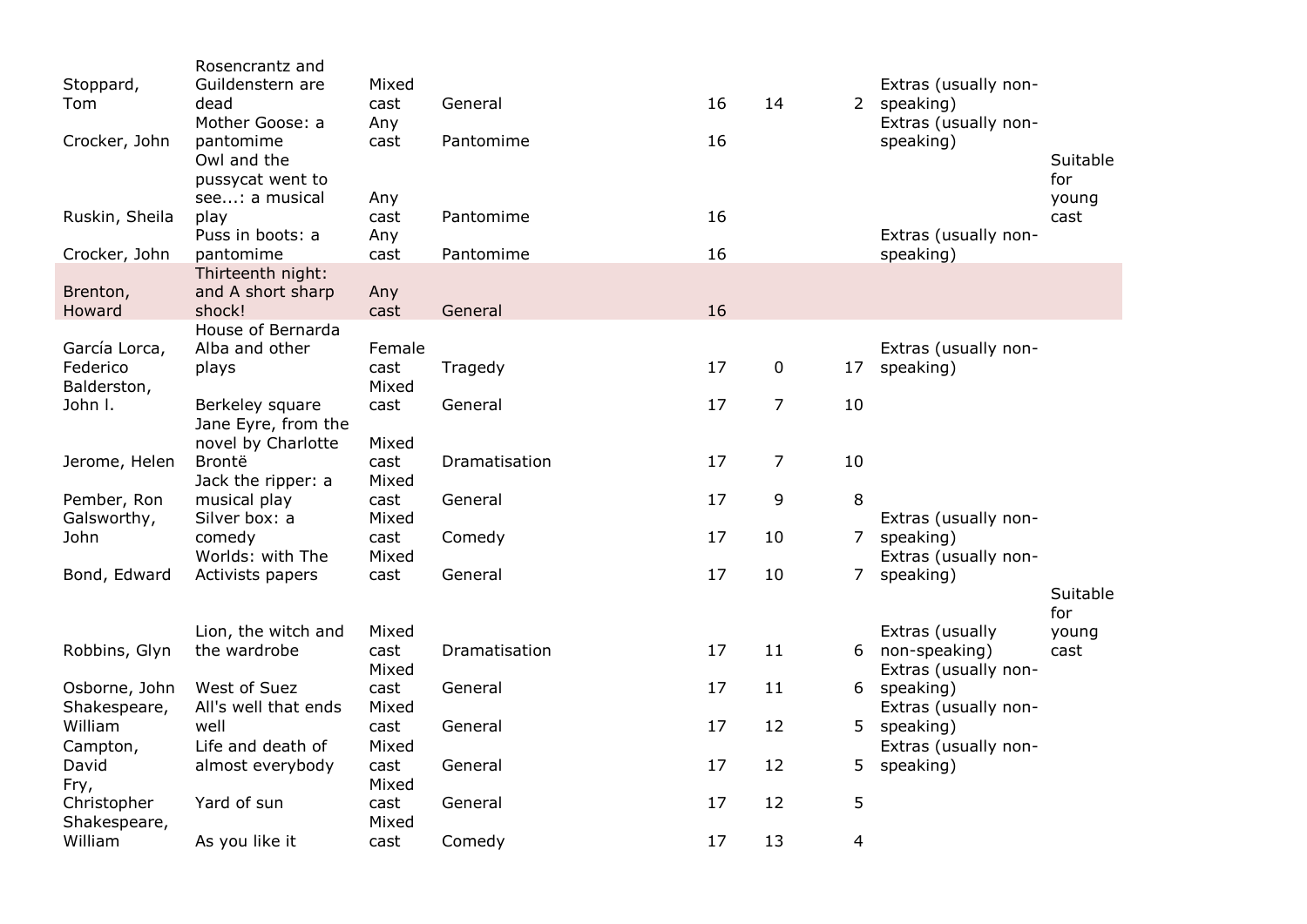| Magarshack,<br>David,   | Five Russian plays:<br>Government<br>Inspector, by<br>Nicolai Gogol; The<br>storm, by<br>Alexander<br>Ostrovsky; The<br>power of darkness,<br>by Leo Tolstoy;<br>Uncle Vanya, by<br>Anton Chekhov;<br>The lower depths, | Mixed         |           |    |    |                |                                     |
|-------------------------|-------------------------------------------------------------------------------------------------------------------------------------------------------------------------------------------------------------------------|---------------|-----------|----|----|----------------|-------------------------------------|
| translator              | by Maxim Gorky                                                                                                                                                                                                          | cast          | General   | 17 | 13 | $\overline{4}$ |                                     |
|                         | Duchess of Malfi: a<br>play, edited by<br>Elizabeth M.                                                                                                                                                                  | Mixed         |           |    |    |                | Extras (usually non-                |
| Webster, John           | <b>Brennan</b><br>Wild oats, or The                                                                                                                                                                                     | cast<br>Mixed | Tragedy   | 17 | 14 |                | 3 speaking)<br>Extras (usually non- |
| O'Keeffe, John<br>Shaw, | strolling gentlemen<br>Androcles and the                                                                                                                                                                                | cast<br>Mixed | Comedy    | 17 | 14 | 3              | speaking)                           |
| Bernard                 | lion                                                                                                                                                                                                                    | cast          | General   | 17 | 15 | $\overline{2}$ |                                     |
|                         | Babes in the wood:                                                                                                                                                                                                      | Any           |           |    |    |                | Extras (usually non-                |
| Polley, S. A.           | a basic pantomime<br>Sing a song of                                                                                                                                                                                     | cast          | Pantomime | 17 |    |                | speaking)                           |
| Robbins,                | sixpence: a                                                                                                                                                                                                             | Any           |           |    |    |                | Extras (usually non-                |
| Norman                  | pantomime                                                                                                                                                                                                               | cast          | Pantomime | 17 |    |                | speaking)                           |
| Robbins,                | Tom, the piper's                                                                                                                                                                                                        | Any           |           |    |    |                | Extras (usually non-                |
| Norman                  | son: a pantomime<br>Waiting in the                                                                                                                                                                                      | cast          | Pantomime | 17 |    |                | speaking)                           |
|                         | wings: a play in<br>three acts                                                                                                                                                                                          | Mixed         | General   | 18 |    | 14             |                                     |
| Coward, Noel            | Alfie: a play in                                                                                                                                                                                                        | cast<br>Mixed |           |    | 4  |                |                                     |
| Naughton, Bill          | three acts<br>Director of the                                                                                                                                                                                           | cast<br>Mixed | General   | 18 | 9  | 9              |                                     |
| Anouilh, Jean           | opera                                                                                                                                                                                                                   | cast          | General   | 18 | 11 | 7              |                                     |
| Phillpotts,             | Secret woman: a                                                                                                                                                                                                         | Mixed         |           |    |    |                | Extras (usually non-                |
| Eden                    | play in four acts<br>Faith, hope, and<br>charity: a little<br>dance of death in                                                                                                                                         | cast          | General   | 18 | 12 | 6              | speaking)                           |
| Horvath, Odon           | five acts, translated                                                                                                                                                                                                   | Mixed         |           |    |    |                |                                     |
| von                     | by Odon von                                                                                                                                                                                                             | cast          | General   | 18 | 13 | 5              |                                     |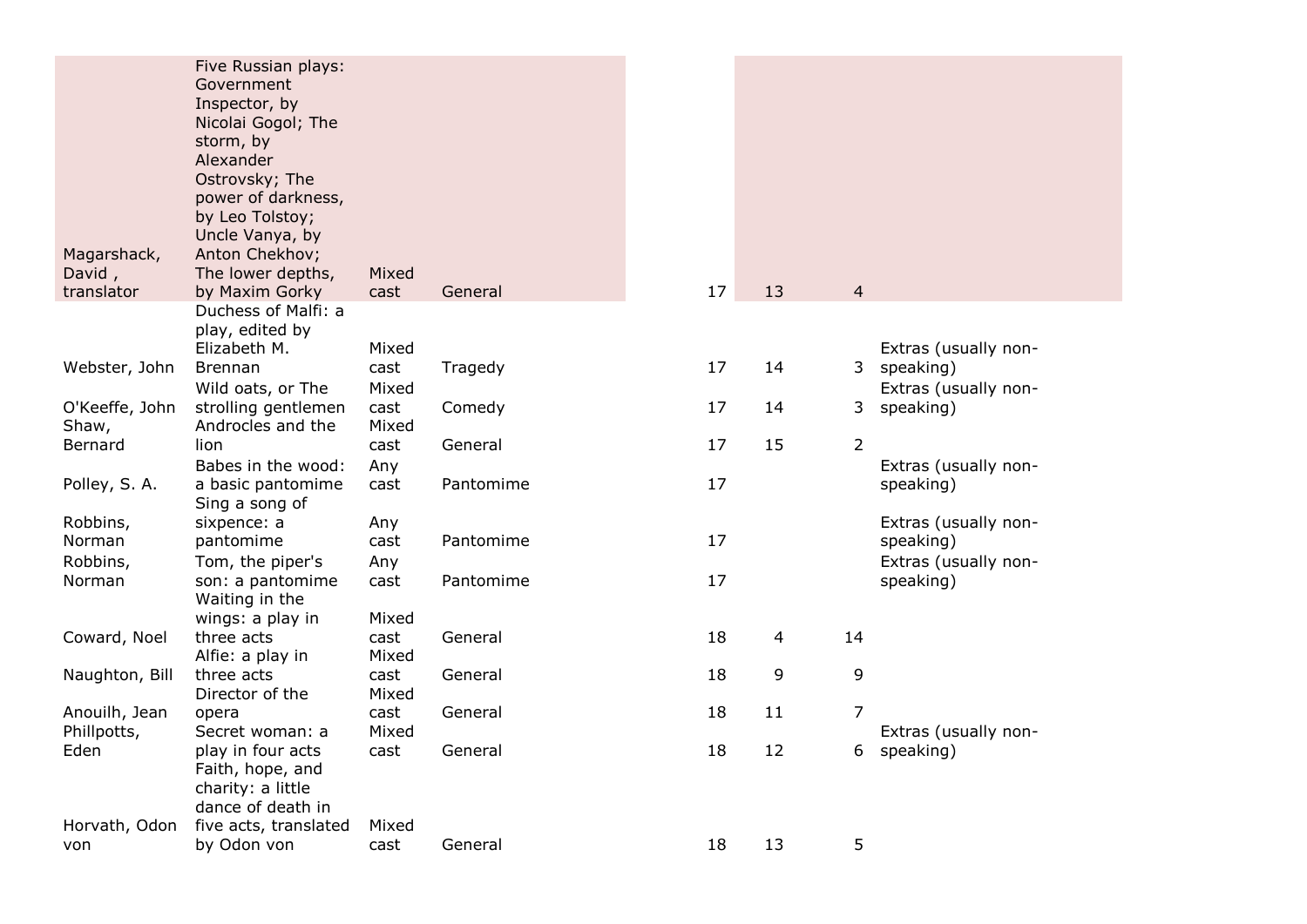# Horvath

| Bolt, Robert<br>Shakespeare, | Gentle Jack: a play<br>in two acts                                         | Mixed<br>cast<br>Mixed | General              | 18 | 13 | 5              | Extras (usually non-<br>speaking)<br>Extras (usually non- |               |
|------------------------------|----------------------------------------------------------------------------|------------------------|----------------------|----|----|----------------|-----------------------------------------------------------|---------------|
| William                      | Love's labour's lost<br>Royal pardon: or,                                  | cast                   | Comedy               | 18 | 13 | 5              | speaking)                                                 |               |
| Arden, John                  | the soldier who<br>became an actor                                         | Mixed<br>cast          | General              | 18 | 13 | 5              |                                                           |               |
|                              | Tale of two cities:                                                        |                        |                      |    |    |                |                                                           |               |
| Fitzgibbons,                 | from the novel by                                                          | Mixed                  |                      |    |    |                | <b>Extras (usually non-</b>                               |               |
| <b>Mark</b>                  | <b>Charles Dickens</b>                                                     | cast                   | <b>Dramatisation</b> | 18 | 14 | $4 -$          | speaking)                                                 |               |
| Brecht, Bertolt              | Mother, translated<br>by Steve Gooch<br>War and peace:<br>adapted from the | Mixed<br>cast          | General              | 18 | 15 | 3              |                                                           |               |
| Neumann,                     | novel by Leo                                                               | Mixed                  |                      |    |    |                | Extras (usually non-                                      |               |
| Alfred<br>Bennitt,           | Tolstoy                                                                    | cast<br>Any            | Dramatisation        | 18 | 15 | 3 <sup>7</sup> | speaking)<br>Extras (usually non-                         |               |
| Caroline                     | All-star pantomime                                                         | cast                   | Pantomime            | 18 |    |                | speaking)                                                 |               |
| Astell, Betty                | Cinderella: a<br>pantomime                                                 | Any<br>cast            | Pantomime            | 18 |    |                |                                                           |               |
|                              | Dick Whittington: a                                                        | Any                    |                      |    |    |                | Extras (usually non-                                      |               |
| Morgan, Verne                | pantomime<br>Jack and the                                                  | cast                   | Pantomime            | 18 |    |                | speaking)                                                 |               |
| Carter,                      | beanstalk: a                                                               | Any                    |                      |    |    |                | Extras (usually non-                                      |               |
| Margaret                     | pantomime                                                                  | cast                   | Pantomime            | 18 |    |                | speaking)                                                 |               |
|                              |                                                                            |                        |                      |    |    |                |                                                           | Suitable      |
|                              | Play of George                                                             |                        |                      |    |    |                |                                                           | for           |
| Hall, Peter                  | Orwell's Animal<br>Farm                                                    | Any<br>cast            | Dramatisation        | 18 |    |                |                                                           | young<br>cast |
|                              |                                                                            | Mixed                  |                      |    |    |                |                                                           |               |
| Melville, Alan               | Devil may care                                                             | cast<br>Mixed          | Comedy               | 19 | 8  | 11             |                                                           |               |
| Ibsen, Henrik                | Pillars of society                                                         | cast                   | General              | 19 | 10 | 9              |                                                           |               |
|                              | Three German<br>plays: Woyzeck;                                            |                        |                      |    |    |                |                                                           |               |
| Esslin, Martin               | Before dawn;                                                               | Mixed                  |                      |    |    |                |                                                           |               |
| (editor)                     | Threep                                                                     | cast                   | General              | 19 | 10 | $\mathsf 9$    |                                                           |               |
| Dewhurst,                    | Lark Rise to                                                               | Mixed                  |                      |    |    |                |                                                           |               |
| Keith                        | Candleford: two                                                            | cast                   | Dramatisation        | 19 | 12 | $\overline{7}$ |                                                           |               |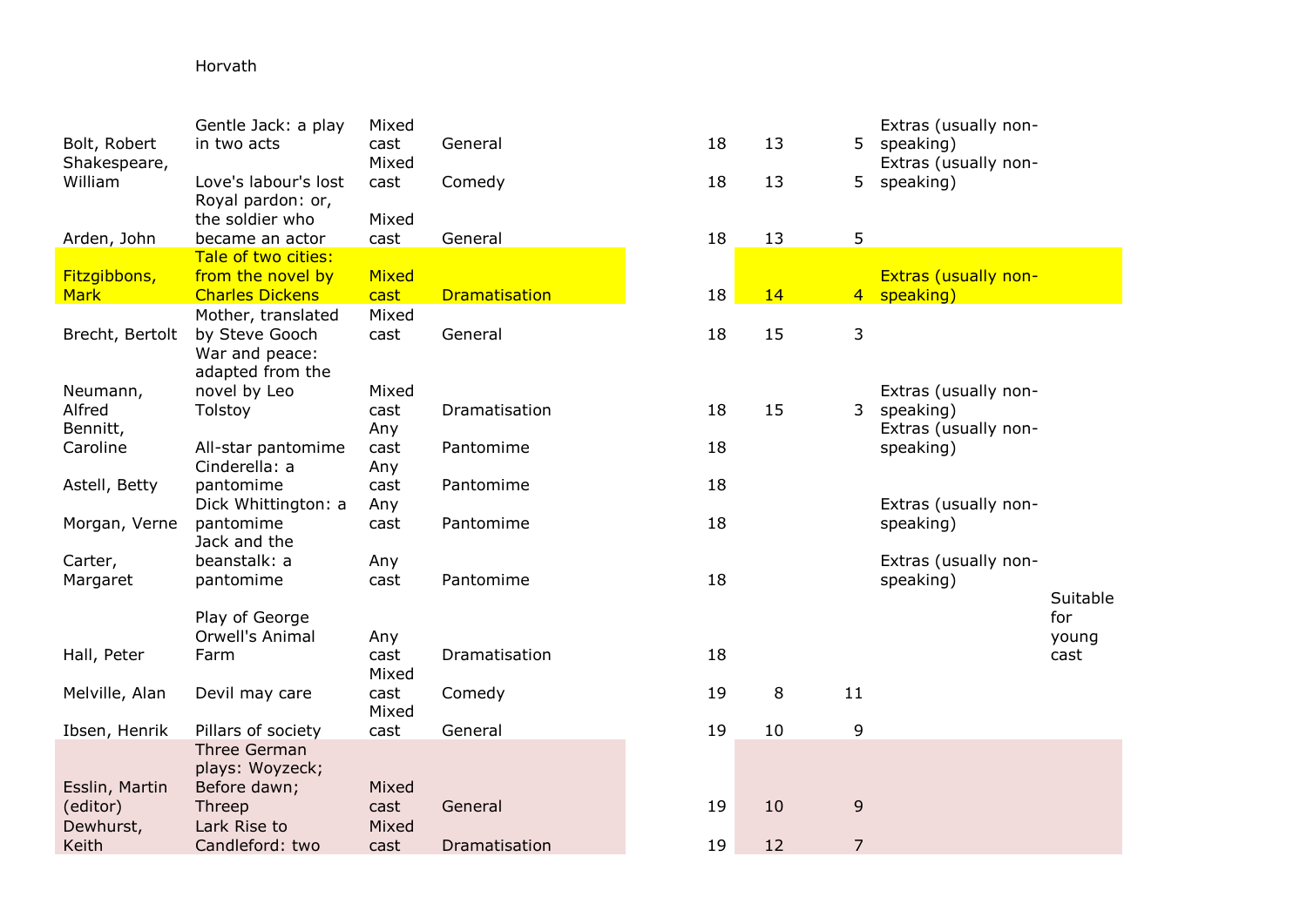|                               | plays from Flora<br>Thompson's trilogy |               |                 |    |    |                 |                      |
|-------------------------------|----------------------------------------|---------------|-----------------|----|----|-----------------|----------------------|
|                               | Juno and the                           | Mixed         |                 |    |    |                 |                      |
| O'Casey, Sean<br>Shakespeare, | paycock: a tragedy                     | cast<br>Mixed | Tragedy         | 19 | 13 | 6               |                      |
| William                       | Winter's tale                          | cast          | Comedy          | 19 | 13 | 6               |                      |
| Shakespeare,                  | Taming of the                          | Mixed         |                 |    |    |                 | Extras (usually non- |
| William                       | shrew                                  | cast<br>Mixed | General         | 19 | 15 | $\overline{4}$  | speaking)            |
| Barnes, Peter                 | Laughter!                              | cast          | General         | 19 | 16 | 3               |                      |
| Gosse,                        |                                        | Mixed         |                 |    |    |                 | Extras (usually non- |
| Edmund                        | Restoration plays                      | cast          | General         | 19 | 17 |                 | 2 speaking)          |
|                               | Aladdin: a                             | Any           |                 |    |    |                 | Extras (usually non- |
| Morley, John                  | pantomime                              | cast          | Pantomime       | 19 |    |                 | speaking)            |
|                               | Babes in the wood:                     |               |                 |    |    |                 |                      |
|                               | a Victorian                            |               |                 |    |    |                 |                      |
|                               | pantomime based                        |               |                 |    |    |                 |                      |
|                               | on the original                        |               |                 |    |    |                 |                      |
|                               | version by F. Locke<br>and Osburn      |               |                 |    |    |                 |                      |
|                               | Blackboem                              | Any           |                 |    |    |                 | Extras (usually non- |
| Brown, Alan                   | M'Gromagill                            | cast          | Pantomime       | 19 |    |                 | speaking)            |
|                               | Canterbury tales                       |               |                 |    |    |                 |                      |
|                               | panto: a                               | Any           |                 |    |    |                 |                      |
| Sperinck, Jim                 | pantomime                              | cast          | Pantomime       | 19 |    |                 |                      |
|                               | Humpty Dumpty: a                       |               |                 |    |    |                 |                      |
|                               | basic pantomime in                     | Any           |                 |    |    |                 | Extras (usually non- |
| West, Trudy                   | three acts                             | cast          | Pantomime       | 19 |    |                 | speaking)            |
| Deegan,                       |                                        | Mixed         |                 |    |    |                 |                      |
| Denise                        | Daisy pulls it off                     | cast          | Comedy          | 20 | 3  | 17              |                      |
|                               | Man born to be                         |               |                 |    |    |                 |                      |
| Sayers,                       | King: a play-cycle                     | Mixed         |                 |    |    |                 | Extras (usually non- |
| Dorothy L.                    | on the life of                         | cast          | Religious theme | 20 | 10 | 10 <sup>1</sup> | speaking)            |
| Horvath, Odon                 | Tales from the<br>Vienna Woods         | Mixed         | General         |    | 10 | 10              |                      |
| von                           |                                        | cast          |                 | 20 |    |                 |                      |
|                               | They don't grow on                     | Mixed         |                 |    |    | 10              |                      |
| Millar, Ronald                | trees: a comedy<br>The play of Harper  | cast          | Comedy          | 20 | 10 |                 |                      |
| Sergel,                       | Lee's To kill a                        | Mixed         |                 |    |    |                 | Extras (usually non- |
| Christopher                   | mockingbird                            | cast          | Dramatisation   | 20 | 12 | 8               | speaking)            |
| Chekhov,                      |                                        | Mixed         |                 |    |    |                 |                      |
| Anton                         | Twelve plays                           | cast          | General         | 20 | 15 | 5               |                      |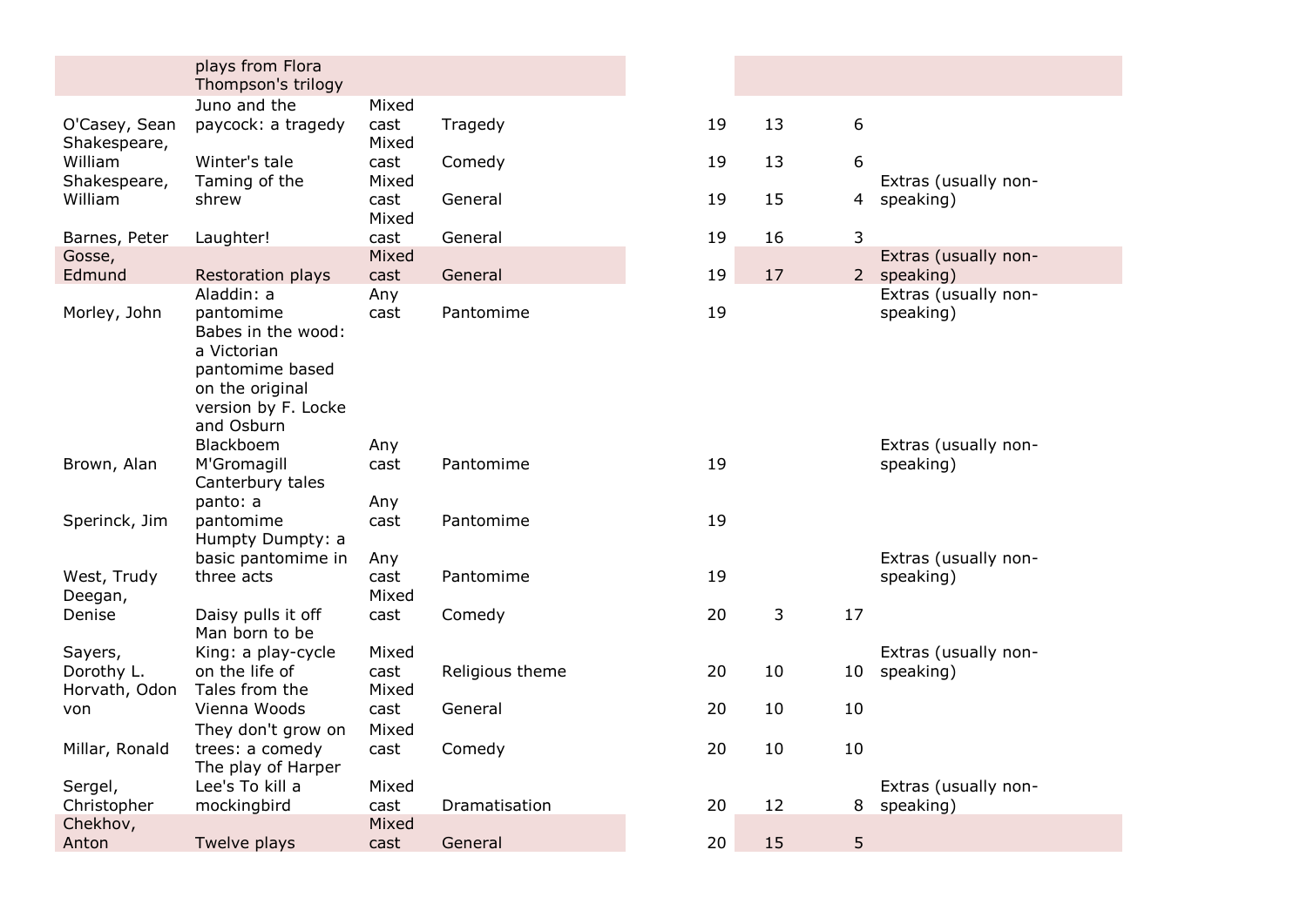| Durrenmatt,<br>Friedrich<br>Shakespeare, | Physicists: a play in<br>2 acts translated by<br>James Kirkup                                                                                                                                | Mixed<br>cast<br>Mixed | General       | 20 | 16             | $\overline{4}$ | Extras (usually non-              |                 |
|------------------------------------------|----------------------------------------------------------------------------------------------------------------------------------------------------------------------------------------------|------------------------|---------------|----|----------------|----------------|-----------------------------------|-----------------|
| William<br>Galsworthy,                   | King Lear<br>Loyalties: a drama                                                                                                                                                              | cast<br>Mixed          | General       | 20 | 17             | 3              | speaking)                         |                 |
| John<br>Shakespeare,                     | in three acts                                                                                                                                                                                | cast<br>Mixed          | General       | 20 | 17             | 3              | Extras (usually non-              |                 |
| William<br>Feydeau,                      | Merchant of Venice                                                                                                                                                                           | cast<br>Mixed          | General       | 20 | 17             | 3              | speaking)<br>Extras (usually non- |                 |
| Georges                                  | <b>Hotel Paradiso</b><br>Child's Christmas in                                                                                                                                                | cast                   | Comedy        | 21 | 13             | 8              | speaking)                         |                 |
| Brooks,<br>Jeremy                        | Wales: a Christmas<br>musical                                                                                                                                                                | Mixed<br>cast<br>Mixed | Christmas     | 21 | 14             | 7              | Extras (usually non-<br>speaking) |                 |
| Blamire, Larry                           | Robin Hood<br>Lark, translated by                                                                                                                                                            | cast<br>Mixed          | Comedy        | 21 | 14             | 7              |                                   |                 |
| Anouilh, Jean                            | Christopher Fry                                                                                                                                                                              | cast                   | General       | 21 | 16             | 5              |                                   | Suitable<br>for |
|                                          |                                                                                                                                                                                              | Any                    |               |    |                |                |                                   | young           |
| Robbins, Glyn                            | Magician's nephew<br>The Farndale<br>Avenue Housing<br>Estate<br>Townswomen's<br>Guild Operatic<br>Society's<br>production of The<br>Mikado: an<br>operetta, based on<br>Gilbert & Sullivan; | cast                   | Dramatisation | 21 |                |                |                                   | cast            |
| McGillivray,<br>David                    | music arranged by<br>Sue Van Colle.                                                                                                                                                          | Mixed<br>cast          | Comedy        | 22 | $\overline{2}$ | 20             |                                   | Suitable<br>for |
|                                          |                                                                                                                                                                                              | Mixed                  |               |    |                |                | Extras (usually                   | young           |
| Milne, A. A.                             | Toad of Toad Hall<br>Our country's good:<br>based on The                                                                                                                                     | cast                   | Dramatisation | 22 | 15             | 7 <sup>7</sup> | non-speaking)                     | cast            |
| Wertenbaker,<br>Timberlake               | playmaker by<br>Thomas Keneally                                                                                                                                                              | Mixed<br>cast          | Dramatisation | 22 | 17             | 5              |                                   |                 |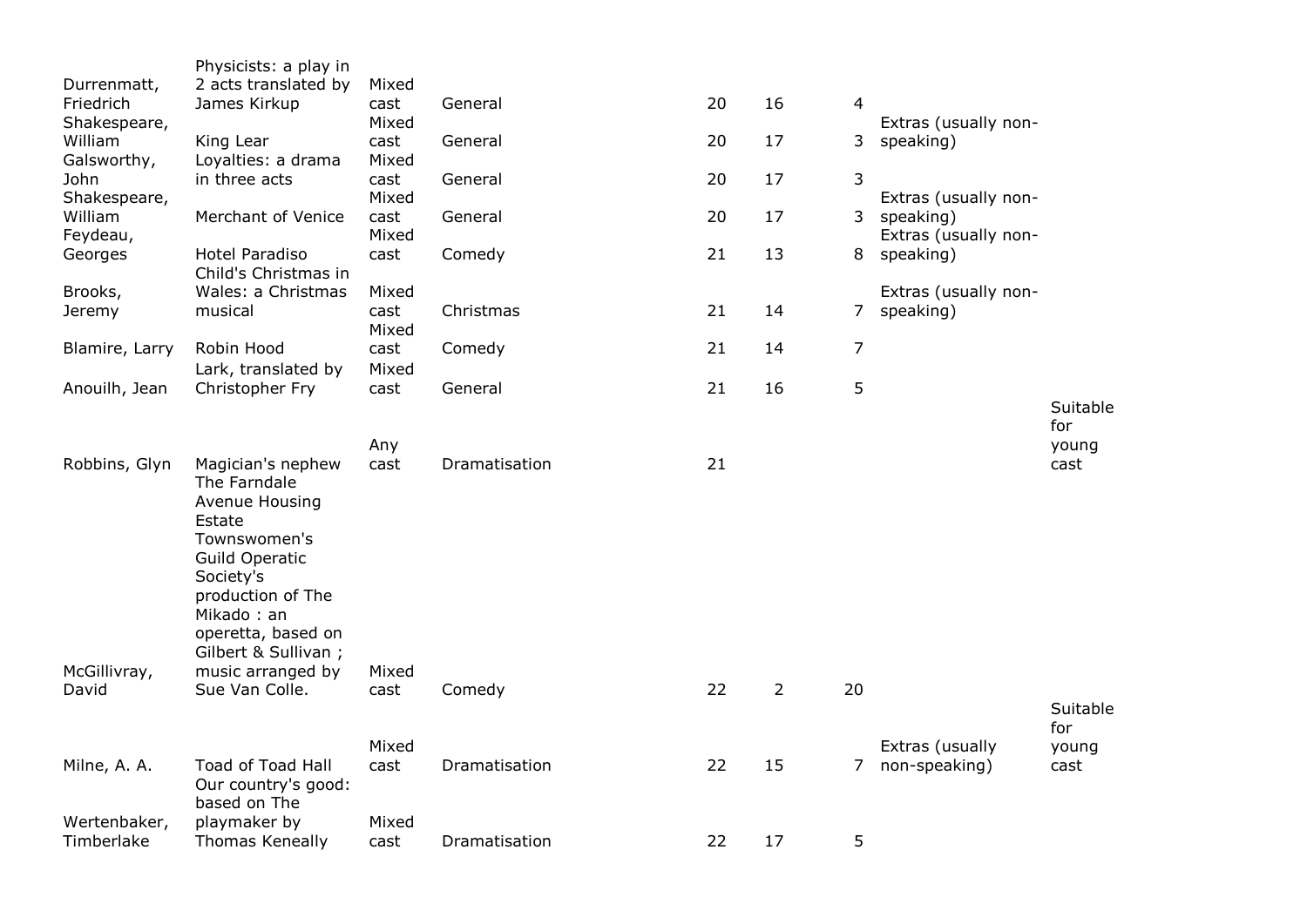|                        | Prodigious snob: Le<br>bourgeois<br>gentilhomme,                                     |                       |                 |    |    |                |                                   |               |
|------------------------|--------------------------------------------------------------------------------------|-----------------------|-----------------|----|----|----------------|-----------------------------------|---------------|
| Malleson,              | adapted from                                                                         | Mixed                 |                 |    |    |                |                                   |               |
| Miles<br>Shakespeare,  | Molière<br>Merry wives of                                                            | cast<br>Mixed         | Comedy          | 22 | 17 | 5              | Extras (usually non-              |               |
| William<br>Behan,      | Windsor<br>Quare fellow: a                                                           | cast<br>Male          | Comedy          | 22 | 18 | $\overline{4}$ | speaking)                         |               |
| Brendan<br>Rattigan,   | comedy-drama                                                                         | cast<br>Male          | Comedy Thriller | 22 | 22 | 0              | Extras (usually non-              |               |
| Terence                | Ross<br>Trelawny of the                                                              | cast                  | Historical      | 22 | 22 | $\mathbf 0$    | speaking)                         |               |
| Pinero, Arthur<br>Wing | "Wells": a<br>comedietta<br>Royal hunt of the                                        | Mixed<br>cast         | Comedy          | 23 | 14 | 9              |                                   |               |
| Shaffer, Peter         | sun: a play<br>concerning the<br>conquest of Peru                                    | Mixed<br>cast         | Historical      | 23 | 21 | $2^{\circ}$    | Extras (usually non-<br>speaking) | Suitable      |
| Hardwick,              |                                                                                      |                       |                 |    |    |                |                                   | for           |
| Mollie                 | Alice in wonderland                                                                  | Any<br>cast<br>Female | Dramatisation   | 23 |    |                |                                   | young<br>cast |
| Valery, Anne           | Passing-out parade<br>Little hotel on the<br>side: from L'hotel<br>du libre echange, | cast                  | General         | 24 | 12 | 12             |                                   |               |
| Feydeau,               | translated by John                                                                   | Mixed                 |                 |    |    |                | Extras (usually non-              |               |
| Georges<br>Shaw,       | Mortimer<br>Saint Joan: a                                                            | cast<br>Mixed         | Comedy          | 24 | 16 | 8              | speaking)                         |               |
| Bernard                | chronicle play<br>Pride and<br>prejudice: a<br>sentimental                           | cast                  | Historical      | 24 | 22 | $\overline{2}$ |                                   |               |
|                        | comedy, from the                                                                     | Mixed                 |                 |    |    |                |                                   |               |
| Jerome, Helen          | novel by Jane<br>Austen<br>White guard (The<br>days of the                           | cast                  | Dramatisation   | 26 | 10 | 16             |                                   |               |
| Bulgakov,              | Turbins), translated                                                                 | Mixed                 |                 |    |    |                |                                   |               |
| Mikhail                | by Michael Glenny                                                                    | cast                  | Dramatisation   | 26 | 25 | $1\,$          |                                   |               |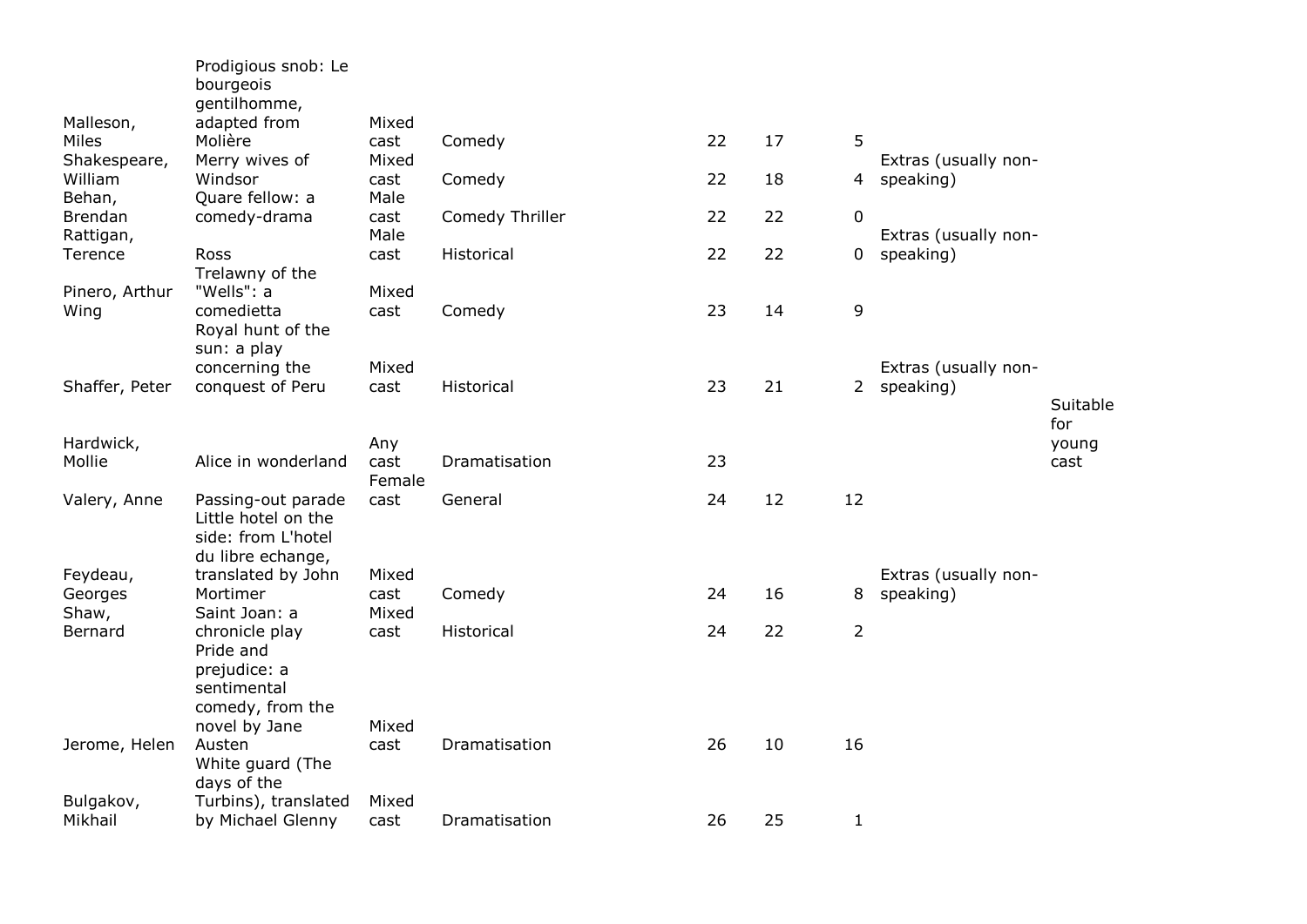|                      | Plays one: Forty                             |               |               |       |     |    |  |             |                      |          |
|----------------------|----------------------------------------------|---------------|---------------|-------|-----|----|--|-------------|----------------------|----------|
|                      | years on, Getting                            | Mixed         |               |       |     |    |  |             | Extras (usually non- |          |
| Bennett, Alan        | on, Habeas corpus                            | cast          | General       |       | 27  | 25 |  | 2 speaking) |                      |          |
|                      | Sinbad the sailor: a                         | Mixed         |               |       |     |    |  |             | Extras (usually non- |          |
| Crocker, John        | pantomime                                    | cast<br>Mixed | Pantomime     |       | 115 | 12 |  | 3 speaking) |                      |          |
| Bartlett, Mike       | 13<br>A Christmas carol:                     | cast          | General       | $20+$ |     |    |  |             | $20+$ characters     |          |
| Bedloe,              | from the story by                            | Mixed         |               |       |     |    |  |             |                      |          |
| Christopher          | <b>Charles Dickens</b><br>A Christmas carol: | cast          | Christmas     | $20+$ |     |    |  |             | 20+ characters       |          |
| Bedloe,              | from the story by                            | Mixed         |               |       |     |    |  |             |                      |          |
| Christopher          | <b>Charles Dickens</b>                       | cast          | Dramatisation | $20+$ |     |    |  |             | $20+$ characters     |          |
|                      |                                              | Mixed         |               |       |     |    |  |             |                      |          |
| Miller, Arthur       | After the fall<br>Alice: an adaptation       | cast          | General       | $20+$ |     |    |  |             | $20+$ characters     |          |
|                      | of Lewis Carroll's                           | Mixed         |               |       |     |    |  |             |                      |          |
| Wade, Laura          | Alice in Wonderland                          | cast          | General       | $20+$ |     |    |  |             | $20+$ characters     |          |
| Shakespeare,         | Antony and                                   | Mixed         |               |       |     |    |  |             |                      |          |
| William              | Cleopatra                                    | cast          | Tragedy       | $20+$ |     |    |  |             | 20+ characters       |          |
|                      |                                              | Mixed         |               |       |     |    |  |             |                      |          |
| Brecht, Bertolt Baal |                                              | cast          | General       | $20+$ |     |    |  |             | 20+ characters       | Suitable |
|                      |                                              |               |               |       |     |    |  |             |                      | for      |
|                      | Babe, the sheep-                             | Mixed         |               |       |     |    |  |             | $20+$                | young    |
| Wood, David          | pig                                          | cast          | Dramatisation | $20+$ |     |    |  |             | characters           | cast     |
|                      |                                              | Mixed         |               |       |     |    |  |             |                      |          |
| Genet, Jean          | Balcony                                      | cast          | General       | $20+$ |     |    |  |             | 20+ characters       |          |
|                      | Beauty of                                    |               |               |       |     |    |  |             |                      |          |
| Brown,<br>Alasdair   | Buttermere: or A<br>maid betrayed            | Mixed<br>cast | Melodrama     | $20+$ |     |    |  |             | $20+$ characters     |          |
|                      | Becket: or, the                              | Mixed         |               |       |     |    |  |             |                      |          |
| Anouilh, Jean        | honour of God                                | cast          | Historical    | $20+$ |     |    |  |             | $20+$ characters     |          |
| Gay, John,           |                                              | Mixed         |               |       |     |    |  |             |                      |          |
| 1685-1732            | Beggar's opera                               | cast          | General       | $20+$ |     |    |  |             | 20+ characters       |          |
| Tristram,            | Bolt from the blue:                          | Mixed         |               |       |     |    |  |             |                      |          |
| David                | a comedy                                     | cast          | Comedy        | $20+$ |     |    |  |             | $20+$ characters     |          |
|                      |                                              | Mixed         |               |       |     |    |  |             |                      |          |
| Poole, Alan          | Bottom's dream                               | cast<br>Mixed | General       | $20+$ |     |    |  |             | $20+$ characters     |          |
| Bond, Edward         | <b>Bundle</b>                                | cast          | General       | $20+$ |     |    |  |             | 20+ characters       |          |
|                      | Caucasian chalk                              | Mixed         |               |       |     |    |  |             |                      |          |
| Brecht, Bertolt      | circle                                       | cast          | General       | $20+$ |     |    |  |             | 20+ characters       |          |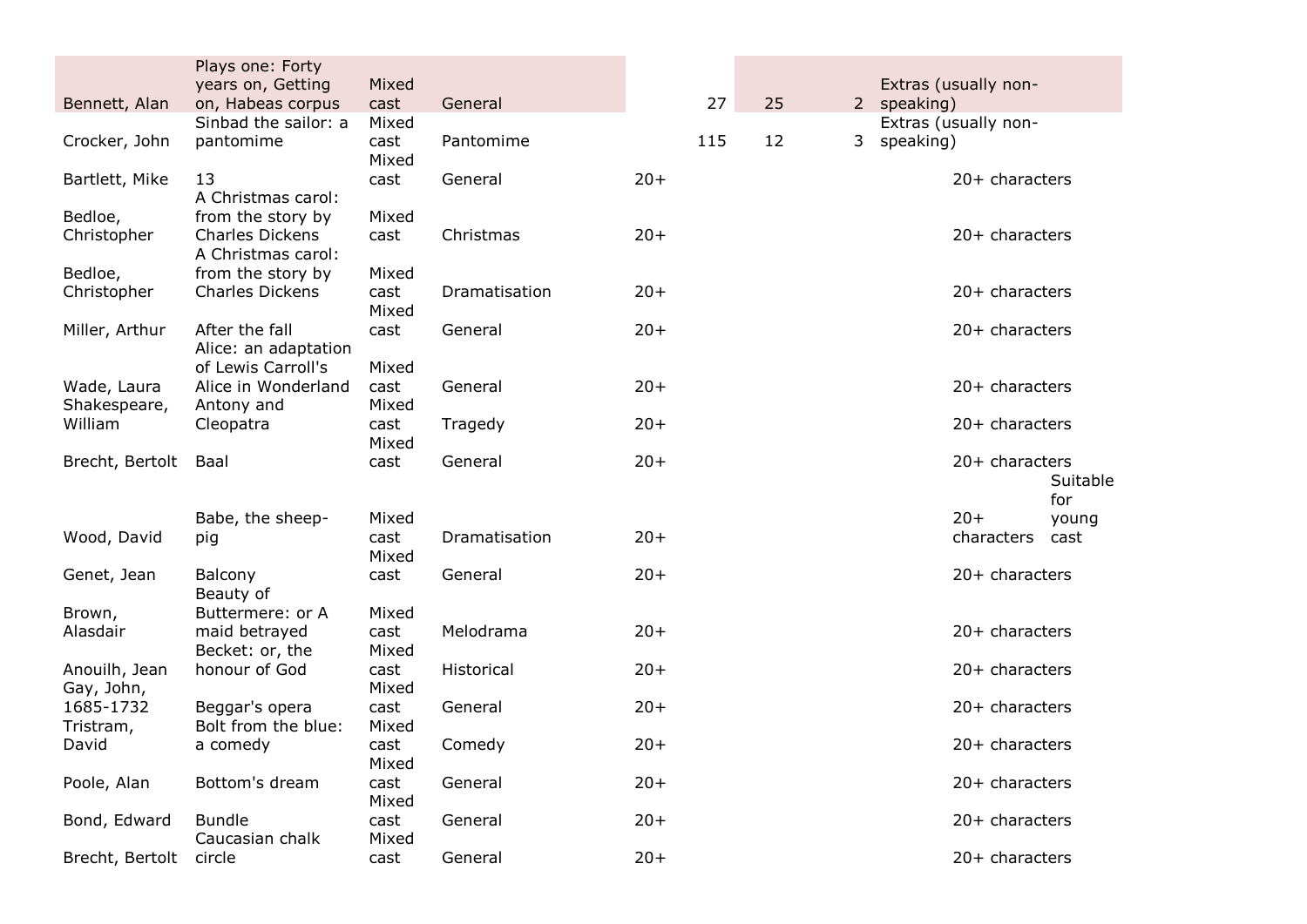| Rattigan,          |                                                                                     | Mixed         |               |       |                  |
|--------------------|-------------------------------------------------------------------------------------|---------------|---------------|-------|------------------|
| Terence            | Cause célèbre                                                                       | cast          | Historical    | $20+$ | $20+$ characters |
| Jeffreys,          | Charles Dickens'                                                                    | Mixed         |               |       |                  |
| Stephen            | <b>Hard Times</b><br>Child's Christmas in<br>Wales: a Christmas<br>musical based on | cast          | Dramatisation | $20+$ | $20+$ characters |
| Brooks,            | the story by Dylan                                                                  | Mixed         |               |       |                  |
| Jeremy             | Thomas                                                                              | cast          | Christmas     | $20+$ | 20+ characters   |
|                    | Christmas carol:                                                                    |               |               |       |                  |
|                    | adapted as a play                                                                   | Mixed         |               |       |                  |
| Sutton, Shaun      | in three acts<br>Christmas carol:                                                   | cast          | Christmas     | $20+$ | 20+ characters   |
| Mortimer,          | from the story by                                                                   | Mixed         |               |       |                  |
| John               | <b>Charles Dickens</b><br>Christmas carol:                                          | cast          | Dramatisation | $20+$ | $20+$ characters |
| Mortimer,          | play from the story                                                                 | Mixed         |               |       |                  |
| John               | by Charles Dickens<br>Cider with Rosie, by                                          | cast          | Christmas     | $20+$ | $20+$ characters |
| Roose-Evans,       | Laurie Lee: a stage                                                                 | Mixed         |               |       |                  |
| James              | adaptation                                                                          | cast          | Dramatisation | $20+$ | $20+$ characters |
| Ayckbourn,<br>Alan |                                                                                     | Mixed         |               | $20+$ | $20+$ characters |
| Shakespeare,       | Comic potential                                                                     | cast<br>Mixed | Comedy        |       |                  |
| William            | Coriolanus                                                                          | cast          | Tragedy       | $20+$ | $20+$ characters |
|                    |                                                                                     | Mixed         |               |       |                  |
| Miller, Arthur     | Crucible<br>Curse of the                                                            | cast          | Historical    | $20+$ | $20+$ characters |
|                    | werewolf: a play                                                                    | Mixed         |               |       |                  |
| Hill, Ken          | with songs                                                                          | cast          | General       | $20+$ | 20+ characters   |
| Shakespeare,       |                                                                                     | Mixed         |               |       |                  |
| William            | Cymbeline<br>Dad's army: The<br>deadly attachment;<br>Mum's army; The               | cast          | Tragedy       | $20+$ | $20+$ characters |
|                    | Godiva affair; The                                                                  | Mixed         |               |       |                  |
| Perry, Jimmy       | floral dance                                                                        | cast          | Comedy        | $20+$ | $20+$ characters |
| Richardson,        |                                                                                     | Mixed         |               |       |                  |
| Howard             | Dark of the moon<br>David Copperfield:                                              | cast          | General       | $20+$ | $20+$ characters |
| Southworth,        | based on the novel                                                                  | Mixed         |               |       |                  |
| John               | by Charles Dickens                                                                  | cast          | Dramatisation | $20+$ | 20+ characters   |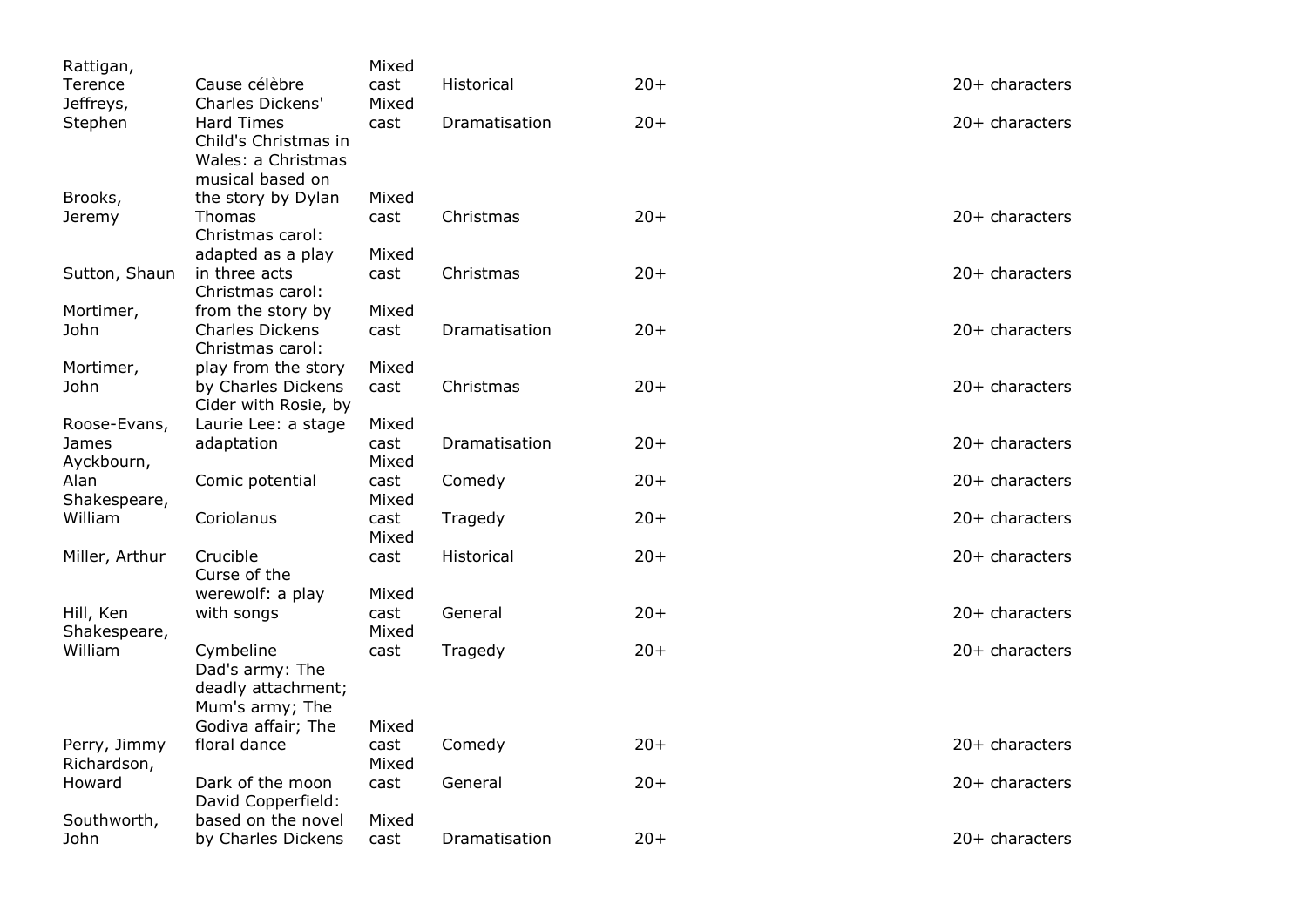|                              | Days of the<br>Commune,                                                                                                                                                                            |               |                 |       |                  |
|------------------------------|----------------------------------------------------------------------------------------------------------------------------------------------------------------------------------------------------|---------------|-----------------|-------|------------------|
|                              | translated by Clive<br>Barker and Arno                                                                                                                                                             | Mixed         |                 |       |                  |
| Brecht, Bertolt<br>Robbins,  | Reinfrank<br>Dick Whittington: a                                                                                                                                                                   | cast<br>Mixed | General         | $20+$ | 20+ characters   |
| Norman                       | pantomime                                                                                                                                                                                          | cast<br>Mixed | Pantomime       | $20+$ | $20+$ characters |
| Prebble, Lucy                | Enron<br>Entertaining<br>strangers, a play<br>for Dorchester: a                                                                                                                                    | cast<br>Mixed | General         | $20+$ | 20+ characters   |
| Edgar, David<br>Brenton,     | new version<br>Epsom Downs: a                                                                                                                                                                      | cast<br>Mixed | General         | $20+$ | $20+$ characters |
| Howard<br>Galsworthy,        | play<br>Escape: an episodic                                                                                                                                                                        | cast<br>Mixed | General         | $20+$ | $20+$ characters |
| John                         | play<br>Fall and redemption<br>of man: selections<br>in modern English                                                                                                                             | cast          | General         | $20+$ | $20+$ characters |
|                              | from the mystery                                                                                                                                                                                   | Mixed         |                 |       |                  |
| Bowen, John<br>Phillpotts,   | plays                                                                                                                                                                                              | cast<br>Mixed | Religious theme | $20+$ | $20+$ characters |
| Eden                         | Farmer's wife<br>Fear and misery of<br>the Third Reich:<br>and Senora Carrar's<br>rifles (based on                                                                                                 | cast          | Comedy          | $20+$ | $20+$ characters |
| Brecht, Bertolt              | Riders to the Sea,<br>by J.M. Synge)                                                                                                                                                               | Mixed<br>cast | General         | $20+$ | $20+$ characters |
|                              | Five Russian plays:<br>Government<br>Inspector, by<br>Nicolai Gogol; The<br>storm, by<br>Alexander<br>Ostrovsky; The<br>power of darkness,<br>by Leo Tolstoy;<br>Uncle Vanya, by<br>Anton Chekhov; |               |                 |       |                  |
| Magarshack,<br>David, editor | The lower depths,<br>by Maxim Gorky                                                                                                                                                                | Mixed<br>cast | General         | $20+$ | 20+ characters   |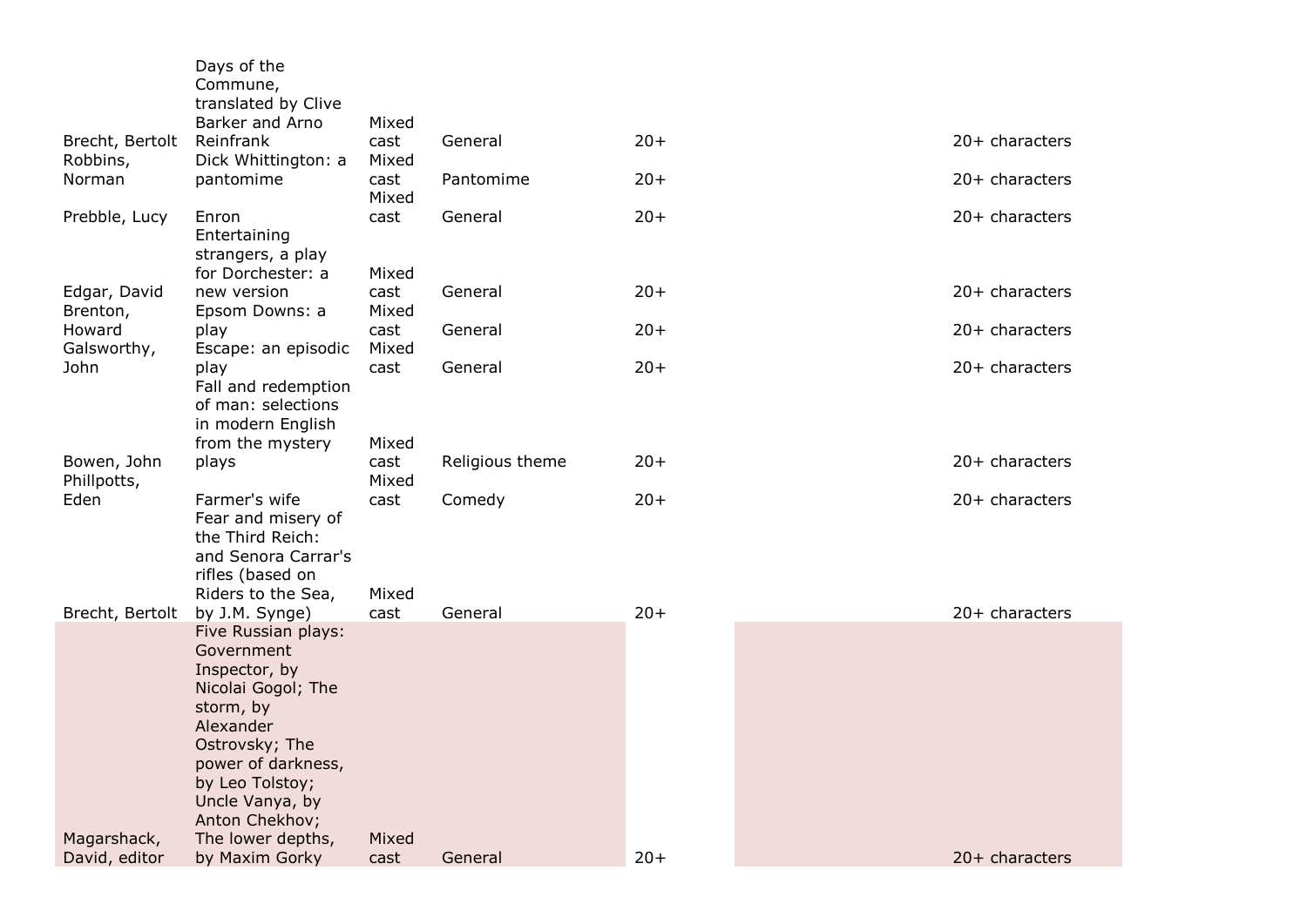|                         | Fool, and, We come<br>to the river: two | Mixed        |                      |       |                            |
|-------------------------|-----------------------------------------|--------------|----------------------|-------|----------------------------|
| Bond, Edward            | plays                                   | cast         | General              | $20+$ | $20+$ characters           |
| Beaufoy,                |                                         | Mixed        |                      |       |                            |
| Simon                   | <b>Full Monty</b>                       | cast         | General              | $20+$ | 20+ characters             |
|                         | Goldilocks and the                      |              |                      |       |                            |
| Carter,                 | three bears:                            | Mixed        |                      |       |                            |
| Margaret                | pantomime                               | cast         | Pantomime            | $20+$ | 20+ characters             |
|                         | Government                              | Mixed        |                      |       |                            |
| Gogol, Nikolai          | inspector                               | cast         | General              | $20+$ | 20+ characters             |
|                         | Grapes of wrath:                        |              |                      |       |                            |
|                         | from the novel by                       | Mixed        |                      |       |                            |
| Galati, Frank           | John Steinbeck                          | cast         | Dramatisation        | $20+$ | 20+ characters             |
| Shakespeare,<br>William | Hamlet                                  | Mixed        |                      | $20+$ | $20+$ characters           |
|                         | Happy and                               | cast         | Tragedy              |       |                            |
|                         | glorious; Victoria                      |              |                      |       |                            |
| Housman,                | Regina: a dramatic                      | Mixed        |                      |       |                            |
| Laurence                | biography                               | cast         | Historical           | $20+$ | 20+ characters             |
| Shaw,                   |                                         | Mixed        |                      |       |                            |
| Bernard                 | Heartbreak house                        | cast         | General              | $20+$ | 20+ characters             |
| Shakespeare,            |                                         | Mixed        |                      |       |                            |
| William                 | Henry V                                 | cast         | Historical           | $20+$ | $20+$ characters           |
| Robbins,                | Hickory dickory                         | Mixed        |                      |       |                            |
| Norman                  | dock: a pantomime                       | cast         | Pantomime            | $20+$ | $20+$ characters           |
|                         | His dark materials:                     |              |                      |       |                            |
| Wright,                 | based on the novels                     | Mixed        |                      |       |                            |
| Nicholas                | by Philip Pullman                       | cast         | Dramatisation        | $20+$ | 20+ characters             |
|                         | Home before dark,                       |              |                      |       |                            |
|                         | or The saga of Miss                     | Mixed        |                      |       |                            |
| Chinn, Jimmie           | Edie Hill                               | cast         | General              | $20+$ | 20+ characters             |
| Feydeau,                |                                         | Mixed        |                      |       |                            |
| Georges                 | <b>Hotel Paradiso</b>                   | cast         | Comedy               | $20+$ | 20+ characters<br>Suitable |
|                         |                                         |              |                      |       | for                        |
|                         | Hundred and one                         | Mixed        |                      |       | $20+$<br>young             |
| Robbins, Glyn           | Dalmatians                              | cast         | Dramatisation        | $20+$ | characters<br>cast         |
| Van Druten,             | I remember Mama:                        | Mixed        |                      |       |                            |
| John                    | a play in two acts                      | cast         | General              | $20+$ | 20+ characters             |
|                         | Idiot: from the                         |              |                      |       |                            |
|                         | novel by                                | <b>Mixed</b> |                      |       |                            |
| <b>Gray, Simon</b>      | Dostoevskii                             | cast         | <b>Dramatisation</b> | $20+$ | $20+$ characters           |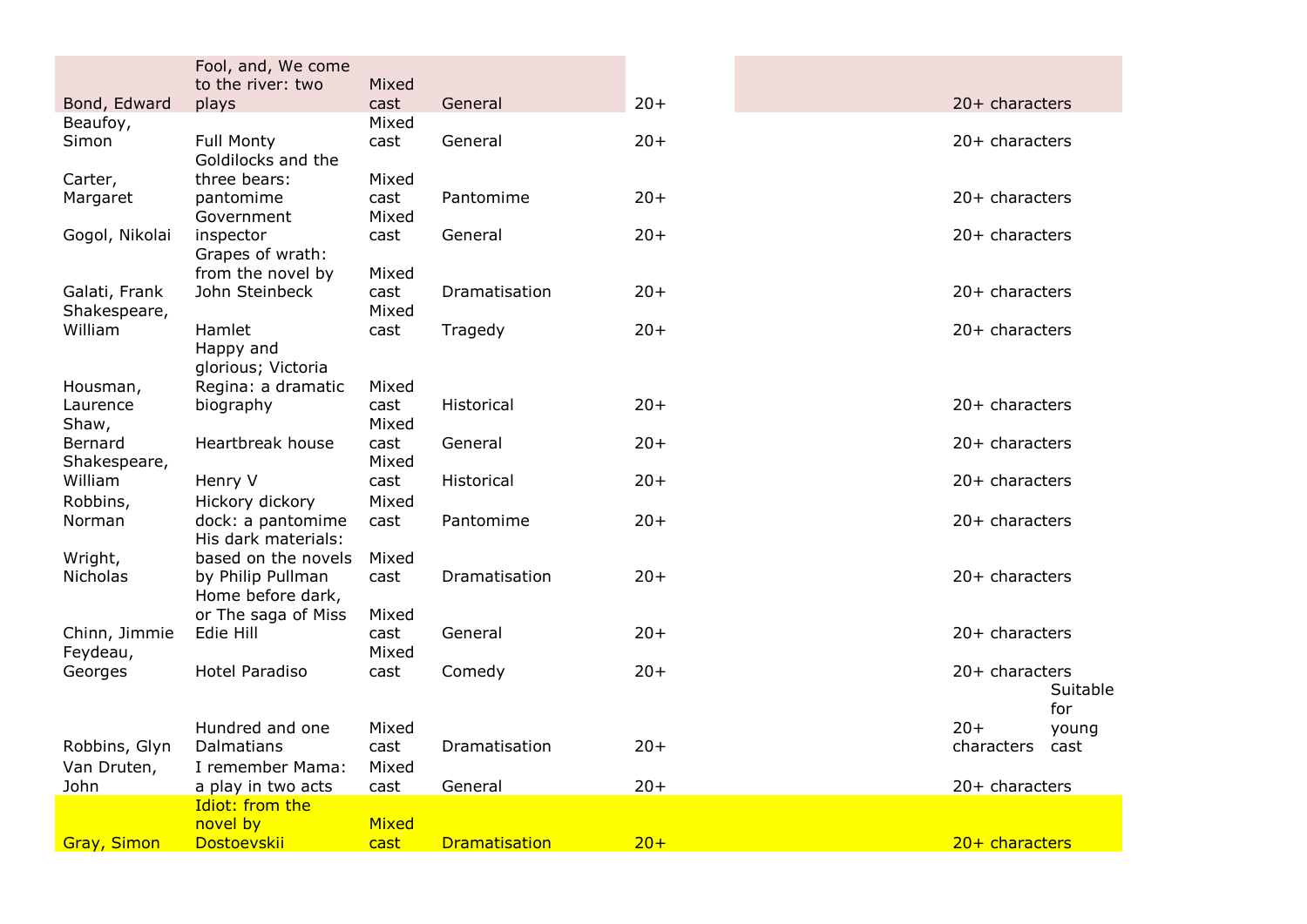| Lawrence,       |                                       | Mixed         |               |       |                   |
|-----------------|---------------------------------------|---------------|---------------|-------|-------------------|
| Jerome          | Inherit the wind                      | cast          | Historical    | $20+$ | $20+$ characters  |
|                 | Island of the                         | Mixed         |               |       |                   |
| Arden, John     | mighty                                | cast          | General       | $20+$ | $20+$ characters  |
|                 | Jane Eyre: adapted                    |               |               |       |                   |
| Hall, Willis    | from the novel by<br>Charlotte Brontë | Mixed<br>cast | Dramatisation | $20+$ | $20+$ characters  |
| Shakespeare,    |                                       | Mixed         |               |       |                   |
| William         | Julius Caesar                         | cast          | General       | $20+$ | $20+$ characters  |
| Shakespeare,    |                                       | Mixed         |               |       |                   |
| William         | King John                             | cast          | Historical    | $20+$ | $20+$ characters  |
| Shakespeare,    |                                       | Mixed         |               |       |                   |
| William         | King Richard III                      | cast          | General       | $20+$ | 20+ characters    |
|                 | Kiss for Cinderella:                  | Mixed         |               |       |                   |
| Barrie, J. M.   | a comedy                              | cast          | Comedy        | $20+$ | $20+$ characters  |
|                 | Lady Precious                         |               |               |       |                   |
| Hsiung, S. I.   | stream: a play in<br>four acts        | Mixed<br>cast | General       | $20+$ | 20+ characters    |
|                 | Lark Rise to                          |               |               |       |                   |
|                 | Candleford: two                       |               |               |       |                   |
| Dewhurst,       | plays from Flora                      | Mixed         |               |       |                   |
| Keith           | Thompson's trilogy                    | cast          | Dramatisation | $20+$ | $20+$ characters  |
|                 | Lark, translated by                   | Mixed         |               |       |                   |
| Anouilh, Jean   | Christopher Fry                       | cast          | General       | $20+$ | $20+$ characters  |
|                 |                                       | Mixed         |               |       |                   |
| Bond, Edward    | Lear                                  | cast          | General       | $20+$ | $20+$ characters  |
|                 | Left-handed liberty:                  |               |               |       |                   |
|                 | a play about Magna                    | Mixed         |               |       |                   |
| Arden, John     | Carta                                 | cast<br>Mixed | General       | $20+$ | $20+$ characters  |
| Brecht, Bertolt | Life of Galileo                       | cast          | Historical    | $20+$ | 20+ characters    |
| Shakespeare,    | Macbeth, edited by                    | Mixed         |               |       |                   |
| William         | John Dover Wilson                     | cast          | Tragedy       | $20+$ | $20+$ characters  |
| Granville-      | Madras house: a                       | Mixed         |               |       |                   |
| Barker, Harley  | comedy in four acts                   | cast          | General       | $20+$ | 20+ characters    |
|                 | Man and superman:                     |               |               |       |                   |
| Shaw,           | a comedy and a                        | Mixed         |               |       |                   |
| Bernard         | philosophy                            | cast          | Comedy        | $20+$ | 20+ characters    |
|                 |                                       | Mixed         |               |       |                   |
| Edgar, David    | Maydays                               | cast          | General       | $20+$ | 20+ characters    |
| Guinness,       | Mayor of                              | Mixed         |               |       | $20+$<br>Suitable |
| Owen            | Casterbridge:                         | cast          | Dramatisation | $20+$ | characters for    |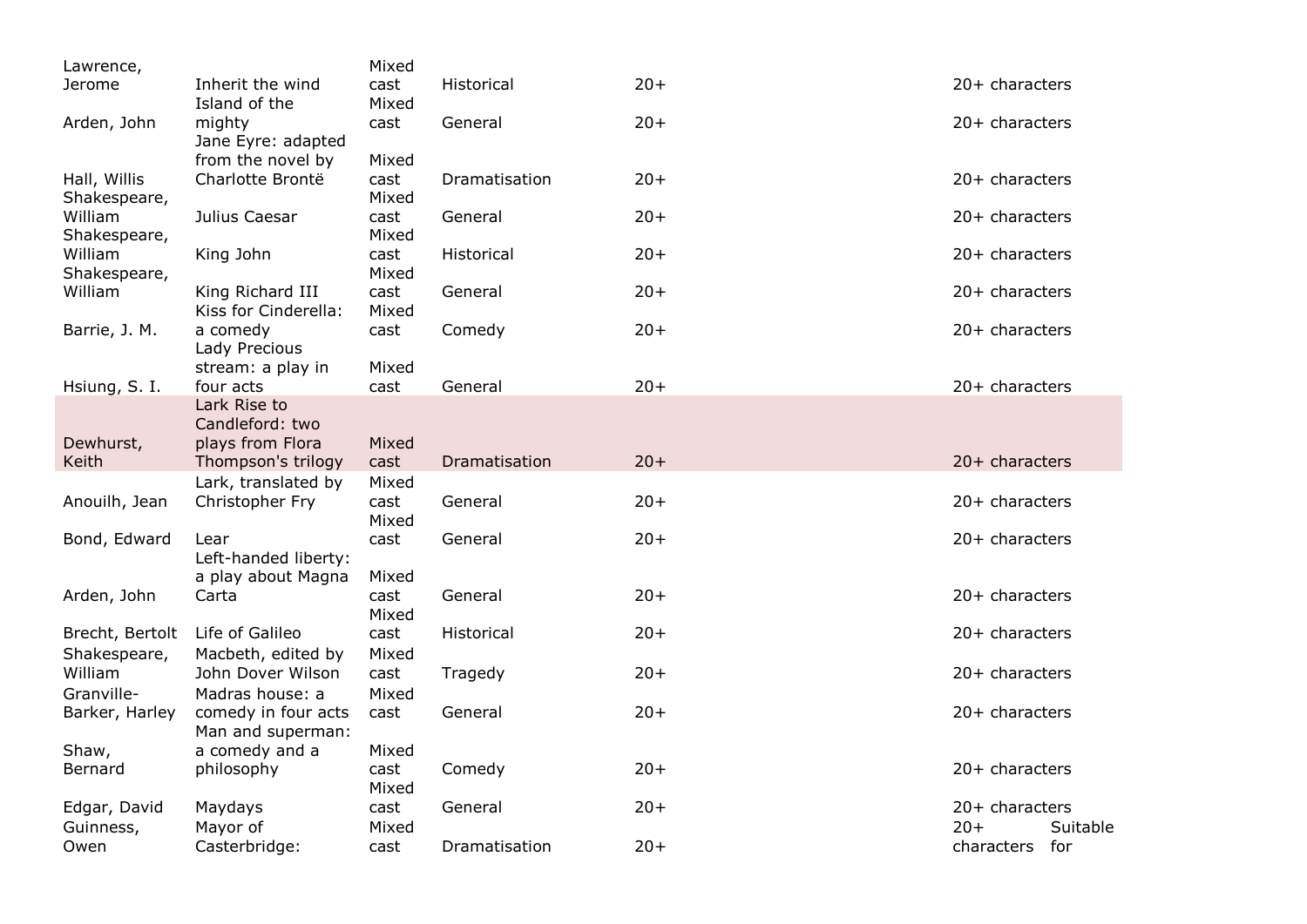|                 | adapted from<br>Thomas Hardy |               |                 |       |                  | young<br>cast |
|-----------------|------------------------------|---------------|-----------------|-------|------------------|---------------|
| Shakespeare,    | Measure for                  | Mixed         |                 |       |                  |               |
| William         | measure                      | cast          | General         | $20+$ | $20+$ characters |               |
| Shakespeare,    | Merry wives of               | Mixed         |                 |       |                  |               |
| William         | Windsor                      | cast          | Comedy          | $20+$ | 20+ characters   |               |
| Shakespeare,    | Midsummer night's            | Mixed         |                 |       |                  |               |
| William         | dream<br>Mother Courage      | cast<br>Mixed | Comedy          | $20+$ | $20+$ characters |               |
| Brecht, Bertolt | and her children             | cast          | General         | $20+$ | 20+ characters   |               |
|                 | Mother Courage               | Mixed         |                 |       |                  |               |
| Brecht, Bertolt | and her children             | cast          | General         | $20+$ | 20+ characters   |               |
|                 | Mr. Puntila and his          | Mixed         |                 |       |                  |               |
| Brecht, Bertolt | man Matti                    | cast          | General         | $20+$ | 20+ characters   |               |
| Shakespeare,    | Much ado about               | Mixed         |                 |       |                  |               |
| William         | nothing                      | cast          | General         | $20+$ | 20+ characters   |               |
|                 | Murder in the                | Mixed         |                 |       |                  |               |
| Eliot, T. S.    | cathedral                    | cast          | Historical      | $20+$ | 20+ characters   |               |
|                 |                              | Mixed         |                 |       |                  |               |
| Hare, David     | Murmuring judges             | cast<br>Mixed | General         | $20+$ | 20+ characters   |               |
| Harrison, Tony  | Mysteries                    | cast          | Religious theme | $20+$ | 20+ characters   |               |
|                 | Mysteries: made              |               |                 |       |                  |               |
|                 | from the Lincoln             |               |                 |       |                  |               |
| Browne, Elliott | cycle of mystery             | Mixed         |                 |       |                  |               |
| Martin          | plays                        | cast          | Religious theme | $20+$ | 20+ characters   |               |
|                 | National Health, or,         |               |                 |       |                  |               |
|                 | Nurse Norton's               | Mixed         |                 |       |                  |               |
| Nichols, Peter  | affair                       | cast          | General         | $20+$ | 20+ characters   |               |
|                 | Oh what a lovely             |               |                 |       |                  |               |
| Theatre         | war: play in two             | Mixed         |                 |       |                  |               |
| Workshop        | acts<br>Old Mother           | cast          | General         | $20+$ | 20+ characters   |               |
|                 | Hubbard: a                   | Mixed         |                 |       |                  |               |
| Nicholls, Tony  | pantomime                    | cast          | Pantomime       | $20+$ | $20+$ characters |               |
| Drinkwater,     |                              | Mixed         |                 |       |                  |               |
| John            | <b>Oliver Cromwell</b>       | cast          | Historical      | $20+$ | 20+ characters   |               |
|                 |                              |               |                 |       |                  | Suitable      |
|                 |                              |               |                 |       |                  | for           |
|                 |                              | Mixed         |                 |       | $20+$            | young         |
| Williams, Guy   | <b>Oliver Twist</b>          | cast          | Dramatisation   | $20+$ | characters       | cast          |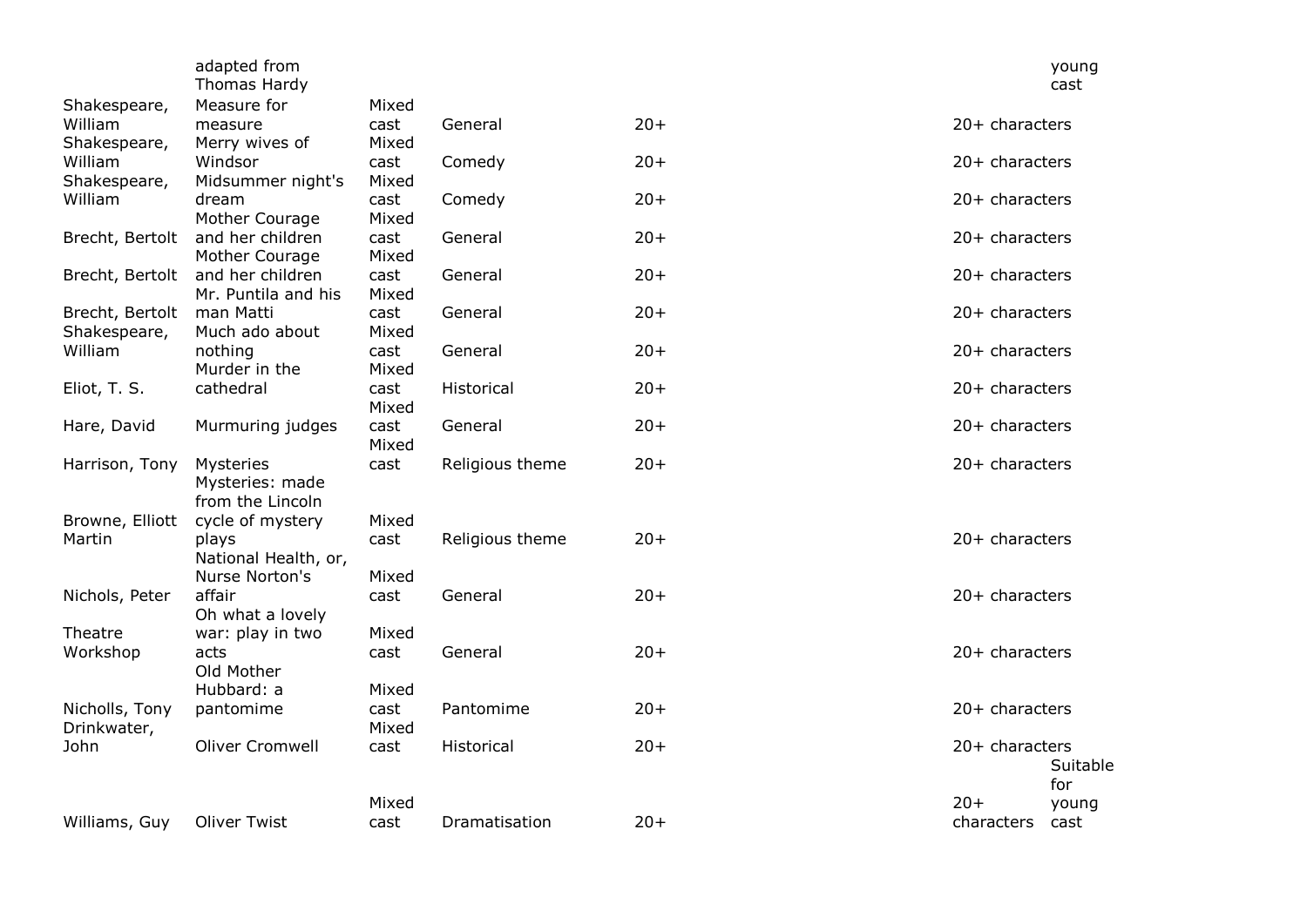| Stoppard,                      | On the razzle:<br>adapted from Einen<br>Jux will er sich<br>machen, by Johann                                  | Mixed                  |               |       |                                      |
|--------------------------------|----------------------------------------------------------------------------------------------------------------|------------------------|---------------|-------|--------------------------------------|
| Tom                            | Nestroy                                                                                                        | cast                   | General       | $20+$ | 20+ characters                       |
| Wilder,<br>Thornton            | Our town and other<br>plays: The skin of<br>our teeth; The<br>matchmaker                                       | Mixed<br>cast          | General       | $20+$ | $20+$ characters                     |
|                                | Passage to India:                                                                                              |                        |               |       |                                      |
| Rama Rau,<br>Santha<br>Jerome, | from the novel by<br>E. M. Forster<br>Passing of the third                                                     | Mixed<br>cast<br>Mixed | Dramatisation | $20+$ | $20+$ characters                     |
| Jerome K.                      | floor back<br>Peer Gynt: a                                                                                     | cast<br>Mixed          | General       | $20+$ | $20+$ characters                     |
| Ibsen, Henrik                  | dramatic poem                                                                                                  | cast                   | General       | $20+$ | 20+ characters<br>Suitable<br>for    |
| Barrie, J. M.                  | Peter Pan: a<br>fantasy in five acts<br>Pilgrim's progress:<br>from the book by<br>John Bunyan (6<br>main male | Mixed<br>cast          | General       | $20+$ | $20+$<br>young<br>characters<br>cast |
| Bennett,<br>Rodney             | characters, many<br>other short<br>speaking parts)                                                             | Mixed<br>cast          | Dramatisation | $20+$ | $20+$ characters                     |
|                                | Price of coal: two<br>television plays<br>Meet the people<br>and Back to reality,<br>edited by Allan           | Mixed                  |               |       |                                      |
| Hines, Barry                   | Stronach<br>Pride and<br>prejudice: a<br>sentimental                                                           | cast<br>Mixed          | General       | $20+$ | $20+$ characters                     |
| Jerome, Helen                  | comedy<br>Private Peaceful                                                                                     | cast<br>Mixed          | Dramatisation | $20+$ | $20+$ characters                     |
| Reade, Simon                   | (flexible cast)<br>Pygmalion, edited                                                                           | cast                   | Dramatisation | $20+$ | $20+$ characters                     |
| Shaw,<br>Bernard               | by Jacqueline<br>Fisher                                                                                        | Mixed<br>cast          | General       | $20+$ | $20+$ characters                     |
| Townsend,                      | Queen and I                                                                                                    | Mixed                  | Comedy        | $20+$ | $20+$ characters                     |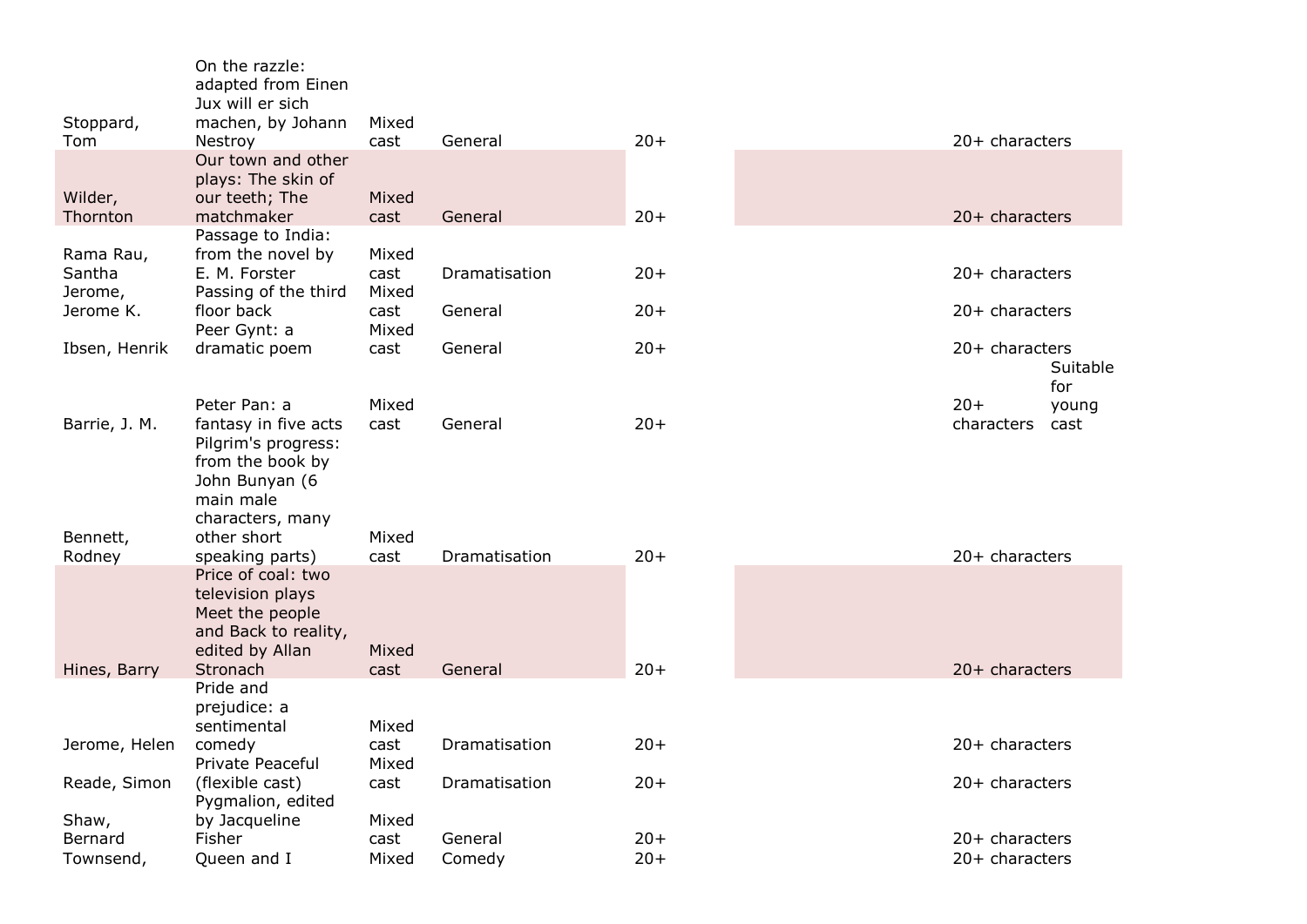| Sue                             |                                                        | cast                   |                   |       |                                     |
|---------------------------------|--------------------------------------------------------|------------------------|-------------------|-------|-------------------------------------|
| Brecht, Bertolt<br>Shakespeare, | Resistible rise of<br>Arturo Ui                        | Mixed<br>cast<br>Mixed | General           | $20+$ | $20+$ characters                    |
| William                         | Richard II                                             | cast                   | Historical        | $20+$ | $20+$ characters                    |
| Daviot,<br>Gordon               | Richard of<br>Bordeaux                                 | Mixed<br>cast          | <b>Historical</b> | $20+$ | $20+$ characters                    |
| Osborne, John                   | Right prospectus: a<br>play for television             | Mixed<br>cast<br>Mixed | General           | $20+$ | 20+ characters                      |
| Blamire, Larry                  | Robin Hood<br>Robin Hood and the                       | cast                   | Comedy            | $20+$ | $20+$ characters                    |
| Samuel, K. O.                   | babes in the wood:<br>a pantomime<br>Robin Hood: the   | Mixed<br>cast          | Pantomime         | $20+$ | 20+ characters                      |
| Neilson, David                  | truth behind the<br>green tights<br>Robinson Crusoe: a | Mixed<br>cast<br>Mixed | Pantomime         | $20+$ | $20+$ characters                    |
| Morley, John<br>Shakespeare,    | pantomime                                              | cast<br>Mixed          | Pantomime         | $20+$ | $20+$ characters                    |
| William                         | Romeo and Juliet                                       | cast<br>Mixed          | Tragedy           | $20+$ | 20+ characters                      |
| Taylor, Don                     | Roses of Eyam                                          | cast<br>Mixed          | Historical        | $20+$ | $20+$ characters                    |
| Barnes, Peter<br>Dekker,        | Ruling class<br>Shoemakers'                            | cast<br>Mixed          | General           | $20+$ | $20+$ characters                    |
| Thomas                          | holiday<br>Sinbad the sailor: a                        | cast<br>Mixed          | General           | $20+$ | $20+$ characters                    |
| Morley, John                    | pantomime                                              | cast                   | Pantomime         | $20+$ | 20+ characters<br>Suitable          |
|                                 |                                                        | Mixed                  |                   |       | for<br>$20+$<br>young               |
| Nicol, Ron                      | Snow Queen<br>Snow White and                           | cast                   | Dramatisation     | $20+$ | characters<br>cast                  |
| White, Jesse<br><b>Braham</b>   | the seven dwarfs: a<br>fairy tale play                 | Mixed<br>cast          | Pantomime         | $20+$ | $20+$ characters                    |
| Wedekind,<br>Frank              | Spring awakening<br>Strife: a drama in                 | Mixed<br>cast          | General           | $20+$ | 20+ characters                      |
| Galsworthy,<br>John             | three acts                                             | Mixed<br>cast          | General           | $20+$ | 20+ characters                      |
| Meakin, Pete                    | Tales of Hans<br>Andersen: The little                  | Mixed<br>cast          | Dramatisation     | $20+$ | $20+$<br>Suitable<br>characters for |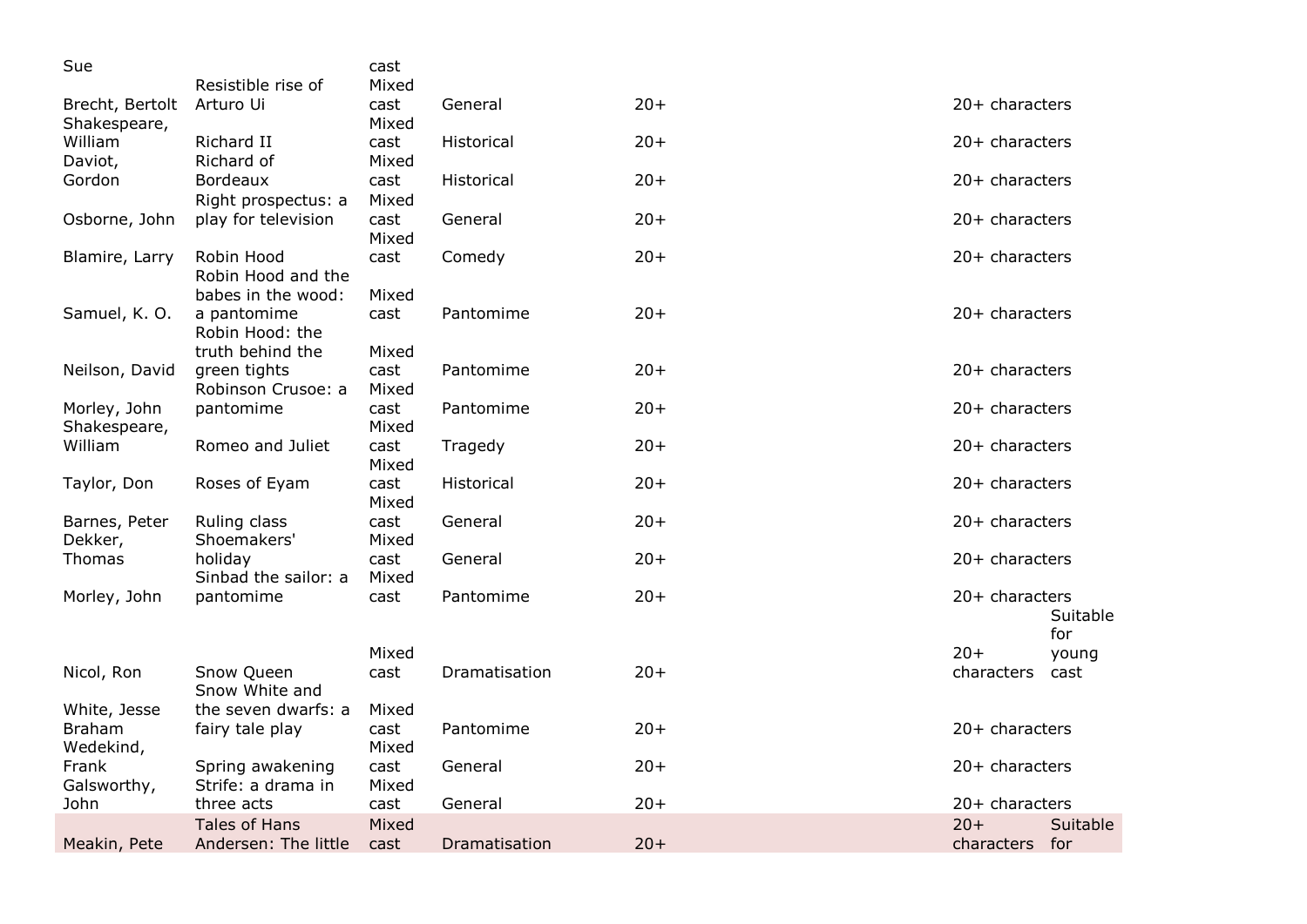|                                        | match girl; T                                                                                      |                        |                       |                |                                    | young<br>cast   |
|----------------------------------------|----------------------------------------------------------------------------------------------------|------------------------|-----------------------|----------------|------------------------------------|-----------------|
| Patrick, John                          | Teahouse of the<br>August moon<br>Teechers: a                                                      | Mixed<br>cast<br>Mixed | General               | $20+$          | $20+$ characters                   |                 |
| Godber, John<br>Briggs,                | classroom comedy<br>Terry Prattchett's                                                             | cast<br>Mixed          | Comedy                | $20+$          | $20+$ characters                   |                 |
| Stephen<br>Wertenbaker,                | Maskerade<br>Three birds                                                                           | cast<br>Mixed          | Dramatisation         | $20+$          | $20+$ characters                   |                 |
| Timberlake                             | alighting on a field<br>Three comedies:<br>Volpone; The<br>Alchemist;                              | cast<br>Mixed          | General               | $20+$          | 20+ characters                     |                 |
| Jonson, Ben<br>Shakespeare,            | Bartholomew Fair                                                                                   | cast<br>Mixed          | Comedy                | $20+$          | $20+$ characters                   |                 |
| William                                | Timon of Athens<br>Treasure Island: as<br>presented at the<br>Mermaid Theatre,<br>adapted from the | cast                   | Tragedy               | $20+$          | $20+$ characters                   |                 |
| Miles, Bernard                         | book by Robert<br>Louis Stevenson<br>Trelawny of the                                               | Mixed<br>cast          | Dramatisation         | $20+$          | $20+$ characters                   |                 |
| Pinero, Arthur<br>Wing<br>Shakespeare, | "Wells": a<br>Comedietta<br>Troilus and                                                            | Mixed<br>cast<br>Mixed | Comedy                | $20+$          | $20+$ characters                   |                 |
| William<br>Thomas,                     | Cressida<br>Under Milk Wood: a                                                                     | cast<br>Mixed          | General               | $20+$          | $20+$ characters                   |                 |
| Dylan<br>Fodor,                        | play for voices                                                                                    | cast<br>Mixed          | Radio play            | $20+$          | $20+$ characters                   |                 |
| Ladislas<br>Durrenmatt,                | Vigil: a play                                                                                      | cast<br>Mixed          | Religious theme       | $20+$          | $20+$ characters                   |                 |
| Friedrich                              | Visit                                                                                              | cast<br>Mixed          | General               | $20+$          | $20+$ characters                   |                 |
| Bolt, Robert                           | Vivat! Vivat Regina!                                                                               | cast                   | Historical            | $20+$          | 20+ characters                     | Suitable<br>for |
| Robbins, Glyn<br>Brenton,              | Voyage of the<br>Dawn Treader<br>Weapons of                                                        | Mixed<br>cast<br>Mixed | Dramatisation         | $20+$          | $20+$<br>characters                | young<br>cast   |
| Howard<br>Dane,                        | happiness<br>Wild Decembers                                                                        | cast<br>Mixed          | General<br>Historical | $20+$<br>$20+$ | 20+ characters<br>$20+$ characters |                 |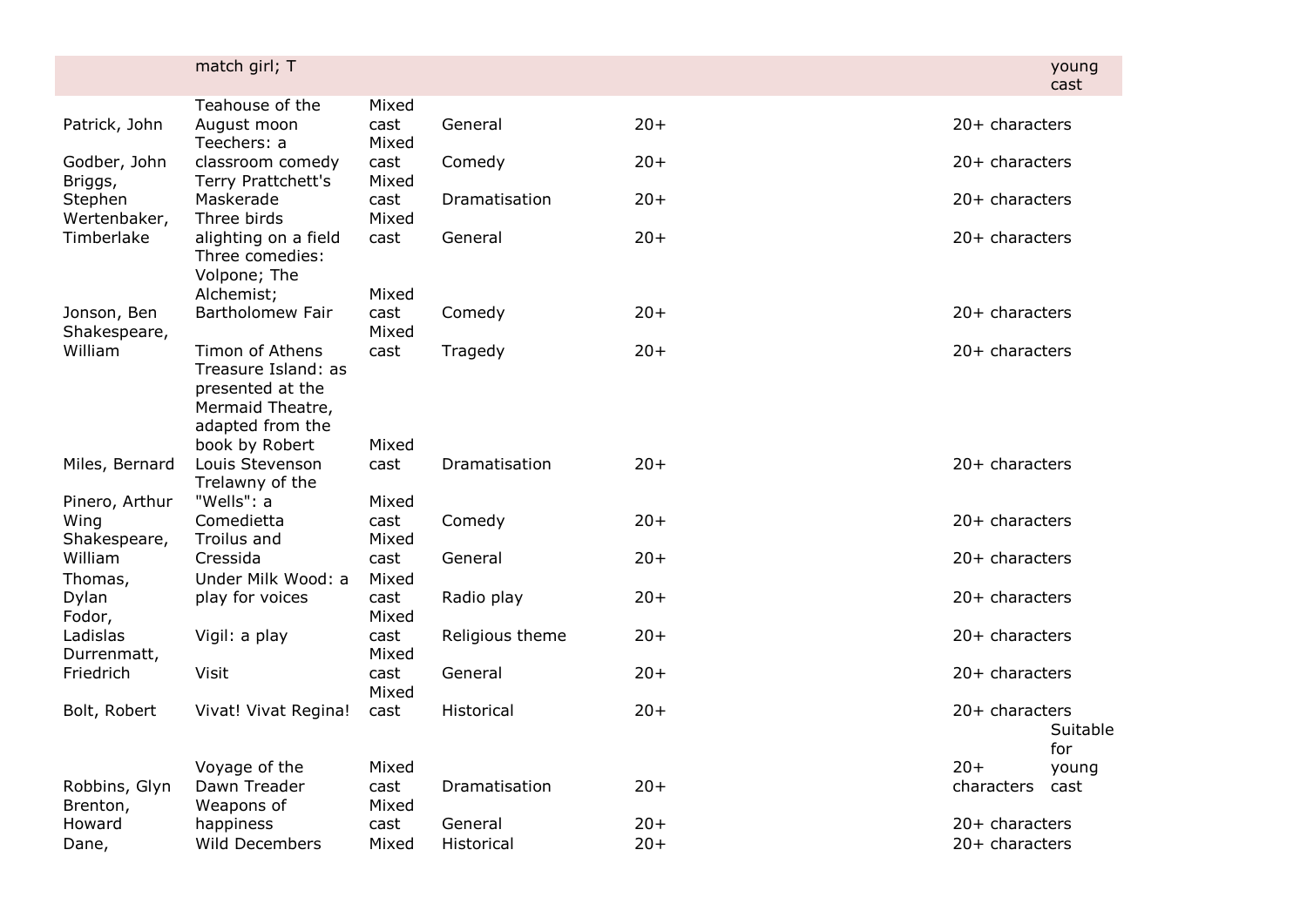| Clemence                   |                                     | cast<br>Mixed |               |           |       |                  |          |
|----------------------------|-------------------------------------|---------------|---------------|-----------|-------|------------------|----------|
| Ibsen, Henrik<br>Schiller, | Wild duck                           | cast<br>Mixed | Tragedy       |           | $20+$ | $20+$ characters |          |
| Friedrich                  | Wilhelm Tell                        | cast          | General       |           | $20+$ | 20+ characters   | Suitable |
|                            | Wind in the                         |               |               |           |       |                  | for      |
|                            | willows: a family                   | Mixed         |               |           |       | $20+$            | young    |
| Morley, John               | entertainment                       | cast          | Dramatisation |           | $20+$ | characters       | cast     |
|                            | Woman: scenes of                    | Mixed         |               |           |       |                  |          |
| Bond, Edward               | war and freedom                     | cast          | Tragedy       |           | $20+$ | $20+$ characters |          |
|                            | Workhouse donkey:<br>a vulgar melo- | Mixed         |               |           |       |                  |          |
| Arden, John                | drama with music                    | cast          | General       |           | $20+$ | $20+$ characters |          |
|                            | Young Elizabeth:                    |               |               |           |       |                  |          |
| Dowling,                   | the early life of                   | Mixed         |               |           |       |                  |          |
| Jennette                   | Elizabeth I                         | cast          | Historical    |           | $20+$ | 20+ characters   |          |
|                            | Zodiac: a play with                 |               |               |           |       |                  |          |
| Campton,                   | music by John                       | Mixed         |               |           |       |                  |          |
| David                      | Whitworth                           | cast          | General       |           | $20+$ | 20+ characters   |          |
|                            | Altona; Men                         |               |               |           |       |                  |          |
| Sartre, Jean-              | without shadows;                    | Mixed         |               |           |       |                  |          |
| Paul                       | The flies                           | cast          | General       | Anthology |       |                  |          |
|                            | Andromache;                         |               |               |           |       |                  |          |
| Racine, Jean               | Britannicus;<br><b>Berenice</b>     | Mixed<br>cast |               | Anthology |       |                  |          |
|                            | Ascent of F6, and,                  | Mixed         | Tragedy       |           |       |                  |          |
| Auden, W. H.               | On the frontier                     | cast          | Tragedy       | Anthology |       |                  |          |
|                            | Bacchae and other                   |               |               |           |       |                  |          |
|                            | plays: Ion; The                     |               |               |           |       |                  |          |
|                            | women of Troy;                      | Mixed         |               |           |       |                  |          |
| Euripides                  | Helen                               | cast          | General       | Anthology |       |                  |          |
|                            | Bazaar and                          |               |               |           |       |                  |          |
|                            | rummage, Groping                    |               |               |           |       |                  |          |
| Townsend,                  | for words,                          | Mixed         |               |           |       |                  |          |
| Sue                        | Womberang                           | cast          | General       | Anthology |       |                  |          |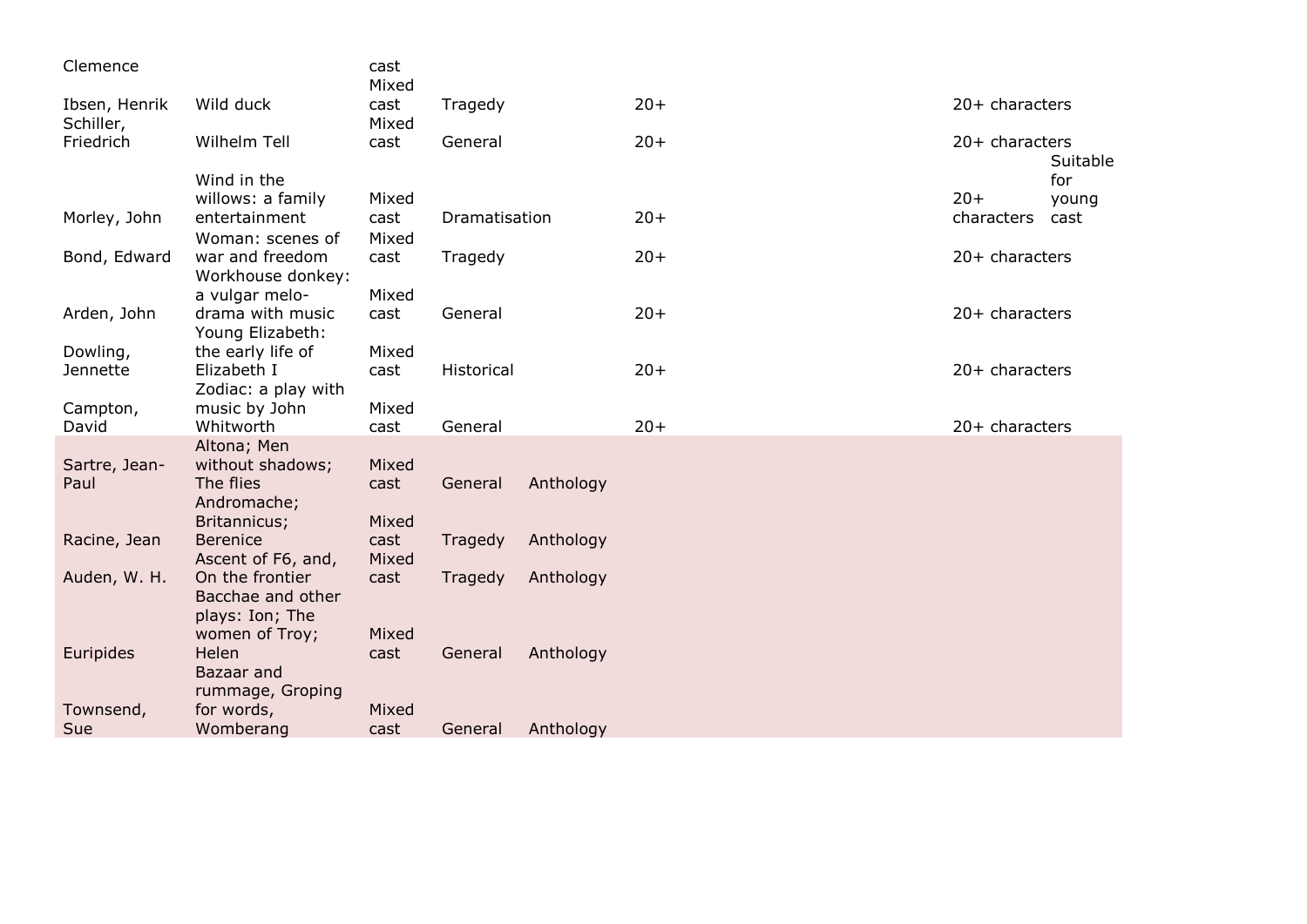|                                   | <b>Classical French</b><br>drama: le Cid, by<br>Pierre Cporneille;<br>Phaedra, by Jean<br>Racine; Intellectual<br>Ladies (Les femmes<br>savantes), by<br>Moliere; Game of<br>love and chance, by<br>Pierre Marivaux;                                                |               |         |           |
|-----------------------------------|---------------------------------------------------------------------------------------------------------------------------------------------------------------------------------------------------------------------------------------------------------------------|---------------|---------|-----------|
| Fowlie,<br>Wallace,<br>translator | Barber of Seville,<br>by Pierre-Augustin<br>Beaumarchais<br>Collected plays<br>Living room;<br>Potting shed;<br>Complaisant lover;<br>Carving a statue;<br>Return of A.J.<br>Raffles; Great                                                                         | Mixed<br>cast | General | Anthology |
| Greene,<br>Graham                 | Jowett; Yes and no;<br>For whom the bell<br>chimes<br>Collected plays,<br>vol.1: Baal; Drums<br>in the night; In the<br>jungle of cities; The<br>life of Edward II<br>King of England; A<br>respectable<br>wedding; The<br>beggar or the dead<br>dog; Driving out a | Mixed<br>cast | General | Anthology |
| Brecht, Bertolt                   | devil; Lux in<br>tenebris; The catch<br>Collected plays,<br>vol.7: The visions<br>of Simone<br>Machard; Schweyk<br>in the Second<br>World War; The                                                                                                                  | Mixed<br>cast | General | Anthology |
| Brecht, Bertolt                   | Caucasian chalk<br>circle, The Duchess                                                                                                                                                                                                                              | Mixed<br>cast | General | Anthology |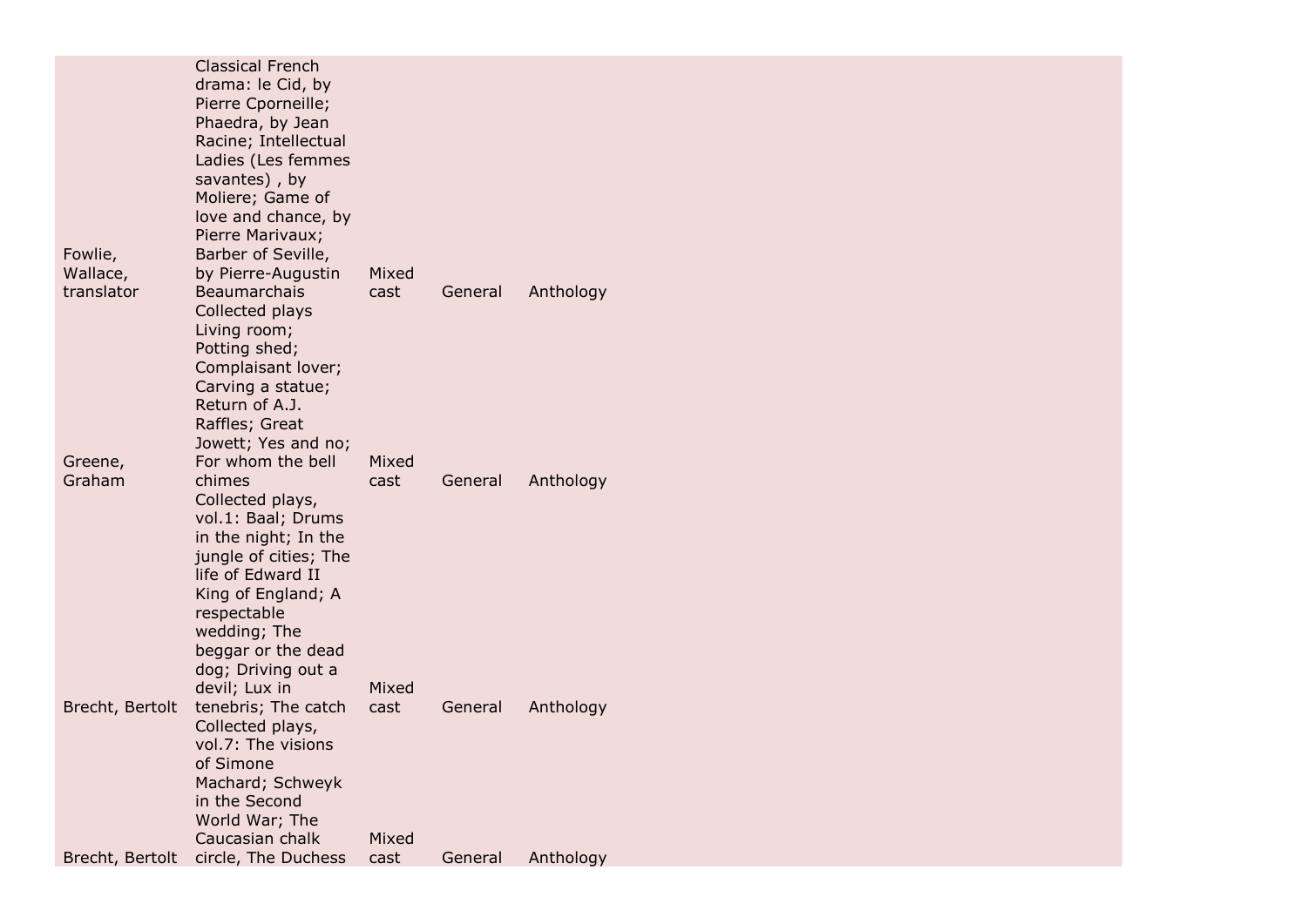of Malfi.

|                | Complete plays:<br>Tamburlaine the<br>great, parts $1 & 2$ ;<br>Edward II; Dido,<br>queen of Carthage;<br>The massacre at<br>Paris; Doctor<br>Faustus (both 1604                       |       |         |           |
|----------------|----------------------------------------------------------------------------------------------------------------------------------------------------------------------------------------|-------|---------|-----------|
| Marlowe,       | and 1616 texts);                                                                                                                                                                       | Mixed |         |           |
| Christopher    | The Jew of Malta<br>Every good boy<br>deserves favour,                                                                                                                                 | cast  | General | Anthology |
| Stoppard,      | and, Professional                                                                                                                                                                      | Mixed |         |           |
| Tom            | foul<br>Famous plays of<br>1931: Barretts of<br>Wimpole St, by<br>Rudolf Besier;                                                                                                       | cast  | General | Anthology |
|                | Improper Duchess,<br>by James Fagan;<br>To see ourselves,<br>by E.M. Delafield;<br>After all, by John<br>van Druten; London<br>Wall, by John van<br>Druten; Autumn<br>crocus, by Dodie | Mixed |         |           |
| Besier, Rudolf | Smith<br>Famous plays of<br>today, 1951-2:<br>Deep blue sea, by<br>Tereence Rattigan;<br>Waters of the<br>moon, by N.C.<br>Hunter; Dial M for                                          | cast  | General | Anthology |
| Rattigan,      | murder, by                                                                                                                                                                             | Mixed |         |           |
| Terence        | Frederick Knott;                                                                                                                                                                       | cast  | General | Anthology |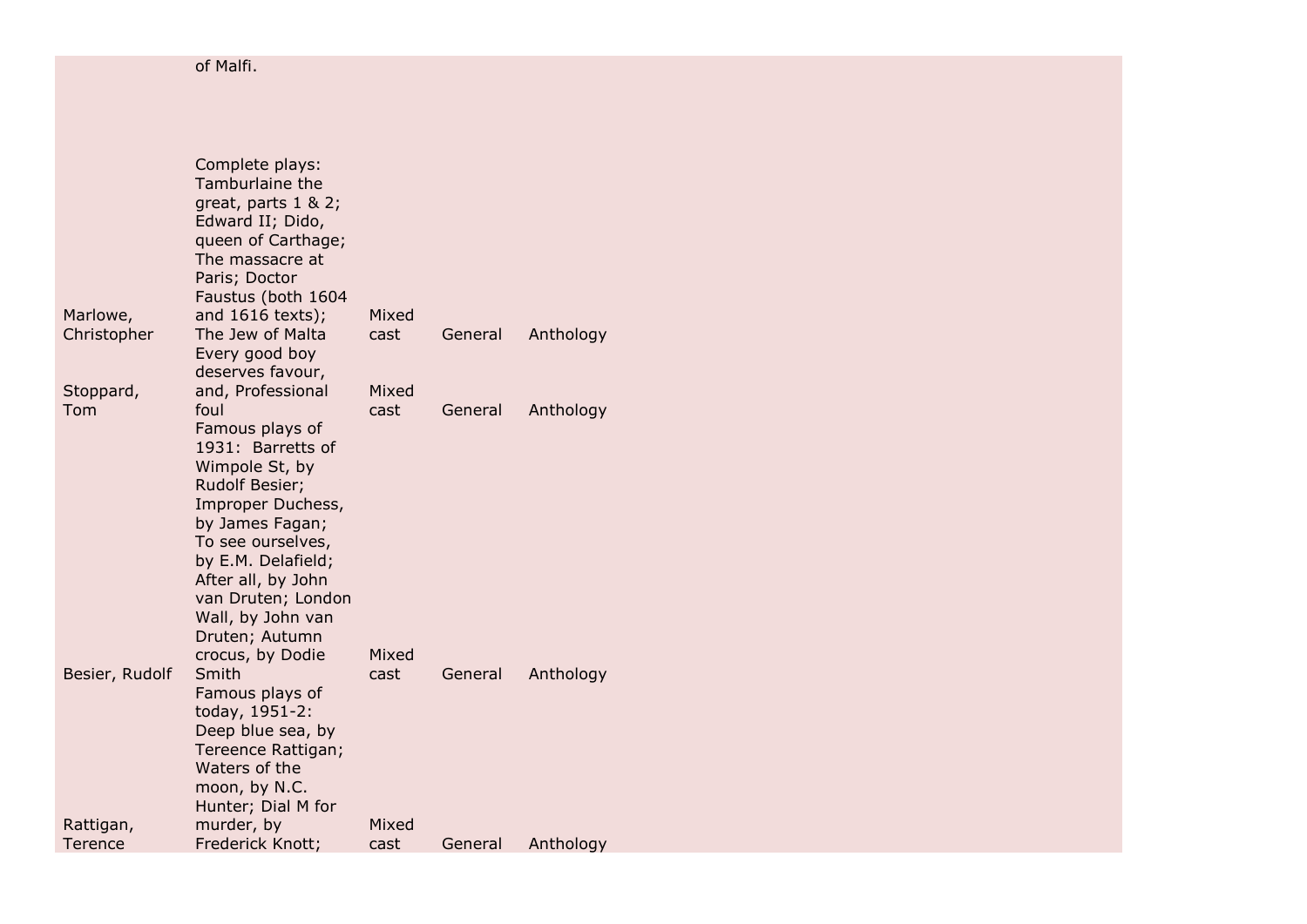Dragon's mouth, by J.B. Priestley & Jacquetta Hawkes.

McIlwraith,

| Archibald               | Five Elizabethan                                                                                                                                          | Mixed         |         |           |
|-------------------------|-----------------------------------------------------------------------------------------------------------------------------------------------------------|---------------|---------|-----------|
| Kennedy                 | tragedies<br>Five plays: Ivanov;<br>The Seagull; Uncle<br>Vanya; Three                                                                                    | cast          | Tragedy | Anthology |
| Chekhov,<br>Anton       | Sisters; Cherry<br>Orchard, translated<br>by Ronald Hingley.<br><b>Four Continental</b><br>plays; Broken jug,<br>by heinrich von<br>Kleist; Jar, by Luigi | Mixed<br>cast | General | Anthology |
| Allen, John<br>(editor) | Pirandello; The<br>wedding, by Anton<br>Chekhov; Poet, by<br>Dario Niccodemo<br>Four plays:<br>Recruiting officer;                                        | Mixed<br>cast | General | Anthology |
| Farquhar,<br>George     | Beaux' stratagem;<br>Constant Couple;<br><b>Rivals</b>                                                                                                    | Mixed<br>cast | Comedy  | Anthology |
|                         | Golden boy and<br>other plays: Awake                                                                                                                      |               |         |           |
| Odets, Clifford         | and sing; The big<br>knife<br>Greek drama:<br>Aeschylus.<br>Agamemnon;<br>Eumenides -<br>Sophocles.<br>Antigone; Oedipus<br>the king (Oedipus             | Mixed<br>cast | General | Anthology |
| Hadas, Moses,<br>editor | Rex); Philoctetes -<br>Euripides. Medea;                                                                                                                  | Mixed<br>cast | General | Anthology |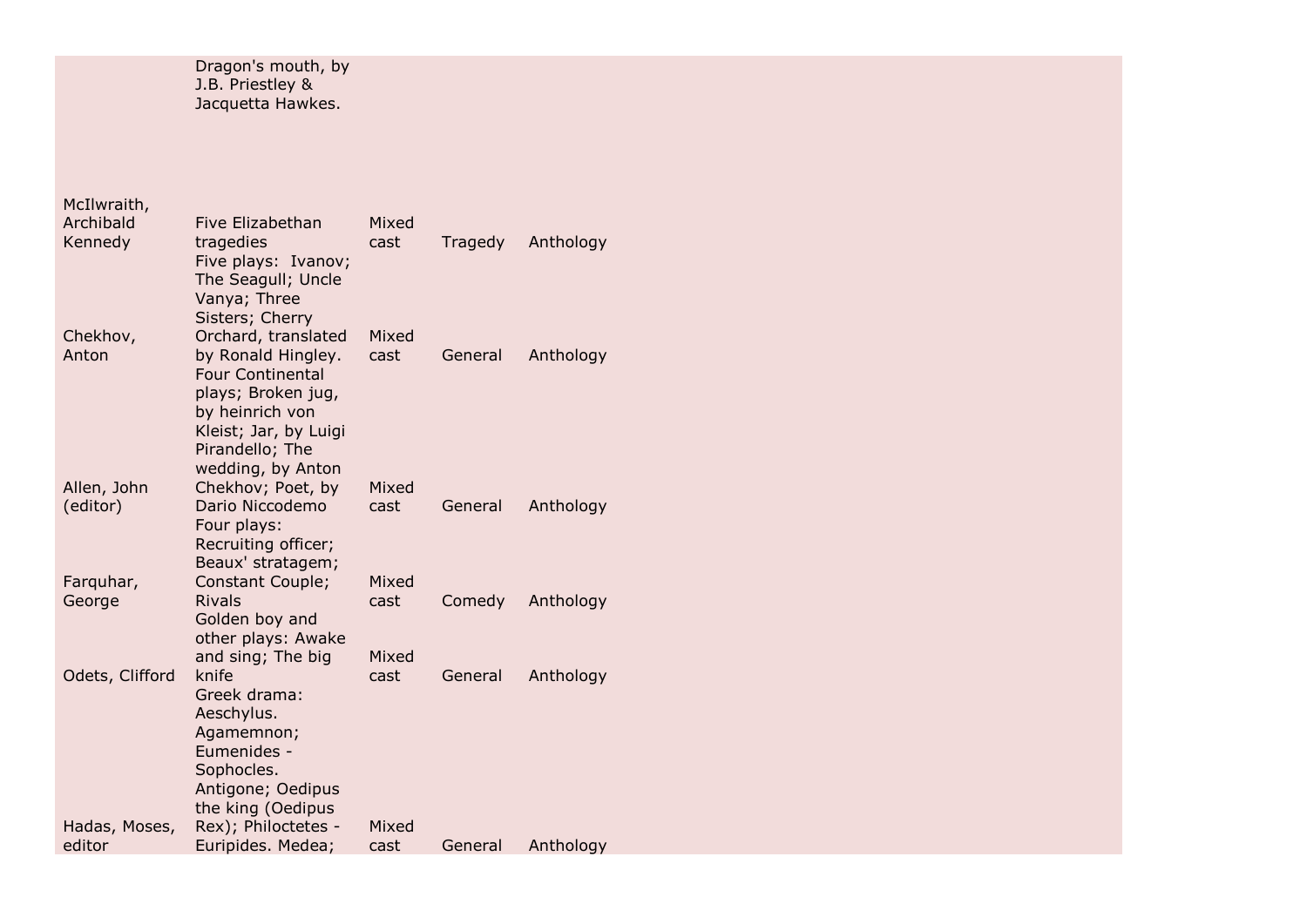Hippolytus; Trojan women - Aristophanes. Frogs

| Alba and other<br>Mixed<br>García Lorca,<br>Anthology<br>Federico<br>Tragedy<br>plays<br>cast<br>Importance of<br>being earnest and<br>other plays: Lady |
|----------------------------------------------------------------------------------------------------------------------------------------------------------|
|                                                                                                                                                          |
|                                                                                                                                                          |
|                                                                                                                                                          |
|                                                                                                                                                          |
|                                                                                                                                                          |
| Windermere's Fan,                                                                                                                                        |
| Salomé, A Woman                                                                                                                                          |
| of No Importance,                                                                                                                                        |
| An Ideal Husband,                                                                                                                                        |
| A Florentine<br>Mixed                                                                                                                                    |
| Wilde, Oscar<br>Comedy<br>Anthology<br>Tragedy<br>cast                                                                                                   |
| Inspector calls and                                                                                                                                      |
| other plays; Time                                                                                                                                        |
| and the Conways; I<br>have been here                                                                                                                     |
| Mixed<br>before; The linden                                                                                                                              |
| Priestley, J. B.<br>Anthology<br>cast<br>General<br>tree                                                                                                 |
| Mixed<br>Iphigenia; Phaedra;                                                                                                                             |
| Athaliah<br>Racine, Jean<br>Tragedy<br>Anthology<br>cast                                                                                                 |
| Kelly's eye: and                                                                                                                                         |
| other plays - Big                                                                                                                                        |
| soft Nellie: There's                                                                                                                                     |
| Mixed<br>no room for you                                                                                                                                 |
| here for a start<br>Anthology<br>Livings, Henry<br>General<br>cast                                                                                       |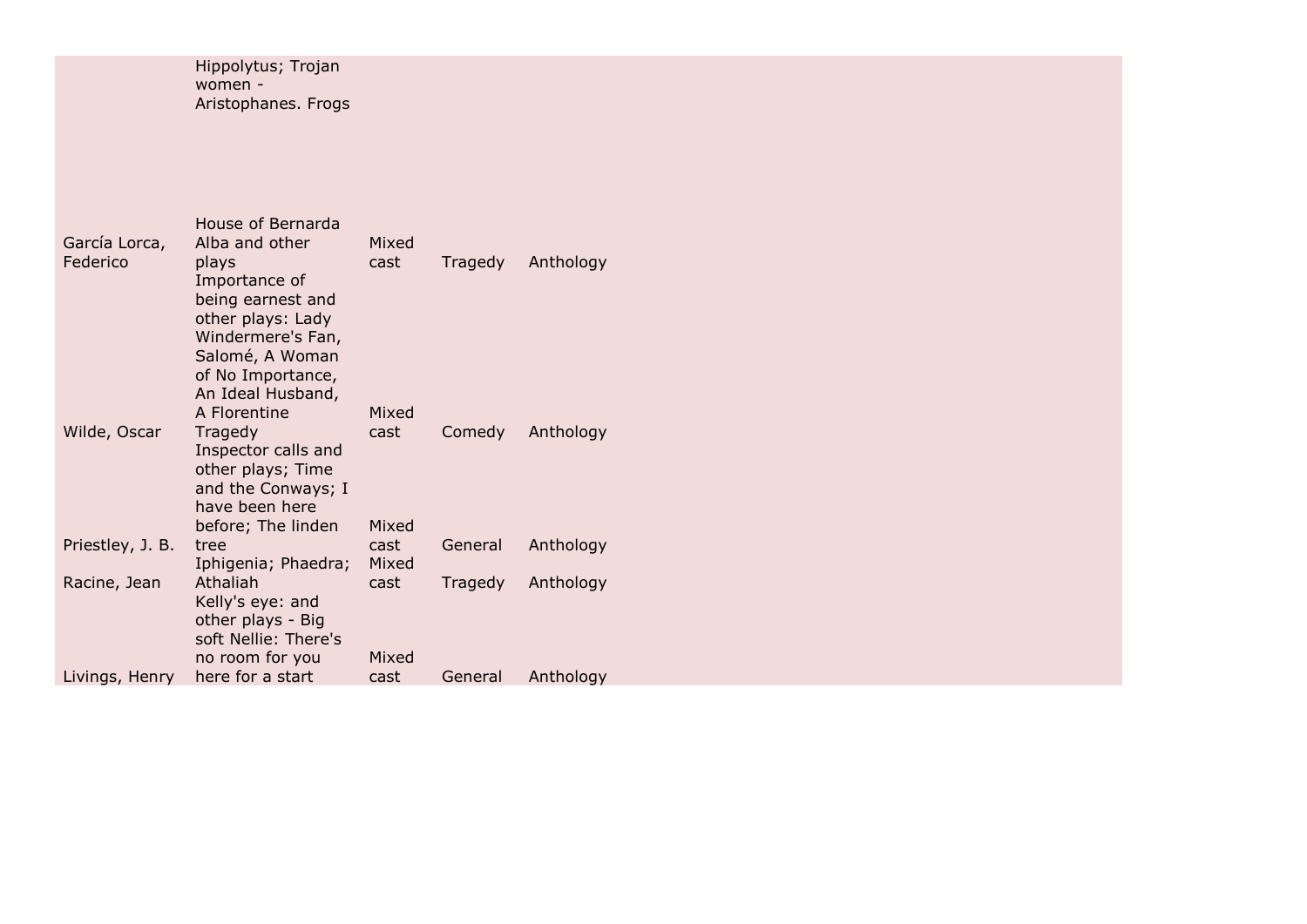|            | Late Victorian<br>plays, 1890-1914:          |       |           |           |  |
|------------|----------------------------------------------|-------|-----------|-----------|--|
|            | Pinero, Arthur W.                            |       |           |           |  |
|            | The second Mrs                               |       |           |           |  |
|            | Tanqueray; Jones,<br>Henry Arthur. The       |       |           |           |  |
|            | liars; Davies,                               |       |           |           |  |
|            | Hubert Henry. The                            |       |           |           |  |
|            | mollusc; Hankin, St                          |       |           |           |  |
|            | John. The Cassilis                           |       |           |           |  |
|            | engagement;                                  |       |           |           |  |
|            | Granville-Barker,                            |       |           |           |  |
|            | Harley. The Voysey<br>inheritance;           |       |           |           |  |
|            | Galsworthy, John.                            |       |           |           |  |
| Rowell,    | Justice; Houghton,                           |       |           |           |  |
| George     | Stanley. Hindle                              | Mixed |           |           |  |
| (editor)   | wakes.                                       | cast  | General   | Anthology |  |
|            | Man born to be                               |       |           |           |  |
|            | King: a play-cycle                           |       |           |           |  |
| Sayers,    | on the life of our<br>Lord and saviour       | Mixed | Religious |           |  |
| Dorothy L. | Jesus Christ                                 | cast  | theme     | Anthology |  |
|            | Medea and other                              |       |           |           |  |
|            | plays: Hecabe;                               | Mixed |           |           |  |
| Euripides  | Electra; Heracles                            | cast  | Tragedy   | Anthology |  |
|            | Misanthrope and                              |       |           |           |  |
|            | other plays: The                             |       |           |           |  |
|            | sicilian or Love the<br>painter; Tartuffe or |       |           |           |  |
|            | The imposter; A                              |       |           |           |  |
|            | doctor in spite of                           |       |           |           |  |
|            | himself; The                                 |       |           |           |  |
|            | imaginary invalid,                           |       |           |           |  |
|            | translated by John                           | Mixed |           |           |  |
| Molière    | Wood                                         | cast  | Comedy    | Anthology |  |
|            | Miser and other                              |       |           |           |  |
|            | plays: The would-<br>be gentleman; That      |       |           |           |  |
|            | scoundrel Scapin;                            |       |           |           |  |
|            | Love's the best                              |       |           |           |  |
|            | doctor; Don Juan,                            | Mixed |           |           |  |
| Molière    | translated by John                           | cast  | Comedy    | Anthology |  |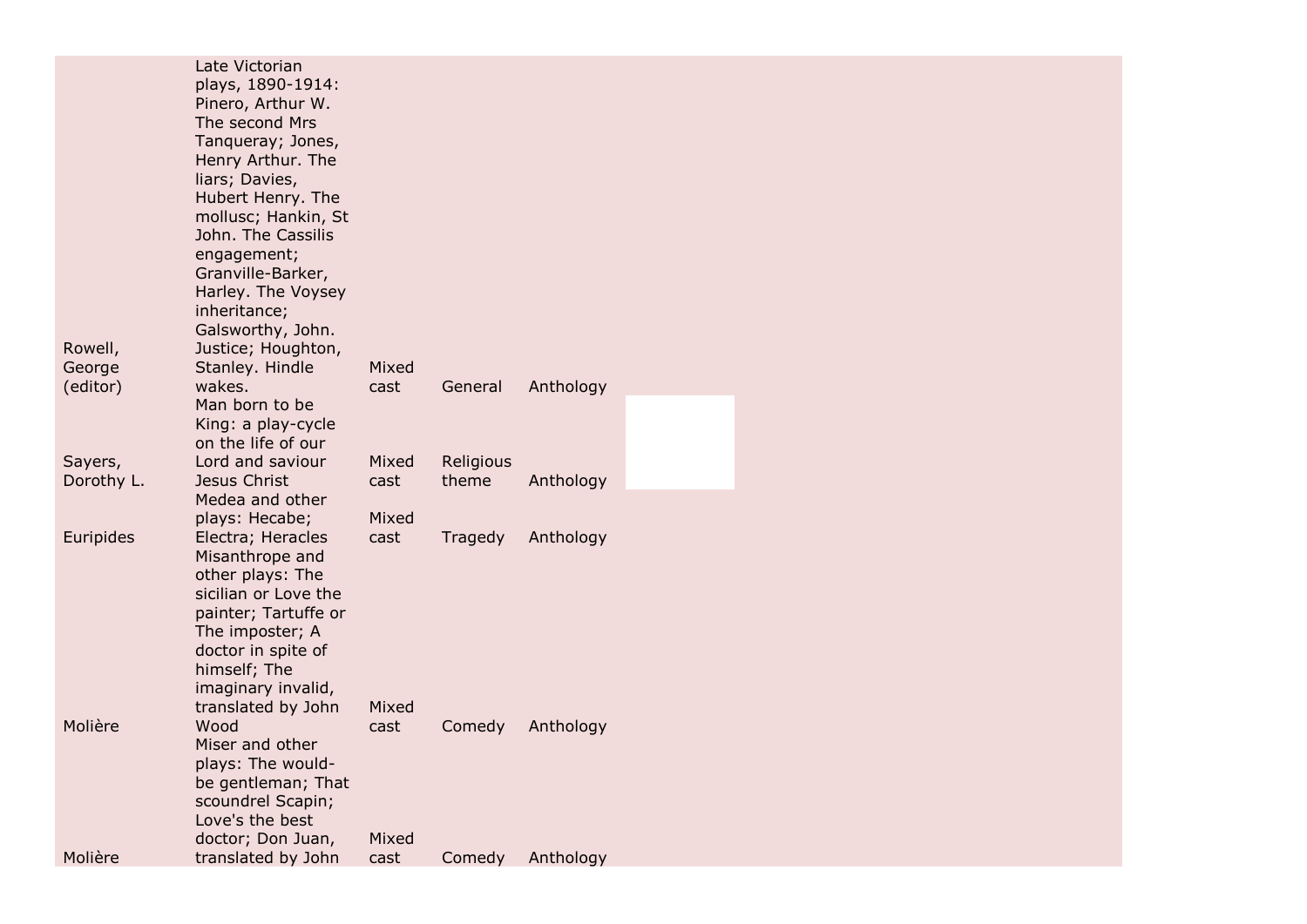Wood

|                          | New English<br>dramatists 10:<br>Their very own and<br>golden city, by<br>Arnold Wesker;<br>Dickon, by David<br>Pinner, Bread and                                                                                                                                                                                                                                                              |               |         |           |
|--------------------------|------------------------------------------------------------------------------------------------------------------------------------------------------------------------------------------------------------------------------------------------------------------------------------------------------------------------------------------------------------------------------------------------|---------------|---------|-----------|
| Bryden,<br>Ronald        | butter, by Cecil<br>Taylor<br><b>New English</b><br>dramatists 14: The<br>restoration of<br>Arnold Middleton,<br>by David Storey;<br>The mighty<br>reservoy, by Peter<br>Terson; The king,<br>by Stewart Conn;<br>Walking through<br>seaweed, and The<br>estate hunters, by<br>Ian Hamilton<br>Finlay; You're<br>human like the rest<br>of them, by B. S.<br>Johnson; The<br>doomsday show, by | Mixed<br>cast | General | Anthology |
| Morgan, Edwin            | George Macbeth<br>and J. S. Bingham<br>New English<br>dramatists 4: yes<br>and after, by<br>Michael Hastings;<br>The happy haven,<br>by John Arden, Five                                                                                                                                                                                                                                       | Mixed<br>cast | General | Anthology |
| Maschler,<br>Tom, editor | finger exercise, by<br>Peter Shaffer                                                                                                                                                                                                                                                                                                                                                           | Mixed<br>cast | General | Anthology |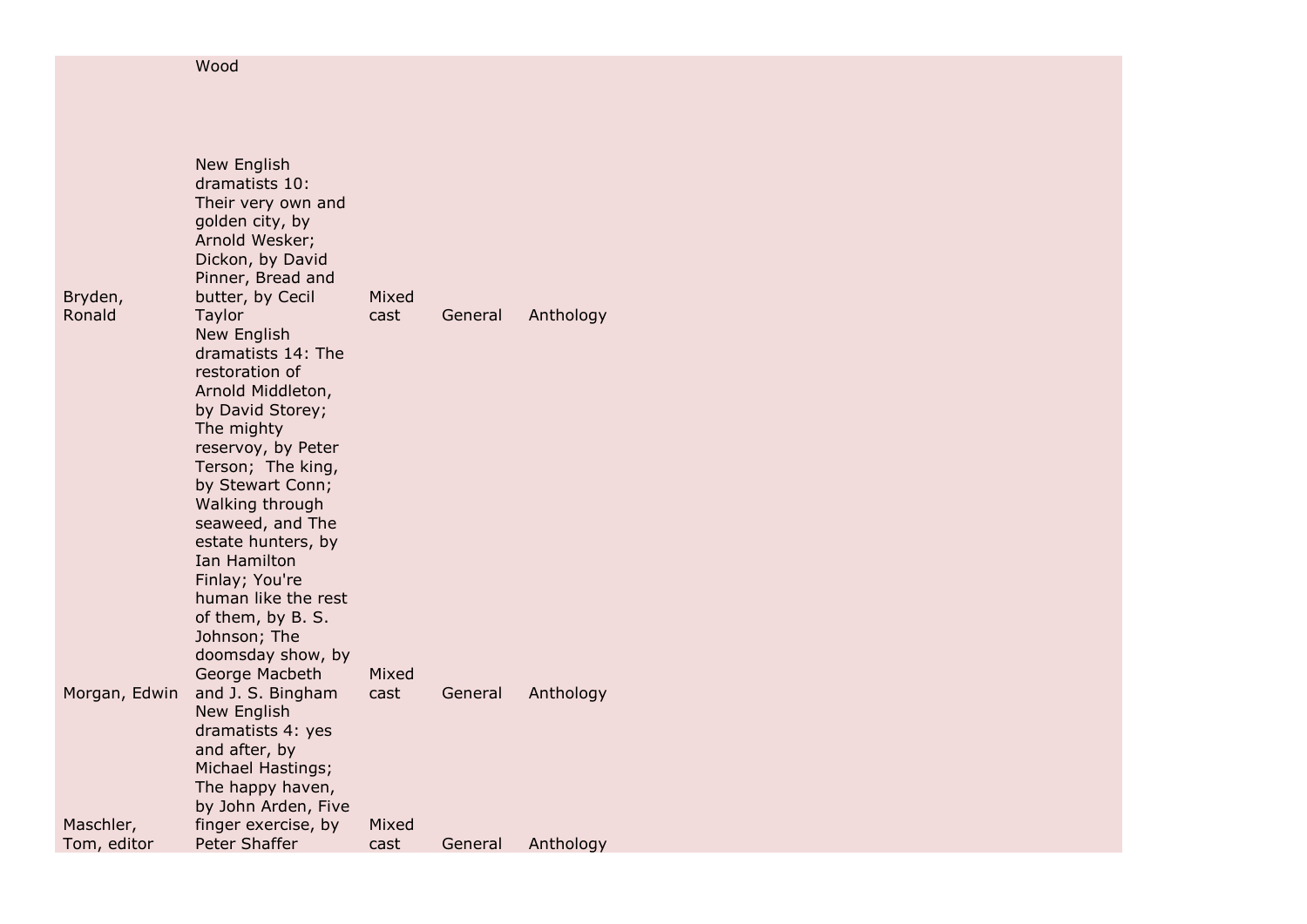|                | New English<br>dramatists 7: Chips<br>with everything, by<br>Arnold Wesker;<br>Afore night came,<br>by David Rudkin; |       |         |           |
|----------------|----------------------------------------------------------------------------------------------------------------------|-------|---------|-----------|
|                | Everything in the<br>garden, by Giles                                                                                | Mixed |         |           |
| Lambert, J. W. | Cooper                                                                                                               | cast  | General | Anthology |
|                | Nigel Barton plays:                                                                                                  |       |         |           |
|                | Stand up, Nigel<br>Barton; Vote vote                                                                                 |       |         |           |
|                | vote for Nigel                                                                                                       | Mixed |         |           |
| Potter, Dennis | <b>Barton</b>                                                                                                        | cast  | General | Anthology |
|                | Nineteenth century                                                                                                   |       |         |           |
|                | plays: Jerrold,                                                                                                      |       |         |           |
|                | Douglas. Black-ey'd<br>Susan; Bulwer-                                                                                |       |         |           |
|                | Lytton, Edward.                                                                                                      |       |         |           |
|                | Money; Masks and                                                                                                     |       |         |           |
|                | faces by Tom                                                                                                         |       |         |           |
|                | <b>Taylor and Charles</b>                                                                                            |       |         |           |
|                | Reade; Boucicault,<br>Dion. The colleen                                                                              |       |         |           |
|                | bawn; Hazlewood,                                                                                                     |       |         |           |
|                | C.H. Lady Audley's                                                                                                   |       |         |           |
|                | secret; Taylor,                                                                                                      |       |         |           |
|                | Tom. The ticket-of-                                                                                                  |       |         |           |
|                | leave man;                                                                                                           |       |         |           |
|                | Robertson, T.W.                                                                                                      |       |         |           |
|                | Caste; Albery,<br>James. Two roses;                                                                                  |       |         |           |
|                | Lewis, Leopold. The                                                                                                  |       |         |           |
|                | bells; Grundy,                                                                                                       |       |         |           |
| Rowell,        | Sydney. A pair of                                                                                                    | Mixed |         |           |
| George         | spectacles<br>Oresteian trilogy:                                                                                     | cast  | General | Anthology |
|                | Agamemnon; The                                                                                                       | Mixed |         |           |
| Aeschylus      | Choephori; The<br>Orpheus, Oedipus                                                                                   | cast  | Tragedy | Anthology |
|                | rex, & The infernal                                                                                                  | Mixed |         |           |
| Cocteau, Jean  | machine                                                                                                              | cast  | General | Anthology |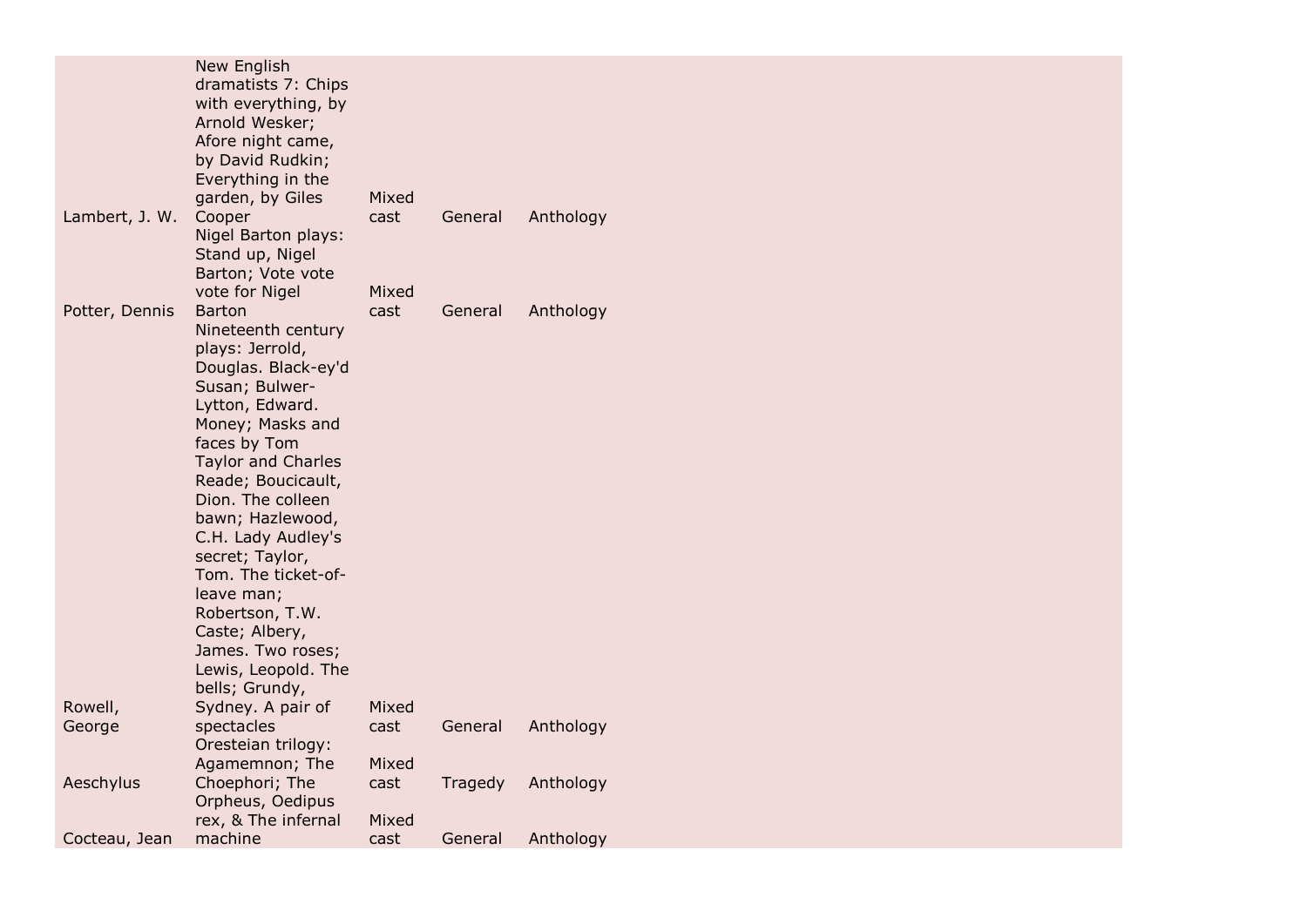|                     | Otherwise engaged,<br>and other plays;  |       |         |           |
|---------------------|-----------------------------------------|-------|---------|-----------|
|                     | Two Sundays;                            |       |         |           |
|                     | Plaintiffs and                          | Mixed |         |           |
| Gray, Simon         | defendants                              | cast  | General | Anthology |
|                     | Our town and other                      |       |         |           |
|                     | plays: The skin of                      |       |         |           |
| Wilder,<br>Thornton | our teeth; The<br>matchmaker            | Mixed |         |           |
|                     | Plays 1:                                | cast  | General | Anthology |
|                     | Acharnians;                             |       |         |           |
|                     | Knights; Clouds;                        | Mixed |         |           |
| Aristophanes        | Wasps; Peace                            | cast  | Comedy  | Anthology |
|                     | Plays 1: Road, Bed,                     |       |         |           |
| Cartwright,         | Two, The rise and                       | Mixed |         |           |
| <b>Jim</b>          | fall of Li                              | cast  | General | Anthology |
|                     | Plays 1: The dead                       |       |         |           |
|                     | monkey; The king                        |       |         |           |
|                     | of Prussia; The                         |       |         |           |
|                     | body; Ting tang                         | Mixed |         |           |
| Darke, Nick         | mine                                    | cast  | General | Anthology |
|                     | Plays 2: Birds;                         |       |         |           |
|                     | Lysistrata;                             |       |         |           |
|                     | Thesmophoriazusai;                      |       |         |           |
|                     | Frogs;                                  |       |         |           |
|                     | Ecclesiazusai;                          | Mixed |         |           |
| Aristophanes        | Ploutos                                 | cast  | General | Anthology |
|                     | Plays 2: They came                      |       |         |           |
|                     | to a city; Summer<br>day's dream; Glass | Mixed |         |           |
| Priestley, J. B.    | cage                                    | cast  | General | Anthology |
|                     | Plays for plain                         |       |         |           |
|                     | people: Lancelot;                       |       |         |           |
|                     | Holy Isle; Mr.                          |       |         |           |
|                     | Bolfry; Jonah 3;                        |       |         |           |
|                     | Sign of the prophet                     |       |         |           |
|                     | Jonah; Dragon and                       | Mixed |         |           |
| Bridie, James       | the dove                                | cast  | General | Anthology |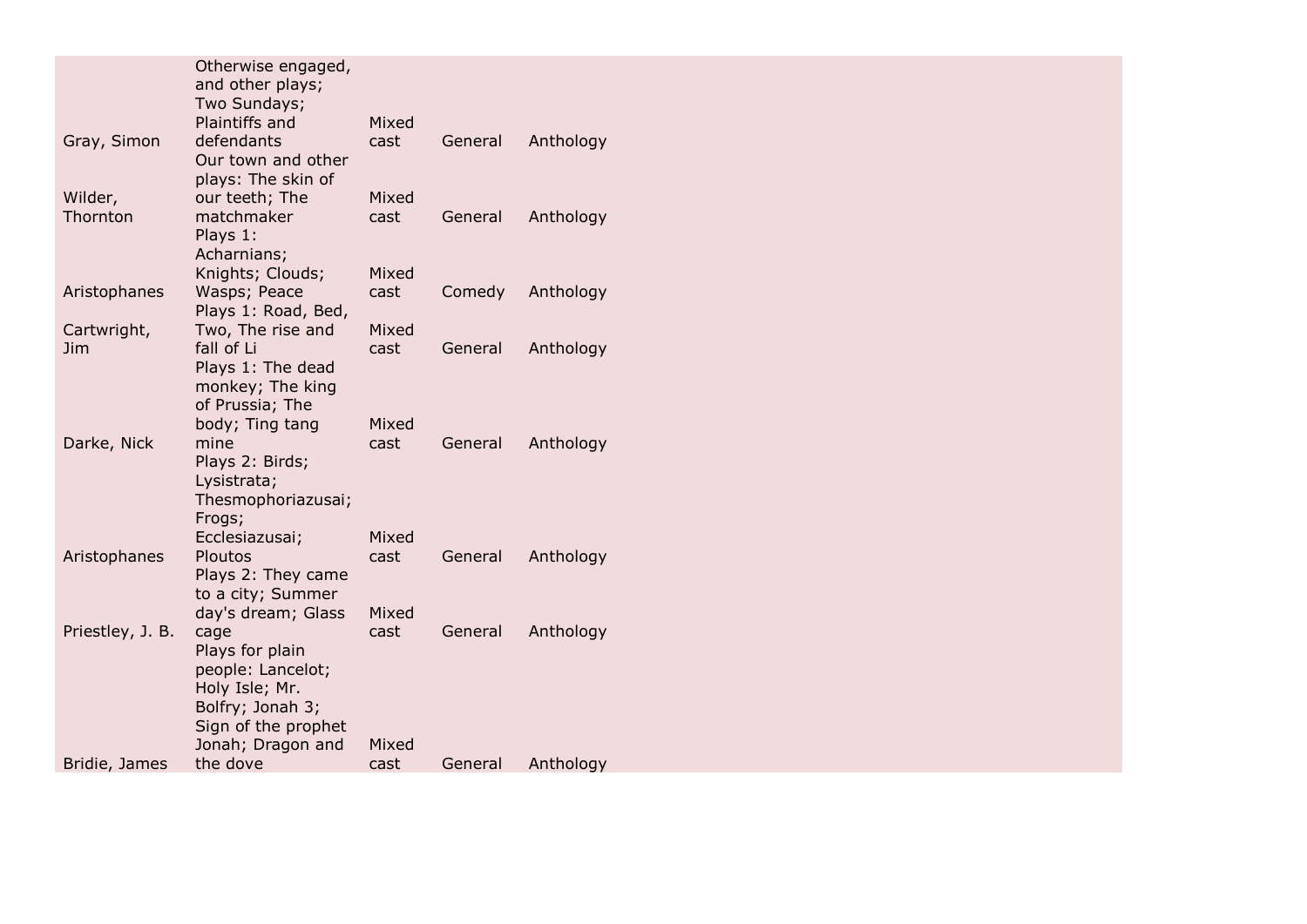| Priestley, J. B.         | Plays of J.B.<br>Priestley, vol. 1:<br>Dangerous corner;<br>Eden End; Time<br>and the Conways; I<br>have been here<br>before; Johnson<br>over Jordan; Music<br>at night; The linden<br>tree<br>Plays of the year,<br>vol.19, 1958-59:<br>Grass is greener,<br>by Hugh &<br>Maragret Williams;<br>Imaginary invalid,<br>by Moliere adapted | Mixed<br>cast | General | Anthology |
|--------------------------|-------------------------------------------------------------------------------------------------------------------------------------------------------------------------------------------------------------------------------------------------------------------------------------------------------------------------------------------|---------------|---------|-----------|
| Trewin, J. C.,<br>editor | Miles Malleson;<br>Splendid outcasts,<br>by Rosemary Anne<br>Sisson; Let them<br>eat cake, by<br>Frederick Lonsdale                                                                                                                                                                                                                       | Mixed<br>cast | General | Anthology |
| Trewin, J. C.            | Plays of the year,<br>vol.31, 1965-66:<br>The killing of Sister<br>George, by Frank<br>Marcus; The<br>anniversary, by Bill<br>MacIlwraith; Let's<br>get a divorce!, by<br>Emile de Najoc;<br><b>Sixty thousand</b><br>nights, by George<br>Rowell                                                                                         | Mixed<br>cast | General | Anthology |
|                          | Plays of the year,<br>vol.39 1969-70:                                                                                                                                                                                                                                                                                                     |               |         |           |
|                          | Uncle Vanya; Three<br>months gone;                                                                                                                                                                                                                                                                                                        |               |         |           |
| Trewin, J. C.,<br>editor | Abelard and<br>Heloise; Enemy                                                                                                                                                                                                                                                                                                             | Mixed<br>cast | General | Anthology |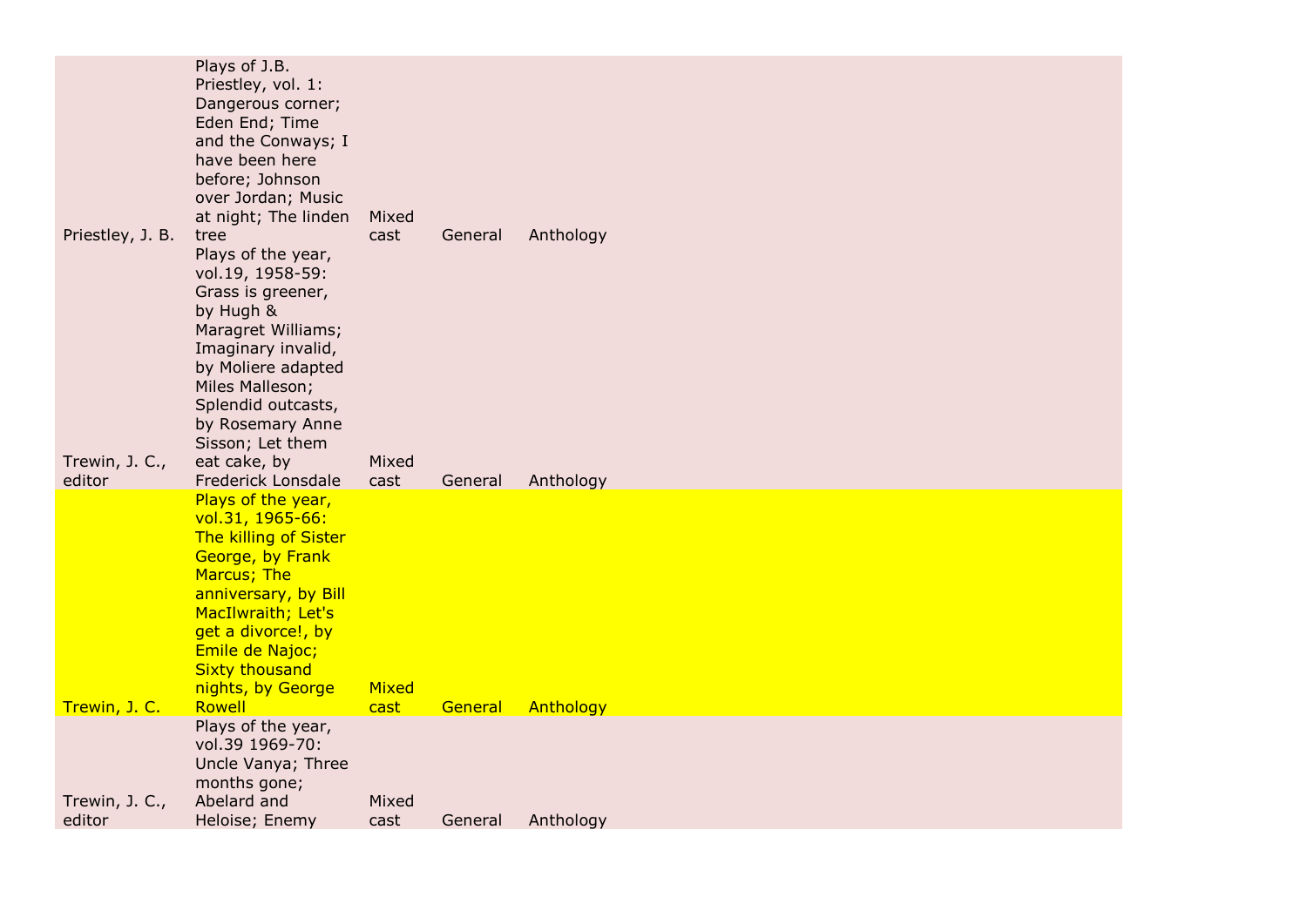|                   | Plays of the year,<br>vol.44: Sherlock<br>Holmes, by William<br>Gillette; Changing<br>room, by David<br>Storey; Da, by                           | Mixed                  |         |           |
|-------------------|--------------------------------------------------------------------------------------------------------------------------------------------------|------------------------|---------|-----------|
| Trewin, J. C.     | Hugh Leonard<br>Plays one:<br>Contents: Butley<br>0403; Otherwise<br>engaged 0502; The<br>rear column 0701;<br>Quartermaine's<br>terms COM:0701; | cast                   | General | Anthology |
| Gray, Simon       | The common<br>pursuit 0501<br>Plays one:<br>Laburnum Grove;<br>When we are                                                                       | Mixed<br>cast          | General | Anthology |
| Priestley, J. B.  | married; Mr. Kettle<br>and Mrs. Moon<br>Plays pleasant:<br>Arms and the man;                                                                     | Mixed<br>cast          | General | Anthology |
| Shaw,<br>Bernard  | Candida; The man<br>of destiny<br>Plays, two: Can't<br>pay? Won't pay!;<br>Elizabeth; The open<br>couple; An ordinary                            | Mixed<br>cast<br>Mixed | General | Anthology |
| Fo, Dario         | day.<br>Plays, vol.1: The<br>house of blue<br>leaves; Bosoms and<br>neglect; Landscape<br>of the body; Six                                       | cast                   | General | Anthology |
| Guare, John       | degrees of<br>separation<br>Plays: Ivanov; The<br>seagull; Uncle<br>Vania; Three<br>sisters; The cherry                                          | Mixed<br>cast          | General | Anthology |
| Chekhov,<br>Anton | orchard; The bear;<br>The proposal; A                                                                                                            | Mixed<br>cast          | General | Anthology |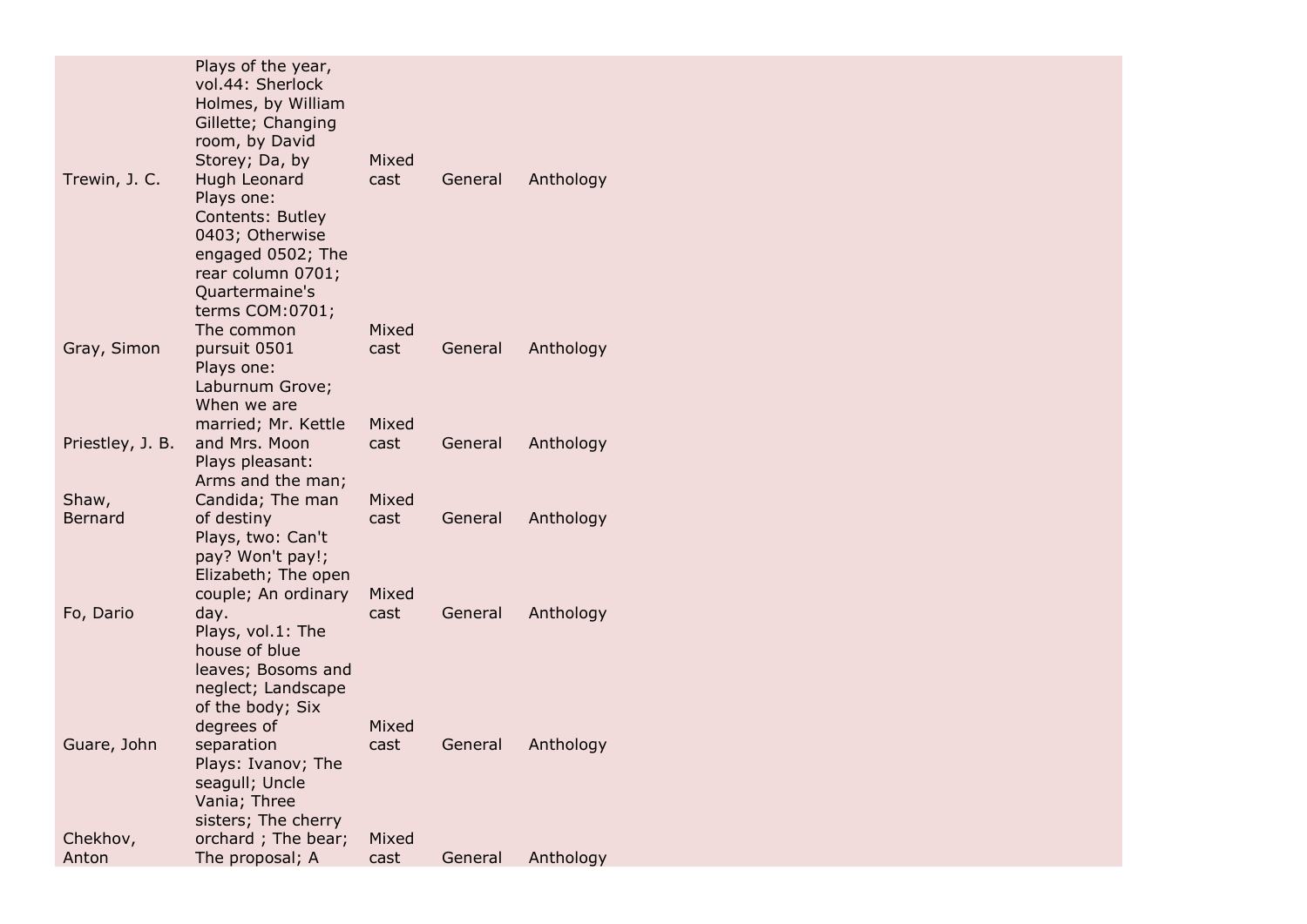## jubilee.

|              | Plays: The evils of<br>tobacco; Swan<br>song; The bear;<br>The proposal; The<br>seagull; Uncle<br>Vanya; Three<br>sisters; The cherry<br>orchard; Swan<br>song; The bear;<br>The cherry orchard;<br>The evils of<br>tobacco; The<br>proposal; The<br>seagull; Three                      |               |         |           |  |
|--------------|------------------------------------------------------------------------------------------------------------------------------------------------------------------------------------------------------------------------------------------------------------------------------------------|---------------|---------|-----------|--|
| Chekhov,     | sisters; Uncle                                                                                                                                                                                                                                                                           | Mixed         |         |           |  |
| Anton        | Vanya                                                                                                                                                                                                                                                                                    | cast          | General | Anthology |  |
|              | R.U.R.: and The                                                                                                                                                                                                                                                                          | Mixed<br>cast | General |           |  |
| Capek, Josef | insect play<br>Rear column and                                                                                                                                                                                                                                                           |               |         | Anthology |  |
|              | other plays: Molly;                                                                                                                                                                                                                                                                      | Mixed         |         |           |  |
| Gray, Simon  | Man in a side-car                                                                                                                                                                                                                                                                        | cast          | General | Anthology |  |
|              | Restoration plays:<br>All for love, by John<br>Dryden; The country<br>wife, by William<br>Wycherley; The<br>way of the world,<br>by William<br>Congreve; Venice<br>preserv'd, by<br>Thomas Otway;<br>The beaux<br>stratagem, by<br>George Farquhar;<br>The provok'd wife,<br>by Sir John |               |         |           |  |
| Gosse,       | Vanbrugh; The man                                                                                                                                                                                                                                                                        | Mixed         |         |           |  |
| Edmund (??)  | of mode, by Sir                                                                                                                                                                                                                                                                          | cast          | General | Anthology |  |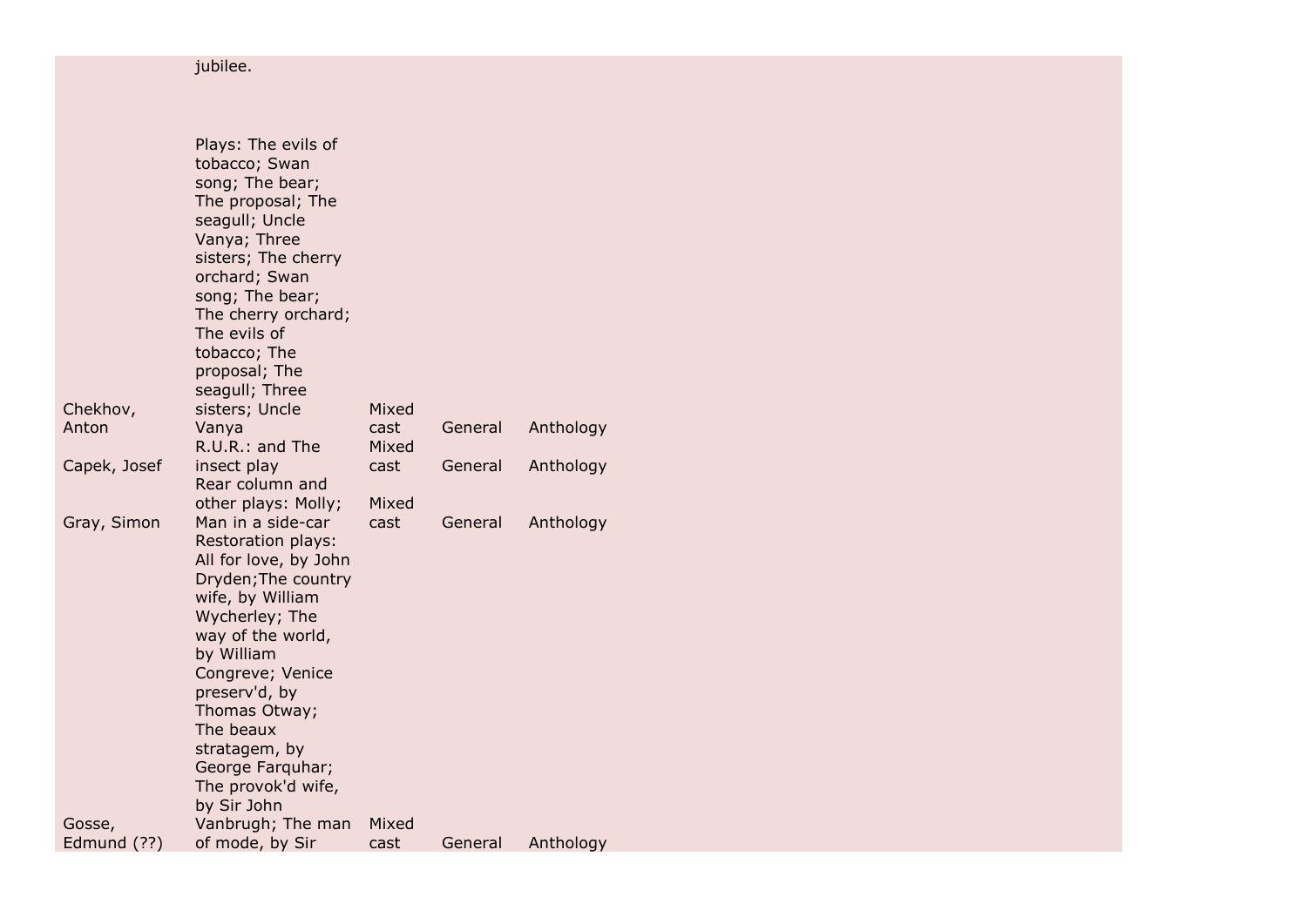|                 | Rise and fall of the<br>city of Mahagonny:<br>with The seven |       |         |           |
|-----------------|--------------------------------------------------------------|-------|---------|-----------|
|                 | deadly sins of the                                           | Mixed |         |           |
| Brecht, Bertolt | petty bourgeoisie<br>Rose tattoo;                            | cast  | General | Anthology |
|                 | Camino Real;                                                 |       |         |           |
| Williams,       | Orpheus                                                      | Mixed |         |           |
| Tennessee       | descending                                                   | cast  | General | Anthology |
| Churchill,      | Softcops, and, Fen:                                          | Mixed |         |           |
| Caryl           | two plays                                                    | cast  | General | Anthology |
|                 | Theban plays: King                                           | Mixed |         |           |
| Sophocles       | Oedipus; Oedipus<br>at Colonus;                              | cast  | Tragedy | Anthology |
|                 | Three comedies:                                              |       |         |           |
|                 | Volpone; The                                                 |       |         |           |
|                 | Alchemist;                                                   | Mixed |         |           |
| Jonson, Ben     | <b>Bartholomew Fair</b>                                      | cast  | Comedy  | Anthology |
|                 | <b>Three German</b>                                          |       |         |           |
|                 | plays: Woyzeck;                                              |       |         |           |
| Esslin, Martin  | Before dawn;                                                 | Mixed |         |           |
| (editor)        | Threep                                                       | cast  | General | Anthology |
| Salgado,        | Three Jacobean                                               | Mixed |         |           |
| Gamini          | tragedies                                                    | cast  | Tragedy | Anthology |
|                 | Three plays for                                              |       |         |           |
|                 | Puritans: The                                                |       |         |           |
|                 | devil's disciple;                                            |       |         |           |
|                 | Caesar and                                                   |       |         |           |
|                 | Cleopatra; Captain                                           |       |         |           |
| Shaw,           | Brassbound's                                                 | Mixed |         |           |
| Bernard         | conversion                                                   | cast  | General | Anthology |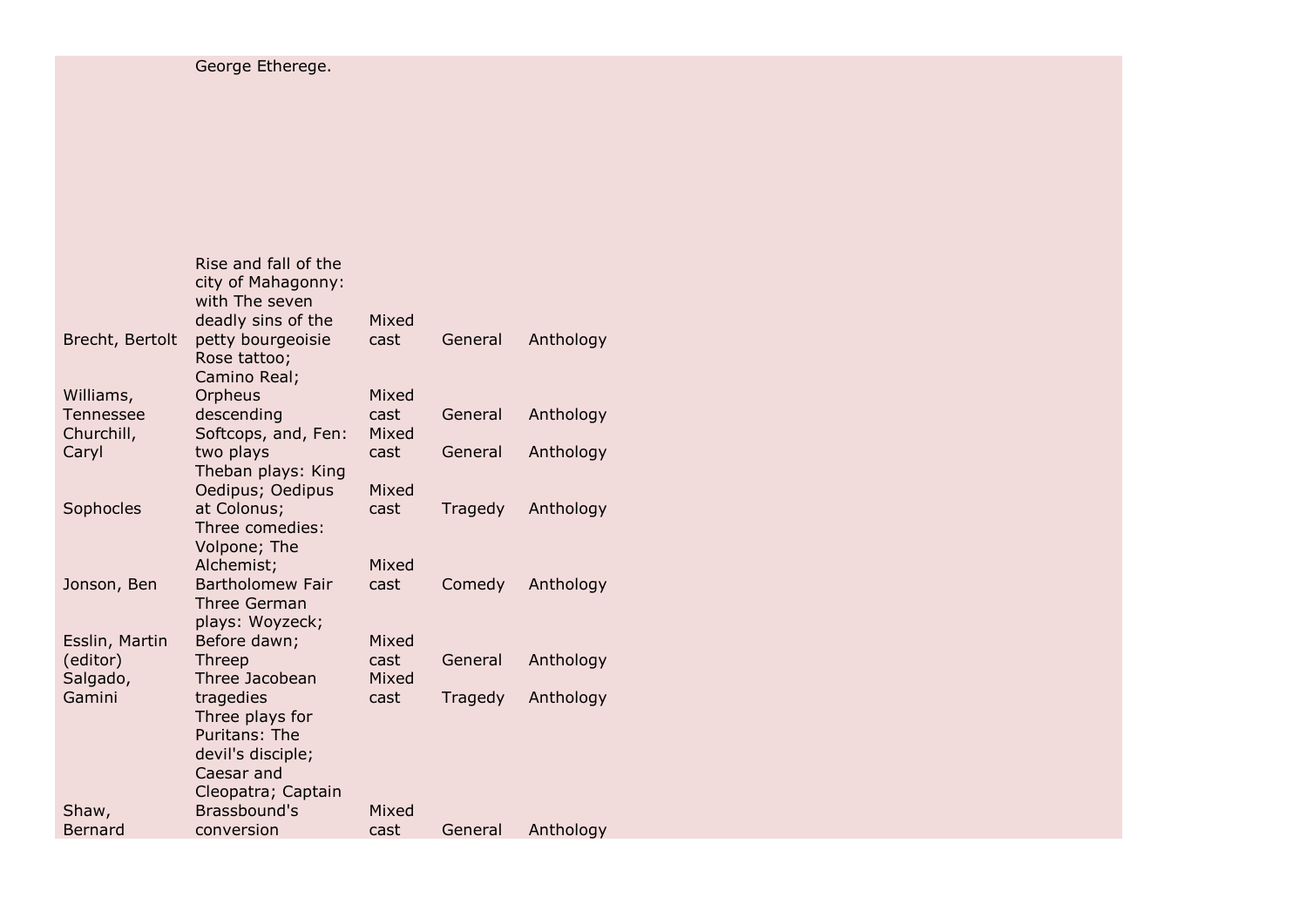|                         | Three plays: Five<br>finger exercise, by<br>Peter Shaffer, The<br>kitchen (full length                                                                         |               |         |           |
|-------------------------|----------------------------------------------------------------------------------------------------------------------------------------------------------------|---------------|---------|-----------|
|                         | version), by Arnold<br>Wesker and Hamlet                                                                                                                       |               |         |           |
| Wesker,<br>Arnold       | of Stepney Green,<br>by Bernard Kops<br>Three plays: Kean;                                                                                                     | Mixed<br>cast | General | Anthology |
| Sartre, Jean-           | Nekrassov; The                                                                                                                                                 | Mixed         |         |           |
| Paul                    | Trojan women<br>Three plays: The<br>long and the short<br>and the tall; Each<br>his own wilderness;                                                            | cast<br>Mixed | General | Anthology |
| Hall, Willis<br>Duras,  | Yes, and after.<br>Three plays: The<br>square; Days in the<br>trees; The viaduct<br>of Seine-et-Oise,<br>translated by<br>Barbara Bray and                     | cast<br>Mixed | General | Anthology |
| Marguerite              | Sonia Orwell<br>Three plays: The<br>waters of Babylon;<br>Live like pigs; The                                                                                  | cast<br>Mixed | General | Anthology |
| Arden, John             | happy haven<br>Three tragedies:<br>Antigone, Oedipus                                                                                                           | cast<br>Mixed | General | Anthology |
| Sophocles               | the king and<br>Too true to be<br>good; Village                                                                                                                | cast          | Tragedy | Anthology |
| Shaw,<br><b>Bernard</b> | wooing; On the<br>rock<br><b>Translations and</b><br>tomfooleries (Jitta's<br>atonement, and<br>Trifles and<br>Tomfooleries):<br>Admirable<br>Bashville; Press | Mixed<br>cast | General | Anthology |
| Shaw,<br><b>Bernard</b> | cuttings; Glimpse<br>of reality; Pasion,                                                                                                                       | Mixed<br>cast | General | Anthology |